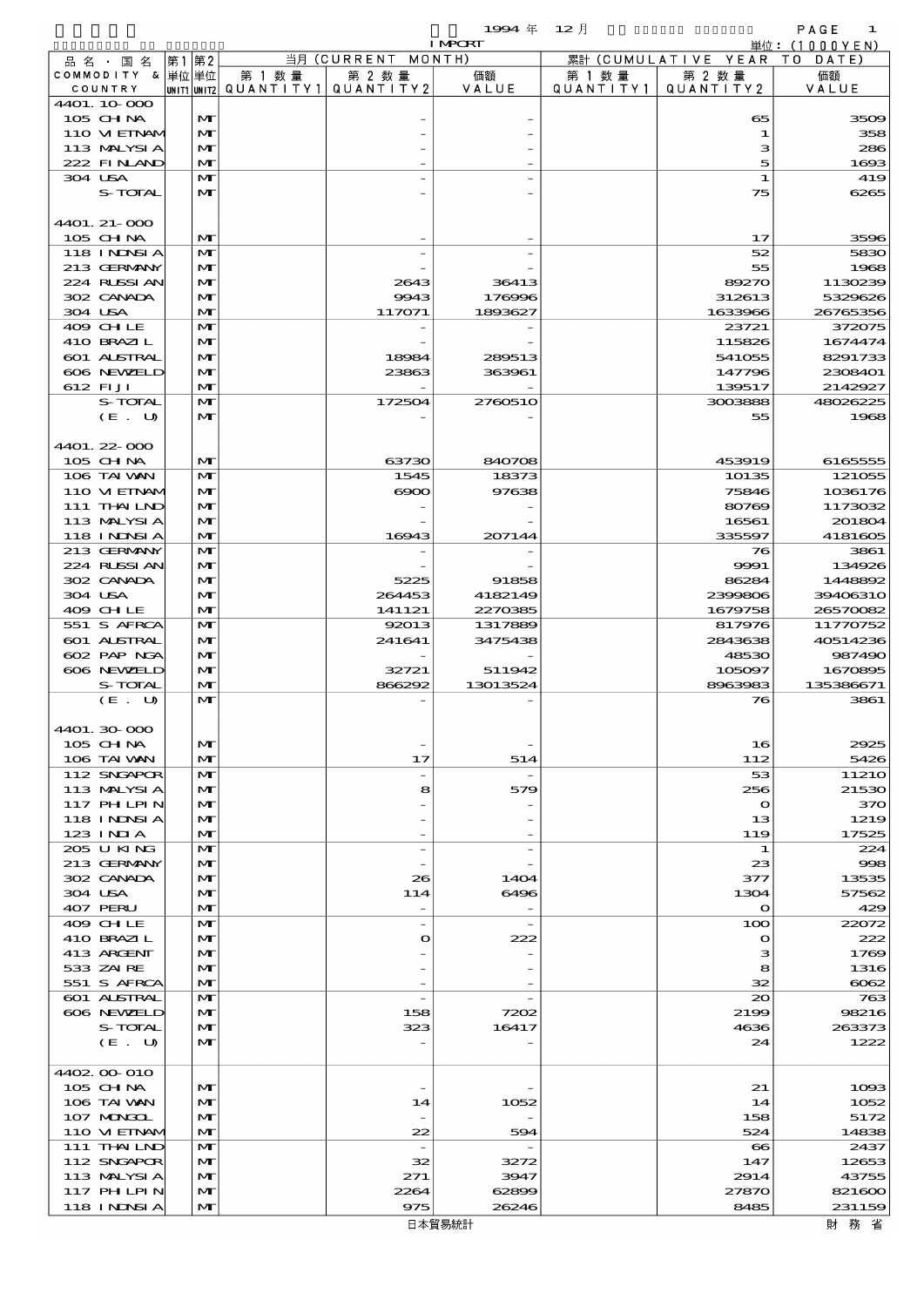$1994 \# 12 \exists$ 

|                            |                   |        |                                       | <b>I MPORT</b> |           |                              | 単位: (1000YEN)   |
|----------------------------|-------------------|--------|---------------------------------------|----------------|-----------|------------------------------|-----------------|
| 品名・国名                      | 第1 第2             |        | 当月 (CURRENT MONTH)                    |                |           | 累計 (CUMULATIVE YEAR TO DATE) |                 |
| COMMODITY & 単位単位           |                   | 第 1 数量 | 第 2 数量                                | 価額             | 第 1 数量    | 第 2 数量                       | 価額              |
| COUNTRY                    |                   |        | UNIT1 UNIT2  QUANT I TY1  QUANT I TY2 | VALUE          | QUANTITY1 | QUANTITY 2                   | VALUE           |
| 4402 00 010<br>125 SRILANK | M                 |        | 15                                    | 494            |           | 411                          | 11936           |
| S-TOTAL                    | $\mathbf{M}$      |        | 3593                                  | 98504          |           | 40610                        | 1145695         |
|                            |                   |        |                                       |                |           |                              |                 |
| 4402 00 090                |                   |        |                                       |                |           |                              |                 |
| 103 R KOREA                | M                 |        | 28                                    | 1330           |           | 503                          | 29003           |
| 105 CHNA                   | M                 |        | 1055                                  | 91616          |           | 8861                         | 700643          |
| 106 TAI VAN                | $\mathbf{M}$      |        | 31                                    | 6545           |           | 303                          | 57373           |
| 108 HG KONG                | M                 |        | 12                                    | 1403           |           | 48                           | 3373            |
| 110 VIEINAM                | M                 |        |                                       |                |           | $\blacktriangleleft$         | 527             |
| 111 THAILND                | M                 |        | 36                                    | 1318           |           | 5816                         | 326571          |
| 112 SNGAPOR                | M                 |        | 453                                   | 11486          |           | 9272                         | 242678          |
| 113 MALYSIA                | M                 |        | 372                                   | 12394          |           | 8432                         | 425320          |
| 117 PHLPIN                 | M                 |        | 21                                    | 200            |           | 418                          | 18979           |
| <b>118 INNSIA</b>          | M                 |        | 655                                   | 31106          |           | 14794                        | 740794          |
| 205 U KING<br>304 USA      | M<br>M            |        | 10                                    | 1232           |           | 8<br>1610                    | 2128<br>207221  |
| 551 S AFRCA                | M                 |        |                                       |                |           | 199                          | 16218           |
| S-TOTAL                    | M                 |        | 2673                                  | 158639         |           | 50268                        | 2770828         |
| (E. U)                     | M                 |        |                                       |                |           | 8                            | 2128            |
|                            |                   |        |                                       |                |           |                              |                 |
| 4403 10 100                |                   |        |                                       |                |           |                              |                 |
| 105 CH NA                  | ŒИ                |        |                                       |                |           | 19                           | 488             |
| 203 SWIEN                  | ŒИ                |        |                                       |                |           | $\mathbf o$                  | 468             |
| 222 FINAND                 | ŒM.               |        |                                       |                |           | 65                           | 2156            |
| 302 CANADA                 | ŒM)               |        |                                       |                |           | 396                          | 23507           |
| 304 USA                    | ŒИ                |        |                                       |                |           | 15                           | 1457            |
| 606 NEWELD                 | <b>CM</b>         |        | 13                                    | 325            |           | 83                           | 2330            |
| S-TOTAL                    | ŒМ                |        | 13                                    | 325            |           | 578                          | 30406           |
|                            |                   |        |                                       |                |           |                              |                 |
| 4403 10 210                |                   |        |                                       |                |           |                              |                 |
| 105 CH NA                  | ŒИ                |        |                                       |                |           | 61                           | 1763            |
| S-TOTAL                    | ŒИ                |        |                                       |                |           | 61                           | 1763            |
| 4403 10 230                |                   |        |                                       |                |           |                              |                 |
| $123$ INIA                 | $\mathbf{\Omega}$ |        |                                       |                |           | $\boldsymbol{z}$             | 5265            |
| S-TOTAL                    | ŒИ                |        |                                       |                |           | 2                            | 5265            |
|                            |                   |        |                                       |                |           |                              |                 |
| 4403 20 010                |                   |        |                                       |                |           |                              |                 |
| $105$ CHNA                 | ŒM)               |        | 16                                    | 673            |           | 92                           | 4074            |
| 302 CANADA                 | M                 |        |                                       |                |           | 23                           | 481             |
| 304 USA                    | ŒИ                |        | 1044                                  | 41816          |           | 6122                         | 197075          |
| S-TOTAL                    | $\mathbf \Omega$  |        | 1080                                  | 42489          |           | 6237                         | 201630          |
|                            |                   |        |                                       |                |           |                              |                 |
| 4403 20 091                |                   |        |                                       |                |           |                              |                 |
| 105 CHNA                   | ŒM.               |        | 477                                   | 35493          |           | 13679                        | 645840          |
| 106 TAI WAN                | ŒМ                |        | 84                                    | 6506           |           | 873                          | 98997           |
| 121 LAOS                   | <b>CM</b>         |        | 161                                   | 11028          |           | 32967                        | 863038          |
| 203 SWIDEN                 | ŒИ                |        |                                       |                |           | 16                           | 778             |
| 205 U KING<br>210 FRANCE   | ŒM.<br>ŒM.        |        | $\overline{a}$                        |                |           | $\bullet$<br>50              | 352<br>1163     |
| 213 GERMANY                | ŒМ                |        |                                       |                |           | 21                           | 4848            |
| 222 FINAND                 | ŒM)               |        | 719                                   | 11358          |           | 985                          | 15493           |
| 224 RUSSIAN                | M                 |        | 123818                                | 1817657        |           | 1157964                      | 15435087        |
| 244 MOEDON                 | ŒM.               |        | 1899                                  | 29740          |           | 1899                         | 29740           |
| 302 CANADA                 | ŒИ                |        | 13                                    | 248            |           | 220                          | 4704            |
| 304 USA                    | ŒИ                |        | 842                                   | 23726          |           | 11606                        | 339483          |
| 305 MEXICO                 | ŒM)               |        |                                       |                |           | 55                           | 10329           |
| 307 HONDURS                | ŒИ                |        |                                       |                |           | 163                          | 5295            |
| 409 CHLE                   | ŒM.               |        |                                       |                |           | 116742                       | 1059475         |
| 410 BRAZIL                 | ŒИ                |        |                                       |                |           | 19                           | 296             |
| 551 S AFRCA                | ŒM.               |        | 23120                                 | 260241         |           | 45526                        | 503004          |
| 606 NEWELD                 | M                 |        | 114684                                | 1124396        |           | 1528887                      | 17178808        |
| S-TOTAL                    | ŒМ                |        | 265817                                | 3320393        |           | 2911672                      | 36196730        |
| (E. U)                     | M                 |        |                                       |                |           | 71                           | 6363            |
|                            |                   |        |                                       |                |           |                              |                 |
| 4403 20 092                |                   |        |                                       |                |           |                              |                 |
| 105 CH NA<br>222 FINLAND   | M<br>ŒИ           |        | 57                                    | 2850<br>274098 |           | 384<br>49870                 | 17823<br>657783 |
| 302 CANADA                 | ŒM.               |        | 20104<br>3329                         | 95895          |           | 58042                        | 1986197         |
| 304 USA                    | ŒИ                |        | 73248                                 | 1819484        |           | 721271                       | 19635861        |
| S-TOTAL                    | ŒИ                |        | 96738                                 | 2192327        |           | 829567                       | 22297664        |
|                            |                   |        |                                       |                |           |                              |                 |
| 4403 20 093                |                   |        |                                       |                |           |                              |                 |
| $105$ CHNA                 | ŒM.               |        | 98                                    | 4248           |           | 1989                         | 88293           |
|                            |                   |        |                                       | 日本貿易統計         |           |                              | 財務省             |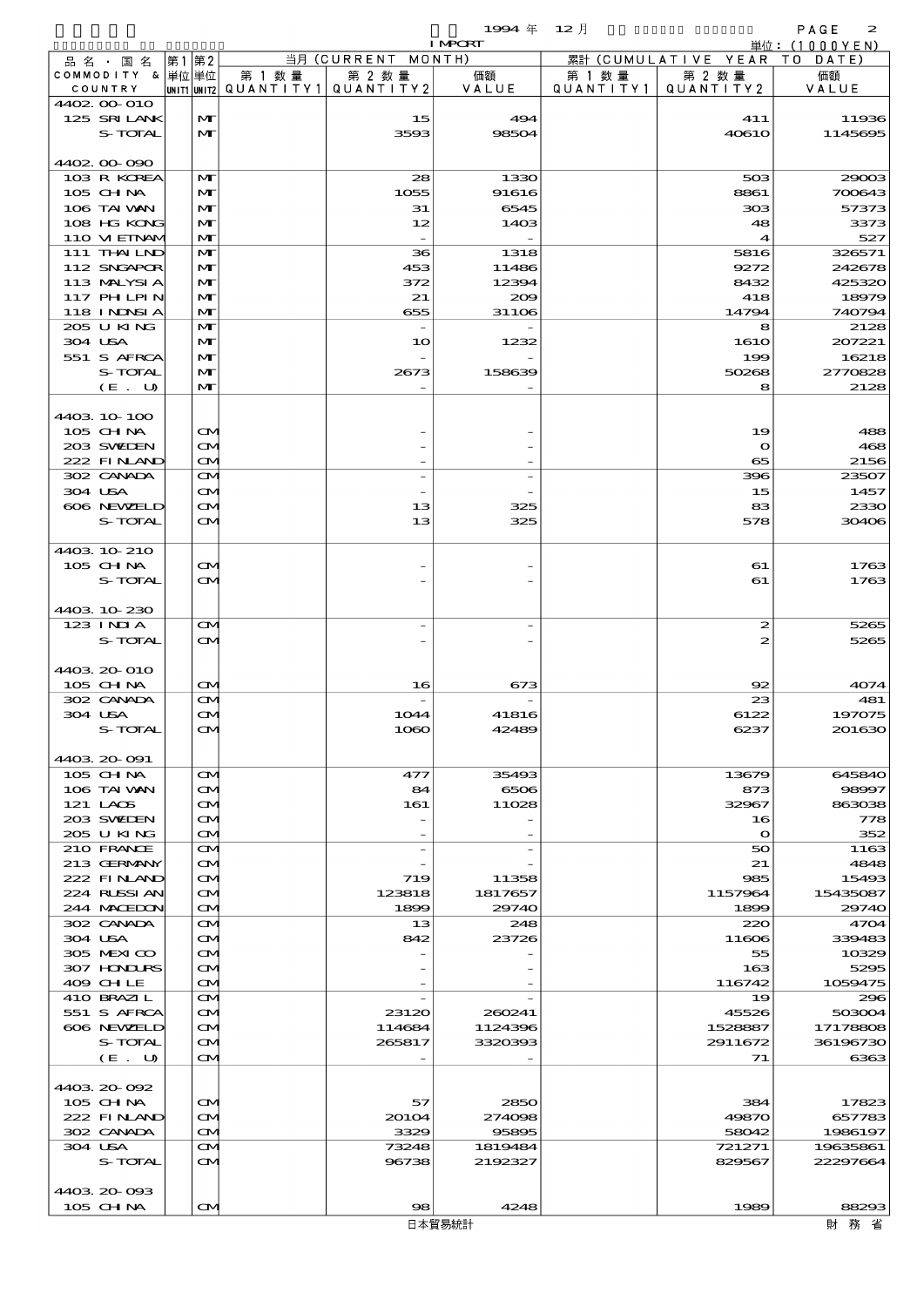品別国別表 輸 入 1994 12 確定 (Fixed Annual) 3

|                            |    |                                        |                                   |                    | <b>I MPORT</b>    |         |                              | 単位: $(1000YEN)$     |
|----------------------------|----|----------------------------------------|-----------------------------------|--------------------|-------------------|---------|------------------------------|---------------------|
| 品名・国名                      | 第1 | 第2                                     |                                   | 当月 (CURRENT MONTH) |                   |         | 累計 (CUMULATIVE YEAR TO DATE) |                     |
| COMMODITY & 単位単位           |    |                                        | 第 1 数量                            | 第 2 数量             | 価額                | 第 1 数 量 | 第 2 数量                       | 価額                  |
| COUNTRY                    |    |                                        | UNIT1 UNIT2 QUANTITY 1 QUANTITY 2 |                    | VALUE             |         | QUANTITY1   QUANTITY2        | VALUE               |
| 4403 20 093<br>202 NORWAY  |    | $\mathbf{\Omega}$                      |                                   |                    |                   |         | 6                            | 756                 |
| 203 SWIEN                  |    | $\mathbf{\Omega}$                      |                                   |                    |                   |         | 21377                        | 301516              |
| 207 NETHLIS                |    | $\mathbf{\Omega}$                      |                                   |                    |                   |         | 168                          | 3516                |
| 213 GERMANY                |    | $\mathbf{\Omega}$                      |                                   |                    |                   |         | 10 <sub>3</sub>              | 2022                |
| 222 FINAND                 |    | M                                      |                                   | 33258              | 426823            |         | 193753                       | 2594268             |
| 224 RUSSIAN                |    | $\mathbf{\Omega}$                      |                                   | 135536             | 1760736           |         | 1918906                      | 23993791            |
| 225 ALSTRIA                |    | $\mathbf{\Omega}$                      |                                   |                    |                   |         | 25973                        | 428031              |
| 302 CANADA                 |    | M                                      |                                   | 2786               | 61546             |         | 74053                        | 2191703             |
| 304 USA<br>S-TOTAL         |    | $\mathbf{\Omega}$<br>M                 |                                   | 19293<br>190971    | 509492<br>2762845 |         | 298944<br>2535272            | 8282648<br>37886544 |
| (E. U)                     |    | <b>CM</b>                              |                                   |                    |                   |         | 271                          | 5538                |
|                            |    |                                        |                                   |                    |                   |         |                              |                     |
| 4403 20 094                |    |                                        |                                   |                    |                   |         |                              |                     |
| 105 CH NA                  |    | $\mathbf{\Omega}$                      |                                   |                    |                   |         | $_{\rm ss}$                  | 4323                |
| 224 RLSSIAN                |    | M                                      |                                   | 82081              | 793103            |         | 1362411                      | 12473665            |
| 244 MACEDON                |    | $\mathbf{\Omega}$                      |                                   | 113                | 1372              |         | 113                          | 1372                |
| 304 USA                    |    | M                                      |                                   | 51                 | 1351              |         | 2312                         | 65623               |
| 606 NEWELD<br>S-TOTAL      |    | M<br>$\mathbf{\Omega}$                 |                                   | 82245              | 795826            |         | 11627<br>1376556             | 101981<br>12646964  |
|                            |    |                                        |                                   |                    |                   |         |                              |                     |
| 4403 20 095                |    |                                        |                                   |                    |                   |         |                              |                     |
| 105 CH NA                  |    | $\mathbf{\Omega}$                      |                                   | 10                 | 511               |         | 253                          | 33580               |
| 106 TAI VAN                |    | $\mathbf{\Omega}$                      |                                   | 67                 | 18336             |         | 454                          | 144157              |
| 121 LAOS                   |    | $\mathbf{\Omega}$                      |                                   | 156                | 44566             |         | 2886                         | 629476              |
| 302 CANADA                 |    | M                                      |                                   |                    |                   |         | 2045                         | 122374              |
| 304 USA                    |    | $\mathbf{\Omega}$                      |                                   | 9766               | 477887            |         | 142441                       | 7150405             |
| S-TOTAL                    |    | $\mathbf{\Omega}$                      |                                   | 9999               | 541300            |         | 148079                       | 8079992             |
| 4403 20 096                |    |                                        |                                   |                    |                   |         |                              |                     |
| 105 CH NA                  |    | M                                      |                                   |                    |                   |         | 387                          | 23348               |
| 106 TAI VAN                |    | $\mathbf{\Omega}$                      |                                   |                    |                   |         | 29                           | 2059                |
| 113 MALYSIA                |    | $\mathbf{\Omega}$                      |                                   |                    |                   |         | 169                          | 5316                |
| 302 CANADA                 |    | M                                      |                                   | 10400              | 278437            |         | 143271                       | 3873522             |
| 304 USA                    |    | M                                      |                                   | 105980             | 2394022           |         | 1312944                      | 31508103            |
| S-TOTAL                    |    | $\mathbf{\Omega}$                      |                                   | 116380             | 2672459           |         | 1456800                      | 35412348            |
|                            |    |                                        |                                   |                    |                   |         |                              |                     |
| 4403 20 097<br>105 CH NA   |    | $\mathbf{\Omega}$                      |                                   |                    |                   |         | 50                           | 10179               |
| 302 CANADA                 |    | $\mathbf{\Omega}$                      |                                   | 41                 | 3837              |         | 727                          | 25576               |
| 304 USA                    |    | M                                      |                                   | 6491               | 147265            |         | 67894                        | 1673312             |
| 602 PAP NGA                |    | $\mathbf{\Omega}$                      |                                   |                    |                   |         | 31                           | $_{668}$            |
| S-TOTAL                    |    | $\bf \alpha$                           |                                   | 6532               | 151102            |         | 68702                        | 1709735             |
|                            |    |                                        |                                   |                    |                   |         |                              |                     |
| 4403.20-098                |    |                                        |                                   |                    |                   |         |                              |                     |
| 213 GERMANY                |    | $\mathbf{\Omega}$                      |                                   |                    |                   |         | 108                          | 2511<br>623655      |
| 302 CANADA<br>304 USA      |    | $\mathbf{\Omega}$<br>$\mathbf{\Omega}$ |                                   | 409376             | 12398326          |         | 15984<br>4693344             | 145548356           |
| 306 GUATMAL                |    | M                                      |                                   |                    |                   |         | 3827                         | 125355              |
| 409 CHLE                   |    | $\mathbf{\Omega}$                      |                                   |                    |                   |         | 1226                         | 13316               |
| 606 NEWELD                 |    | <b>CM</b>                              |                                   | 9457               | 126567            |         | <b>317010</b>                | 5732259             |
| S-TOTAL                    |    | <b>CM</b>                              |                                   | 418833             | 12524893          |         | 5031499                      | 152045452           |
| (E. U)                     |    | $\mathbf{\Omega}$                      |                                   |                    |                   |         | 108                          | 2511                |
|                            |    |                                        |                                   |                    |                   |         |                              |                     |
| 4403 20 099<br>105 CH NA   |    | $\mathbf{\Omega}$                      |                                   | 235                | 41738             |         | 5372                         | 841588              |
| 106 TAI VAN                |    | $\mathbf{\Omega}$                      |                                   | $\infty$           | 1593              |         | 271                          | 71034               |
| 113 MALYSIA                |    | $\mathbf{\Omega}$                      |                                   | 4083               | 105938            |         | 50143                        | 1606691             |
| 121 LACS                   |    | M                                      |                                   |                    |                   |         | 10681                        | 336135              |
| 224 RUSSIAN                |    | $\mathbf{\Omega}$                      |                                   |                    |                   |         | 149                          | 725                 |
| 302 CANADA                 |    | ŒM.                                    |                                   | 14OO               | <b>46510</b>      |         | 1400                         | <b>46510</b>        |
| 304 USA                    |    | $\mathbf{\Omega}$                      |                                   |                    |                   |         | 840                          | 35933               |
| 305 MEXICO                 |    | M                                      |                                   |                    |                   |         | 84                           | 22758               |
| 602 PAP NGA                |    | M                                      |                                   |                    |                   |         | 30                           | 679                 |
| 606 NEWELD<br>S-TOTAL      |    | $\mathbf{\Omega}$<br><b>CM</b>         |                                   | 5738               | 195779            |         | 4261<br>73231                | 54277<br>3016330    |
|                            |    |                                        |                                   |                    |                   |         |                              |                     |
| 4403 31-010                |    |                                        |                                   |                    |                   |         |                              |                     |
| 113 MALYSIA                |    | <b>CM</b>                              |                                   |                    |                   |         | 6                            | 256                 |
| <b>S-TOTAL</b>             |    | $\mathbf{\Omega}$                      |                                   |                    |                   |         | 6                            | 256                 |
|                            |    |                                        |                                   |                    |                   |         |                              |                     |
| 4403 31-090                |    |                                        |                                   |                    |                   |         |                              |                     |
| 113 MALYSIA                |    | $\mathbf{\Omega}$                      |                                   | 142483             | 2943500           |         | 1597040                      | 42697886            |
| 122 MYANMAR<br>602 PAP NGA |    | M<br>M                                 |                                   |                    |                   |         | 10<br>1840                   | 338<br>46233        |
|                            |    |                                        |                                   |                    |                   |         |                              |                     |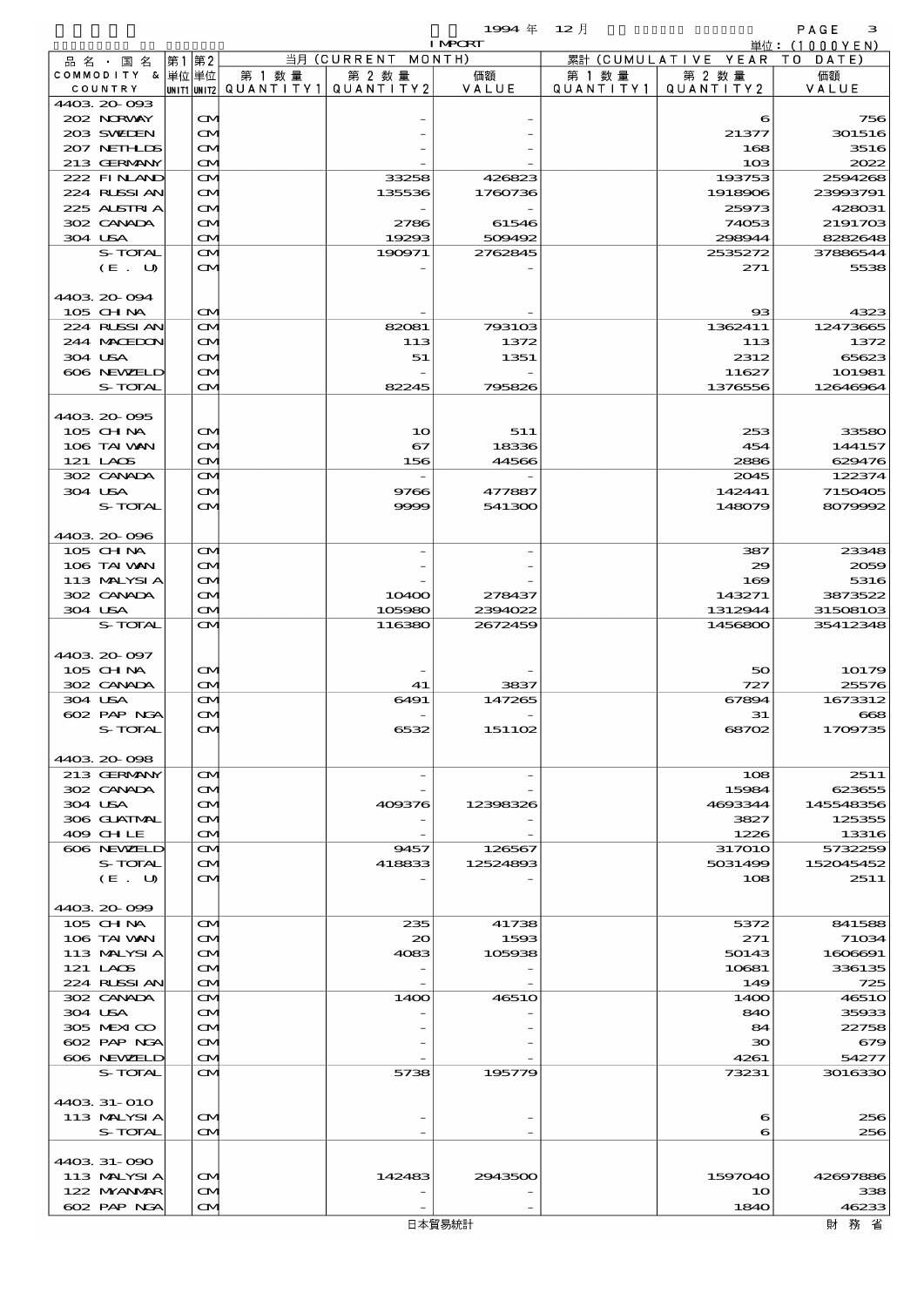|                                  |                                        |                          |                          | 1994 $#$       | $12$ 月    |                              | PAGE<br>$\boldsymbol{4}$ |
|----------------------------------|----------------------------------------|--------------------------|--------------------------|----------------|-----------|------------------------------|--------------------------|
|                                  | 第1 第2                                  |                          | 当月 (CURRENT MONTH)       | <b>I MPCRT</b> |           | 累計 (CUMULATIVE YEAR TO DATE) | 単位: (1000YEN)            |
| 品 名 ・ 国 名<br>COMMODITY & 単位単位    |                                        | 第 1 数 量                  | 第 2 数量                   | 価額             | 第 1 数 量   | 第 2 数量                       | 価額                       |
| COUNTRY                          |                                        | unit1 unit2  Q∪ANT   TY1 | QUANTITY 2               | VALUE          | QUANTITY1 | QUANTITY2                    | VALUE                    |
| 4403 31-090                      |                                        |                          |                          |                |           |                              |                          |
| S-TOTAL                          | $\mathbf{\alpha}$                      |                          | 142483                   | 2943500        |           | 1598890                      | 42744457                 |
|                                  |                                        |                          |                          |                |           |                              |                          |
| 440332-090                       |                                        |                          |                          |                |           |                              |                          |
| 113 MALYSIA                      | $\mathbf{\alpha}$                      |                          | 67895                    | 1508814        |           | 796438                       | 21997876                 |
| 122 MYANAR<br>224 RUSSI AN       | $\mathbf{\Omega}$<br>$\mathbf{\alpha}$ |                          |                          |                |           | 131<br>546                   | 4419<br>16749            |
| S-TOTAL                          | ŒМ                                     |                          | 67895                    | 1508814        |           | 797115                       | 22019044                 |
|                                  |                                        |                          |                          |                |           |                              |                          |
| 4403 33 019                      |                                        |                          |                          |                |           |                              |                          |
| 113 MALYSIA                      | $\mathbf{\alpha}$                      |                          | 76189                    | 1692995        |           | 1010567                      | 27770671                 |
| 120 CAMBOD                       | ŒИ                                     |                          |                          |                |           | 4483                         | 130212                   |
| 122 MYANAR                       | ŒИ                                     |                          |                          |                |           | 5519                         | 179689                   |
| S-TOTAL                          | ŒМ                                     |                          | 76189                    | 1692995        |           | 1020569                      | 28080572                 |
|                                  |                                        |                          |                          |                |           |                              |                          |
| 4403 33 091<br>106 TAI VAN       | $\mathbf{\alpha}$                      |                          |                          |                |           | 178                          | 17055                    |
| 111 THAILND                      | M                                      |                          |                          |                |           | 21                           | 4389                     |
| 112 SNGAPOR                      | $\mathbf{\alpha}$                      |                          |                          |                |           | 59                           | 9723                     |
| 122 MYANAR                       | <b>CM</b>                              |                          | 752                      | 126967         |           | 4562                         | 556099                   |
| S-TOTAL                          | M                                      |                          | 752                      | 126967         |           | 4820                         | 587266                   |
|                                  |                                        |                          |                          |                |           |                              |                          |
| 4403 33 099                      |                                        |                          |                          |                |           |                              |                          |
| 113 MALYSIA                      | $\mathbf{\alpha}$                      |                          | 13279                    | 216184         |           | 200123                       | 3844838                  |
| 602 PAP NGA                      | <b>CM</b>                              |                          | 88                       | 1759           |           | 1537                         | 36812                    |
| 613 SCLOMON                      | $\mathbf{\Omega}$                      |                          |                          |                |           | 978                          | 23778                    |
| S-TOTAL                          | $\mathbf{\alpha}$                      |                          | 13367                    | 217943         |           | 202638                       | 3905428                  |
|                                  |                                        |                          |                          |                |           |                              |                          |
| 4403 34 000<br>220 I TALY        | ŒМ                                     |                          |                          |                |           | 88                           | 7036                     |
| 513 GUNEA                        | $\mathbf{\Omega}$                      |                          |                          |                |           | 1585                         | 38093                    |
| 527 CAMROLN                      | ŒM)                                    |                          | 5267                     | 140332         |           | 17112                        | 532365                   |
| 530 EQ GNEA                      | ŒM)                                    |                          | 5969                     | 148224         |           | 51089                        | 1272671                  |
| 531 GABON                        | $\mathbf{\alpha}$                      |                          | 15172                    | 408845         |           | 279928                       | 8313852                  |
| $532$ $\alpha$ $\alpha$ $\alpha$ | $\mathbf{\Omega}$                      |                          | $\overline{\phantom{a}}$ |                |           | 18922                        | 510417                   |
| 551 S AFRCA                      | $\mathbf{\Omega}$                      |                          | 11                       | 481            |           | 11                           | 481                      |
| S-TOTAL                          | <b>CM</b>                              |                          | 26419                    | 697882         |           | 368735                       | 10674915                 |
| (E. U)                           | ŒМ                                     |                          |                          |                |           | 88                           | 7036                     |
|                                  |                                        |                          |                          |                |           |                              |                          |
| 4403 35 000<br>527 CAMROLN       | $\mathbf{\alpha}$                      |                          | 46                       | 1450           |           |                              | 27420                    |
| 530 EQ GNEA                      | $\rm \alpha$                           |                          |                          |                |           | 869<br>$\Omega$              | 2425                     |
| 531 GABON                        | ŒИ                                     |                          |                          |                |           | 2070                         | 61278                    |
| S-TOTAL                          | ŒИ                                     |                          | 46                       | 1450           |           | 3032                         | 91123                    |
|                                  |                                        |                          |                          |                |           |                              |                          |
| 4403 91-000                      |                                        |                          |                          |                |           |                              |                          |
| $105$ CHNA                       | <b>CM</b>                              |                          | 1877                     | 65892          |           | 15398                        | 854481                   |
| 113 MALYSIA                      | ŒИ                                     |                          |                          |                |           | 73                           | 1605                     |
| 205 U KING                       | $\mathbf{\alpha}$                      |                          |                          |                |           | з                            | 396                      |
| 208 BELGI UM                     | <b>CM</b>                              |                          |                          |                |           | 6                            | 939                      |
| 210 FRANCE                       | $\mathbf{\alpha}$                      |                          |                          |                |           | 1099                         | 208519                   |
| 224 RUSSIAN<br>302 CANADA        | ŒИ<br>ŒИ                               |                          | 2468                     | 38673          |           | 45738<br>178                 | 563790<br>11765          |
| 304 USA                          | $\mathbf{\alpha}$                      |                          | 2437                     | 203153         |           | 61107                        | 4224599                  |
| 305 MEXICO                       | <b>CM</b>                              |                          |                          |                |           | 24                           | 339                      |
| 602 PAP NGA                      | $\mathbf{\alpha}$                      |                          | 13                       | 244            |           | 176                          | 6592                     |
| S-TOTAL                          | ŒИ                                     |                          | 6795                     | 307962         |           | 123802                       | 5873025                  |
| (E. U)                           | ŒИ                                     |                          |                          |                |           | 11O <sub>8</sub>             | 209854                   |
|                                  |                                        |                          |                          |                |           |                              |                          |
| 440392000                        |                                        |                          |                          |                |           |                              |                          |
| 204 DENMARK                      | $\mathbf{\alpha}$                      |                          |                          |                |           | 25                           | 1195                     |
| 208 BELGI UM                     | <b>CM</b>                              |                          |                          |                |           | 61                           | 1719                     |
| 210 FRANCE                       | $\mathbf{\alpha}$                      |                          |                          |                |           | 73                           | <b>7710</b>              |
| 213 GERMANY                      | $\mathbf{\alpha}$                      |                          |                          |                |           | 22                           | 671                      |
| 304 USA<br>602 PAP NGA           | <b>CM</b>                              |                          | 45                       | 1045           |           | 293<br>969                   | 13814<br>20823           |
| S-TOTAL                          | $\mathbf{\alpha}$<br>ŒИ                |                          | 45                       | 1045           |           | 1443                         | 45932                    |
| (E. U)                           | $\mathbf{\alpha}$                      |                          |                          |                |           | 181                          | 11295                    |
|                                  |                                        |                          |                          |                |           |                              |                          |
| 4403 99 110                      |                                        |                          |                          |                |           |                              |                          |
| 105 CHNA                         | $\mathbf{\alpha}$                      |                          |                          |                |           | 32                           | 1215                     |
| S-TOTAL                          | $\mathbf{\alpha}$                      |                          |                          |                |           | 32                           | 1215                     |
|                                  |                                        |                          |                          |                |           |                              |                          |
| 4403 99 190                      |                                        |                          |                          |                |           |                              |                          |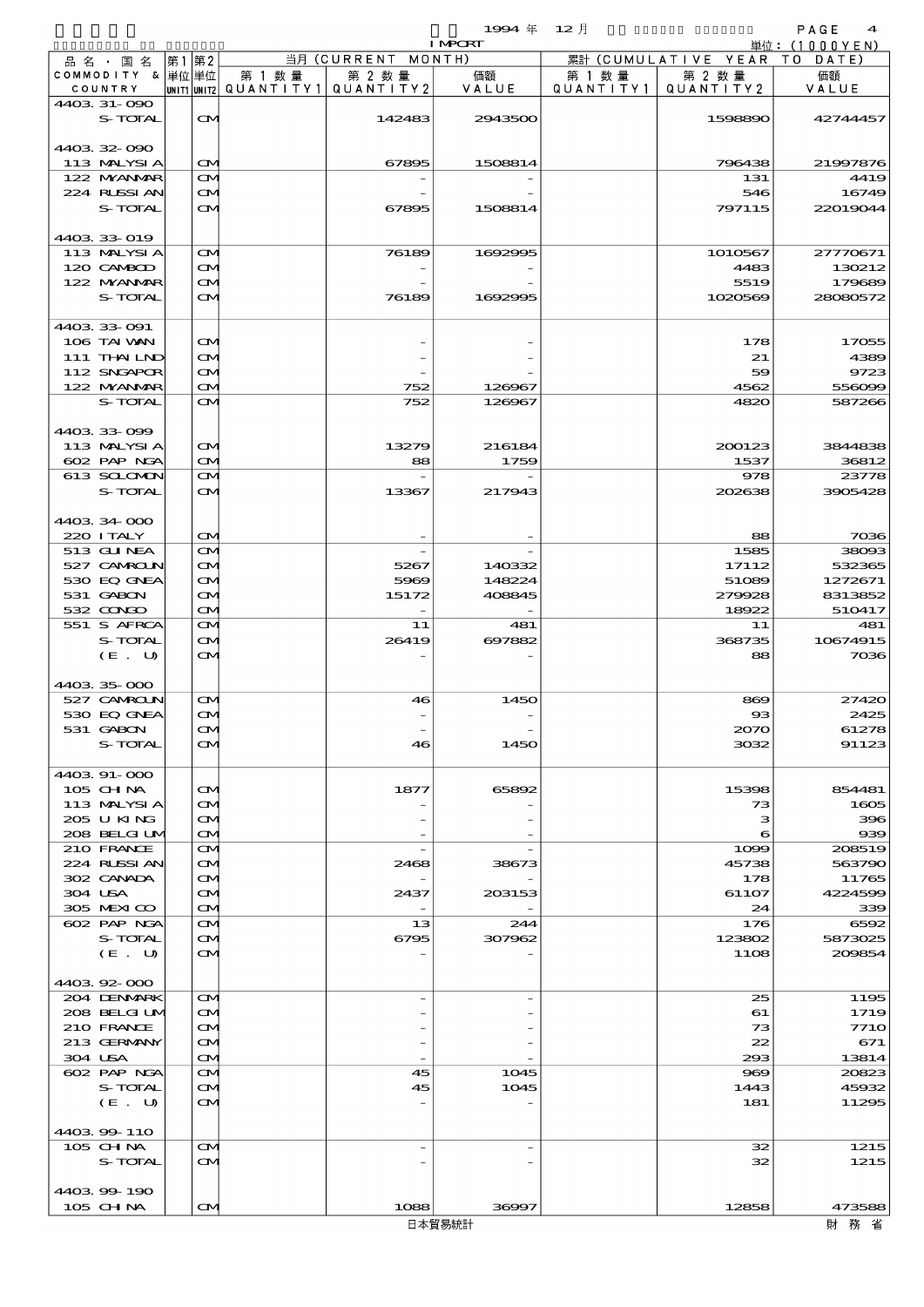$1$ 994  $\#$  12  $\bar{A}$  12  $\bar{A}$  12  $\bar{A}$   $\bar{B}$   $\bar{C}$   $\bar{C}$   $\bar{C}$ 

|                                  |    |                                        |        |                                          | <b>I MPORT</b> |           |                              | 単位: (1000YEN)    |
|----------------------------------|----|----------------------------------------|--------|------------------------------------------|----------------|-----------|------------------------------|------------------|
| 品名・国名                            | 第1 | 第2                                     |        | 当月 (CURRENT MONTH)                       |                |           | 累計 (CUMULATIVE YEAR TO DATE) |                  |
| COMMODITY & 単位単位                 |    |                                        | 第 1 数量 | 第 2 数量                                   | 価額             | 第 1 数量    | 第 2 数量                       | 価額               |
| COUNTRY                          |    |                                        |        | UNIT1 UNIT2  QUANT I TY 1   QUANT I TY 2 | VALUE          | QUANTITY1 | QUANTITY 2                   | VALUE            |
| 4403.99-190<br>304 USA           |    | $\mathbf{\Omega}$                      |        | 574                                      | 59343          |           | 5735                         | 642090           |
| 410 BRAZIL                       |    | $\mathbf{\Omega}$                      |        | 27                                       | 1474           |           | 452                          | 24601            |
| 413 ARGENT                       |    | M                                      |        | 83                                       | 4806           |           | 173                          | 12861            |
| S-TOTAL                          |    | $\mathbf{\Omega}$                      |        | 1772                                     | 102620         |           | 19218                        | 1153140          |
|                                  |    |                                        |        |                                          |                |           |                              |                  |
| 440399290                        |    |                                        |        |                                          |                |           |                              |                  |
| 113 MALYSIA                      |    | $\mathbf{\Omega}$                      |        | 37513                                    | 767853         |           | 482318                       | 12404878         |
| 117 PH LPIN<br>120 CAMBOD        |    | M<br>$\mathbf{\Omega}$                 |        |                                          |                |           | 13<br>1288                   | 1043<br>37797    |
| 122 NYANAR                       |    | ŒM.                                    |        |                                          |                |           | 1112                         | 34210            |
| 224 RUSSI AN                     |    | $\mathbf{\Omega}$                      |        |                                          |                |           | 944                          | 28938            |
| 602 PAP NGA                      |    | M                                      |        | 13624                                    | 310275         |           | 111329                       | 3014318          |
| 613 SCLOMON                      |    | M                                      |        |                                          |                |           | 2336                         | 69862            |
| S-TOTAL                          |    | $\mathbf{\alpha}$                      |        | 51137                                    | 1078128        |           | 599340                       | 15591046         |
|                                  |    |                                        |        |                                          |                |           |                              |                  |
| 4403.99-310                      |    |                                        |        |                                          |                |           |                              |                  |
| 105 CH NA                        |    | $\mathbf{\Omega}$                      |        | 38                                       | 2348           |           | 53                           | 2913             |
| 106 TAI VAN<br>110 VIEINAM       |    | ŒM.<br>$\mathbf{\Omega}$               |        |                                          |                |           | 84<br>$\infty$               | 12904<br>2235    |
| 111 THAILND                      |    | M                                      |        |                                          |                |           | 694                          | 113748           |
| 112 SNGAPOR                      |    | $\mathbf{\Omega}$                      |        |                                          |                |           | 8                            | 2852             |
| 113 MALYSI A                     |    | M                                      |        |                                          |                |           | 133                          | 2171             |
| 121 LAOS                         |    | ŒM.                                    |        | 708                                      | 67137          |           | 1227                         | 175758           |
| 122 MYANAR                       |    | $\mathbf{\Omega}$                      |        | 22                                       | 4252           |           | 298                          | 32415            |
| $123$ INIA                       |    | ŒM.                                    |        |                                          |                |           | $\boldsymbol{z}$             | 2762             |
| 210 FRANCE                       |    | $\mathbf{\Omega}$                      |        |                                          |                |           | 345                          | 294              |
| 304 USA<br>410 BRAZIL            |    | M                                      |        |                                          |                |           | 25<br>14                     | 2033<br>2933     |
| 543 TANZN A                      |    | M<br>$\mathbf{\Omega}$                 |        | 14                                       | 2933           |           | 6                            | 577              |
| 602 PAP NGA                      |    | M                                      |        | 34                                       | 800            |           | 41                           | 1016             |
| 613 SCLOMON                      |    | $\mathbf{\Omega}$                      |        |                                          |                |           | 18                           | 428              |
| S-TOTAL                          |    | M                                      |        | 816                                      | 77470          |           | 3018                         | 355039           |
| (E. U)                           |    | M                                      |        |                                          |                |           | 345                          | 294              |
|                                  |    |                                        |        |                                          |                |           |                              |                  |
| 4403 99 391                      |    |                                        |        |                                          |                |           |                              |                  |
| 105 CHNA                         |    | $\mathbf{\Omega}$                      |        |                                          |                |           | 9                            | 307              |
| 224 RUSSI AN<br>302 CANADA       |    | $\mathbf{\Omega}$<br>ŒM.               |        | 1238                                     | 8001           |           | 42273<br>313                 | 241007<br>4052   |
| 304 USA                          |    | $\mathbf{\Omega}$                      |        | <b>4110</b>                              | 65451          |           | 18465                        | 263226           |
| S-TOTAL                          |    | $\mathbf{\Omega}$                      |        | 5348                                     | 73452          |           | 61060                        | 508592           |
|                                  |    |                                        |        |                                          |                |           |                              |                  |
| 4403 99 392                      |    |                                        |        |                                          |                |           |                              |                  |
| 302 CANADA                       |    | M                                      |        |                                          |                |           | 6                            | 2774             |
| 304 USA                          |    | M                                      |        | 41                                       | 16511          |           | 753                          | 191468           |
| S-TOTAL                          |    | ŒM.                                    |        | 41                                       | 16511          |           | 759                          | 194242           |
| 4403.99-399                      |    |                                        |        |                                          |                |           |                              |                  |
| 103 R KOREA                      |    | $\mathbf{\Omega}$                      |        |                                          |                |           | 35                           | 9544             |
| 104 N KOREA                      |    | $\mathbf{\Omega}$                      |        |                                          |                |           | 471                          | 34514            |
| 105 CHNA                         |    | M                                      |        | 815                                      | 70185          |           | 36170                        | 2491163          |
| 106 TAI VAN                      |    | M                                      |        |                                          |                |           | 343                          | 104052           |
| $111$ THAILND                    |    | M                                      |        |                                          |                |           | 4                            | 2622             |
| 112 SNGAPOR                      |    | M                                      |        |                                          |                |           | 118                          | 9785             |
| 113 MALYSIA<br><b>118 INNSIA</b> |    | $\mathbf{\Omega}$                      |        | 28640                                    | 433576         |           | 374441<br>з                  | 7220697          |
| 120 CAMBOD                       |    | $\mathbf{\Omega}$<br>$\mathbf{\Omega}$ |        |                                          |                |           | 7                            | 1684<br>204      |
| 121 LAOS                         |    | M                                      |        |                                          |                |           | 116                          | 23134            |
| 122 MYANMAR                      |    | M                                      |        | 16                                       | 648            |           | 19628                        | 482119           |
| $123$ INIA                       |    | M                                      |        | 76                                       | 20973          |           | 102                          | 68265            |
| 205 U KING                       |    | M                                      |        | 26                                       | 7489           |           | 30                           | 8961             |
| 208 BELGI UM                     |    | $\mathbf{\Omega}$                      |        |                                          |                |           | $\boldsymbol{\infty}$        | 4163             |
| 213 GERMANY                      |    | Œ.                                     |        |                                          |                |           | 24                           | 2459             |
| 222 FINLAND                      |    | M                                      |        |                                          |                |           | 1543                         | 21806            |
| 224 RUSSI AN<br>302 CANADA       |    | $\mathbf{\Omega}$<br>$\mathbf{\Omega}$ |        | 9861                                     | 94317          |           | 277326<br>81                 | 2737448<br>11320 |
| 304 USA                          |    | M                                      |        | 2350                                     | 52974          |           | 14087                        | 557520           |
| 305 MEXICO                       |    | Œ.                                     |        | 200                                      | 34088          |           | 568                          | 121790           |
| 308 BELIZE                       |    | M                                      |        |                                          |                |           | 140                          | 23338            |
| 402 VENEZIA                      |    | M                                      |        |                                          |                |           | $\infty$                     | 384              |
| 403 GUYANA                       |    | M                                      |        |                                          |                |           | 5559                         | 110028           |
| 406 ECUADOR                      |    | $\mathbf{\Omega}$                      |        |                                          |                |           | 2                            | 201              |
| 409 CHLE                         |    | Œ.                                     |        |                                          |                |           | 16681                        | 191938           |
| 410 BRAZIL<br>412 URUCLAY        |    | M<br>ŒM.                               |        |                                          |                |           | 8<br>38                      | 2190<br>453      |
|                                  |    |                                        |        |                                          | 日本貿易統計         |           |                              | 財務省              |
|                                  |    |                                        |        |                                          |                |           |                              |                  |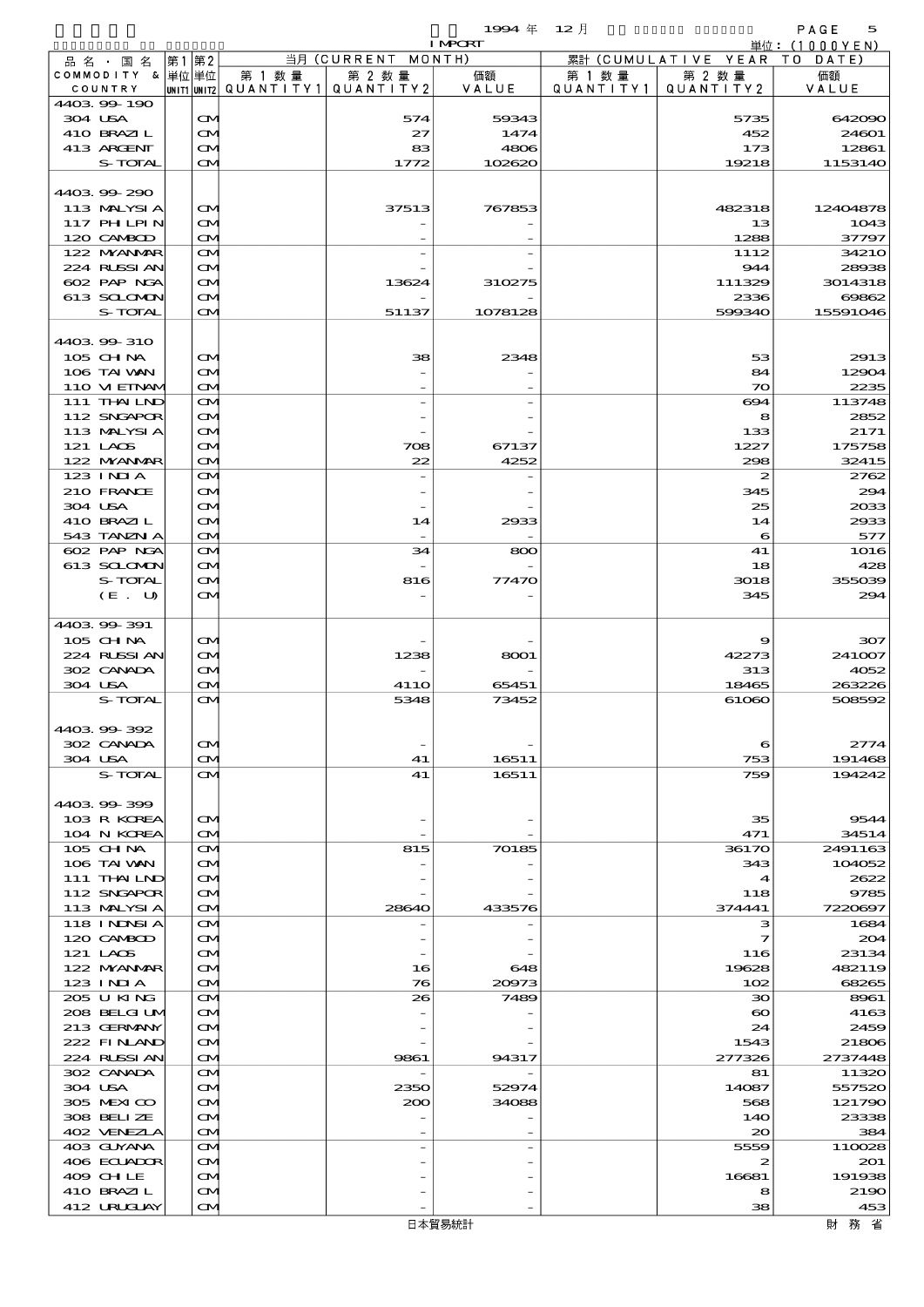|                                  |                   |        |                                                  | <b>I MPORT</b> |                      |                              | 単位: (1000 Y E N ) |
|----------------------------------|-------------------|--------|--------------------------------------------------|----------------|----------------------|------------------------------|-------------------|
| 品名・国名                            | 第1第2              |        | 当月 (CURRENT MONTH)                               |                |                      | 累計 (CUMULATIVE YEAR TO DATE) |                   |
| COMMODITY & 単位 単位<br>COUNTRY     |                   | 第 1 数量 | 第 2 数量<br> UNIT1 UNIT2  QUANT I TY1  QUANT I TY2 | 価額<br>VALUE    | 第 1 数 量<br>QUANTITY1 | 第 2 数量<br>QUANTITY 2         | 価額<br>VALUE       |
| 440399399                        |                   |        |                                                  |                |                      |                              |                   |
| 413 ARGENT                       | $\mathbf{\alpha}$ |        |                                                  |                |                      | 76                           | 1407              |
| 513 GUNEA                        | ŒИ                |        |                                                  |                |                      | 23                           | 57C               |
| 516 I VCOAST                     | ŒИ                |        |                                                  |                |                      | 13308                        | 319804            |
| 517 GHNA                         | ŒM)               |        | 2777                                             | 63812          |                      | 2777                         | 63812             |
| 527 CAMROUN<br>530 BQ GNEA       | ŒИ<br>ŒИ          |        | 9986                                             | 245758         |                      | 92879<br>10141               | 3196576<br>247878 |
| 531 GABON                        | ŒИ                |        | 3584                                             | 83911          |                      | 121400                       | 3558683           |
| 532 CONGO                        | ŒM)               |        | 59                                               | 3313           |                      | 9924                         | 271067            |
| 533 ZAIRE                        | ŒM)               |        | 46                                               | 3777           |                      | 1265                         | 94693             |
| 543 TANZN A                      | ŒИ                |        | 100                                              | 5243           |                      | 1644                         | 87699             |
| 545 MDZANBQ<br>546 MADAGAS       | ŒИ<br>ŒИ          |        |                                                  |                |                      | 38<br>235                    | 2081<br>13088     |
| 550 NAMIBIA                      | ŒM)               |        |                                                  |                |                      | з                            | 461               |
| 551 S AFRCA                      | ŒИ                |        |                                                  |                |                      | 135                          | 2474              |
| 601 ALSTRAL                      | ŒИ                |        | $\infty$                                         | 2677           |                      | 224                          | 9006              |
| 602 PAP NGA<br>606 NEWELD        | ŒИ                |        | 136454                                           | 2626558        |                      | 1799815                      | 39791963          |
| 612 FIJI                         | ŒИ<br>ŒM)         |        |                                                  |                |                      | 217<br><b>1610</b>           | 1805<br>34456     |
| 613 SCLOMON                      | ŒM)               |        | 36969                                            | 596352         |                      | 340097                       | 7210705           |
| S-TOTAL                          | ŒИ                |        | 232057                                           | 4345651        |                      | 3143416                      | 6915061C          |
| (E. U)                           | ŒИ                |        | 26                                               | 7489           |                      | 114                          | 15583             |
|                                  |                   |        |                                                  |                |                      |                              |                   |
| 4404 10 100<br>105 CH NA         | KG                |        | 272661                                           | 16551          |                      | 2482492                      | 136069            |
| 108 HG KONG                      | KG                |        |                                                  |                |                      | 16200                        | 863               |
| 222 FINAND                       | KG                |        |                                                  |                |                      | 8863                         | 798               |
| 224 RUSSI AN                     | KG                |        |                                                  |                |                      | 16000                        | 353               |
| 304 USA                          | KG                |        |                                                  |                |                      | 35001                        | 2980              |
| S-TOTAL                          | KG                |        | 272661                                           | 16551          |                      | 2558556                      | 141063            |
| 4404.10-290                      |                   |        |                                                  |                |                      |                              |                   |
| 203 SWIEN                        | KG                |        |                                                  |                |                      | 5481                         | 533               |
| S-TOTAL                          | KG                |        |                                                  |                |                      | 5481                         | 533               |
|                                  |                   |        |                                                  |                |                      |                              |                   |
| 4404.20-100                      |                   |        |                                                  |                |                      |                              |                   |
| 103 R KOREA<br>105 CH NA         | KG<br>KG          |        | 9850<br>72600                                    | 442<br>4647    |                      | 9850<br>477710               | 442<br>30941      |
| 110 VI EINAM                     | KG                |        |                                                  |                |                      | 22230                        | 1624              |
| 118 INNSI A                      | KG                |        |                                                  |                |                      | 41463                        | 2780              |
| S-TOTAL                          | KG                |        | 82450                                            | 5089           |                      | 551253                       | 35787             |
| 4404.20-210                      |                   |        |                                                  |                |                      |                              |                   |
| 105 CH NA                        | KG                |        |                                                  |                |                      | 6500                         | 1722              |
| 117 PHLPIN                       | KG                |        |                                                  |                |                      | 9460                         | 457               |
| <b>118 INNSIA</b>                | KG                |        |                                                  |                |                      | 78973                        | 7964              |
| 304 USA                          | KG                |        | 925                                              | 401            |                      | 101363                       | 16942             |
| S-TOTAL                          | KG                |        | 925                                              | 401            |                      | 196296                       | 27085             |
| 4404.20.290                      |                   |        |                                                  |                |                      |                              |                   |
| 105 CH NA                        | KG                |        | 16900                                            | 4012           |                      | 77904                        | 30322             |
| 106 TAI VAN                      | KG                |        |                                                  |                |                      | 34451                        | 26639             |
| 213 GERMANY                      | KG                |        | 105                                              | 731            |                      | 105                          | 731               |
| 304 USA<br>S-TOTAL               | KG<br>KG          |        | 17005                                            | 4743           |                      | 1266<br>113726               | 1959<br>59651     |
| (E. U)                           | KG                |        | 105                                              | 731            |                      | 105                          | 731               |
|                                  |                   |        |                                                  |                |                      |                              |                   |
| 4405,000,000                     |                   |        |                                                  |                |                      |                              |                   |
| $105$ CHNA                       | M                 |        | 5                                                | 887            |                      | 99                           | 8394              |
| 106 TAI VAN<br><b>118 INNSIA</b> | M<br>M            |        |                                                  |                |                      | 21<br>41                     | 394C<br>3402      |
| 205 U KING                       | M                 |        |                                                  |                |                      | 35                           | 1017              |
| 210 FRANCE                       | M                 |        |                                                  |                |                      | $\mathbf o$                  | 324               |
| 302 CANADA                       | $\mathbf{M}$      |        |                                                  |                |                      | 20                           | 649               |
| 304 USA                          | M                 |        |                                                  |                |                      | 13                           | 561               |
| S-TOTAL                          | M<br>M            |        | 5                                                | 887            |                      | 229<br>35                    | 18287<br>1341     |
| (E. U)                           |                   |        |                                                  |                |                      |                              |                   |
| 4406 10 000                      |                   |        |                                                  |                |                      |                              |                   |
| 112 SNGAPOR                      | $\mathbf{\Omega}$ |        | 160                                              | 11536          |                      | 2959                         | 162680            |
| 113 MALYSIA                      | ŒИ                |        | 1339                                             | 62457          |                      | 35655                        | 1533477           |
| <b>118 INNSIA</b><br>409 CHLE    | ŒИ                |        | 78                                               | 3690           |                      | 107<br>1661                  | 4884              |
| S-TOTAL                          | M<br>ŒM)          |        | 1577                                             | 77683          |                      | 40382                        | 43059<br>17441OC  |
|                                  |                   |        |                                                  |                |                      |                              |                   |

財務省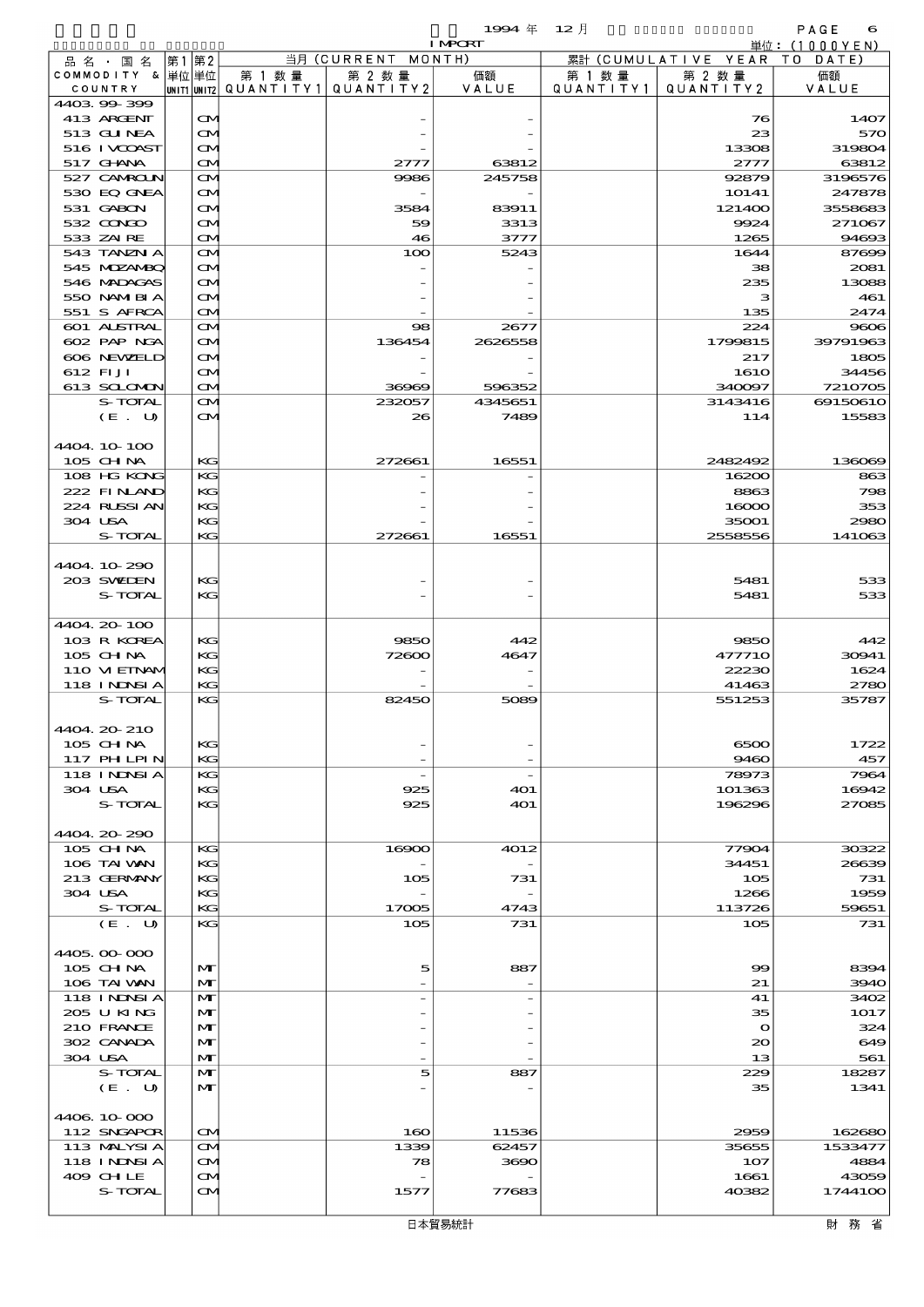|                   |       |                   |                         |                          | 1994年                    | $12$ 月                             |           | PAGE<br>$\overline{\mathbf{z}}$ |  |  |
|-------------------|-------|-------------------|-------------------------|--------------------------|--------------------------|------------------------------------|-----------|---------------------------------|--|--|
|                   |       |                   |                         |                          | <b>I MPCRI</b>           |                                    |           | 単位: $(1000YEN)$                 |  |  |
| 品名・国名             | 第1第2  |                   |                         | 当月 (CURRENT              | MONTH)                   | 累計 (CUMULATIVE YEAR<br>T O<br>DATE |           |                                 |  |  |
| COMMODITY &       | 単位 単位 |                   | 第 1 数量                  | 第 2 数量                   | 価額                       | 第 1 数量                             | 第 2 数量    | 価額                              |  |  |
| COUNTRY           |       |                   | UNIT1 UNIT2 QUANT I TY1 | QUANTITY 2               | VALUE                    | QUANTITY1                          | QUANTITY2 | VALUE                           |  |  |
| 4406.90-000       |       |                   |                         |                          |                          |                                    |           |                                 |  |  |
| 105 CH NA         |       | $\mathbf{\Omega}$ |                         |                          |                          |                                    | 178       | 6564                            |  |  |
| 112 SNGAPOR       |       | M                 |                         |                          |                          |                                    | 11O       | 6339                            |  |  |
| 113 MALYSIA       |       | ŒИ                |                         |                          |                          |                                    | 330       | 14642                           |  |  |
| 304 USA           |       | ŒИ                |                         |                          |                          |                                    | 211       | 3476                            |  |  |
| S-TOTAL           |       | ŒМ                |                         |                          |                          |                                    | 829       | 31021                           |  |  |
|                   |       |                   |                         |                          |                          |                                    |           |                                 |  |  |
| 4407.10.110       |       |                   |                         |                          |                          |                                    |           |                                 |  |  |
| 103 R KOREA       |       | M                 |                         |                          |                          |                                    | 880       | 29563                           |  |  |
| 105 CH NA         |       | M                 |                         | $\bf{66}$                | 5288                     |                                    | 1504      | 96720                           |  |  |
| 106 TAI VAN       |       | ŒИ                |                         |                          | $\overline{\phantom{0}}$ |                                    | 102       | 13946                           |  |  |
| 110 VI EINAM      |       | ŒИ                |                         | 40                       | 2318                     |                                    | 1142      | 65385                           |  |  |
| 111 THAILND       |       | <b>CM</b>         |                         | 244                      | 26529                    |                                    | 575       | 70964                           |  |  |
| 113 MALYSIA       |       | M                 |                         | $\overline{\phantom{0}}$ | $\overline{\phantom{0}}$ |                                    | 24        | 1475                            |  |  |
| <b>117 PHLPIN</b> |       | ŒИ                |                         | 17                       | 1057                     |                                    | 17        | 1057                            |  |  |
| <b>118 INNSIA</b> |       | ŒИ                |                         | 2616                     | 220966                   |                                    | 39314     | 3531381                         |  |  |
| $121$ LACS        |       | CМ                |                         | 31                       | 2088                     |                                    | 481       | 34327                           |  |  |
| 202 NORWAY        |       | ŒИ                |                         | 711                      | 27965                    |                                    | 15233     | 589394                          |  |  |
| 203 SWIEN         |       | ŒИ                |                         | 8837                     | 302114                   |                                    | 91977     | 3244652                         |  |  |
| 204 DENMARK       |       | ŒМ                |                         | 133                      | 4291                     |                                    | 1168      | 38256                           |  |  |
| 205 U KING        |       | ŒИ                |                         | $\overline{\phantom{a}}$ |                          |                                    | 4         | 817                             |  |  |
| 206 I RELAND      |       | M                 |                         |                          |                          |                                    | 90        | 2953                            |  |  |
| 207 NETHLIS       |       | ŒИ                |                         | 45                       | 1685                     |                                    | 385       | 14961                           |  |  |
| 208 BELGI UM      |       | ŒИ                |                         | 398                      | 14806                    |                                    | 1643      | 61737                           |  |  |
| 210 FRANCE        |       | ŒМ                |                         |                          | $\overline{\phantom{a}}$ |                                    | 224       | 8739                            |  |  |
| 213 GERMANY       |       | ŒИ                |                         | 1088                     | 39597                    |                                    | 9542      | 364087                          |  |  |
| 220 I TALY        |       | ŒИ                |                         |                          |                          |                                    | 97        | 3379                            |  |  |
| 222 FINLAND       |       | ŒМ                |                         | 796                      | 35162                    |                                    | 15920     | 667946                          |  |  |
| 224 RUSSIAN       |       | ŒМ                |                         | 1916                     | 43820                    |                                    | 28464     | 701159                          |  |  |
| 225 ALSTRIA       |       | M                 |                         | 8416                     | 318063                   |                                    | 48383     | 1792414                         |  |  |
| 302 CANADA        |       | ŒИ                |                         | 102632                   | 3458128                  |                                    | 1040302   | 37174591                        |  |  |
| 304 USA           |       | <b>CM</b>         |                         | 4023                     | 186010                   |                                    | 50293     | 2224445                         |  |  |
| 307 HINIURS       |       | ŒМ                |                         |                          |                          |                                    | 90        | 5630                            |  |  |
| 409 CHLE          |       | ŒМ                |                         | 6765                     | 179492                   |                                    | 125497    | 3085012                         |  |  |
| 410 BRAZIL        |       | M                 |                         | 200                      | 7912                     |                                    | 1582      | 66184                           |  |  |
| 412 URUCUAY       |       | M                 |                         | 37                       | 913                      |                                    | 296       | 11915                           |  |  |
| 413 ARGENT        |       | ŒИ                |                         |                          |                          |                                    | 88        | 1788                            |  |  |
| 551 S AFRCA       |       | ŒМ                |                         |                          |                          |                                    | 185       | 10868                           |  |  |
|                   |       |                   |                         |                          |                          |                                    |           |                                 |  |  |

| 2003 SVELEN       | CM.               | 8837   | 302114  | 91977        | 3244652            |
|-------------------|-------------------|--------|---------|--------------|--------------------|
| 204 DENMARK       | $\mathbf{\Omega}$ | 133    | 4291    | 1168         | 38256              |
| 205 U KING        | M                 |        |         |              | 817<br>4           |
| 206 I RELAND      | M                 |        |         | $\mathbf{S}$ | 2953               |
| 207 NETHLIS       | M                 | 45     | 1685    | 385          | 14961              |
| 208 BELGI UM      | $\mathbf{\Omega}$ | 398    | 14806   | 1643         | 61737              |
| 210 FRANCE        | $\mathbf{\Omega}$ |        |         | 224          | 8739               |
| 213 GERMANY       | M                 | 1088   | 39597   | 9542         | 364087             |
| 220 I TALY        |                   |        |         | 97           | 3379               |
|                   | M                 |        |         |              |                    |
| 222 FINLAND       | M                 | 796    | 35162   | 15920        | 667946             |
| 224 RUSSI AN      | $\mathbf{\Omega}$ | 1916   | 43820   | 28464        | 701159             |
| 225 ALSTRIA       | $\mathbf{\Omega}$ | 8416   | 318063  | 48383        | 1792414            |
| 302 CANADA        | $\mathbf{\Omega}$ | 102632 | 3458128 | 1040302      | 37174591           |
| 304 USA           | M                 | 4023   | 186010  | 50293        | 2224445            |
| 307 HONDURS       | $\mathbf{\Omega}$ |        |         | 90           | 5630               |
| 409 CHLE          | M                 | 6765   | 179492  | 125497       | 3085012            |
| 410 BRAZIL        | $\mathbf{\Omega}$ | 200    | 7912    | 1582         | 66184              |
| 412 URUCUAY       | $\mathbf{\Omega}$ | 37     | 913     | 296          | 11915              |
| 413 ARGENT        | M                 |        |         | 88           | 1788               |
| 551 S AFRCA       | M                 |        |         | 185          | 10868              |
| 601 ALSTRAL       | M                 |        |         | 979          | 34642              |
| 606 NEWELD        | $\mathbf{\Omega}$ | 2449   | 203222  | 26518        | 1611766            |
| S-TOTAL           | $\mathbf{\Omega}$ | 141460 | 5081426 | 1502999      | 55562153           |
| (E. U)            | <b>CM</b>         | 1664   | 60379   | 13153        | 494929             |
|                   |                   |        |         |              |                    |
| 4407. 10 121      |                   |        |         |              |                    |
|                   |                   |        |         |              |                    |
| 103 R KOREA       | $\mathbf{\Omega}$ | 91     | 6601    | 1189         | 51615              |
| 105 CH NA         | $\mathbf{\Omega}$ | 867    | 68414   | 4518         | 335051             |
| 106 TAI VAN       | M                 | 40     | 2378    | 1430         | 188303             |
| 108 HG KONG       | M                 |        |         | 16           | 1394               |
| 110 VIEINAM       | $\mathbf{\Omega}$ | 33     | 1433    | 149          | 9007               |
| 111 THAILND       | $\mathbf{\Omega}$ | 41     | 4313    | 41           | 4313               |
| 112 SNGAPOR       | M                 |        |         | 31           | 1180               |
| <b>118 INNSIA</b> | Œ4                | 508    | 39469   | 3051         | 251370             |
| 120 CAMBOD        | $\mathbf{\Omega}$ |        |         | 168          | 8994               |
| 121 LAOS          | $\mathbf{\Omega}$ | 4      | 1480    | 860          | 59294              |
| 203 SWIDEN        | $\mathbf{\Omega}$ | 89     | 2769    | 5408         | 174055             |
| 205 U KING        | M                 |        |         | 45           | 1252               |
| 213 GERMANY       | Œ4                |        |         | 651          | 18636              |
| 222 FINAND        | M                 | 58     | 2677    | 12343        | 340552             |
| 224 RUSSI AN      | $\mathbf{\Omega}$ | 18071  | 474634  | 187748       | 4659565            |
| 225 ALSTRIA       | $\mathbf{\Omega}$ |        |         | 359          | 10831              |
| 302 CANADA        | M                 | 7816   | 220032  | 158297       | 4562134            |
| 304 USA           | M                 | 483    | 27421   | 5052         | 32580 <sub>€</sub> |
| 307 HONDURS       | M                 | 29     | 1642    | 575          | 36302              |
| 409 CHLE          | M                 | 13336  | 301086  | 105498       | 2318273            |
|                   |                   |        |         |              |                    |
| 410 BRAZIL        | $\mathbf{\Omega}$ |        |         | 994          | 29003              |
| 412 URUCLAY       | ŒM.               |        |         | 11           | 291                |
| 551 S AFRCA       | Œ4                |        |         | 341          | 8181               |
| 601 ALSTRAL       | M                 | 994    | 36005   | 11282        | 384739             |
| 606 NEWELD        | M                 | 11765  | 277077  | 72652        | 1786475            |
| S-TOTAL           | $\mathbf{\Omega}$ | 54225  | 1468331 | 572709       | 15566619           |
| (E. U)            | $\mathbf{\alpha}$ |        |         | $\bf{cos}$   | 19888              |
|                   |                   |        |         |              |                    |
| 4407.10-129       |                   |        |         |              |                    |
| 103 R KOREA       | $\mathbf{\Omega}$ |        |         | 30           | 835                |
| 104 N KOREA       | $\mathbf{\Omega}$ |        |         | 32           | 375                |
|                   |                   |        | 日本貿易統計  |              | 財務省                |
|                   |                   |        |         |              |                    |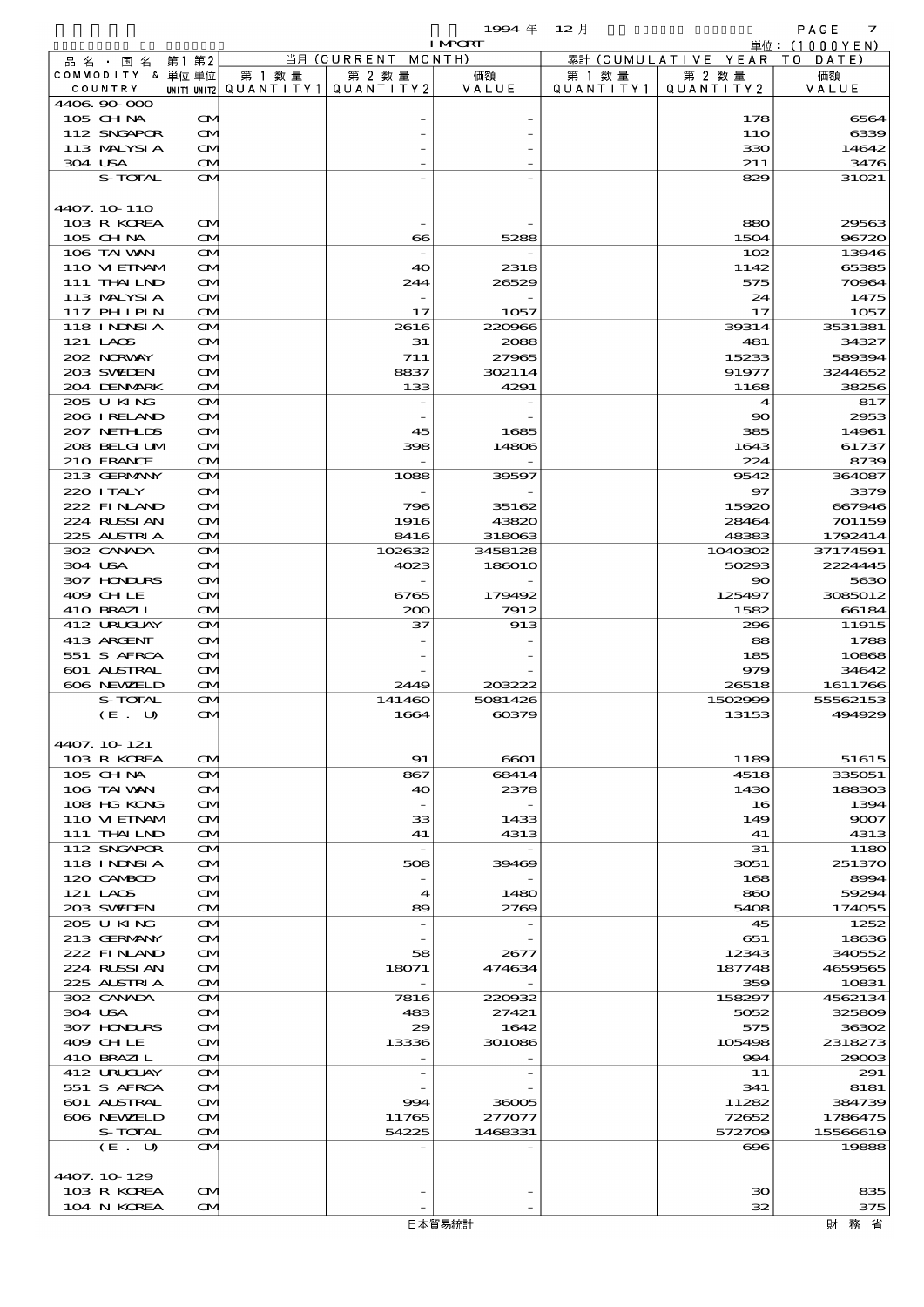COMPORT

|         |                                      |       |                   |                                                      | 当月 (CURRENT MONTH)       | 1.00 CM     |                      |                                                      | $F1L$ . (IUUUTEN) |
|---------|--------------------------------------|-------|-------------------|------------------------------------------------------|--------------------------|-------------|----------------------|------------------------------------------------------|-------------------|
|         | 品名・国名<br>COMMODITY & 単位単位<br>COUNTRY | 第1 第2 |                   | 第 1 数 量<br>UNIT1 UNIT2   QUANT I TY 1   QUANT I TY 2 | 第 2 数量                   | 価額<br>VALUE | 第 1 数 量<br>QUANTITY1 | 累計 (CUMULATIVE YEAR TO DATE)<br>第 2 数 量<br>QUANTITY2 | 価額<br>VALUE       |
|         | 4407.10-129<br>$105$ CHNA            |       | $\mathbf{\Omega}$ |                                                      | 168                      | 13863       |                      | 1002                                                 | 86368             |
|         | 106 TAI VAN                          |       | $\mathbf{\Omega}$ |                                                      |                          |             |                      | 149                                                  | 22843             |
|         | 202 NORWAY                           |       | <b>CM</b>         |                                                      | 444                      | 15366       |                      | 8121                                                 | 261444            |
|         | 203 SWIEN                            |       | $\mathbf{\Omega}$ |                                                      | 6734                     | 221756      |                      | 96220                                                | 3071238           |
|         | 204 DENMARK                          |       | $\mathbf{\Omega}$ |                                                      | 40                       | 1469        |                      | 991                                                  | 30054             |
|         | 206 IRELAND                          |       | $\mathbf{\Omega}$ |                                                      |                          |             |                      | 150                                                  | 4661              |
|         | 207 NETHLIDS                         |       | $\mathbf{\Omega}$ |                                                      | 92                       | 3113        |                      | 1449                                                 | 35493             |
|         | 208 BELGI UM                         |       | <b>CM</b>         |                                                      |                          |             |                      | 1257                                                 | 49182             |
|         | 210 FRANCE                           |       | $\mathbf{\Omega}$ |                                                      | 40                       | 1265        |                      | 40                                                   | 1265              |
|         | 213 GERMANY                          |       | $\mathbf{\Omega}$ |                                                      | 2343                     | 83178       |                      | 24504                                                | 825885            |
|         | 218 SPAIN                            |       | $\mathbf{\Omega}$ |                                                      |                          |             |                      | 40                                                   | 1220              |
|         | 220 I TALY                           |       | $\mathbf{\Omega}$ |                                                      | 99                       | 2782        |                      | 100                                                  | 3622              |
|         | 222 FINAND                           |       | <b>CM</b>         |                                                      | 18068                    | 533982      |                      | 182245                                               | 5107923           |
|         | 223 POLAND                           |       | $\mathbf{\Omega}$ |                                                      |                          |             |                      | 40                                                   | 1063              |
|         | 224 RUSSI AN                         |       | $\mathbf{\Omega}$ |                                                      | 3018                     | 61059       |                      | 80195                                                | 1557445           |
|         | 225 ALSTRIA                          |       | $\mathbf{\Omega}$ |                                                      | 3955                     | 131133      |                      | 25865                                                | 831386            |
|         | 234 TURKEY                           |       | <b>CM</b>         |                                                      |                          |             |                      | 112                                                  | 3796              |
|         | 302 CANADA                           |       | <b>CM</b>         |                                                      | 1478                     | 51571       |                      | 28045                                                | 983497            |
| 304 USA |                                      |       | <b>CM</b>         |                                                      | $\bf{8}$                 | 2385        |                      | 2660                                                 | 103538            |
|         | <b>601 ALSTRAL</b>                   |       | $\mathbf{\Omega}$ |                                                      | 43                       | 1462        |                      | $\infty$                                             | 19570             |
|         | S-TOTAL                              |       | $\mathbf{\Omega}$ |                                                      | 36588                    | 1124384     |                      | 453847                                               | 13002703          |
|         | (E. U)                               |       | $\mathbf{\alpha}$ |                                                      | 2614                     | 91807       |                      | 28531                                                | 951382            |
|         |                                      |       |                   |                                                      |                          |             |                      |                                                      |                   |
|         | 4407. 10 210                         |       |                   |                                                      |                          |             |                      |                                                      |                   |
|         | 103 R KOREA                          |       | $\mathbf{\Omega}$ |                                                      |                          |             |                      | 386                                                  | 12009             |
|         | $105$ CHNA                           |       | $\mathbf{\Omega}$ |                                                      |                          |             |                      | 6                                                    | 730               |
|         | 224 RUSSI AN                         |       | <b>CM</b>         |                                                      |                          |             |                      | 3193                                                 | 66293             |
|         | 242 SLOVEN                           |       | <b>CM</b>         |                                                      | 31                       | 1605        |                      | 31                                                   | 1605              |
| 304 USA |                                      |       | <b>CM</b>         |                                                      |                          |             |                      | 50                                                   | 1571              |
|         | S-TOTAL                              |       | $\mathbf{\alpha}$ |                                                      | 31                       | 1605        |                      | 3666                                                 | 82208             |
|         |                                      |       |                   |                                                      |                          |             |                      |                                                      |                   |
|         | 4407.10-290                          |       |                   |                                                      |                          |             |                      |                                                      |                   |
|         | 103 R KOREA                          |       | $\mathbf{\Omega}$ |                                                      |                          |             |                      | 30                                                   | 988               |
|         | 104 N KOREA                          |       | $\mathbf{\Omega}$ |                                                      | $\bf{8}$                 | 788         |                      | 177                                                  | 241O              |
|         | 205 U KING                           |       | $\mathbf{\Omega}$ |                                                      |                          |             |                      | 5                                                    | 471               |
|         | 224 RUSSI AN                         |       | $\mathbf{\Omega}$ |                                                      | 2240                     | 36572       |                      | 40696                                                | 649843            |
|         | 302 CANADA                           |       | <b>CM</b>         |                                                      |                          |             |                      | 5                                                    | 401               |
|         | S-TOTAL                              |       | <b>CM</b>         |                                                      | 2306                     | 37360       |                      | 40913                                                | 654113            |
|         | (E. U)                               |       | $\mathbf{\Omega}$ |                                                      |                          |             |                      | 5                                                    | 471               |
|         |                                      |       |                   |                                                      |                          |             |                      |                                                      |                   |
|         | 4407. 10 310                         |       |                   |                                                      |                          |             |                      |                                                      |                   |
|         | 108 HG KONG                          |       | M                 |                                                      |                          |             |                      | 7                                                    | 294               |
| 304 USA |                                      |       | CМ                |                                                      | 330                      | 20740       |                      | 3916                                                 | 308533            |
|         | S-TOTAL                              |       | $\mathbf{\Omega}$ |                                                      | 330                      | 20740       |                      | 3923                                                 | 308827            |
|         |                                      |       |                   |                                                      |                          |             |                      |                                                      |                   |
|         | 4407.10-320                          |       |                   |                                                      |                          |             |                      |                                                      |                   |
|         | 103 R KOREA                          |       | <b>CM</b>         |                                                      | 1329                     | 55001       |                      | 19365                                                | 792802            |
|         | $105$ CHNA                           |       | <b>CM</b>         |                                                      | 730                      | 49442       |                      | 5104                                                 | 371539            |
|         | 106 TAI VAN                          |       | $\mathbf{\Omega}$ |                                                      | 136                      | 16305       |                      | 1385                                                 | 262896            |
|         | 110 VI EINAM                         |       | $\mathbf{\Omega}$ |                                                      |                          |             |                      | 39                                                   | 2161              |
|         | 111 THAILND                          |       | $\mathbf{\Omega}$ |                                                      |                          |             |                      | 55                                                   | 2928              |
|         | 113 MALYSIA                          |       | <b>CM</b>         |                                                      | 1275                     | 129181      |                      | 15833                                                | 1301972           |
|         | 117 PHLPIN                           |       | <b>CM</b>         |                                                      | 35                       | 1986        |                      | $\bf{60}$                                            | 44177             |
|         | 118 I NDSI A                         |       | $\mathbf{\Omega}$ |                                                      | 2566                     | 245268      |                      | 29407                                                | 2584872           |
|         | 202 NORWAY                           |       | $\mathbf{\alpha}$ |                                                      | 38                       | 1330        |                      | 482                                                  | 23626             |
|         | 203 SVELEN                           |       | $\mathbf{\Omega}$ |                                                      | 251                      | 9260        |                      | 2783                                                 | 96018             |
|         | 204 DENMARK                          |       | <b>CM</b>         |                                                      | $\overline{\phantom{a}}$ |             |                      | 79                                                   | 3623              |
|         | 210 FRANCE                           |       | <b>CM</b>         |                                                      | $\overline{\phantom{a}}$ |             |                      | 44                                                   | 1815              |
|         | 213 GERMANY                          |       | $\mathbf{\Omega}$ |                                                      | 184                      | 8768        |                      | 1292                                                 | 72246             |
|         | 222 FINAND                           |       | $\mathbf{\alpha}$ |                                                      | $\overline{\phantom{a}}$ |             |                      | 237                                                  | 11524             |
|         | 225 ALSTRIA                          |       | $\mathbf{\Omega}$ |                                                      | 509                      | 19334       |                      | 1898                                                 | 71778             |
|         | 302 CANADA                           |       | <b>CM</b>         |                                                      | 186107                   | 6343093     |                      | 2174610                                              | 75953131          |
| 304 USA |                                      |       | <b>CM</b>         |                                                      | 107319                   | 3988056     |                      | 1344919                                              | 52459946          |
|         | 406 ECUADOR                          |       | $\mathbf{\Omega}$ |                                                      |                          |             |                      | 8                                                    | 857               |
|         | 409 CHLE                             |       | $\mathbf{\Omega}$ |                                                      | $\overline{\phantom{a}}$ |             |                      | 376                                                  | 12349             |
|         | <b>601 ALSTRAL</b>                   |       | $\mathbf{\Omega}$ |                                                      | 17                       | 2245        |                      | 74                                                   | $\infty$          |
|         | 606 NEWELD                           |       | <b>CM</b>         |                                                      | 30                       | 1529        |                      | 577                                                  | 19208             |
|         | S-TOTAL                              |       | <b>CM</b>         |                                                      | 300526                   | 10870798    |                      | 3599260                                              | 134095528         |
|         | (E. U)                               |       | $\mathbf{\Omega}$ |                                                      | 184                      | 8768        |                      | 1415                                                 | 77684             |
|         |                                      |       |                   |                                                      |                          |             |                      |                                                      |                   |
|         | 4407.10-330                          |       |                   |                                                      |                          |             |                      |                                                      |                   |
|         | 103 R KOREA                          |       | <b>CM</b>         |                                                      |                          |             |                      | 613                                                  | 18179             |
|         | $105$ CHNA                           |       | <b>CM</b>         |                                                      |                          |             |                      | 135                                                  | 11005             |
|         | 106 TAI VAN                          |       | $\mathbf{\Omega}$ |                                                      |                          |             |                      | $\mathbf{R}$                                         | 17331             |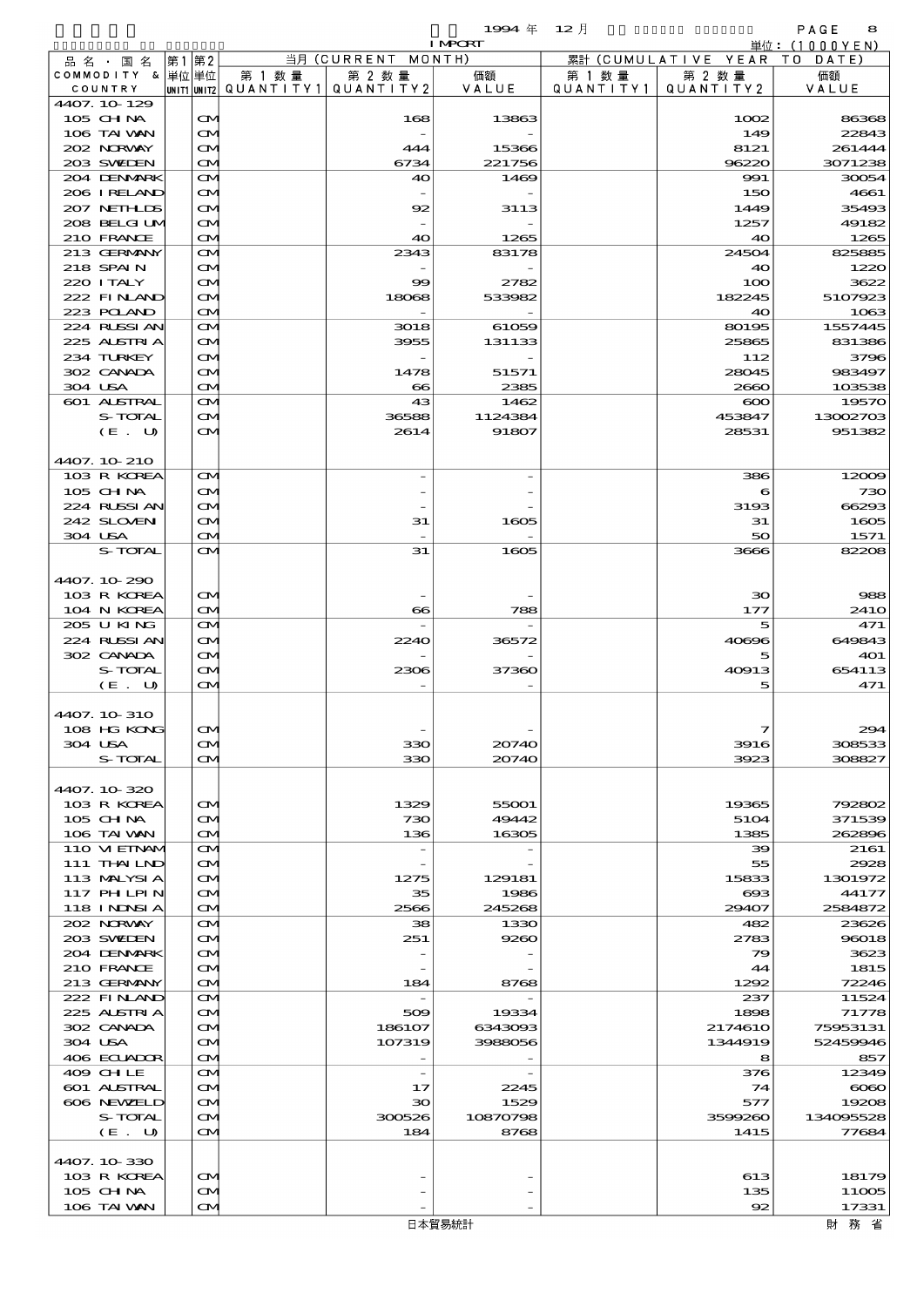$1994 \quad \text{if} \quad 12 \quad \text{if} \quad 9$ 

|                            |                                        |        |                                          | <b>I MPORT</b> |        |                              | 単位: (1000YEN)        |
|----------------------------|----------------------------------------|--------|------------------------------------------|----------------|--------|------------------------------|----------------------|
| 品名・国名                      | 第1第2                                   |        | 当月 (CURRENT MONTH)                       |                |        | 累計 (CUMULATIVE YEAR TO DATE) |                      |
| COMMODITY & 単位 単位          |                                        | 第 1 数量 | 第 2 数量                                   | 価額             | 第 1 数量 | 第 2 数量                       | 価額                   |
| COUNTRY                    |                                        |        | UNIT1  UNIT2   QUANT I TY1   QUANT I TY2 | VALUE          |        | QUANTITY1   QUANTITY2        | VALUE                |
| 4407.10-330                |                                        |        |                                          |                |        |                              |                      |
| 121 LAOS<br>222 FINAND     | ŒИ<br>$\mathbf{\alpha}$                |        |                                          |                |        | $\mathbf o$<br>82            | 262<br>3578          |
| 224 RUSSIAN                | <b>CM</b>                              |        |                                          |                |        | 425                          | 6525                 |
| 302 CANADA                 | <b>CM</b>                              |        | 526                                      | 15299          |        | 4279                         | 132994               |
| 304 USA                    | ŒИ                                     |        |                                          |                |        | 439                          | 21176                |
| 307 HONDURS                | ŒИ                                     |        |                                          |                |        | 228                          | 10337                |
| 409 CHLE                   | $\mathbf{\alpha}$                      |        | 10143                                    | 169779         |        | 61813                        | 1033186              |
| 606 NEWELD                 | ŒM.                                    |        | 16862                                    | 289393         |        | 140953                       | 2384475              |
| S-TOTAL                    | ŒМ                                     |        | 27531                                    | 474471         |        | 209059                       | 3639048              |
| 4407. 10-341               |                                        |        |                                          |                |        |                              |                      |
| 103 R KOREA                | $\mathbf{\alpha}$                      |        | 281                                      | 30898          |        | 3465                         | 341478               |
| 105 CH NA                  | ŒM.                                    |        | 208                                      | 17846          |        | 850                          | 74112                |
| 106 TAI VAN                | <b>CM</b>                              |        | 166                                      | 36780          |        | 1647                         | 290641               |
| 202 NORWAY                 | ŒИ                                     |        |                                          |                |        | 74                           | 2387                 |
| 206 I RELAND               | ŒИ                                     |        |                                          |                |        | 703                          | 21364                |
| 207 NETHLIS                | $\mathbf{\alpha}$                      |        |                                          |                |        | 247                          | 7667                 |
| 213 GERMANY                | M                                      |        |                                          |                |        | 192                          | 6244                 |
| 222 FINLAND<br>225 ALSTRIA | <b>CM</b><br>ŒИ                        |        |                                          |                |        | 887<br>98                    | 38996<br>3025        |
| 234 TURKEY                 | ŒИ                                     |        |                                          |                |        | 70                           | 1827                 |
| 302 CANADA                 | $\mathbf{\alpha}$                      |        | 9062                                     | 396103         |        | 117544                       | 4790151              |
| 304 USA                    | ŒM.                                    |        | 4380                                     | 213455         |        | 44325                        | 2249297              |
| S-TOTAL                    | $\mathbf{\Omega}$                      |        | 14097                                    | 695082         |        | 170102                       | 7827192              |
| (E. U)                     | $\mathbf{\alpha}$                      |        |                                          |                |        | 1142                         | 35275                |
|                            |                                        |        |                                          |                |        |                              |                      |
| 4407.10-349                |                                        |        |                                          |                |        |                              |                      |
| 103 R KOREA<br>106 TAI VAN | $\mathbf{\Omega}$<br><b>CM</b>         |        | 28                                       | 7477           |        | 19<br>$\infty$               | <b>2876</b><br>16696 |
| 222 FINAND                 | $\mathbf{\Omega}$                      |        |                                          |                |        | 148                          | 4523                 |
| 302 CANADA                 | $\mathbf{\alpha}$                      |        | 7057                                     | 404768         |        | 94070                        | 5530880              |
| 304 USA                    | $\mathbf{\alpha}$                      |        | 2973                                     | 147767         |        | 34229                        | 1892570              |
| 606 NEWELD                 | ŒM.                                    |        | 153                                      | 2501           |        | 806                          | 13819                |
| S-TOTAL                    | ŒМ                                     |        | 10211                                    | 562513         |        | 129342                       | 7461372              |
|                            |                                        |        |                                          |                |        |                              |                      |
| 4407.10-350<br>105 CH NA   | $\mathbf{\alpha}$                      |        | 149                                      | 7539           |        | 1054                         | 67915                |
| 106 TAI VAN                | $\mathbf{\Omega}$                      |        |                                          |                |        | 43                           | 15822                |
| 113 MALYSIA                | $\mathbf{\Omega}$                      |        |                                          |                |        | 26                           | 1765                 |
| 202 NORWAY                 | ŒM.                                    |        |                                          |                |        | 39                           | 2297                 |
| 213 GERMANY                | $\mathbf{\alpha}$                      |        | $\bullet$                                | 897            |        | з                            | 1700                 |
| 222 FINAND                 | $\infty$                               |        | 387                                      | 12369          |        | 793                          | 24253                |
| 224 RUSSI AN               | ŒИ                                     |        |                                          |                |        | 8574                         | 196350               |
| 225 ALSTRIA<br>302 CANADA  | ŒИ                                     |        |                                          |                |        | 185<br>18734                 | 5826                 |
| 304 USA                    | ŒИ<br>ŒИ                               |        | 559<br>482                               | 13045<br>23220 |        | 8633                         | 581396<br>557425     |
| S-TOTAL                    | ŒИ                                     |        | 1577                                     | 57070          |        | 38084                        | 1454758              |
| (E. U)                     | ŒИ                                     |        | $\mathbf o$                              | 897            |        | з                            | 1700                 |
|                            |                                        |        |                                          |                |        |                              |                      |
| 4407.10-361                |                                        |        |                                          |                |        |                              |                      |
| 103 R KOREA                | $\mathbf{\alpha}$                      |        | 121                                      | 6917           |        | 841                          | 42630                |
| 105 CH NA<br>106 TAI VAN   | $\mathbf{\alpha}$                      |        | 685                                      |                |        | 370<br>7471                  | 24233<br>1929721     |
| 110 VIEINAM                | ŒИ<br>ŒИ                               |        |                                          | 171902         |        | 17                           | <b>7075</b>          |
| 113 MALYSIA                | ŒИ                                     |        |                                          |                |        | 80                           | 9420                 |
| 121 LAOS                   | $\mathbf{\alpha}$                      |        |                                          |                |        | 121                          | 15937                |
| 213 GERMANY                | $\mathbf{\alpha}$                      |        |                                          |                |        | $\mathbf{o}$                 | 645                  |
| 302 CANADA                 | ŒИ                                     |        | 17613                                    | 1190266        |        | 232340                       | 15376616             |
| 304 USA                    | ŒИ                                     |        | 898                                      | 60685          |        | 6318                         | 484889               |
| 401 COLMBIA                | ŒИ                                     |        | 35                                       | 711            |        | 35                           | 711                  |
| S-TOTAL<br>(E. U)          | $\mathbf{\alpha}$<br>$\mathbf{\alpha}$ |        | 19352                                    | 1430481        |        | 247593<br>$\Omega$           | 17891877<br>645      |
|                            |                                        |        |                                          |                |        |                              |                      |
| 4407.10-369                |                                        |        |                                          |                |        |                              |                      |
| 103 R KOREA                | $\mathbf{\alpha}$                      |        | $\overline{\phantom{a}}$                 |                |        | 27                           | 3282                 |
| 105 CH NA                  | ŒИ                                     |        |                                          |                |        | 73                           | 6195                 |
| 106 TAI VAN                | ŒM.                                    |        | 102                                      | 48985          |        | 1082                         | 497511               |
| 110 VIEINAM<br>121 LAOS    | ŒИ                                     |        |                                          |                |        | 20<br>78                     | 8498<br>10252        |
| 302 CANADA                 | ŒИ<br>ŒИ                               |        | 1412                                     | 137784         |        | 15383                        | 1929397              |
| 304 USA                    | $\mathbf{\alpha}$                      |        | 43                                       | 3364           |        | 513                          | 43181                |
| S-TOTAL                    | ŒИ                                     |        | 1557                                     | 190133         |        | 17176                        | 2498316              |
|                            |                                        |        |                                          |                |        |                              |                      |

4407.10-371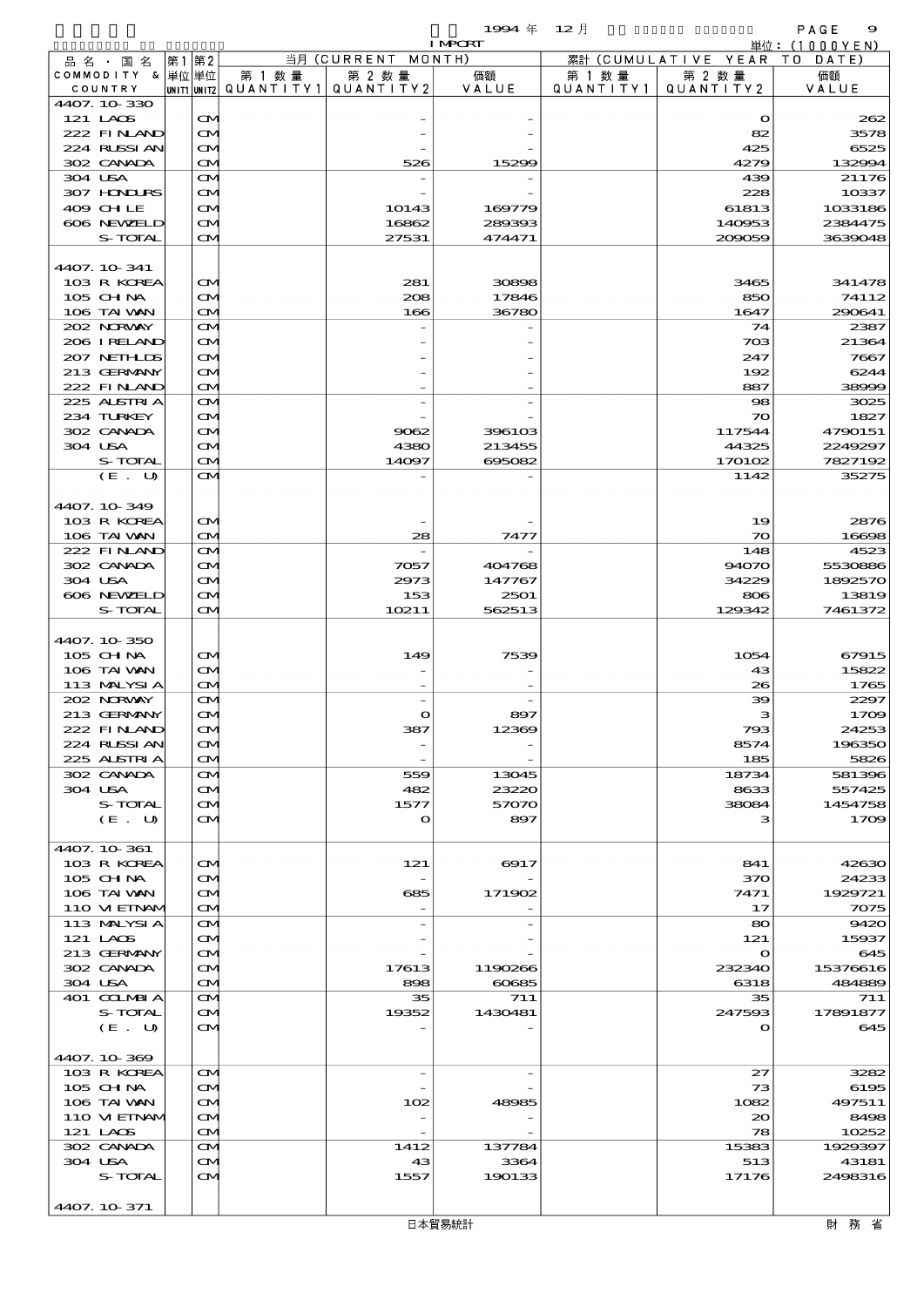$1994 \# 12 \n\AA$ 

|         |                   |      |                   |        |                                       | <b>I MPORT</b> |           |                              | 単位: (1000YEN) |
|---------|-------------------|------|-------------------|--------|---------------------------------------|----------------|-----------|------------------------------|---------------|
|         | 品名・国名             | 第1第2 |                   |        | 当月 (CURRENT MONTH)                    |                |           | 累計 (CUMULATIVE YEAR TO DATE) |               |
|         | COMMODITY & 単位単位  |      |                   | 第 1 数量 | 第 2 数量                                | 価額             | 第 1 数量    | 第 2 数量                       | 価額            |
|         | COUNTRY           |      |                   |        | UNIT1 UNIT2  QUANT   TY1  QUANT   TY2 | VALUE          | QUANTITY1 | QUANTITY 2                   | VALUE         |
|         | 4407.10-371       |      |                   |        |                                       |                |           |                              |               |
|         | 103 R KOREA       |      | M                 |        | 164                                   | 8130           |           | 5202                         | 273082        |
|         | 105 CHNA          |      | <b>CM</b>         |        | 407                                   | 31307          |           | 3676                         | 306116        |
|         | 106 TAI VAN       |      | M                 |        | 188                                   | 8422           |           | 2911                         | 208080        |
|         | 108 HG KONG       |      | M                 |        | 56                                    | 4663           |           | 56                           | 4663          |
|         | 205 U KING        |      | M                 |        |                                       |                |           | 6                            | 743           |
|         | 210 FRANCE        |      | M                 |        |                                       |                |           | 47                           | 1806          |
|         | 302 CANADA        |      | M                 |        | 64203                                 | 2095424        |           | 1021539                      | 33485219      |
|         | 304 USA           |      | M                 |        | 11662                                 | 411452         |           | 84600                        | 3187342       |
|         | 409 CHLE          |      | M                 |        |                                       |                |           | 14                           | 1061          |
|         | S-TOTAL           |      | <b>CM</b>         |        | 76680                                 | 2559398        |           | 1118051                      | 37468112      |
|         | (E. U)            |      | ŒМ                |        |                                       |                |           | 53                           | 2549          |
|         |                   |      |                   |        |                                       |                |           |                              |               |
|         | 4407.10-379       |      |                   |        |                                       |                |           |                              |               |
|         | 105 CHNA          |      | M                 |        | з                                     | 357            |           | 131                          | 10206         |
|         | 106 TAI VAN       |      | $\mathbf{\Omega}$ |        |                                       |                |           | 159                          | 13042         |
|         | 302 CANADA        |      | M                 |        | 5991                                  | 310197         |           | 117023                       | 5816612       |
| 304 USA |                   |      | M                 |        | 6576                                  | 205008         |           | 46710                        | 1597225       |
|         | S-TOTAL           |      | ŒМ                |        | 12570                                 | 515562         |           | 164023                       | 7437085       |
|         |                   |      |                   |        |                                       |                |           |                              |               |
|         | 4407.10.381       |      |                   |        |                                       |                |           |                              |               |
|         | 103 R KOREA       |      | ŒИ                |        |                                       |                |           | 431                          | 62439         |
|         | 105 CHNA          |      | <b>CM</b>         |        |                                       |                |           | 41                           | 1514          |
|         | 106 TAI VAN       |      | ŒИ                |        | 133                                   | 34571          |           | 1407                         | 304385        |
|         | 207 NETHLIS       |      | M                 |        | 48                                    | 1854           |           | 48                           | 1854          |
|         | 225 ALSTRIA       |      | M                 |        | 86                                    | 3009           |           | 592                          | 20879         |
|         | 302 CANADA        |      | M                 |        | 27134                                 | 1028515        |           | 283623                       | 12645866      |
|         | 304 USA           |      | M                 |        | 12566                                 | 556628         |           | 173224                       | 8810225       |
|         | 409 CHLE          |      | M                 |        |                                       |                |           | 14                           | 429           |
|         | 606 NEWELD        |      | M                 |        | 656                                   | 14463          |           | 8670                         | 247976        |
|         | S-TOTAL           |      | M                 |        | 40623                                 | 1639040        |           | 468050                       | 22095567      |
|         | (E. U)            |      | <b>CM</b>         |        | 48                                    | 1854           |           | 48                           | 1854          |
|         |                   |      |                   |        |                                       |                |           |                              |               |
|         | 4407.10-389       |      |                   |        |                                       |                |           |                              |               |
|         |                   |      |                   |        |                                       |                |           |                              |               |
|         | 103 R KOREA       |      | M                 |        |                                       |                |           | 80                           | 13556         |
|         | 106 TAI VAN       |      | $\mathbf{\Omega}$ |        | 18                                    | 5752           |           | 233                          | 51706         |
|         | 302 CANADA        |      | <b>CM</b>         |        | 3373                                  | 335590         |           | 52291                        | 5183789       |
| 304 USA |                   |      | M                 |        | 546                                   | 73936          |           | 16869                        | 1759746       |
|         | 606 NEWELD        |      | M                 |        |                                       |                |           | 870                          | 27267         |
|         | S-TOTAL           |      | <b>CM</b>         |        | 3937                                  | 415278         |           | 70343                        | 7036064       |
|         |                   |      |                   |        |                                       |                |           |                              |               |
|         | 4407. 10 391      |      |                   |        |                                       |                |           |                              |               |
|         | 103 R KOREA       |      |                   |        |                                       |                |           | 20                           | 1729          |
|         | 105 CH NA         |      | M                 |        | 154                                   | 16027          |           | 874                          | 79428         |
|         | 106 TAI VAN       |      | M                 |        | 224                                   | 25471          |           | 3436                         | 381259        |
|         | 110 VI EINAM      |      | M                 |        | $\overline{\phantom{a}}$              |                |           | 20                           | 1750          |
|         | 113 MALYSIA       |      | <b>CM</b>         |        | 4133                                  | 384588         |           | 32954                        | 2911975       |
|         | <b>117 PHLPIN</b> |      | M                 |        | 8                                     | 833            |           | 30                           | 2442          |
|         | <b>118 INNSIA</b> |      | ŒИ                |        | 44                                    | 3702           |           | 1014                         | 83723         |
|         | 203 SVELEN        |      | ŒИ                |        |                                       |                |           | 204                          | 12750         |
|         | 205 U KING        |      | M                 |        | $\overline{\phantom{a}}$              |                |           | 32                           | 2366          |
|         | 213 GERMANY       |      | <b>CM</b>         |        |                                       |                |           | 38                           | 3528          |
|         | 222 FINAND        |      | ŒИ                |        | 40                                    | 1657           |           | 125                          | 4803          |
|         | 302 CANADA        |      | ŒИ                |        | 3132                                  | 150293         |           | 42766                        | 2173063       |
|         | 304 USA           |      | ŒИ                |        | 793                                   | 91847          |           | 8118                         | 828644        |
|         | 409 CHLE          |      | M                 |        |                                       |                |           | 21                           | 2083          |
|         | 410 BRAZIL        |      | ŒИ                |        |                                       |                |           | 134                          | 8595          |
|         | 601 ALSTRAL       |      | Œ4                |        |                                       |                |           | 174                          | 10115         |
|         | 602 PAP NGA       |      | ŒИ                |        |                                       |                |           | 26                           | 2641          |
|         | 606 NEWELD        |      | M                 |        |                                       |                |           | 47                           | 5107          |
|         | S-TOTAL           |      | ŒИ                |        | 8528                                  | 674418         |           | 90033                        | 6516001       |
|         | (E. U)            |      | ŒИ                |        |                                       |                |           | 70                           | 5894          |
|         |                   |      |                   |        |                                       |                |           |                              |               |
|         | 4407.10-399       |      |                   |        |                                       |                |           |                              |               |
|         | $105$ CHNA        |      | ŒИ                |        | 71                                    | 16925          |           | 779                          | 225889        |
|         | 106 TAI VAN       |      | M                 |        | $\mathbf o$                           | 345            |           | $\boldsymbol{\infty}$        | 20967         |
|         | 113 MALYSIA       |      | M                 |        |                                       |                |           | з                            | 247           |
|         | 224 RUSSIAN       |      |                   |        | 5                                     |                |           |                              | 15972         |
|         | 302 CANADA        |      | M                 |        | 700                                   | 210<br>42062   |           | 1043<br>11298                |               |
|         |                   |      | ŒИ                |        |                                       |                |           |                              | 689909        |
|         | 304 USA           |      | M                 |        | 99                                    | 9033           |           | 1334                         | 152917        |
|         | 606 NEWELD        |      | M                 |        | $\overline{\phantom{a}}$              |                |           | 28                           | 3255          |
|         | S-TOTAL           |      | ŒИ                |        | 875                                   | 68575          |           | 14554                        | 1109156       |
|         |                   |      |                   |        |                                       |                |           |                              |               |
|         | 4407. 21-110      |      |                   |        |                                       |                |           |                              |               |
|         | 106 TAI VAN       |      | ŒИ                |        | 51                                    | 956            |           | 284                          | 94575         |
|         |                   |      |                   |        |                                       | 日本貿易統計         |           |                              | 財 務 省         |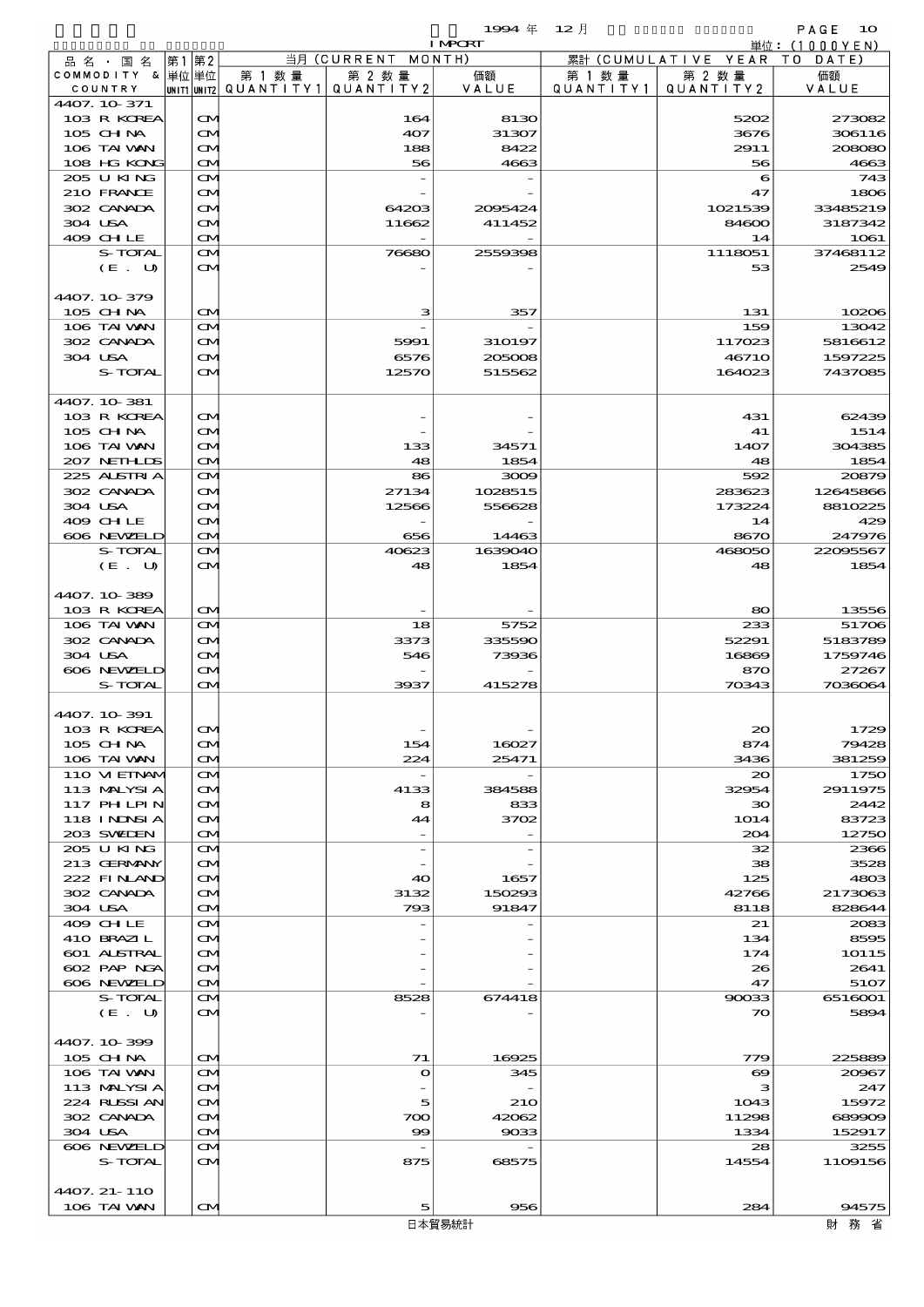$1994 \& 12 \quad \frac{1}{2}$ 

|                             |         |      |                                        |        |                                       | <b>I MPORT</b> |           |                              | 単位: (1000YEN)  |
|-----------------------------|---------|------|----------------------------------------|--------|---------------------------------------|----------------|-----------|------------------------------|----------------|
| 品名・国名                       |         | 第1第2 |                                        |        | 当月 (CURRENT MONTH)                    |                |           | 累計 (CUMULATIVE YEAR TO DATE) |                |
| COMMODITY & 単位単位            |         |      |                                        | 第 1 数量 | 第 2 数量                                | 価額             | 第 1 数 量   | 第 2 数量                       | 価額             |
| COUNTRY                     |         |      |                                        |        | UNIT1 UNIT2  QUANT   TY1  QUANT   TY2 | VALUE          | QUANTITY1 | QUANTITY 2                   | VALUE          |
| 4407. 21-110<br>111 THAILND |         |      |                                        |        |                                       |                |           |                              |                |
| 112 SNGAPOR                 |         |      | $\mathbf{\Omega}$<br>$\mathbf{\Omega}$ |        | 38                                    | 11533          |           | 123<br>161                   | 31186<br>42536 |
| 118 INNSI A                 |         |      | $\mathbf{\Omega}$                      |        |                                       |                |           | 423                          | 51475          |
| 122 NYANAR                  |         |      | $\mathbf{\Omega}$                      |        | 138                                   | 16839          |           | 766                          | 80805          |
|                             | S-TOTAL |      | $\mathbf{\Omega}$                      |        | 181                                   | 29328          |           | 1757                         | 300577         |
|                             |         |      |                                        |        |                                       |                |           |                              |                |
| 4407. 21-190                |         |      |                                        |        |                                       |                |           |                              |                |
| 105 CHNA                    |         |      | $\mathbf{\Omega}$                      |        |                                       |                |           | 38                           | <b>8910</b>    |
| 106 TAI VAN                 |         |      | $\mathbf{\Omega}$                      |        | 11                                    | 4901           |           | 114                          | 43466          |
| 108 HG KONG                 |         |      | $\mathbf{\Omega}$                      |        | 16                                    | 5554           |           | 16                           | 5554           |
| 111 THAILND                 |         |      | <b>CM</b>                              |        |                                       |                |           | $\mathbf o$                  | 396            |
| 112 SNGAPOR                 |         |      | M                                      |        |                                       |                |           | 27                           | 4890           |
| 113 MALYSIA                 |         |      | M                                      |        |                                       |                |           | 18                           | 441            |
| 118 I NDSI A                |         |      | $\mathbf{\Omega}$                      |        | 19                                    | 3406           |           | 24                           | 5136           |
| 122 NYANAR                  |         |      | $\mathbf{\Omega}$                      |        | 24                                    | 2501           |           | $\infty$                     | 12819          |
| 304 USA                     |         |      | M                                      |        |                                       |                |           | $\mathbf o$                  | 348            |
| 517 GHNA                    |         |      | $\mathbf{\Omega}$                      |        |                                       |                |           | 14                           | 869            |
|                             | S-TOTAL |      | <b>CM</b>                              |        | $\infty$                              | 16362          |           | 317                          | 82829          |
|                             |         |      |                                        |        |                                       |                |           |                              |                |
| 4407. 21-210<br>103 R KOREA |         |      | <b>CM</b>                              |        |                                       |                |           | 109                          | 11460          |
| 105 CHNA                    |         |      | M                                      |        |                                       |                |           | 19                           | 2394           |
| 106 TAI VAN                 |         |      | M                                      |        | 33                                    | 1764           |           | 445                          | 28603          |
| 110 VIEINAM                 |         |      | $\mathbf{\Omega}$                      |        |                                       |                |           | 764                          | 33929          |
| 111 THAILND                 |         |      | $\mathbf{\Omega}$                      |        |                                       |                |           | 17                           | 1191           |
| 112 SNGAPOR                 |         |      | $\mathbf{\Omega}$                      |        |                                       |                |           | 155                          | 9350           |
| 113 MALYSIA                 |         |      | M                                      |        | 8233                                  | 525135         |           | 194570                       | 12876294       |
| 117 PH LPIN                 |         |      | M                                      |        | 1411                                  | 140568         |           | 10831                        | 1059584        |
| 118 INNSI A                 |         |      | $\mathbf{\Omega}$                      |        | 1745                                  | 135474         |           | 27957                        | 1778553        |
| 120 CAMBOD                  |         |      | $\mathbf{\Omega}$                      |        | 86                                    | 3498           |           | 848                          | 40621          |
| 122 NYANAR                  |         |      | $\mathbf{\Omega}$                      |        |                                       |                |           | $\infty$                     | 2113           |
|                             | S-TOTAL |      | $\mathbf{\Omega}$                      |        | 11508                                 | 806439         |           | 235785                       | 15844092       |
|                             |         |      |                                        |        |                                       |                |           |                              |                |
| 4407. 21-290                |         |      |                                        |        |                                       |                |           |                              |                |
| 112 SNGAPOR                 |         |      | $\mathbf{\Omega}$                      |        | $\overline{\phantom{a}}$              |                |           | 141                          | 5637           |
| 113 MALYSIA                 |         |      | $\mathbf{\Omega}$                      |        | 5315                                  | 369326         |           | 41429                        | 2781952        |
| 117 PHLPIN                  |         |      | $\infty$                               |        | 35                                    | 2974           |           | 213                          | 21074          |
| 118 INNSI A                 |         |      | M                                      |        | 181                                   | 19173          |           | 1756                         | 175222         |
| 120 CAMBOD                  |         |      | $\mathbf{\Omega}$                      |        | 20                                    | 991            |           | 1413                         | 70929          |
| 121 LAOS                    |         |      | $\mathbf{\Omega}$                      |        |                                       |                |           | $\boldsymbol{\pi}$           | 3801           |
| 122 NYANAR                  |         |      | $\mathbf{\Omega}$                      |        |                                       |                |           | 138                          | 6766           |
| 410 BRAZIL                  |         |      | $\alpha$                               |        |                                       |                |           | 12                           | 1114           |
|                             | S-TOTAL |      | <b>CM</b>                              |        | 5551                                  | 392464         |           | 45172                        | 3066495        |
|                             |         |      |                                        |        |                                       |                |           |                              |                |
| 4407. 21-300                |         |      |                                        |        |                                       |                |           |                              |                |
| 103 R KOREA                 |         |      | $\mathbf{\Omega}$                      |        |                                       |                |           | 28                           | 1881           |
| 105 CH NA<br>110 VI EINAM   |         |      | Œ4<br>ŒM.                              |        |                                       |                |           | 1<br>27                      | 322<br>828     |
| 111 THAILND                 |         |      |                                        |        | 123                                   | 11771          |           | 123                          | 11771          |
| 112 SNGAPOR                 |         |      | <b>CM</b><br><b>CM</b>                 |        | 286                                   | 25293          |           | 2878                         | 243605         |
| 113 MALYSIA                 |         |      | $\mathbf{\Omega}$                      |        | 4215                                  | 252000         |           | 39409                        | 2196266        |
| 117 PH LPIN                 |         |      | M                                      |        |                                       |                |           | 16                           | 508            |
| 118 I NINSI A               |         |      | ŒM.                                    |        | 4549                                  | 329796         |           | 60935                        | 4305672        |
| 120 CAMBOD                  |         |      | <b>CM</b>                              |        |                                       |                |           | $\infty$                     | 2058           |
| 123 INIA                    |         |      | <b>CM</b>                              |        |                                       |                |           | 20                           | 902            |
| 220 I TALY                  |         |      | $\mathbf{\Omega}$                      |        |                                       |                |           | 19                           | 7147           |
| 242 SLOVEN                  |         |      | Œ4                                     |        |                                       |                |           | 21                           | 2191           |
| 304 USA                     |         |      | ŒM.                                    |        |                                       |                |           | $\mathbf o$                  | 222            |
| 509 MARI TAN                |         |      | M                                      |        |                                       |                |           | $\infty$                     | 837            |
| 606 NEWELD                  |         |      | <b>CM</b>                              |        |                                       |                |           | 107                          | 3706           |
|                             | S-TOTAL |      | $\mathbf{\Omega}$                      |        | 9173                                  | 618860         |           | 103624                       | 6777916        |
|                             | (E. U)  |      | M                                      |        |                                       |                |           | 19                           | 7147           |
|                             |         |      |                                        |        |                                       |                |           |                              |                |
| 4407.22-000                 |         |      |                                        |        |                                       |                |           |                              |                |
| 112 SNGAPOR                 |         |      | $\mathbf{\Omega}$                      |        | 224                                   | 17240          |           | 1695                         | 145893         |
| 207 NETHLIDS                |         |      | $\mathbf{\Omega}$                      |        | 4                                     | 677            |           | 444                          | 39037          |
| 210 FRANCE                  |         |      | M                                      |        |                                       |                |           | 46                           | 3538           |
| 213 GERMANY                 |         |      | ŒM.                                    |        | 53                                    | 7965           |           | 330                          | 46482          |
| 215 SWIZLD                  |         |      | <b>CM</b>                              |        |                                       |                |           | $\tau\tau$                   | 6321           |
| 220 I TALY                  |         |      | <b>CM</b>                              |        | 120B                                  | 97930          |           | 12772                        | 1040753        |
| 403 GUYANA<br>516 I VCOAST  |         |      | $\mathbf{\Omega}$<br>M                 |        |                                       |                |           | 31<br>220                    | 1609<br>13780  |
| 517 GHNA                    |         |      | ŒM.                                    |        | 6                                     | 493            |           | 209                          | 19765          |
|                             |         |      | ŒM)                                    |        |                                       |                |           | 13                           | 1223           |

財務省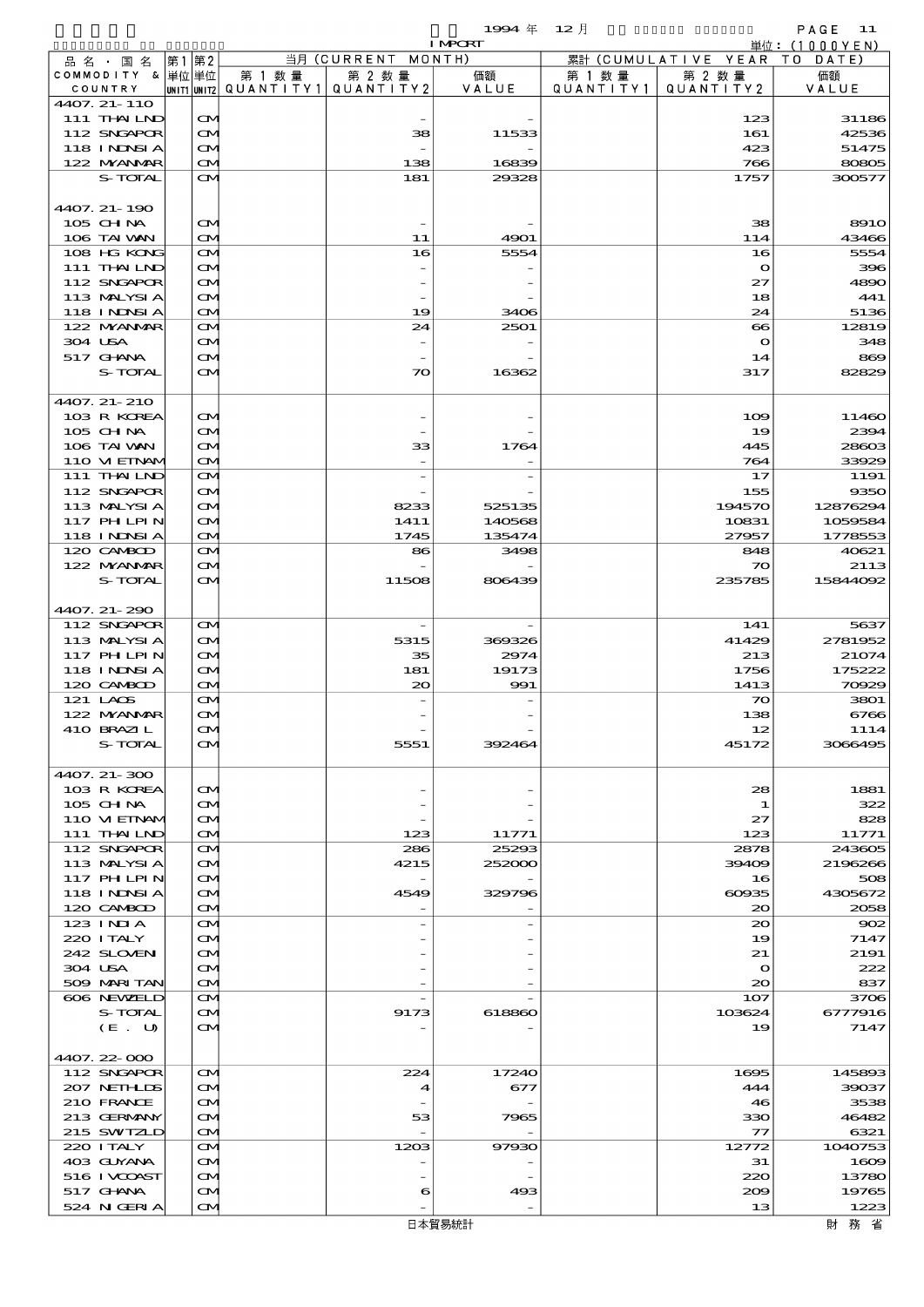|                               |                                       |        |                                       | 1994 $#$       | - 12 月    |                                | PAGE $12$      |
|-------------------------------|---------------------------------------|--------|---------------------------------------|----------------|-----------|--------------------------------|----------------|
|                               |                                       |        |                                       | <b>I MPORT</b> |           |                                | 単位: (1000YEN)  |
| 品 名 ・ 国 名<br>COMMODITY & 単位単位 | 第1 第2                                 | 第 1 数量 | 当月 (CURRENT MONTH)<br>第 2 数量          | 価額             | 第 1 数 量   | 累計 (CUMULATIVE YEAR)<br>第 2 数量 | TO DATE)<br>価額 |
| COUNTRY                       |                                       |        | unit1 unit2  Q∪ANT   TY1  Q∪ANT   TY2 | VALUE          | QUANTITY1 | QUANTITY 2                     | VALUE          |
| 4407.22-000                   |                                       |        |                                       |                |           |                                |                |
| 527 CAMROLN                   | $\mathbf{\alpha}$                     |        | $\boldsymbol{\infty}$                 | 9277           |           | 508                            | 39897          |
| 551 S AFRCA                   | M                                     |        |                                       |                |           | 475                            | 40850          |
| S-TOTAL                       | ŒM)                                   |        | 1580                                  | 133582         |           | 16820                          | 1399148        |
| (E. U)                        | ŒИ                                    |        | 1260                                  | 106572         |           | 13592                          | 1129810        |
| 4407.23-000                   |                                       |        |                                       |                |           |                                |                |
| 117 PHLPIN                    | M                                     |        |                                       |                |           | 27                             | 2478           |
| <b>118 INNSIA</b>             | ŒM)                                   |        |                                       |                |           | 45                             | 3612           |
| 205 U KING                    | ŒИ                                    |        |                                       |                |           | 9                              | 750            |
| 304 USA                       | ŒИ                                    |        | $30^{\circ}$                          | 3926           |           | 55                             | 6632           |
| 306 GUATMAL                   | ŒИ                                    |        |                                       |                |           | 10 <sub>3</sub>                | 8972           |
| 307 HONDURS<br>308 BELIZE     | M                                     |        |                                       |                |           | 26                             | 1651           |
| 406 ECUADOR                   | ŒИ<br>ŒM)                             |        | 25                                    | 906            |           | 19<br>1084                     | 1739<br>48978  |
| 407 PERU                      | ŒИ                                    |        |                                       |                |           | 38                             | 4372           |
| 408 BOLIVIA                   | ŒИ                                    |        |                                       |                |           | 14                             | 1187           |
| 409 CHLE                      | M                                     |        |                                       |                |           | 31                             | 3866           |
| 410 BRAZIL                    | ŒИ                                    |        |                                       |                |           | 1360                           | 97829          |
| S-TOTAL                       | ŒM)                                   |        | 55                                    | 4832           |           | 2811                           | 182066         |
| (E. U)                        | ŒИ                                    |        |                                       |                |           | 9                              | 750            |
| 4407.91-000                   |                                       |        |                                       |                |           |                                |                |
| 105 CHNA                      | M                                     |        | 2527                                  | 228628         |           | 35356                          | 3014684        |
| 111 THAILND                   | ŒM)                                   |        |                                       |                |           | 37                             | 6806           |
| 113 MALYSIA                   | ŒИ                                    |        |                                       |                |           | 47                             | 3021           |
| 118 INNSI A                   | ŒИ                                    |        |                                       |                |           | 144                            | 2211O          |
| 150 AZERBAI                   | ŒM.                                   |        |                                       |                |           | $\infty$                       | 1689           |
| 205 U KING                    | ŒИ                                    |        | $\boldsymbol{z}$                      | 966            |           | 9                              | 1946           |
| 207 NETHLIS                   | ŒM)                                   |        |                                       |                |           | 17                             | 1557           |
| 210 FRANCE                    | ŒИ                                    |        | 10                                    | 1188           |           | 21                             | 4720           |
| 220 I TALY<br>224 RUSSIAN     | ŒИ<br>ŒM)                             |        |                                       |                |           | 80<br>42                       | 19156<br>3127  |
| 302 CANADA                    | ŒИ                                    |        | 345                                   | 34513          |           | 2475                           | 250595         |
| 304 USA                       | ŒM)                                   |        | 3819                                  | 365219         |           | 41689                          | 3934347        |
| 601 ALSTRAL                   | ŒИ                                    |        |                                       |                |           | 81                             | 6196           |
| S-TOTAL                       | ŒИ                                    |        | 6703                                  | 630514         |           | 80018                          | 7269954        |
| (E. U)                        | ŒИ                                    |        | 12                                    | 2154           |           | 127                            | 27379          |
|                               |                                       |        |                                       |                |           |                                |                |
| 4407.92-000                   |                                       |        |                                       |                |           |                                |                |
| 105 CH NA<br>113 MALYSIA      | $\mathbf{\alpha}$<br>$\mathbf \Omega$ |        |                                       |                |           | 108<br>89                      | 5072<br>3393   |
| 203 SWIDEN                    | ŒM)                                   |        |                                       |                |           | $\mathbf{o}$                   | 219            |
| 204 DENMARK                   | M                                     |        | 25                                    | 1783           |           | 25                             | 1783           |
| 208 BELGI UM                  | ŒИ                                    |        | 59                                    | 3506           |           | 311                            | 16491          |
| 210 FRANCE                    | ŒИ                                    |        | 114                                   | 6677           |           | 596                            | 33890          |
| 213 GERMANY                   | ŒИ                                    |        |                                       |                |           | 297                            | 15864          |
| 220 I TALY                    | ŒM.                                   |        | $\qquad \qquad -$                     |                |           | 1013                           | 82258          |
| 242 SLOVEN<br>302 CANADA      | ŒИ                                    |        | 14<br>$\overline{\phantom{a}}$        | 1288           |           | 14<br>91                       | 1288<br>6926   |
| 304 USA                       | ŒИ<br>ŒИ                              |        |                                       |                |           | 1627                           | 77386          |
| 409 CHLE                      | ŒИ                                    |        | 194                                   | 5166           |           | 3412                           | 93408          |
| S-TOTAL                       | ŒM)                                   |        | 406                                   | 18420          |           | 7583                           | 337978         |
| (E. U)                        | ŒИ                                    |        | 198                                   | 11966          |           | 2242                           | 150286         |
|                               |                                       |        |                                       |                |           |                                |                |
| 4407.99-110                   |                                       |        |                                       |                |           |                                |                |
| 105 CH NA                     | ŒM)                                   |        |                                       |                |           | 155                            | 8942           |
| 106 TAI VAN<br>110 VIEINAM    | ŒM.<br>ŒИ                             |        | 2                                     | 989            |           | 37<br>з                        | 7602<br>506    |
| 111 THAILND                   | ŒИ                                    |        | $\mathcal{I}$                         | 1376           |           | 123                            | 42988          |
| 113 MALYSIA                   | ŒИ                                    |        | $\overline{\phantom{a}}$              |                |           | 11                             | 1216           |
| <b>117 PHLPIN</b>             | ŒИ                                    |        |                                       |                |           | 82                             | 9864           |
| 118 I NDSI A                  | ŒM.                                   |        | 29                                    | 9021           |           | 590                            | 101939         |
| 121 LAOS                      | ŒИ                                    |        | 18                                    | 5256           |           | 195                            | 34497          |
| 122 NYANAR                    | ŒИ                                    |        | $\overline{\phantom{a}}$              |                |           | 5                              | 274            |
| 304 USA                       | ŒИ                                    |        |                                       |                |           | 56                             | 2529           |
| 602 PAP NGA<br>613 SCLOMON    | ŒИ                                    |        |                                       |                |           | 104<br>34                      | 11180<br>3142  |
| S-TOTAL                       | ŒИ<br>ŒИ                              |        | 56                                    | 16642          |           | 1395                           | 224679         |
|                               |                                       |        |                                       |                |           |                                |                |
| 4407.99-190                   |                                       |        |                                       |                |           |                                |                |
| 103 R KOREA                   | ŒM)                                   |        |                                       |                |           | 7                              | 5775           |
| 105 CH NA                     | ŒM.                                   |        | 70                                    | 2774           |           | 156                            | 9136           |
| 106 TAI VAN                   | ŒИ                                    |        |                                       |                |           | $\mathbf{68}$                  | 10544          |
| 111 THAILND                   | M                                     |        | 63                                    | 14361          |           | 113                            | 25046          |

財務省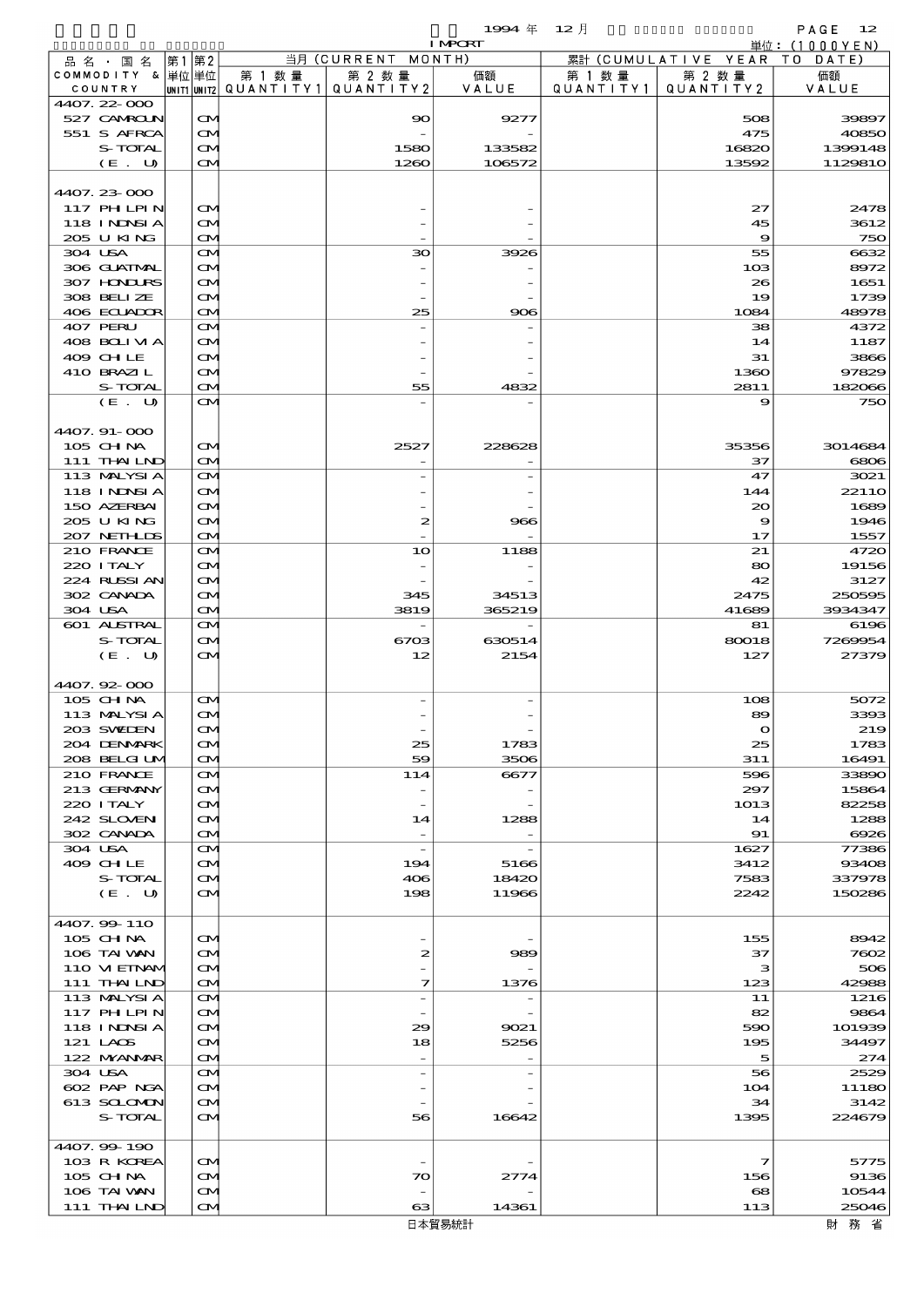$1994 \# 12$   $\frac{1}{2}$ 

|                                |                                        |         |                                       | <b>I MPORT</b> |           |                              | 単位: (1000YEN)    |
|--------------------------------|----------------------------------------|---------|---------------------------------------|----------------|-----------|------------------------------|------------------|
| 品名・国名                          | 第1 第2                                  |         | 当月 (CURRENT MONTH)                    |                |           | 累計 (CUMULATIVE YEAR TO DATE) |                  |
| COMMODITY & 単位単位               |                                        | 第 1 数 量 | 第 2 数量                                | 価額             | 第 1 数 量   | 第 2 数量                       | 価額               |
| COUNTRY<br>4407.99-190         |                                        |         | UNIT1 UNIT2  QUANT I TY1  QUANT I TY2 | VALUE          | QUANTITY1 | QUANTITY 2                   | VALUE            |
| 112 SNGAPOR                    | $\mathbf{\Omega}$                      |         |                                       |                |           | 24                           | 2871             |
| 113 MALYSIA                    | $\infty$                               |         | 18                                    | 6374           |           | 24                           | 11686            |
| 118 I NDSI A                   | $\mathbf{\infty}$                      |         | 12                                    | 2376           |           | 199                          | 57747            |
| 120 CAMBOD                     | $\mathbf{\Omega}$                      |         |                                       |                |           | $\overline{\mathbf{z}}$      | 662              |
| 121 LAOS                       | $\mathbf{\Omega}$                      |         |                                       |                |           | 158                          | 38395            |
| 122 MYANMAR                    | $\mathbf{\Omega}$                      |         |                                       |                |           | 78                           | $\cos$           |
| 123 INIA                       | $\mathbf{\Omega}$                      |         | $\mathbf o$                           | $\Theta$ 2     |           | 19                           | 10537            |
| 213 GERMANY<br>218 SPAIN       | M<br>$\mathbf{\Omega}$                 |         | O                                     | 832            |           | $\infty$<br>$\mathbf{1}$     | 19221<br>2091    |
| 304 USA                        | $\mathbf{\Omega}$                      |         |                                       |                |           | $\bullet$                    | 625              |
| 306 GUATMAL                    | M                                      |         |                                       |                |           | 6                            | 1439             |
| 312 PANAMA                     | $\mathbf{\alpha}$                      |         |                                       |                |           | $\mathbf 1$                  | <b>210</b>       |
| 546 MADACAS                    | M                                      |         |                                       |                |           | 416                          | 28890            |
| <b>601 ALSTRAL</b>             | $\mathbf{\Omega}$                      |         |                                       |                |           | 13                           | 1853             |
| 602 PAP NGA                    | M                                      |         |                                       |                |           | 21                           | 2215             |
| 613 SCLOMON<br>S-TOTAL         | M<br>$\mathbf{\infty}$                 |         | 163                                   | 27409          |           | 78<br>1409                   | 3566<br>239472   |
| (E. U)                         | ŒM)                                    |         | O                                     | 832            |           | 21                           | 21312            |
|                                |                                        |         |                                       |                |           |                              |                  |
| 4407.99-210                    |                                        |         |                                       |                |           |                              |                  |
| 103 R KOREA                    | $\mathbf{\Omega}$                      |         |                                       |                |           | 201                          | 17210            |
| 105 CHNA                       | $\mathbf{\alpha}$                      |         | 7229                                  | 346311         |           | 86535                        | 4394305          |
| 106 TAI WAN                    | M                                      |         | 28                                    | 1856           |           | 31                           | 2768             |
| 108 HG KONG                    | $\mathbf{\Omega}$                      |         |                                       |                |           | 41                           | 1260             |
| 113 MALYSIA                    | $\mathbf{\Omega}$                      |         | $\overline{\phantom{a}}$              |                |           | 22                           | 2124             |
| <b>118 INNSIA</b><br>245 CZECH | $\mathbf{\Omega}$<br>$\mathbf{\Omega}$ |         | 48                                    | 2819           |           | 48<br>42                     | 2819<br>2582     |
| 311 CST RCA                    | M                                      |         |                                       |                |           | 22                           | 1309             |
| 410 BRAZIL                     | $\mathbf{\Omega}$                      |         | 36                                    | 2265           |           | 1229                         | 75926            |
| 413 ARCENT                     | $\mathbf{\Omega}$                      |         |                                       |                |           | 64                           | 2552             |
| S-TOTAL                        | <b>CM</b>                              |         | 7341                                  | 353251         |           | 88235                        | 4502855          |
|                                |                                        |         |                                       |                |           |                              |                  |
| 4407.99-290                    |                                        |         |                                       |                |           |                              |                  |
| 103 R KOREA                    | $\mathbf{\Omega}$                      |         |                                       |                |           | 21                           | 1382             |
| 105 CH NA<br>304 USA           | $\mathbf{\infty}$<br>$\mathbf{\Omega}$ |         | 2434                                  | 104704         |           | 21604                        | 1035836<br>73773 |
| 411 PARAGUA                    | $\mathbf{\infty}$                      |         |                                       |                |           | 1181<br>24                   | 1571             |
| S-TOTAL                        | $\mathbf{\Omega}$                      |         | 2434                                  | 104704         |           | 22830                        | 1112562          |
|                                |                                        |         |                                       |                |           |                              |                  |
| 4407.99-310                    |                                        |         |                                       |                |           |                              |                  |
| 106 TAI VAN                    | $\mathbf{\Omega}$                      |         |                                       |                |           | 42                           | 3653             |
| 110 VI EINAN                   | $\mathbf \Omega$                       |         |                                       |                |           | 295                          | 12618            |
| 111 THAILND                    | $\mathbf{\Omega}$                      |         |                                       |                |           | 313                          | 28115            |
| 112 SNGAPOR<br>113 MALYSIA     | M<br>$\mathbf{\Omega}$                 |         | $\infty$<br>407                       | 5270<br>35107  |           | 460<br>23649                 | 49758<br>2326014 |
| 117 PHLPIN                     | $\mathbf{\Omega}$                      |         | 38                                    | 2217           |           | 185                          | 17822            |
| 118 I NDSI A                   | $\mathbf{\Omega}$                      |         | 204                                   | 20036          |           | 2009                         | 173026           |
| 120 CAMBOD                     | M                                      |         | 1199                                  | 55296          |           | 3323                         | 154859           |
| 121 LAOS                       | M                                      |         |                                       |                |           | 119                          | 8163             |
| 122 NYANAR                     | $\mathbf{\Omega}$                      |         |                                       |                |           | 29                           | 1665             |
| 304 USA                        | $\mathbf{\Omega}$                      |         |                                       |                |           | 1                            | 540              |
| S-TOTAL                        | M                                      |         | 1878                                  | 117926         |           | 30425                        | 2776233          |
|                                |                                        |         |                                       |                |           |                              |                  |
| 4407.99-390<br>106 TAI VAN     | $\mathbf{\Omega}$                      |         | $\overline{\phantom{a}}$              |                |           | 358                          | 29460            |
| 111 THAILND                    | $\mathbf{\Omega}$                      |         |                                       |                |           | 165                          | 10736            |
| 112 SNGAPOR                    | $\mathbf{\Omega}$                      |         | 33                                    | 1958           |           | <b>1O1</b>                   | 8383             |
| 113 MALYSIA                    | M                                      |         | 1519                                  | 139792         |           | 7584                         | 766431           |
| 117 PHLPIN                     | $\mathbf{\Omega}$                      |         |                                       |                |           | 191                          | 13994            |
| <b>118 INNSIA</b>              | $\mathbf{\Omega}$                      |         | 26                                    | 2408           |           | 312                          | 27749            |
| 120 CAMBOD                     | $\mathbf{\Omega}$                      |         | 863                                   | 66062          |           | 5500                         | 370460           |
| 121 LAOS<br>S-TOTAL            | $\mathbf{\Omega}$<br>ŒМ                |         | 2441                                  | 210220         |           | 196                          | 13733<br>1240946 |
|                                |                                        |         |                                       |                |           | 14407                        |                  |
| 4407.99-410                    |                                        |         |                                       |                |           |                              |                  |
| 105 CH NA                      | $\mathbf{\Omega}$                      |         |                                       |                |           | 25                           | 1180             |
| 305 MEXICO                     | $\mathbf{\Omega}$                      |         |                                       |                |           | 5                            | 2001             |
| S-TOTAL                        | ŒМ                                     |         |                                       |                |           | зо                           | 3181             |
|                                |                                        |         |                                       |                |           |                              |                  |
| 4407.99-490                    |                                        |         |                                       |                |           |                              |                  |
| 305 MEXICO                     | $\mathbf{\Omega}$                      |         |                                       |                |           | 2                            | 1382             |
| S-TOTAL                        | M                                      |         |                                       |                |           | 2                            | 1382             |
| 4407.99-500                    |                                        |         |                                       |                |           |                              |                  |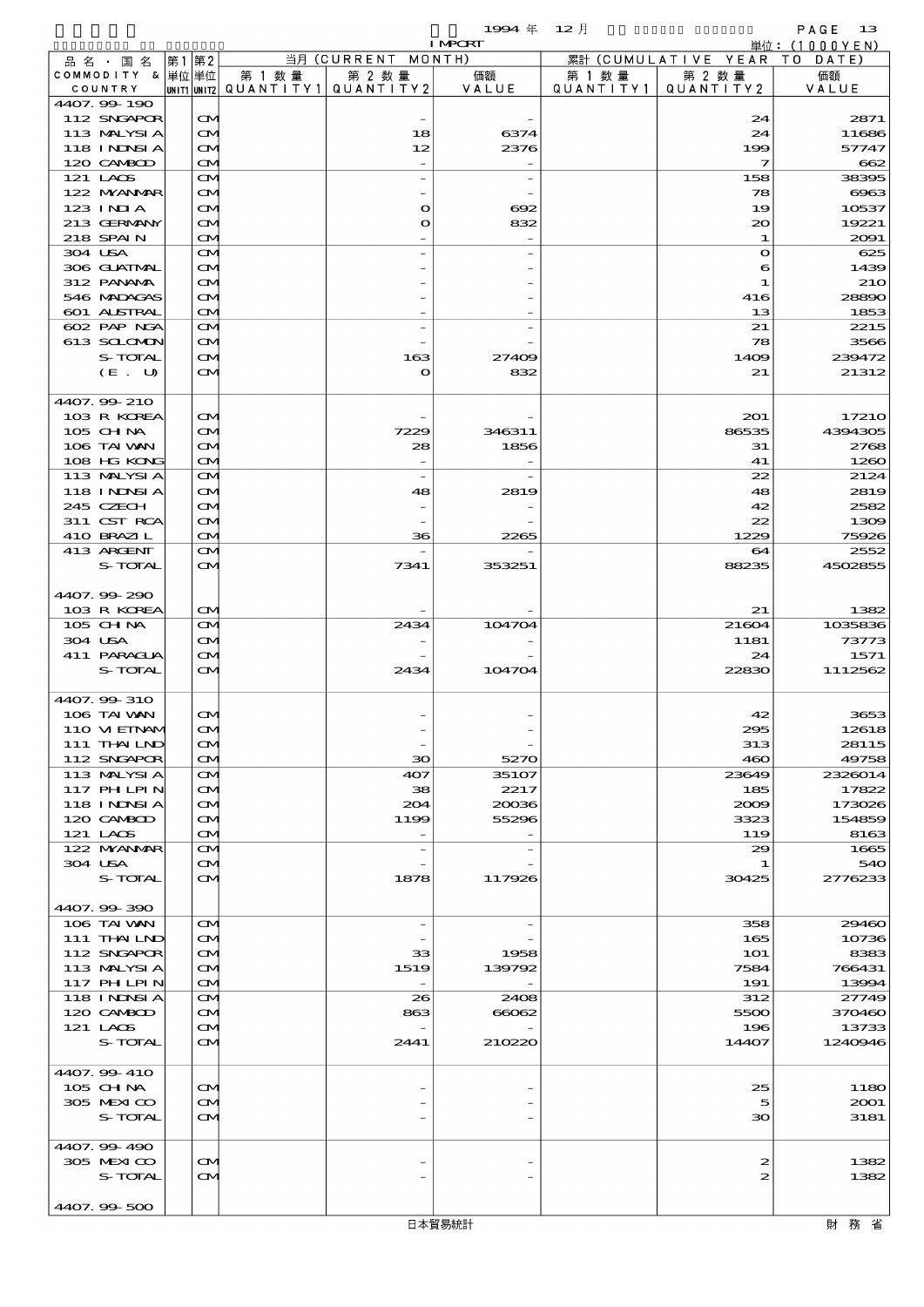$\begin{array}{lll} \textbf{1994} & \textbf{12} \end{array} \begin{array}{lll} \textbf{1994} & \textbf{12} \end{array} \begin{array}{lll} \textbf{12} & \textbf{13} \end{array} \begin{array}{lll} \textbf{13} & \textbf{14} \end{array}$ 

|                            |                                        |                          |                          | <b>I MPCRT</b>   |           |                       | 単位: $(1000YEN)$    |
|----------------------------|----------------------------------------|--------------------------|--------------------------|------------------|-----------|-----------------------|--------------------|
| 品名・国名                      | 第2<br> 第1                              |                          | 当月 (CURRENT              | MONTH)           |           | 累計 (CUMULATIVE YEAR   | T O<br>DATE        |
| COMMODITY & 単位単位           |                                        | 第 1 数 量                  | 第 2 数量                   | 価額               | 第 1 数 量   | 第 2 数量                | 価額                 |
| COUNTRY                    |                                        | UNIT1 UNIT2  Q∪ANT   TY1 | QUANTITY 2               | VALUE            | QUANTITY1 | QUANTITY 2            | VALUE              |
| 4407.99-500<br>103 R KOREA | $\mathbf{\Omega}$                      |                          | 19                       | 141O             |           | 499                   | 44679              |
| 105 CHNA                   | $\mathbf{\Omega}$                      |                          | 4204                     | 336791           |           | 59422                 | 4707398            |
| 106 TAI VAN                | $\mathbf{\Omega}$                      |                          | 463                      | 81509            |           | 3908                  | 631787             |
| 108 HG KONG                | M                                      |                          |                          |                  |           | 40                    | 1980               |
| 110 VIEINAM                | $\mathbf{\Omega}$                      |                          | 452                      | 29531            |           | 8381                  | 464115             |
| 111 THAILND                | $\mathbf{\Omega}$                      |                          | 1142                     | 100226           |           | 12866                 | 944423             |
| 112 SNGAPOR                | $\mathbf{\alpha}$                      |                          | 338                      | 19527            |           | 5882                  | 376618             |
| 113 MALYSIA                | $\mathbf{\infty}$                      |                          | 15476                    | 978896           |           | 195933                | 12197055           |
| 117 PHLPIN<br>118 INNSI A  | <b>CM</b><br>$\mathbf{\Omega}$         |                          | 1418<br>18161            | 52161<br>1246309 |           | 16836<br>277542       | 624391<br>17277259 |
| 121 LAOS                   | ŒM                                     |                          | 13                       | 3113             |           | 48                    | 8741               |
| 122 NYANAR                 | $\mathbf{\Omega}$                      |                          | $\infty$                 | 1699             |           | 94                    | 4740               |
| $123$ INIA                 | $\mathbf{\infty}$                      |                          | 19                       | 2511             |           | 259                   | 47230              |
| 125 SRILANK                | M                                      |                          |                          |                  |           | 222                   | 12311              |
| 202 NORWAY                 | $\mathbf{\Omega}$                      |                          |                          |                  |           | 306                   | 14118              |
| 203 SWIEN                  | $\mathbf{\Omega}$                      |                          |                          |                  |           | 137                   | 8649               |
| 205 U KING                 | $\mathbf{\Omega}$                      |                          |                          |                  |           | 22                    | 2917               |
| 207 NETHLIS                | $\mathbf{\infty}$                      |                          |                          |                  |           | 23                    | 2466               |
| 208 BELGI UM               | M                                      |                          |                          |                  |           | $\mathbf{o}$          | 1715               |
| 210 FRANCE<br>213 GERMANY  | $\mathbf{\Omega}$<br>ŒM                |                          | 1                        | 2507             |           | $\infty$<br>102       | 2667<br>166489     |
| 218 SPAIN                  | $\mathbf{\Omega}$                      |                          |                          |                  |           | 1                     | 836                |
| 220 I TALY                 | $\mathbf{\infty}$                      |                          | 457                      | 40729            |           | 3442                  | 307124             |
| 222 FINAND                 | M                                      |                          |                          |                  |           | 64                    | 4199               |
| 224 RLSSIAN                | $\mathbf{\Omega}$                      |                          |                          |                  |           | 1411                  | 74060              |
| 225 ALSTRIA                | $\mathbf{\Omega}$                      |                          |                          |                  |           | 6                     | 2129               |
| 230 GREECE                 | $\mathbf{\Omega}$                      |                          | 33                       | 2337             |           | $\boldsymbol{\infty}$ | 4862               |
| 302 CANADA                 | $\mathbf{\infty}$                      |                          | 1130                     | 70987            |           | 12547                 | 880659             |
| 303 ST P MQ                | <b>CM</b>                              |                          |                          |                  |           | 41                    | 3470               |
| 304 USA                    | $\mathbf{\Omega}$                      |                          | 14121                    | 936428           |           | 189533                | 12490685           |
| 306 GUATMAL<br>312 PANAMA  | $\mathbf{\Omega}$<br>$\mathbf{\Omega}$ |                          |                          |                  |           | 86<br>8               | 10643<br>813       |
| 406 ECUADOR                | $\mathbf{\Omega}$                      |                          | 86                       | 4878             |           | 474                   | 18685              |
| 407 PERU                   | <b>CM</b>                              |                          | 22                       | 1868             |           | 454                   | 35288              |
| 408 BOLIVIA                | $\mathbf{\Omega}$                      |                          |                          |                  |           | 143                   | 15005              |
| 409 CHLE                   | $\mathbf{\Omega}$                      |                          | 207                      | 5574             |           | 2145                  | 58449              |
| 410 BRAZIL                 | $\mathbf{\Omega}$                      |                          | 1421                     | 96600            |           | 8306                  | 546105             |
| 411 PARACLA                | $\mathbf{\infty}$                      |                          | 18                       | 1971             |           | 56                    | 4284               |
| 516 I VOOST                | $\mathbf{\Omega}$                      |                          | 15                       | 1069             |           | 15                    | 1069               |
| 517 GHNA                   | $\mathbf{\Omega}$                      |                          | $\boldsymbol{\alpha}$    | 4495             |           | 223                   | 17211              |
| 527 CAMROLN<br>546 MADAGAS | $\mathbf{\Omega}$<br>$\mathbf \Omega$  |                          | 17                       | 1270             |           | 187<br>149            | 14759<br>14666     |
| 601 ALSTRAL                | $\mathbf{\Omega}$                      |                          | 318                      | 30397            |           | 2581                  | 292222             |
| 602 PAP NGA                | M                                      |                          |                          |                  |           | 74                    | 4091               |
| 606 NEWELD                 | $\mathbf{\Omega}$                      |                          | $\overline{\phantom{a}}$ |                  |           | 61                    | 2621               |
| 611 VANJATU                | $\mathbf{\Omega}$                      |                          | 197                      | 10818            |           | 1518                  | 81121              |
| S-TOTAL                    | $\mathbf{\Omega}$                      |                          | 59831                    | 4065611          |           | 806146                | 52426804           |
| (E. U)                     | ŒM.                                    |                          | 491                      | 45573            |           | 3689                  | 489076             |
|                            |                                        |                          |                          |                  |           |                       |                    |
| 4408 10 010                |                                        |                          |                          |                  |           |                       |                    |
| 302 CANADA<br>304 USA      | SM<br>SM                               |                          |                          |                  |           | 8956<br>1194231       | 7290<br>895796     |
| S-TOTAL                    | SM                                     |                          | 49446<br>49446           | 37479<br>37479   |           | 1203187               | 903086             |
|                            |                                        |                          |                          |                  |           |                       |                    |
| 4408.10-021                |                                        |                          |                          |                  |           |                       |                    |
| 103 R KOREA                | SM                                     |                          |                          |                  |           | 14580                 | 1456               |
| 113 MALYSIA                | <b>SM</b>                              |                          | 272892                   | 34914            |           | 410969                | 53250              |
| 215 SWIZLD                 | SM                                     |                          |                          |                  |           | 53                    | 203                |
| 220 I TALY                 | <b>SM</b>                              |                          |                          |                  |           | 2685                  | 1098               |
| 302 CANADA                 | <b>SM</b>                              |                          | 372838                   | 36763            |           | 3730689               | 415849             |
| 304 USA                    | SM                                     |                          | 1051384                  | 68293            |           | 17011508              | 1504289            |
| 409 CHLE                   | SM.                                    |                          | 305102                   | 26411            |           | 6078678               | 513239             |
| 410 BRAZIL<br>601 ALSTRAL  | SM<br><b>SM</b>                        |                          |                          |                  |           | 363847<br>27211       | 22489<br>2285      |
| 606 NEWELD                 | <b>SM</b>                              |                          | 168018                   | 20038            |           | 2907614               | 208553             |
| 612 FIJI                   | SM                                     |                          |                          |                  |           | 120046                | 11248              |
| S-TOTAL                    | SM                                     |                          | 2170234                  | 186419           |           | 30667880              | 2733959            |
| (E. U)                     | SM                                     |                          |                          |                  |           | 2685                  | 1098               |
|                            |                                        |                          |                          |                  |           |                       |                    |
| 4408.10.029                |                                        |                          |                          |                  |           |                       |                    |
| 105 CHNA                   | SM                                     |                          | 3205                     | 921              |           | 18103                 | 6124               |
| 106 TAI VAN                | SM                                     |                          |                          |                  |           | 20                    | 377                |
| 112 SNGAPOR                | SM                                     |                          | 563                      | 282<br>927       |           | 2999                  | 841                |
| 118 I NDSI A               | SM.                                    |                          | 1533                     | 口 大警 甲纳非         |           | 11715                 | 6072<br>时 致 少      |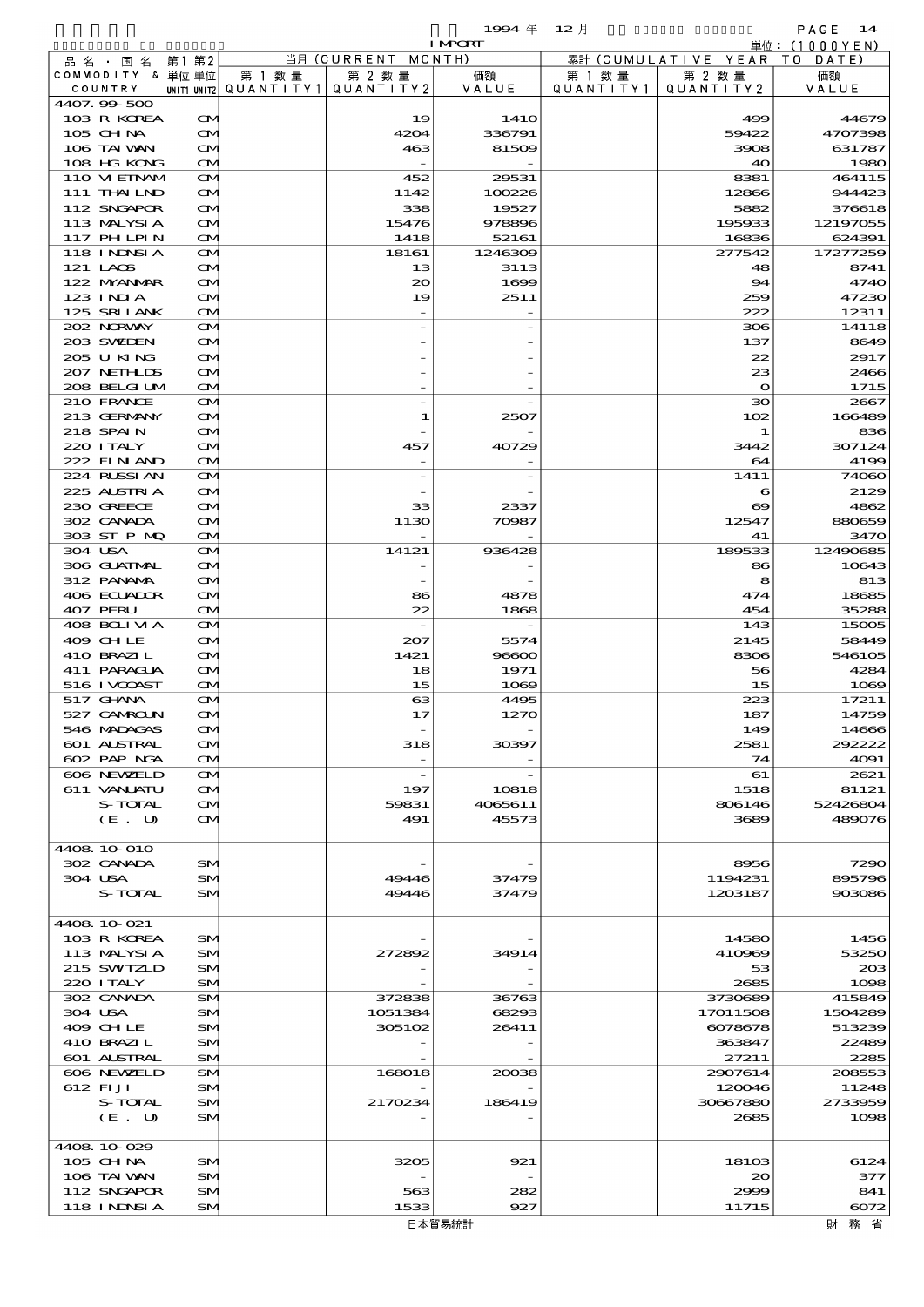|                                  |       |                        |         |                                                  | 19994年 12月     |                      |                              | PAGE<br>15      |
|----------------------------------|-------|------------------------|---------|--------------------------------------------------|----------------|----------------------|------------------------------|-----------------|
|                                  |       |                        |         |                                                  | <b>I MPORT</b> |                      |                              | 単位: (1000YEN)   |
| 品名・国名                            | 第1 第2 |                        |         | 当月 (CURRENT MONTH)                               |                |                      | 累計 (CUMULATIVE YEAR TO DATE) |                 |
| COMMODITY & 単位単位<br>COUNTRY      |       |                        | 第 1 数 量 | 第 2 数量<br> UNIT1 UNIT2  Q∪ANT   TY1  Q∪ANT   TY2 | 価額<br>VALUE    | 第 1 数 量<br>QUANTITY1 | 第 2 数量<br>QUANTITY 2         | 価額<br>VALUE     |
| 4408 10 029                      |       |                        |         |                                                  |                |                      |                              |                 |
| 121 LAOS                         |       | <b>SM</b>              |         |                                                  |                |                      | 431                          | 2412            |
| 213 GERMANY                      |       | <b>SM</b>              |         | 17                                               | 240            |                      | 382                          | 2276            |
| 218 SPAIN                        |       | <b>SM</b>              |         |                                                  |                |                      | 123                          | 3919            |
| 302 CANADA                       |       | <b>SM</b>              |         | 24495                                            | 6144           |                      | 294224                       | 67655           |
| 304 USA                          |       | <b>SM</b>              |         | 49414                                            | 4205           |                      | 1288522                      | 159674          |
| 409 CHLE                         |       | <b>SM</b>              |         |                                                  |                |                      | 105087                       | 17883           |
| 606 NEWELD                       |       | <b>SM</b>              |         | <b>249310</b>                                    | 53770          |                      | 1894940                      | 245326          |
| S-TOTAL                          |       | <b>SM</b>              |         | 328537                                           | 66489          |                      | 3616546                      | 512559          |
| (E. U)                           |       | <b>SM</b>              |         | 17                                               | 240            |                      | 505                          | 6195            |
| 4408 20 010                      |       |                        |         |                                                  |                |                      |                              |                 |
| 112 SNGAPOR                      |       | <b>SM</b>              |         |                                                  |                |                      | 147572                       | 18201           |
| 113 MALYSIA                      |       | <b>SM</b>              |         | 5212540                                          | 347277         |                      | 74051716                     | 5627497         |
| 117 PH LPIN                      |       | <b>SM</b>              |         |                                                  |                |                      | 7314608                      | 962113          |
| $123$ INIA                       |       | <b>SM</b>              |         |                                                  |                |                      | 3000                         | 1349            |
| 218 SPAIN                        |       | <b>SM</b>              |         |                                                  |                |                      | $\infty$                     | 47C             |
| 220 I TALY                       |       | <b>SM</b>              |         | 1894                                             | 1536           |                      | 22207                        | 727E            |
| 304 USA                          |       | <b>SM</b>              |         |                                                  |                |                      | 13227                        | 1274            |
| 410 BRAZIL                       |       | <b>SM</b>              |         |                                                  |                |                      | 2622                         | 515             |
| S-TOTAL                          |       | <b>SM</b>              |         | 5214434                                          | 348813         |                      | 81555042                     | 6618695         |
| (E. U)                           |       | <b>SM</b>              |         | 1894                                             | 1536           |                      | 22297                        | 7746            |
|                                  |       |                        |         |                                                  |                |                      |                              |                 |
| 4408 20 090                      |       |                        |         |                                                  |                |                      |                              |                 |
| $105$ CHNA                       |       | <b>SM</b>              |         |                                                  |                |                      | 13249                        | 4914            |
| 112 SNGAPOR<br><b>118 INDSIA</b> |       | <b>SM</b><br><b>SM</b> |         | 1592                                             | 315            |                      | 33872<br>346                 | 14834<br>456    |
| $123$ INIA                       |       | <b>SM</b>              |         |                                                  |                |                      | 438                          | 1895            |
| 205 U KING                       |       | <b>SM</b>              |         |                                                  |                |                      | 240                          | 16734           |
| 213 GERMANY                      |       | <b>SM</b>              |         |                                                  |                |                      | 23400                        | 7733            |
| 218 SPAIN                        |       | <b>SM</b>              |         |                                                  |                |                      | 12965                        | 3781            |
| 220 I TALY                       |       | <b>SM</b>              |         | 14954                                            | 3720           |                      | 346817                       | 56519           |
| 304 USA                          |       | <b>SM</b>              |         |                                                  |                |                      | 285                          | 314             |
| 408 BOLIVIA                      |       | <b>SM</b>              |         |                                                  |                |                      | 3840                         | 655             |
| 410 BRAZIL                       |       | <b>SM</b>              |         |                                                  |                |                      | 90678                        | 11791           |
| S-TOTAL                          |       | <b>SM</b>              |         | 16546                                            | 4035           |                      | 526130                       | 119633          |
| (E. U)                           |       | <b>SM</b>              |         | 14954                                            | 3720           |                      | 383422                       | 84767           |
| 4408 90 100                      |       |                        |         |                                                  |                |                      |                              |                 |
| 105 CHNA                         |       | <b>SM</b>              |         |                                                  |                |                      | 5                            | 414             |
| 111 THAILND                      |       | <b>SM</b>              |         |                                                  |                |                      | 10559                        | 6175            |
| 118 INNSI A                      |       | <b>SM</b>              |         | 129                                              | 504            |                      | 7318                         | 20000           |
| 213 GERMANY                      |       | SM.                    |         |                                                  |                |                      | 39                           | 243             |
| S-TOTAL                          |       | <b>SM</b>              |         | 129                                              | 504            |                      | 17921                        | 33435           |
| (E. U)                           |       | <b>SM</b>              |         |                                                  |                |                      | 39                           | 243             |
|                                  |       |                        |         |                                                  |                |                      |                              |                 |
| 4408.90-200                      |       |                        |         |                                                  |                |                      |                              |                 |
| 111 THAILND                      |       | SM                     |         |                                                  |                |                      | 9861                         | 9815            |
| 112 SNGAPOR                      |       | <b>SM</b>              |         |                                                  |                |                      | 3845                         | 2530            |
| <b>118 INDSIA</b>                |       | <b>SM</b>              |         |                                                  |                |                      | 1670                         | 2935            |
| 205 U KING<br>S-TOTAL            |       | <b>SM</b><br><b>SM</b> |         |                                                  |                |                      | 221<br>15597                 | 227<br>15507    |
| (E. U)                           |       | SM                     |         |                                                  |                |                      | 221                          | 227             |
|                                  |       |                        |         |                                                  |                |                      |                              |                 |
| 4408.90-300                      |       |                        |         |                                                  |                |                      |                              |                 |
| 118 I NDSI A                     |       | SM.                    |         |                                                  |                |                      | 139820                       | 54620           |
| S-TOTAL                          |       | <b>SM</b>              |         |                                                  |                |                      | 139820                       | 54620           |
|                                  |       |                        |         |                                                  |                |                      |                              |                 |
| 4408 90 410                      |       |                        |         |                                                  |                |                      |                              |                 |
| 103 R KOREA                      |       | <b>SM</b>              |         |                                                  |                |                      | $\infty$                     | 9891            |
| 105 CHNA                         |       | <b>SM</b>              |         |                                                  |                |                      | 142714                       | 11223           |
| 106 TAI VAN                      |       | <b>SM</b>              |         |                                                  |                |                      | 133169                       | 7893            |
| 111 THAILND                      |       | <b>SM</b>              |         |                                                  |                |                      | 19441                        | 2500<br>3195934 |
| 113 MALYSIA<br>118 I NDSI A      |       | <b>SM</b><br><b>SM</b> |         | 1767187                                          | 199121         |                      | 26388895<br>35593            | 10840           |
| 122 MYANMAR                      |       | <b>SM</b>              |         | 28800                                            | 2078           |                      | 28800                        | 2075            |
| 204 DENMARK                      |       | <b>SM</b>              |         |                                                  |                |                      | 22381                        | 3709            |
| 208 BELGI UM                     |       | <b>SM</b>              |         |                                                  |                |                      | 39593                        | 3667            |

| 113 MALYSIA  | <b>SM</b> | 1767187 | 199121 | 26388895 | 3195934  |
|--------------|-----------|---------|--------|----------|----------|
| 118 INNSI A  | SM        |         |        | 35593    | 10840    |
| 122 MYANMAR  | <b>SM</b> | 28800   | 2078   | 28800    | 2078     |
| 204 DENMARK  | <b>SM</b> |         |        | 22381    | 3709     |
| 208 BELGI UM | SM        |         |        | 39593    | 3667     |
| 210 FRANCE   | SM        | 61861   | 7561   | 300032   | 37386    |
| 213 GERMANY  | SM        | 14306   | 2346   | 253248   | 46953    |
| $215$ SWIZLD | <b>SM</b> |         |        | 1274     | 1888     |
| 220 I TALY   | SM        | 4575    | 2907   | 31503    | 20002    |
| $222$ FINAND | <b>SM</b> |         |        | 81282    | 7346     |
| 302 CANADA   | SM        | 38156   | 1837   | 381764   | 30772    |
| 304 USA      | SM        | 685038  | 100354 | 16099331 | 1847092  |
|              |           |         | 日本貿易統計 |          | 務 省<br>財 |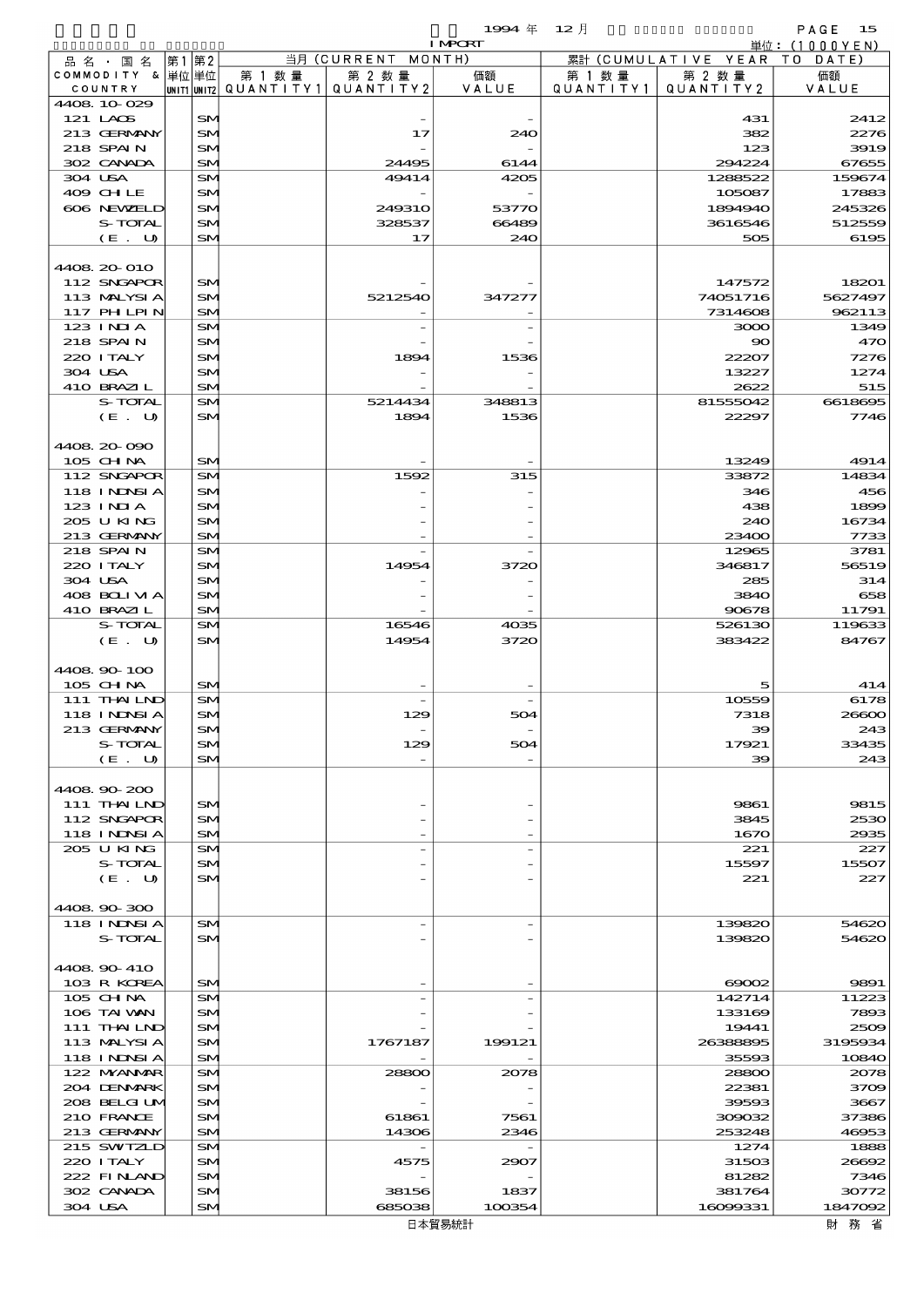$1$ <del>994</del>  $\#$  12  $\bar{e}$  12  $\bar{e}$  16

|                                        |                   |        |                                       | <b>I MPCRT</b> |           |                              | 単位: (1000 Y E N) |
|----------------------------------------|-------------------|--------|---------------------------------------|----------------|-----------|------------------------------|------------------|
| 品名・国名                                  | 第1 第2             |        | 当月 (CURRENT MONTH)                    |                |           | 累計 (CUMULATIVE YEAR TO DATE) |                  |
| COMMODITY & 単位単位                       |                   | 第 1 数量 | 第 2 数量                                | 価額             | 第 1 数 量   | 第 2 数量                       | 価額               |
| COUNTRY                                |                   |        | UNIT1 UNIT2  QUANT I TY1  QUANT I TY2 | VALUE          | QUANTITY1 | QUANTITY 2                   | VALUE            |
| 4408 90 410                            |                   |        |                                       |                |           |                              |                  |
| 409 CHLE                               | SM                |        |                                       |                |           | 389671                       | 33672            |
| 410 BRAZIL                             | SM                |        | 1273216                               | 133092         |           | 4756549                      | 393555           |
| 509 MARI TAN                           | SM                |        |                                       |                |           | 92862                        | 12578            |
| S-TOTAL                                | SM                |        | 3873139                               | 449296         |           | 49276104                     | 5685678          |
| (E. U)                                 | SM                |        | 80742                                 | 12814          |           | 655757                       | 118407           |
|                                        |                   |        |                                       |                |           |                              |                  |
| 4408 90 490                            |                   |        |                                       |                |           |                              |                  |
| 105 CHNA                               | SM                |        | 527079                                | 74350          |           | 5867627                      | 850934           |
| 106 TAI VAN                            | SM                |        | 1172                                  | 2322           |           | 28035                        | 23712            |
| 111 THAILND                            | SM                |        | 9047                                  | 1625           |           | 79900                        | 13869            |
| 112 SNGAPOR                            | SM                |        | 78047                                 | 36223          |           | 499963                       | <b>257610</b>    |
| 113 MALYSIA                            | SM                |        | 7174                                  | 3089           |           | 54048                        | 24144            |
| <b>117 PHLPIN</b><br><b>118 INDSIA</b> | SM<br>SM          |        | 222560                                | 62067          |           | 67<br>3339299                | 439<br>894550    |
| 122 NYANAR                             | SM                |        |                                       |                |           | 962                          | 253              |
| $123$ INIA                             | SM                |        | 135                                   | 624            |           | 145996                       | 40277            |
| 205 U KING                             | SM                |        |                                       |                |           | 706                          | 1279             |
| 207 NEIHLDS                            | SM                |        | 16993                                 | 2972           |           | 56540                        | 9914             |
| 208 BELGI UM                           | SM                |        |                                       |                |           | 25551                        | 11316            |
| 210 FRANCE                             | SM                |        | 40072                                 | 8088           |           | 651755                       | 137290           |
| 213 GERMANY                            | SM                |        | 23                                    | 255            |           | 90213                        | 52971            |
| 215 SWIZLD                             | SM                |        |                                       |                |           | 23965                        | 8130             |
| 218 SPAIN                              |                   |        |                                       |                |           |                              |                  |
|                                        | SM                |        |                                       |                |           | 29129                        | 8234             |
| 220 I TALY                             | SM                |        | 50000                                 | 3054           |           | 265057                       | 44429            |
| 222 FINAND                             | SM                |        |                                       |                |           | 25974                        | 3100             |
| 224 RUSSIAN                            | SM                |        |                                       |                |           | 18477                        | 2697             |
| 225 ALSTRIA                            | SM                |        |                                       |                |           | 1570                         | 2658             |
| 227 H.NGARY                            | SM                |        |                                       |                |           | 12856                        | 3135             |
| 241 CROATIA                            | SM                |        |                                       |                |           | 20132                        | 2893             |
| 242 SLOVEN                             | SM                |        | 7973                                  | 1126           |           | 93984                        | 13387            |
| 246 SLOVAK                             | SM                |        |                                       |                |           | 35972                        | 4532             |
| 302 CANADA                             | SM                |        | 20421                                 | 9349           |           | 530421                       | 145669           |
| 304 USA                                | SM                |        | 41201                                 | 19277          |           | 1659325                      | 407111           |
| 406 ECUADOR                            | SM                |        |                                       |                |           | 8974                         | 3788             |
| 408 BOLIVIA                            | SM                |        | $\overline{\phantom{a}}$              |                |           | 437987                       | 55945            |
| 410 BRAZIL                             | SM                |        | $\infty$                              | 482            |           | 416093                       | 53912            |
| 411 PARACLIA                           | SM                |        |                                       |                |           | 1332247                      | 40789            |
| 601 ALSTRAL                            | SM                |        |                                       |                |           | 55                           | 299              |
| S-TOTAL                                | SM                |        | 1022590                               | 224903         |           | 15750880                     | 3119266          |
| (E. U)                                 | SM                |        | 107088                                | 14369          |           | 1118951                      | 265433           |
|                                        |                   |        |                                       |                |           |                              |                  |
| 4409.10-100                            |                   |        |                                       |                |           |                              |                  |
| 105 CH NA                              | KG                |        | 9000                                  | 2430           |           | 19000                        | 3594             |
| <b>118 INNSIA</b>                      | KG                |        | 9925                                  | 1261           |           | 9925                         | 1261             |
| 218 SPAIN                              | KG                |        |                                       |                |           | 73                           | 282              |
| S-TOTAL                                | KG                |        | 18925                                 | 3691           |           | 28998                        | 5137             |
| (E. U)                                 | KG                |        |                                       |                |           | 73                           | 282              |
|                                        |                   |        |                                       |                |           |                              |                  |
| 4409.10-200                            |                   |        |                                       |                |           |                              |                  |
| 106 TAI VAN                            | KG                |        | 720                                   | 805            |           | 28052                        | 17717            |
| 108 HG KONG                            | KG                |        | <b>11O4</b>                           | 232            |           | <b>11O4</b>                  | 232              |
| 113 MALYSIA                            | KG                |        |                                       |                |           | 21408                        | 4834             |
| <b>118 INNSIA</b>                      | КC                |        | 45498                                 | 18038          |           | 594930                       | 163391           |
| 203 SWIEN                              | KG                |        | 8449                                  | 1164           |           | 69682                        | 9927             |
| 205 U KING                             | KG                |        |                                       |                |           | 566                          | 319              |
| 213 GERMANY                            | KG                |        |                                       |                |           | 522                          | 1050             |
| 220 I TALY                             | KG                |        | 914                                   | 1259           |           | 17993                        | 22950            |
| 222 FINAND                             | КC                |        |                                       |                |           | 11247                        | 5955             |
| 302 CANADA                             | KG                |        | 10766                                 | 4262           |           | 79209                        | 27638            |
| 304 USA                                | KG                |        | 72757                                 | 35921          |           | 760580                       | 353356           |
| 606 NEWELD                             | KG                |        |                                       |                |           | 65966                        | 18272            |
| S-TOTAL                                | KG                |        | 140208                                | 61681          |           | 1651259                      | 625641           |
| (E. U)                                 | КC                |        | 914                                   | 1259           |           | 19081                        | 24319            |
|                                        |                   |        |                                       |                |           |                              |                  |
| 4409.10.310                            |                   |        |                                       |                |           |                              |                  |
| 105 CHNA                               | $\mathbf{\alpha}$ |        | 215                                   | 7746           |           | 217                          | 7961             |
| 106 TAI VAN                            | M                 |        |                                       |                |           | $_{\rm ss}$                  | 9893             |
| 110 VIEINAM                            | ŒМ                |        |                                       |                |           | 22                           | 2139             |
| 111 THAILND                            | ŒИ                |        | 231                                   | 32590          |           | 2185                         | 338062           |
| <b>118 INNSIA</b>                      | ŒМ                |        | $\overline{\phantom{a}}$              |                |           | 72                           | 7950             |
| 121 LAOS                               | <b>CM</b>         |        | 23                                    | 4563           |           | 782                          | 67786            |
| 202 NORWAY                             | M                 |        | 138                                   | 7328           |           | 871                          | 42426            |
| 203 SWIDEN                             | ŒИ                |        | 396                                   | 16639          |           | 7255                         | 291491           |
| 204 DENMARK                            | <b>CM</b>         |        | 42                                    | 5900           |           | 2091                         | 33536            |
|                                        |                   |        |                                       |                |           |                              |                  |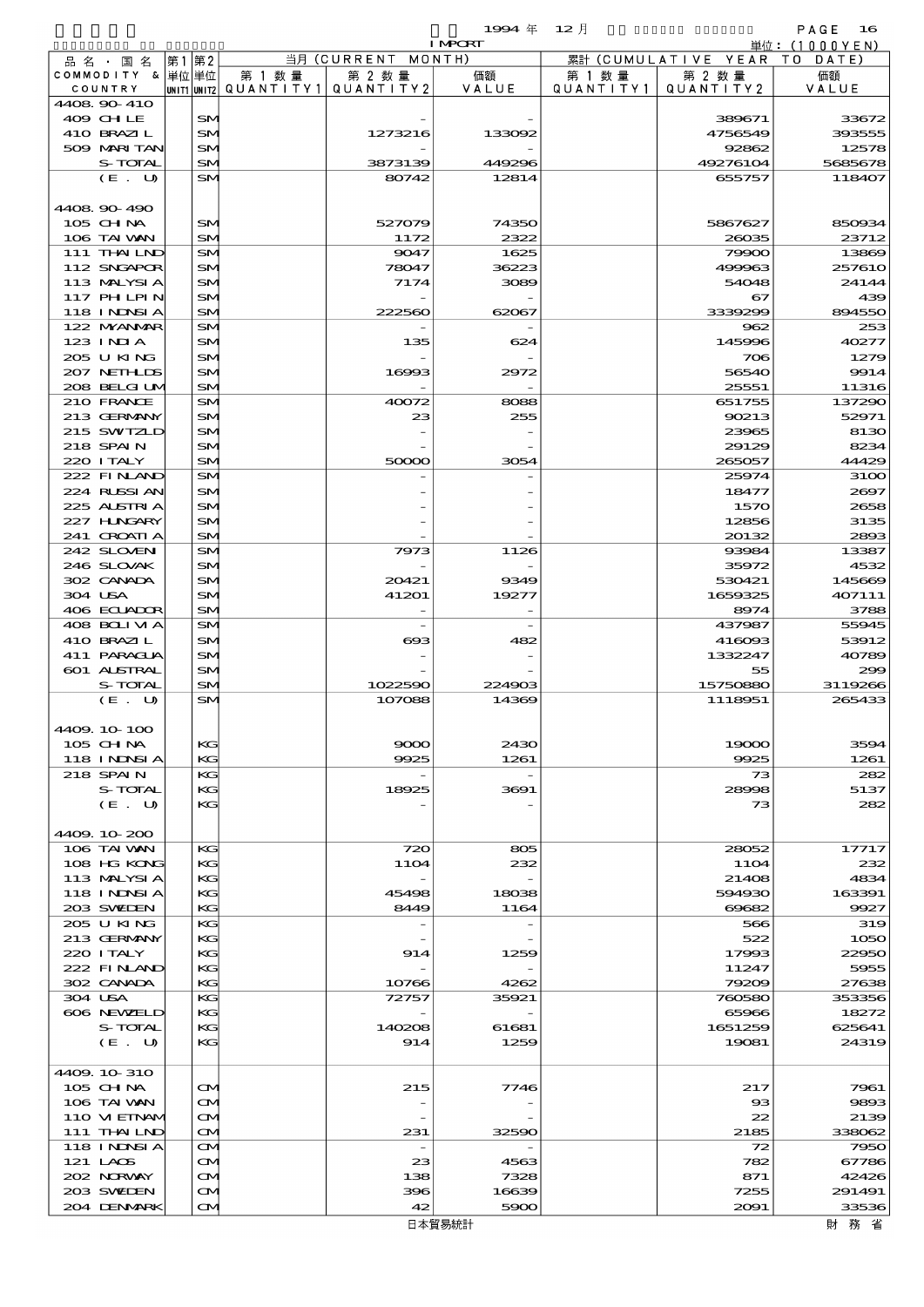品別国別表 輸 入 1994 12 確定 (Fixed Annual) 17 I MPORT

|                                          |      |                        |         |                                                                       | 1.000 COL     |                      |                                                      |                 |
|------------------------------------------|------|------------------------|---------|-----------------------------------------------------------------------|---------------|----------------------|------------------------------------------------------|-----------------|
| 品 名 ・ 国 名<br>COMMODITY & 単位単位<br>COUNTRY | 第1第2 |                        | 第 1 数 量 | 当月 (CURRENT MONTH)<br>第 2 数量<br>UNIT1 UNIT2 QUANT I TY 1 QUANT I TY 2 | 価額<br>VALUE   | 第 1 数 量<br>QUANTITY1 | 累計 (CUMULATIVE YEAR TO DATE)<br>第 2 数量<br>QUANTITY 2 | 価額<br>VALUE     |
| 4409.10-310                              |      |                        |         |                                                                       |               |                      |                                                      |                 |
| 213 GERMANY                              |      | $\mathbf{\infty}$      |         | 19                                                                    | 1828          |                      | 831                                                  | 71506           |
| 217 PORIUGI                              |      | M                      |         | 25                                                                    | <b>2210</b>   |                      | 25                                                   | <b>2210</b>     |
| 222 FINAND                               |      | M                      |         | 133                                                                   | 9431          |                      | 1689                                                 | 73886           |
| 223 POLAND                               |      | M                      |         | 17                                                                    | 1274          |                      | 17                                                   | 1274            |
| 225 ALSIRIA                              |      | M                      |         | 102                                                                   | 3457          |                      | 204                                                  | 6191            |
| 302 CANADA                               |      | M                      |         | 8486                                                                  | 290552        |                      | 97529                                                | 3445651         |
| 304 USA                                  |      | M                      |         | 2096                                                                  | 13274         |                      | 7122                                                 | 208010          |
| 409 CHLE                                 |      | M                      |         | 29                                                                    | 688           |                      | 10965                                                | 235480          |
| 410 BRAZIL                               |      | $\mathbf{\Omega}$      |         | $\overline{\phantom{a}}$                                              |               |                      | 150                                                  | 4116            |
| 606 NEWELD                               |      | M                      |         | 81                                                                    | 6551          |                      | 1149                                                 | 94356           |
| S-TOTAL                                  |      | M                      |         | 12033                                                                 | 404031        |                      | 133269                                               | 4943924         |
| (E. U)                                   |      | <b>CM</b>              |         | 86                                                                    | 9938          |                      | 2947                                                 | 107252          |
|                                          |      |                        |         |                                                                       |               |                      |                                                      |                 |
| 4409.10-320                              |      |                        |         |                                                                       |               |                      |                                                      |                 |
| 105 CHNA<br>106 TAI VAN                  |      | $\mathbf{\Omega}$<br>M |         | 18<br>12                                                              | 3518<br>2047  |                      | 505<br>216                                           | 42107<br>35504  |
| 110 VIEINAM                              |      | M                      |         |                                                                       |               |                      | 24                                                   | 4764            |
| 113 MALYSIA                              |      | M                      |         |                                                                       |               |                      | 82                                                   | 6417            |
| 117 PHLPIN                               |      | $\mathbf{\Omega}$      |         | 43                                                                    | 2492          |                      | 649                                                  | 34450           |
| <b>118 INNSIA</b>                        |      | M                      |         | 128                                                                   | 16063         |                      | 2084                                                 | 227259          |
| 121 LAOS                                 |      | M                      |         |                                                                       |               |                      | 4                                                    | 353             |
| 125 SRILANK                              |      | M                      |         | 5                                                                     | 825           |                      | 5                                                    | 825             |
| 203 SWIDEN                               |      | M                      |         | 42                                                                    | 2838          |                      | 295                                                  | 18332           |
| 213 GERMANY                              |      | $\mathbf{\Omega}$      |         |                                                                       |               |                      | $\mathbf{68}$                                        | 15544           |
| 215 SWIZLD                               |      | M                      |         | 17                                                                    | 2020          |                      | 107                                                  | 18308           |
| 222 FINAND                               |      | M                      |         |                                                                       |               |                      | 14                                                   | 1179            |
| 302 CANADA                               |      | M                      |         | 1299                                                                  | $\cos z$      |                      | 9669                                                 | 394088          |
| 304 USA                                  |      | M                      |         | 3518                                                                  | 84213         |                      | 20956                                                | 983557          |
| 601 ALSTRAL                              |      | $\mathbf{\Omega}$      |         | $\sim$                                                                |               |                      | 81                                                   | 8371            |
| S-TOTAL                                  |      | M                      |         | 5082                                                                  | 174948        |                      | 34759                                                | 1791058         |
| (E. U)                                   |      | ŒИ                     |         |                                                                       |               |                      | 68                                                   | 15544           |
|                                          |      |                        |         |                                                                       |               |                      |                                                      |                 |
| 4409.20-110                              |      |                        |         |                                                                       |               |                      |                                                      |                 |
| 105 CHNA                                 |      | KG                     |         | 245371                                                                | 30437<br>4356 |                      | 1790494                                              | 231548<br>48454 |
| 106 TAI VAN<br>111 THAILND               |      | KG<br>KG               |         | 18109                                                                 |               |                      | 201059<br>2000                                       | 346             |
| 117 PHLPIN                               |      | KG                     |         |                                                                       |               |                      | 9045                                                 | 374             |
| S-TOTAL                                  |      | KG                     |         | 263480                                                                | 34793         |                      | 2002598                                              | 280722          |
|                                          |      |                        |         |                                                                       |               |                      |                                                      |                 |
| 4409.20-190                              |      |                        |         |                                                                       |               |                      |                                                      |                 |
| 105 CHNA                                 |      | КG                     |         | 49740                                                                 | 7383          |                      | 2838810                                              | 385363          |
| 106 TAI VAN                              |      | KG                     |         | 18002                                                                 | 7803          |                      | 182928                                               | 65746           |
| 111 THAILND                              |      | KG                     |         | 12250                                                                 | 1715          |                      | 53766                                                | 7330            |
| 113 MALYSIA                              |      | KG                     |         |                                                                       |               |                      | 7406                                                 | 451             |
| 118 I NDSI A                             |      | KG                     |         | 25897                                                                 | 3377          |                      | 207499                                               | 34176           |
| 220 I TALY                               |      | KG                     |         |                                                                       |               |                      | 152                                                  | 548             |
| S-TOTAL                                  |      | KG                     |         | 105889                                                                | 20278         |                      | 3290561                                              | 493614          |
| (E. U)                                   |      | KG                     |         |                                                                       |               |                      | 152                                                  | 548             |
|                                          |      |                        |         |                                                                       |               |                      |                                                      |                 |
| 4409.20-200                              |      |                        |         |                                                                       |               |                      |                                                      |                 |
| 105 CH NA                                |      | KG                     |         | 1832                                                                  | 1151          |                      | 6743                                                 | <b>4011</b>     |
| 106 TAI VAN                              |      | KG                     |         | 14814                                                                 | 8533          |                      | 64223                                                | 45336           |
| 108 HG KONG<br>111 THAILND               |      | KG                     |         |                                                                       |               |                      | 1020                                                 | 335             |
| 112 SNGAPOR                              |      | KG<br>KG               |         |                                                                       |               |                      | 8705<br>5340                                         | 9995<br>11269   |
| 113 MALYSIA                              |      | KG                     |         | 72205                                                                 | 29930         |                      | 496731                                               | 189284          |
| 117 PHLPIN                               |      | KG                     |         |                                                                       |               |                      | 6335                                                 | 3784            |
| 118 I NDSI A                             |      | KG                     |         | 764293                                                                | 172432        |                      | 8370351                                              | 1859832         |
| 133 I RAN                                |      | KG                     |         |                                                                       |               |                      | 13570                                                | 8335            |
| 203 SWIDEN                               |      | KG                     |         |                                                                       |               |                      | 1343                                                 | 1913            |
| 205 U KING                               |      | KG                     |         |                                                                       |               |                      | 1133                                                 | 1123            |
| 208 BELGI UM                             |      | KG                     |         |                                                                       |               |                      | 1768                                                 | 5610            |
| 210 FRANCE                               |      | KG                     |         |                                                                       |               |                      | 1782                                                 | 3083            |
| 213 GERMANY                              |      | KG                     |         |                                                                       |               |                      | 1542                                                 | 3197            |
| 218 SPAIN                                |      | KG                     |         | 21811                                                                 | 16122         |                      | 72855                                                | 56389           |
| 220 I TALY                               |      | KG                     |         | 549                                                                   | 737           |                      | 24552                                                | 34334           |
| 302 CANADA                               |      | KG                     |         | 597                                                                   | $\infty$      |                      | 42958                                                | 18296           |
| 304 USA                                  |      | KG                     |         | 14347                                                                 | 7923          |                      | 82944                                                | 61168           |
| S-TOTAL                                  |      | KG                     |         | 890448                                                                | 237437        |                      | 9203895                                              | 2317294         |
| (E. U)                                   |      | KG                     |         | 22360                                                                 | 16859         |                      | 103632                                               | 103736          |
| 4409.20-310                              |      |                        |         |                                                                       |               |                      |                                                      |                 |
| 103 R KOREA                              |      | $\mathbf{\Omega}$      |         |                                                                       |               |                      | 4                                                    | 1180            |
| 105 CHNA                                 |      | M                      |         |                                                                       |               |                      | 18                                                   | 3416            |
|                                          |      |                        |         |                                                                       |               |                      |                                                      |                 |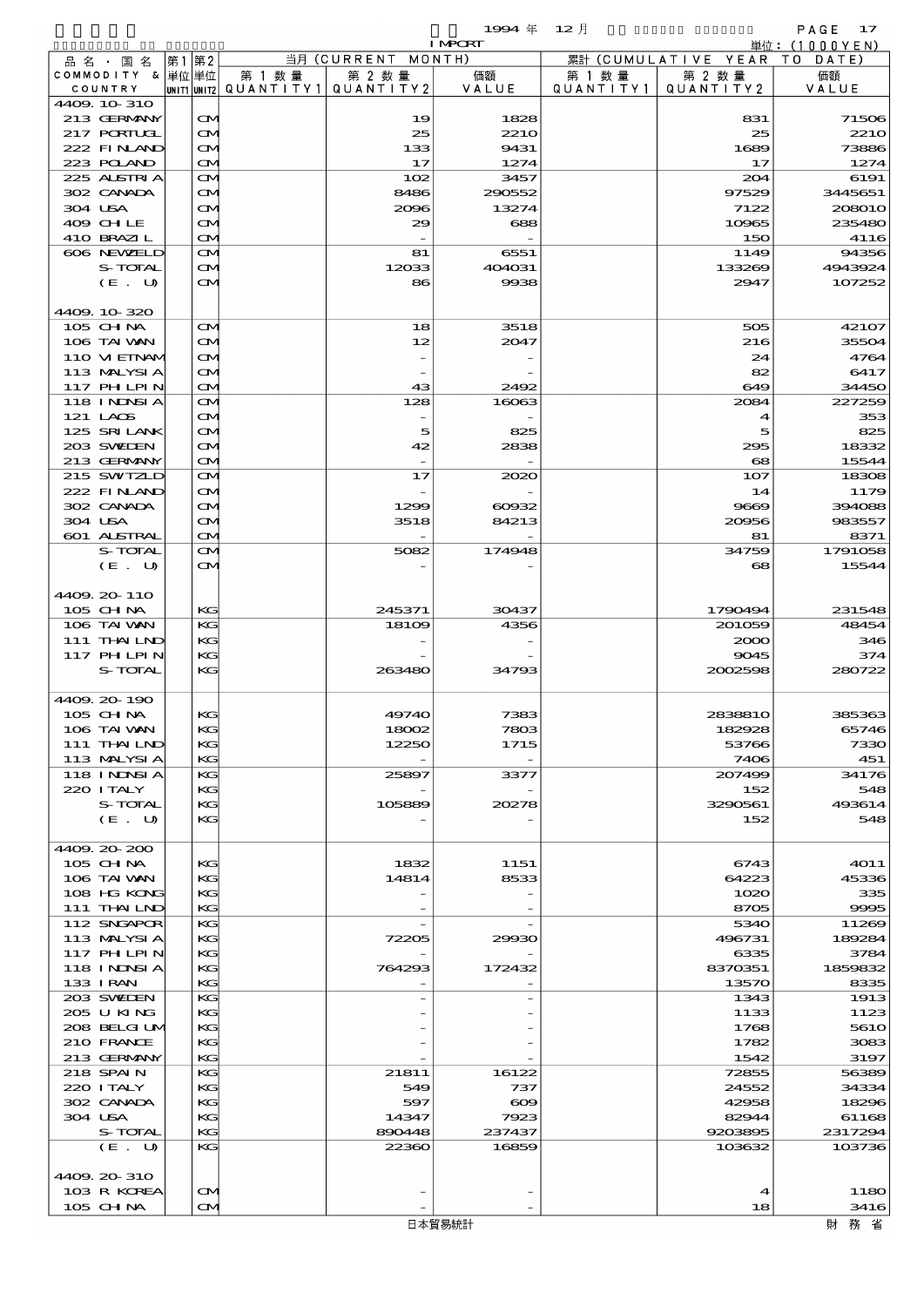COMPORT

| 品名・国名                      | 第1 第2                          |         | 当月 (CURRENT MONTH)              | 1.00 C.C.      |           | 累計 (CUMULATIVE YEAR TO DATE) | - 牢114 - マリ U U U Y E IN J |
|----------------------------|--------------------------------|---------|---------------------------------|----------------|-----------|------------------------------|----------------------------|
| COMMODITY & 单位单位           |                                | 第 1 数 量 | 第 2 数量                          | 価額             | 第 1 数 量   | 第 2 数 量                      | 価額                         |
| COUNTRY                    |                                |         | UNIT1 UNIT2 QUANTITY1 QUANTITY2 | VALUE          | QUANTITY1 | QUANTITY2                    | VALUE                      |
| 4409.20-310                |                                |         |                                 |                |           |                              |                            |
| 106 TAI VAN                | $\mathbf{\infty}$              |         |                                 |                |           | 41                           | 10822                      |
| 110 VIEINAM                | $\mathbf{\Omega}$              |         | 18                              | 1427           |           | 119                          | 11436                      |
| 111 THAILND                | $\mathbf{\Omega}$              |         | 266                             | 67383          |           | 5922                         | 1327393                    |
| 113 MALYSIA                | $\mathbf{\Omega}$              |         | $\overline{\phantom{a}}$        |                |           | 5                            | 778                        |
| 118 I NJNSI A              | $\mathbf{\Omega}$              |         | 55                              | 6649           |           | 465                          | $\cos 70$                  |
| 121 LAOS                   | $\mathbf{\Omega}$              |         | 162                             | 35469          |           | 1880                         | 396453                     |
| 122 MYANMAR                | $\mathbf{\Omega}$              |         |                                 |                |           | 12                           | 3915                       |
| 123 INIA                   | $\mathbf{\Omega}$              |         |                                 |                |           | 1                            | 539                        |
| 304 USA                    | M                              |         | 1                               | 348            |           | 1                            | 348                        |
| S-TOTAL                    | $\mathbf{\alpha}$              |         | 502                             | 111276         |           | 8468                         | 1816650                    |
|                            |                                |         |                                 |                |           |                              |                            |
| 4409.20-320                |                                |         |                                 |                |           |                              |                            |
| 105 CH NA                  | $\mathbf{\Omega}$              |         |                                 |                |           | 2196                         | 126286                     |
| 218 SPAIN                  | M                              |         |                                 |                |           | 24                           | 1923                       |
| S-TOTAL                    | $\mathbf{\alpha}$              |         |                                 |                |           | 2220                         | 128209                     |
| (E. U)                     | $\mathbf{\Omega}$              |         |                                 |                |           | 24                           | 1923                       |
|                            |                                |         |                                 |                |           |                              |                            |
| 4409.20-330                |                                |         |                                 |                |           |                              |                            |
| 106 TAI VAN                | $\mathbf{\Omega}$              |         |                                 |                |           | 31                           | 4485                       |
| 110 VIEINAM                | $\mathbf{\Omega}$              |         |                                 |                |           | 17                           | 470                        |
| 112 SNGAPOR                | $\mathbf{\Omega}$              |         |                                 |                |           | 81                           | 11919                      |
| 113 MALYSIA                | $\mathbf{\Omega}$              |         | 739                             | 52078          |           | 26201                        | 1385960                    |
| 117 PHLPIN                 | Œ.                             |         | 47                              | 2188           |           | 1129                         | 93167                      |
| 118 I NJNSI A              | $\mathbf{\Omega}$              |         | 843                             | 71086          |           | 34741                        | 2310442                    |
| 509 MARI TAN               | <b>CM</b>                      |         |                                 |                |           | 28                           | 3523                       |
| S-TOTAL                    | <b>CM</b>                      |         | 1629                            | 125352         |           | 62228                        | 3809966                    |
|                            |                                |         |                                 |                |           |                              |                            |
| 4409.20-340                | <b>CM</b>                      |         | 272                             | 41278          |           | 4264                         |                            |
| 105 CH NA<br>106 TAI VAN   | $\mathbf{\Omega}$              |         | 2435                            | 15631          |           | 3917                         | 475948<br>257631           |
|                            |                                |         |                                 |                |           |                              |                            |
| 108 HG KONG                | M                              |         |                                 |                |           | 137<br>62                    | 4113                       |
| 110 VIEINAM                | $\mathbf{\Omega}$              |         |                                 |                |           |                              | 5997                       |
| 111 THAILND                | Œ.                             |         | 792                             | 130366         |           | 11601                        | 1904183                    |
| 112 SNGAPOR                | $\mathbf{\Omega}$              |         |                                 |                |           | 1924                         | 131872                     |
| 113 MALYSIA                | $\mathbf{\Omega}$              |         | 535                             | 33205          |           | 7918                         | 512829                     |
| 117 PHLPIN                 | M                              |         | 30<br>5446                      | 990            |           | 579                          | 25468                      |
| 118 I NDSI A<br>120 CAMBOD | $\mathbf{\Omega}$              |         |                                 | 512160         |           | 58836                        | 5731368                    |
| 121 LAOS                   | $\mathbf{\Omega}$<br><b>CM</b> |         | 37                              | 7979           |           | 12<br>1131                   | 954<br>149289              |
| 122 NYANAR                 | $\mathbf{\Omega}$              |         |                                 |                |           | 57                           | 8864                       |
| 123 INIA                   | $\mathbf{\infty}$              |         |                                 |                |           | 55                           | 7098                       |
| 203 SWIEN                  | M                              |         |                                 |                |           | 37                           | 7728                       |
| 204 DENMARK                |                                |         |                                 |                |           |                              |                            |
| 205 U KING                 | CM.<br>$\mathbf{\Omega}$       |         | 10                              | 2998           |           | 130<br>78                    | 26807<br>1971              |
| 207 NETHLIS                | M                              |         | $\overline{a}$                  |                |           | 111                          | 14503                      |
| 208 BELGI UM               | M                              |         |                                 |                |           | $\infty$                     | 386                        |
| 210 FRANCE                 | $\mathbf{\Omega}$              |         | 7                               | 2361           |           | 47                           | 7548                       |
| 213 GERMANY                | M                              |         | 1                               | 1615           |           | 4                            | 5142                       |
| 218 SPAIN                  | $\mathbf{\Omega}$              |         | 16                              | 2009           |           | 46                           | 9984                       |
| 220 I TALY                 | M                              |         |                                 |                |           | 422                          | 6789                       |
| 222 FINAND                 | M                              |         | 5                               | 531            |           | <b>1O1</b>                   | 22037                      |
| 242 SLOVEN                 | $\mathbf{\Omega}$              |         |                                 |                |           | 13                           | 1359                       |
| 302 CANADA                 |                                |         | 334                             |                |           | 1474                         | 83561                      |
| 304 USA                    | M<br>$\mathbf{\Omega}$         |         | $\boldsymbol{\alpha}$           | 13994<br>76524 |           | 8522                         | 748514                     |
| 407 PERU                   | M                              |         | $\overline{\phantom{0}}$        |                |           | 19                           | 4223                       |
| 409 CHLE                   | M                              |         |                                 |                |           | 212                          | 6854                       |
| 410 BRAZIL                 | $\mathbf{\Omega}$              |         | 11                              | 1208           |           | 26                           | 3176                       |
| 411 PARAGUA                | M                              |         |                                 |                |           | 9                            | 1195                       |
| 601 ALSTRAL                | $\mathbf{\Omega}$              |         | 152                             | 27205          |           | 1428                         | 228962                     |
| 606 NEWELD                 | $\mathbf{\Omega}$              |         |                                 |                |           | 16                           | 4691                       |
| S-TOTAL                    | M                              |         | 10776                           | 870654         |           | 103208                       | 10401044                   |
| (E. U)                     | $\mathbf{\alpha}$              |         | 34                              | 9583           |           | 858                          | 73130                      |
|                            |                                |         |                                 |                |           |                              |                            |
| 4410 10 010                |                                |         |                                 |                |           |                              |                            |
| 103 R KOREA                | $\mathbf{\alpha}$              |         | 88                              | 3070           |           | 536                          | 11751                      |
| $105$ CHNA                 | M                              |         |                                 |                |           | 313                          | 8913                       |
| 106 TAI VAN                | $\mathbf{\Omega}$              |         |                                 |                |           | 32                           | 3853                       |
| 111 THAILND                | M                              |         | 1533                            | 29100          |           | 29376                        | 593507                     |
| 112 SNGAPOR                | $\mathbf{\Omega}$              |         | 68                              | 1717           |           | 1382                         | 30529                      |
| 113 MALYSIA                | $\mathbf{\Omega}$              |         | 1603                            | 30945          |           | 15341                        | 322323                     |
| 118 I NDSI A               | M                              |         | 10645                           | 199786         |           | 122867                       | 2311316                    |
| $123$ INIA                 | $\mathbf{\Omega}$              |         |                                 |                |           | 177                          | 4566                       |
| 203 SWIDEN                 | ŒM                             |         |                                 |                |           | 229                          | 9074                       |
| 207 NETHLIS                | $\mathbf{\Omega}$              |         | 5                               | 659            |           | 47                           | 2352                       |
|                            |                                |         |                                 | 日本貿易統計         |           |                              | 財務省                        |
|                            |                                |         |                                 |                |           |                              |                            |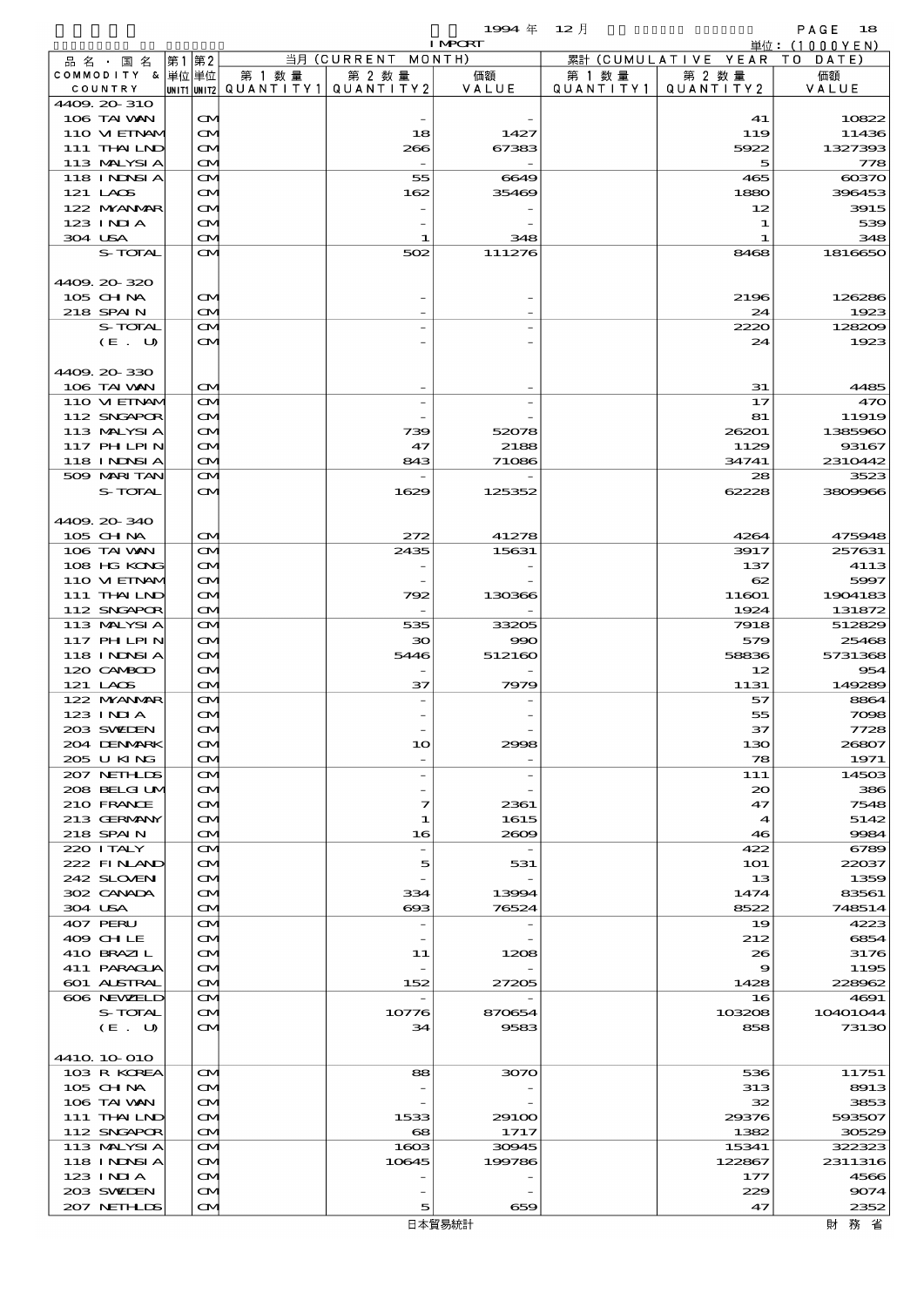|                   |       |                   |                                       |                    | 1994年          | $12$ 月    |                              | PAGE<br>- 19  |
|-------------------|-------|-------------------|---------------------------------------|--------------------|----------------|-----------|------------------------------|---------------|
|                   |       |                   |                                       |                    | <b>I MPCRT</b> |           |                              | 単位: (1000YEN) |
| 品名・国名             | 第1 第2 |                   |                                       | 当月 (CURRENT MONTH) |                |           | 累計 (CUMULATIVE YEAR TO DATE) |               |
| COMMODITY & 単位単位  |       |                   | 第 1 数量                                | 第 2 数量             | 価額             | 第 1 数 量   | 第 2 数量                       | 価額            |
| COUNTRY           |       |                   | unit1 unit2  Q∪ANT   TY1  Q∪ANT   TY2 |                    | VALUE          | QUANTITY1 | QUANTITY2                    | VALUE         |
| 4410 10 010       |       |                   |                                       |                    |                |           |                              |               |
| 208 BELGI UM      |       | $\mathbf{\Omega}$ |                                       | 831                | 17995          |           | 9368                         | 238294        |
| 210 FRANCE        |       | $\mathbf{\Omega}$ |                                       |                    |                |           | 5                            | 405           |
| 213 GERMANY       |       | M                 |                                       | 403                | 15247          |           | 5328                         | 219704        |
| 215 SWIZLD        |       | ŒM)               |                                       |                    |                |           | 1.                           | 1463          |
| $217$ PORIUGL     |       | M                 |                                       | 23                 | $_{\rm CO7}$   |           | 160                          | 3187          |
| 218 SPAIN         |       | M                 |                                       |                    |                |           | 1893                         | 51029         |
| 220 I TALY        |       | M                 |                                       | 2343               | 77906          |           | 10394                        | 346816        |
| 222 FINAND        |       | M                 |                                       |                    |                |           | 125                          | 4621          |
| 225 ALSTRIA       |       | ŒM)               |                                       | 307                | 11982          |           | 3337                         | 133173        |
| 246 SLOVAK        |       | M                 |                                       |                    |                |           | 8                            | 368           |
| 302 CANADA        |       | M                 |                                       | 6286               | 232077         |           | 58697                        | 2247745       |
| 304 USA           |       | M                 |                                       | 1O11               | 38783          |           | 13217                        | 457055        |
| 406 ECUADOR       |       |                   |                                       |                    |                |           | 1863                         | 42010         |
|                   |       | Œ4                |                                       |                    |                |           |                              |               |
| 409 CHLE          |       | ŒM)               |                                       |                    |                |           | 325                          | 6148          |
| 551 S AFRCA       |       | M                 |                                       | 237                | 4580           |           | 3055                         | 61779         |
| 601 ALSTRAL       |       | M                 |                                       | 1029               | 29149          |           | 13401                        | 397793        |
| 606 NEWELD        |       | M                 |                                       | 8819               | 428433         |           | 52849                        | 2446660       |
| S-TOTAL           |       | M                 |                                       | 35231              | 1122036        |           | 344326                       | 9956434       |
| (E. U)            |       | ŒM)               |                                       | 3605               | 112414         |           | 27195                        | 861787        |
|                   |       |                   |                                       |                    |                |           |                              |               |
| 4410 10 020       |       |                   |                                       |                    |                |           |                              |               |
| 304 USA           |       | M                 |                                       |                    |                |           | 51                           | 1920          |
| S-TOTAL           |       | ŒM)               |                                       |                    |                |           | 51                           | 1920          |
|                   |       |                   |                                       |                    |                |           |                              |               |
| 4410 90 010       |       |                   |                                       |                    |                |           |                              |               |
| 111 THAILND       |       | M                 |                                       |                    |                |           | 1121                         | 23801         |
| 113 MALYSIA       |       | M                 |                                       |                    |                |           | 62                           | 1167          |
| <b>118 INNSIA</b> |       | ŒM.               |                                       |                    |                |           | 1497                         | 25875         |
| 220 I TALY        |       | ŒM)               |                                       |                    |                |           | 19                           | 589           |
| 225 ALSTRIA       |       | M                 |                                       | 24                 | 1046           |           | 24                           | 1046          |
| 302 CANADA        |       | M                 |                                       |                    |                |           | 232                          | 8957          |
| 304 USA           |       | M                 |                                       | 9                  | 679            |           | 52                           | 5538          |
|                   |       |                   |                                       |                    |                |           |                              |               |
| S-TOTAL           |       | M                 |                                       | 33                 | 1725           |           | 3007                         | 66973         |
| (E. U)            |       | ŒM)               |                                       |                    |                |           | 19                           | 589           |
|                   |       |                   |                                       |                    |                |           |                              |               |
| 4410 90 020       |       |                   |                                       |                    |                |           |                              |               |
| 304 USA           |       | M                 |                                       |                    |                |           | $\mathbf o$                  | 240           |
| S-TOTAL           |       | ŒM)               |                                       |                    |                |           | $\mathbf{o}$                 | 240           |
|                   |       |                   |                                       |                    |                |           |                              |               |
| 4411. 11-000      |       |                   |                                       |                    |                |           |                              |               |
| 103 R KOREA       |       | KG                |                                       |                    |                |           | 3005964                      | 181725        |
| 105 CH NA         |       | KG                |                                       |                    |                |           | 17000                        | 623           |
| 106 TAI VAN       |       | KC                |                                       |                    |                |           | 23680                        | 1540          |
| 111 THAILND       |       | KG                |                                       | 262823             | 11751          |           | 3825700                      | 179253        |
| 113 MALYSIA       |       | KG                |                                       |                    |                |           | 728590                       | 39798         |
| 210 FRANCE        |       | KC                |                                       | 164583             | 10811          |           | 2240600                      | 145985        |
| 213 GERMANY       |       | KG                |                                       |                    |                |           | 102418                       | 8098          |
| 218 SPAIN         |       | KG                |                                       |                    |                |           | 5874480                      | 343114        |
| 220 I TALY        |       | KG                |                                       | 531051             | <b>25510</b>   |           | 21830083                     | 1187214       |
| 225 ALSTRIA       |       | KG                |                                       |                    |                |           | 15914                        | 1070          |
| 242 SLOVEN        |       | KC                |                                       |                    |                |           | 21400                        | 1077          |
| 302 CANADA        |       | KG                |                                       |                    |                |           | 577532                       | 27383         |
|                   |       |                   |                                       |                    |                |           |                              |               |
| 304 USA           |       | KG                |                                       |                    |                |           | 19086                        | 2209          |
| 409 CHLE          |       | KG                |                                       |                    |                |           | 1893906                      | 105703        |
| 551 S AFRCA       |       | KG                |                                       | 112519             | 6340           |           | 913455                       | 49515         |
| 601 ALSTRAL       |       | KC                |                                       | 178485             | 10341          |           | 2748832                      | 158253        |
| 606 NEWELD        |       | KG                |                                       |                    |                |           | 1031O                        | 729           |
| S-TOTAL           |       | KG                |                                       | 1249461            | 64753          |           | 43848950                     | 2433289       |
| (E. U)            |       | KG                |                                       | 695634             | 36321          |           | 30047581                     | 1684411       |
|                   |       |                   |                                       |                    |                |           |                              |               |
| 4411.19.000       |       |                   |                                       |                    |                |           |                              |               |
| 103 R KOREA       |       | КG                |                                       |                    |                |           | 227724                       | 13930         |
| 105 CHNA          |       | KG                |                                       |                    |                |           | 30000                        | 1043          |
| 111 THAILND       |       | KG                |                                       | 60208              | 2219           |           | 768966                       | 36328         |
| 113 MALYSIA       |       | KG                |                                       |                    |                |           | 235776                       | 12230         |
| 117 PHLPIN        |       | KC                |                                       |                    |                |           | 18900                        | 4102          |
| <b>118 INNSIA</b> |       | KG                |                                       |                    |                |           | 20000                        | 833           |
| 207 NETHLIDS      |       | KG                |                                       |                    |                |           | 24                           | 206           |
| 213 GERMANY       |       | KG                |                                       | 79607              | 6214           |           | 152802                       | 12993         |
| 220 I TALY        |       | KG                |                                       | 253460             | 36341          |           | 1788330                      | 177607        |
| 224 RUSSI AN      |       | KG                |                                       |                    |                |           | 292000                       | 7883          |
| 225 ALSTRIA       |       | KG                |                                       |                    |                |           | 17031                        | 1040          |
| 302 CANADA        |       | KG                |                                       | 91777              | 4165           |           | 952818                       | 46807         |
| 304 USA           |       | KG                |                                       | 3138               | 901            |           | 33379                        | 10283         |
|                   |       |                   |                                       |                    |                |           |                              |               |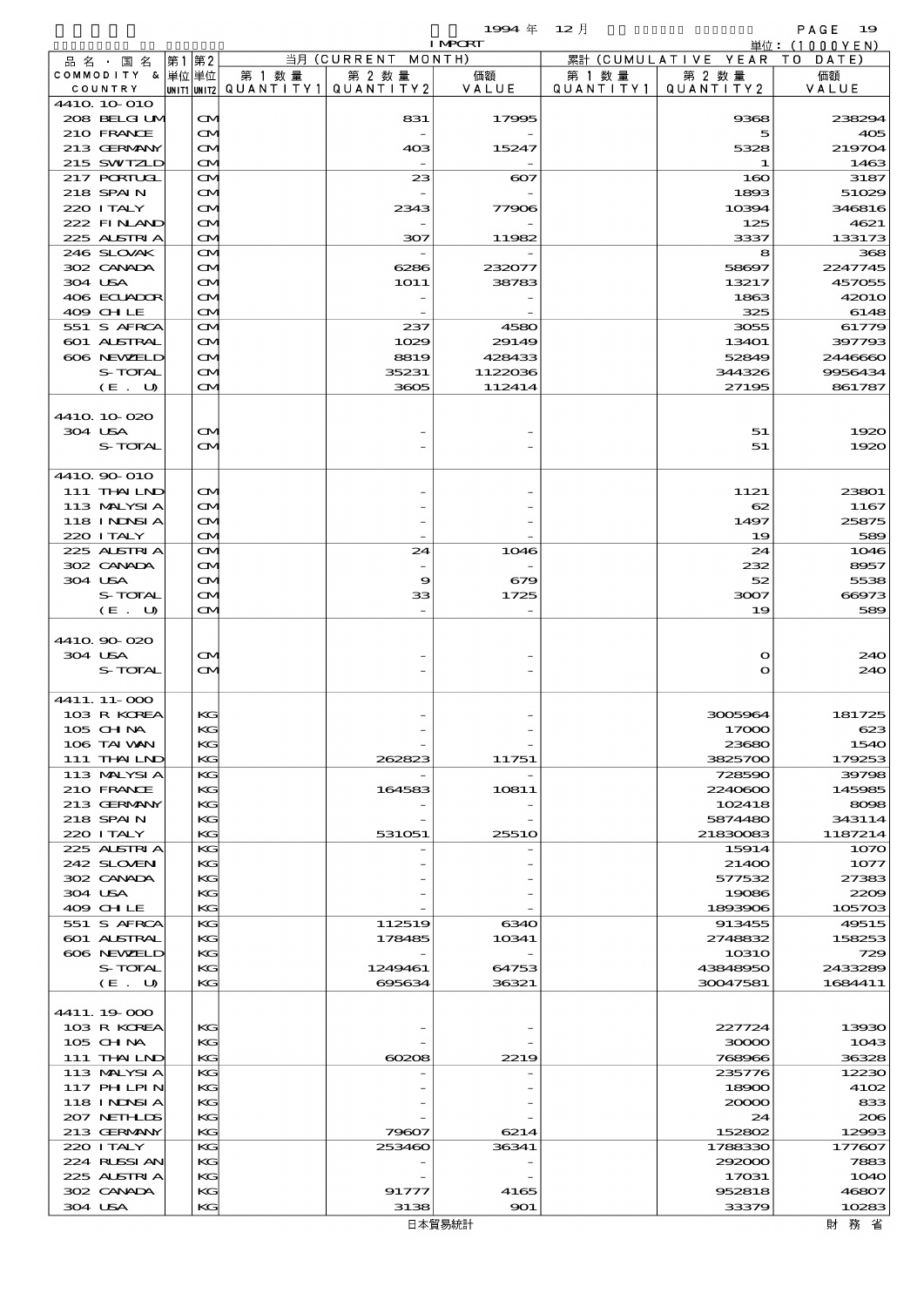|                             |             |                      |                       | 1994 $#$       | $12$ 月               |                      | PAGE<br>$\infty$ |
|-----------------------------|-------------|----------------------|-----------------------|----------------|----------------------|----------------------|------------------|
|                             |             |                      |                       | <b>I MPCRT</b> |                      |                      | 単位:(1000YEN)     |
| 品名・国名                       | 第1 第2       |                      | 当月 (CURRENT MONTH)    |                |                      | 累計 (CUMULATIVE YEAR  | T O<br>DATE      |
| COMMODITY & 単位単位<br>COUNTRY | UNIT1 UNIT2 | 第 1 数 量<br>QUANTITY1 | 第 2 数 量<br>QUANTITY 2 | 価額<br>VALUE    | 第 1 数 量<br>QUANTITY1 | 第 2 数 量<br>QUANTITY2 | 価額<br>VALUE      |
| 4411.19.000                 |             |                      |                       |                |                      |                      |                  |
| 409 CHLE                    | KG          |                      | 297128                | 17221          |                      | 486595               | 27862            |
| 601 ALSTRAL                 | KG          |                      | 37368                 | 1714           |                      | 622077               | 29083            |
| 606 NEWELD                  | KG          |                      |                       |                |                      | 213840               | 14135            |
| S-TOTAL                     | KG          |                      | 822686                | 68775          |                      | 5860262              | 396365           |
| (E. U)                      | KG          |                      | 333067                | 42555          |                      | 1941156              | 190806           |
|                             |             |                      |                       |                |                      |                      |                  |
| 4411. 21-000<br>103 R KOREA | KG          |                      |                       |                |                      | 117884               | 7978             |
| 105 CHNA                    | KG          |                      |                       |                |                      | 78000                | 3679             |
| 111 THAILND                 | KG          |                      |                       |                |                      | $\infty$             | 2852             |
| 113 MALYSIA                 | KG          |                      | 1756602               | 81444          |                      | 25709306             | 1236873          |
| <b>118 INNSIA</b>           | KG          |                      |                       |                |                      | 54000                | 1844             |
| $123$ INIA                  | KG          |                      | 152220                | 5680           |                      | 624831               | 29514            |
| 204 DENMRK                  | KG          |                      |                       |                |                      | 200967               | 6853             |
| 213 GERMANY                 | KG          |                      | 287012                | 16066          |                      | 7525943              | 431191           |
| 217 PORTUGL                 | KG          |                      | 219842                | 11830          |                      | 5822425              | 287787           |
| 218 SPAIN                   | KG          |                      | 381290                | 23753          |                      | 13309286             | 750986           |
| 220 I TALY                  | KG          |                      | 1636801               | 96920          |                      | 18920464             | 1163221          |
| 302 CANADA<br>304 USA       | KG<br>KG    |                      | 173547<br>618835      | 8255<br>29969  |                      | 5165594<br>9775220   | 234449<br>454114 |
| 409 CHLE                    | KG          |                      | 660513                | 32430          |                      | 22808202             | 1213550          |
| 551 S AFRCA                 | KG          |                      | 116452                | 5364           |                      | 1033154              | 47628            |
| 601 ALSTRAL                 | KG          |                      | 1234166               | 74065          |                      | 13719618             | 765996           |
| 606 NEWELD                  | KG          |                      | 9092050               | 561967         |                      | 87292107             | 5222479          |
| S-TOTAL                     | KG          |                      | 16329330              | 947743         |                      | 212217069            | 11860994         |
| (E. U)                      | KG          |                      | 2524945               | 148569         |                      | 45779085             | 2640038          |
|                             |             |                      |                       |                |                      |                      |                  |
| 4411.29-000                 |             |                      |                       |                |                      |                      |                  |
| 103 R KOREA                 | KG          |                      |                       |                |                      | 92358                | 4929             |
| 105 CH NA                   | KG          |                      | 422879                | 26956          |                      | 452879               | 28221            |
| 111 THAIND                  | KG          |                      | 23662                 | 5053           |                      | 848437               | 44097            |
| 112 SNGAPOR                 | KG          |                      | 23336                 | 4371           |                      | 112423               | 18639            |
| 113 MALYSIA                 | KG          |                      | 189533                | 42984          |                      | 3452388              | 450196           |
| <b>117 PHLPIN</b>           | KG          |                      |                       |                |                      | 165798               | 39088            |
| 213 GERMANY                 | KG          |                      |                       |                |                      | 9900                 | 715              |
| 218 SPAIN<br>220 I TALY     | KG<br>KG    |                      | 119210<br>136431      | 7371<br>10025  |                      | 1155460<br>1504568   | 60001<br>81459   |
| 224 RUSSI AN                | KG          |                      |                       |                |                      | 344360               | 8507             |
| 225 ALSTRIA                 | KG          |                      |                       |                |                      | 13927                | 851              |
| 302 CANADA                  | KG          |                      | 484056                | 22053          |                      | 5909852              | 278831           |
| 304 USA                     | KG          |                      | 11558                 | 656            |                      | 646694               | 37046            |
| 409 CHLE                    | KG          |                      | 912124                | 55925          |                      | 12573179             | 767748           |
| 601 ALSTRAL                 | KG          |                      |                       |                |                      | 681344               | 32937            |
| 606 NEWELD                  | KG          |                      | 956554                | 46826          |                      | 10196969             | 504958           |
| S-TOTAL                     | KG          |                      | 3279343               | 222220         |                      | 38160536             | 2367913          |
| (E. U)                      | KG          |                      | 255641                | 17396          |                      | 2669928              | 151865           |
|                             |             |                      |                       |                |                      |                      |                  |
| 4411.31-000                 |             |                      |                       |                |                      |                      |                  |
| 113 MALYSIA<br>213 GERMANY  | KG<br>KG    |                      |                       |                |                      | 16058<br>103819      | 6167<br>23974    |
| 220 I TALY                  | KG          |                      |                       |                |                      | 5720                 | 567              |
| 304 USA                     | KG          |                      |                       |                |                      | 13316                | 1267             |
| 606 NEWELD                  | KG          |                      |                       |                |                      | 70800                | 5081             |
| S-TOTAL                     | KG          |                      |                       |                |                      | 209713               | 37056            |
| (E. U)                      | KG          |                      |                       |                |                      | 109539               | 24541            |
|                             |             |                      |                       |                |                      |                      |                  |
| 4411.39-000                 |             |                      |                       |                |                      |                      |                  |
| 220 I TALY                  | KG          |                      | 184890                | 9201           |                      | 184890               | 9201             |
| 304 USA                     | KG          |                      |                       |                |                      | 38161                | 4012             |
| S-TOTAL                     | KG          |                      | 184890                | 9201           |                      | 223051               | 13213            |
| (E. U)                      | KG          |                      | 184890                | 9201           |                      | 184890               | 9201             |
|                             |             |                      |                       |                |                      |                      |                  |
| 4411.91-000                 |             |                      |                       |                |                      |                      |                  |
| 203 SWIEN<br>218 SPAIN      | KG<br>KG    |                      |                       |                |                      | 27325<br>58480       | 1750<br>3558     |
| 304 USA                     | KG          |                      | 151888                | 8388           |                      | 859689               | 49214            |
| 606 NEWELD                  | KG          |                      | 12841                 | 802            |                      | 593017               | 38118            |
| S-TOTAL                     | KG          |                      | 164729                | 9190           |                      | 1538511              | 92640            |
| (E. U)                      | KG          |                      |                       |                |                      | 58480                | 3558             |
|                             |             |                      |                       |                |                      |                      |                  |
| 4411.99 000                 |             |                      |                       |                |                      |                      |                  |
| 304 USA                     | KG          |                      | 241578                | 13404          |                      | 4044649              | 228178           |
| 601 ALSTRAL                 | KG          |                      |                       |                |                      | 29900                | 1168             |
| 606 NEWELD                  | KG          |                      |                       |                |                      | 915689               | 58681            |

606 NEWELD KG  $\begin{vmatrix} \n\kappa & \n\end{vmatrix}$  -  $\begin{vmatrix} -1 & \kappa \end{vmatrix}$  915689 58681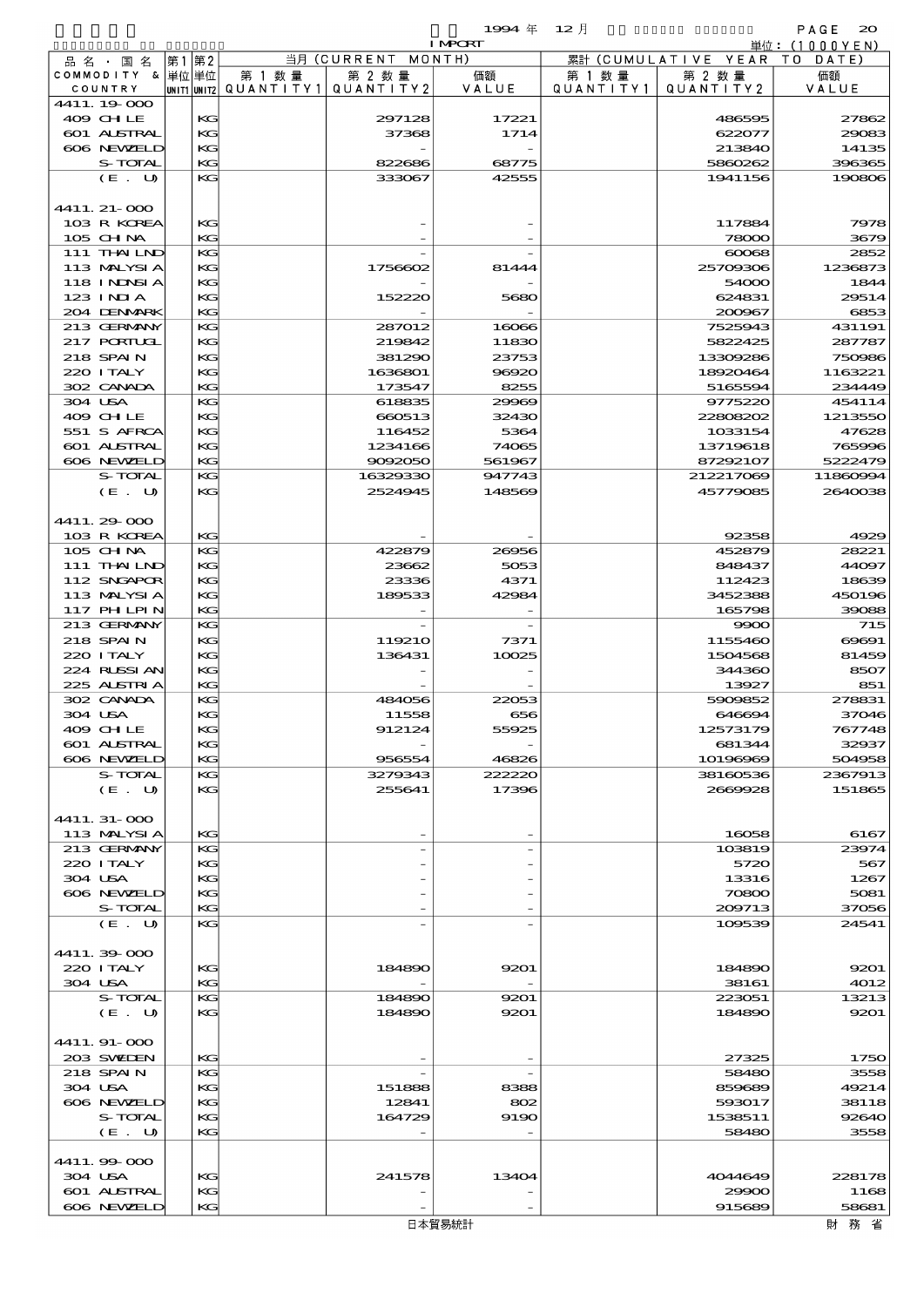|                              |      |                             |                                                   | 19994年 12月         | PAGE<br>21               |                                  |                              |                 |
|------------------------------|------|-----------------------------|---------------------------------------------------|--------------------|--------------------------|----------------------------------|------------------------------|-----------------|
|                              |      |                             |                                                   |                    | <b>I MPORT</b><br>MONTH) |                                  |                              | 単位: (1000YEN)   |
| 品名・国名<br>COMMODITY & 単位単位    | 第1第2 |                             |                                                   | 当月(CURRENT         |                          |                                  | 累計 (CUMULATIVE YEAR TO DATE) |                 |
| COUNTRY                      |      |                             | 第 1 数 量<br> unit1 unit2  Q∪ANT   TY1  Q∪ANT   TY2 | 第 2 数量             | 価額<br>VALUE              | 第 1 数 量<br>QUANTITY1   QUANTITY2 | 第 2 数量                       | 価額<br>VALUE     |
| 4411.99 000                  |      |                             |                                                   |                    |                          |                                  |                              |                 |
| S-TOTAL                      |      | KG                          |                                                   | 241578             | 13404                    |                                  | 4990238                      | 288027          |
| 4412 11-011                  |      |                             |                                                   |                    |                          |                                  |                              |                 |
| 106 TAI WAN                  |      | <b>CMISM</b>                | 727                                               | $\cos\!\alpha$     | 65724                    | 12355                            | 1030349                      | 1264375         |
| 112 SNGAPOR                  |      | <b>CMISM</b>                | 4                                                 | 1485               | 393                      | 18                               | 6552                         | 2421            |
| <b>118 INDSIA</b>            |      | <b>CMISM</b>                | 2363                                              | 197507             | 193789                   | 46064                            | 4239262                      | 4176914         |
| 302 CANADA                   |      | <b>CMSM</b>                 |                                                   |                    |                          | 7                                | 273                          | 467             |
| 304 USA                      |      | <b>CMSM</b>                 |                                                   |                    |                          | 10                               | 941                          | 1572            |
| S-TOTAL                      |      | <b>CMISM</b>                | 3094                                              | 259685             | 259906                   | 58454                            | 5277377                      | 5445749         |
| 4412 11-019                  |      |                             |                                                   |                    |                          |                                  |                              |                 |
| 103 R KOREA                  |      | <b>CMISM</b>                |                                                   |                    |                          | 26                               | 10911                        | 4593            |
| 106 TAI WAN                  |      | <b>CMISM</b>                | 33                                                | 10372              | 3266                     | 59                               | 20219                        | 6471            |
| 112 SNGAPOR                  |      | <b>CMSM</b>                 |                                                   |                    |                          | 58                               | 19619                        | 8077            |
| 113 MALYSIA                  |      | <b>CMISM</b>                |                                                   |                    |                          | 144                              | 12478                        | 8319            |
| 118 I NINSI A                |      | <b>CMISM</b>                | 2427                                              | 480549             | 200444                   | 25194                            | 5890299                      | 2297267         |
| 304 USA                      |      | <b>CMSM</b>                 |                                                   |                    |                          | 18                               | 4121                         | 2013            |
| S-TOTAL                      |      | <b>CMISM</b>                | 2460                                              | 490921             | 203710                   | 25499                            | 5957647                      | 2326740         |
| 4412 11-021                  |      |                             |                                                   |                    |                          |                                  |                              |                 |
| 106 TAI WAN                  |      | <b>CMSM</b>                 |                                                   |                    |                          | 137                              | 57356                        | 10613           |
| 113 MALYSIA                  |      | <b>CMSM</b>                 | 2936                                              | 1225742            | 153803                   | 20118                            | 8362505                      | 1220750         |
| 118 INNSI A                  |      | <b>CMISM</b>                | 22627                                             | 9450288            | 1192430                  | 248319                           | 103186308                    | 14876951        |
| $123$ INJA                   |      | CMSM                        |                                                   |                    |                          | 50                               | 21014                        | 3220            |
| S-TOTAL                      |      | <b>CMISM</b>                | 25563                                             | 10676030           | 1346233                  | 268624                           | 111627183                    | 16111534        |
|                              |      |                             |                                                   |                    |                          |                                  |                              |                 |
| 4412 11-022                  |      |                             |                                                   |                    |                          |                                  |                              |                 |
| 111 THAILND CMSM             |      |                             | 18                                                | 5094               | <b>31O</b>               | $\tau\tau$<br>57447              | 21141                        | 1322<br>2894198 |
| 113 MALYSIA<br>118 I NINSI A |      | <b>CMISM</b><br><b>CMSM</b> | 5044<br>29540                                     | 1143438<br>6835515 | 216556<br>1283648        | 406224                           | 13465960<br>93488140         | 19820002        |
| 210 FRANCE                   |      | <b>CMISM</b>                |                                                   |                    |                          | 1                                | 280                          | 254             |
| 302 CANADA                   |      | <b>CMSM</b>                 |                                                   |                    |                          | 13                               | 2675                         | 2212            |
| 406 ECUADOR OM SM            |      |                             |                                                   |                    |                          | 480                              | 115027                       | 27589           |
| S-TOTAL                      |      | <b>CMISM</b>                | 34602                                             | 7984047            | 1500514                  | 464242                           | 107003223                    | 22745577        |
| (E. U)                       |      | <b>CMSM</b>                 |                                                   |                    |                          | 1                                | 280                          | 254             |
|                              |      |                             |                                                   |                    |                          |                                  |                              |                 |
| 4412 11-023                  |      |                             |                                                   |                    |                          |                                  |                              |                 |
| 106 TAI VAN                  |      | <b>CMSM</b>                 |                                                   |                    |                          | 122                              | 10643                        | 12751           |
| 110 VI EINAMICMSM            |      |                             |                                                   |                    |                          | 18                               | 1945                         | 904             |
| 112 SNGAPOR CMSM             |      |                             | 36                                                | 4057               | 1359                     | 640                              | 69467                        | 24616           |
| 113 MALYSIA                  |      | <b>CMISM</b>                | 2141O                                             | 2147291            | 935728                   | 216872                           | 21579208                     | 11317950        |
| <b>118 INNSIA</b>            |      | <b>CMISM</b>                | 59155                                             | 5597817            | 2479629                  | 1081045                          | 101258114                    | 50242967        |
| 122 MYANMAR CMISM            |      |                             | 151                                               | 17439              | 4416                     | $\infty$                         | 77938                        | 26881           |
| 123 INIA<br>302 CANADA       |      | <b>CMISM</b><br>CMSM        | 445                                               | 39115              | 16234                    | 3233<br>143                      | 307064<br>15208              | 126359<br>4886  |
| 304 USA                      |      | CMISM                       |                                                   |                    |                          | 166                              | 15003                        | 8137            |
| 406 ECUADOR CMSM             |      |                             |                                                   |                    |                          | 45                               | 5232                         | 2166            |
| S-TOTAL                      |      | <b>CMISM</b>                | 81197                                             | 7805719            | 3437366                  | 1302977                          | 123339822                    | 61767617        |
|                              |      |                             |                                                   |                    |                          |                                  |                              |                 |
| 4412 11-024                  |      |                             |                                                   |                    |                          |                                  |                              |                 |
| 113 MALYSI A CMSM            |      |                             | 4249                                              | 344405             | 211748                   | 59252                            | 4785843                      | 3371883         |
| 118 I NDSI A                 |      | <b>CMSM</b>                 | 68176<br>40                                       | 5559900            | 2747421                  | 1242618<br>524                   | 102118610                    | 54138122        |
| $123$ INIA<br>302 CANADA     |      | <b>CMSM</b><br><b>CMISM</b> |                                                   | 2761               | 1416                     | 9                                | 43264<br>760                 | 19262<br>456    |
| 304 USA                      |      | CMISM                       |                                                   |                    |                          | 97                               | 7806                         | 3816            |
| 406 ECUADOR                  |      | <b>CMISM</b>                |                                                   |                    |                          | 77                               | 6399                         | 3595            |
| S-TOTAL                      |      | <b>CMSM</b>                 | 72465                                             | 5907066            | 2960585                  | 1302577                          | 106962682                    | 57537134        |
|                              |      |                             |                                                   |                    |                          |                                  |                              |                 |

4412.11-029

4412.12-011

106 TAIWAN CM SM - - - - 2 89 260  $108 \text{ HG} \text{ KOR}$   $\text{ON} \text{ SNI}$   $\text{N}$   $\text{N}$   $\text{N}$   $\text{N}$   $\text{N}$   $\text{N}$   $\text{N}$   $\text{N}$   $\text{N}$   $\text{N}$   $\text{N}$   $\text{N}$   $\text{N}$   $\text{N}$   $\text{N}$   $\text{N}$   $\text{N}$   $\text{N}$   $\text{N}$   $\text{N}$   $\text{N}$   $\text{N}$   $\text{N}$   $\text{N$ 112 SNGAPOR OM SM 115 1010 2550 109 7192 16057 113 MALYSIA QVISM 1417 73149 71646 22265 1142484 1128552 118 INDNSIA CM SM 7636 411176 307638 79366 4239301 3493962 122 MANMAR CM SM - - - 122 8157 5167 123 INDIA  $\overline{OMSM}$  20 949 727 42 1654 1635  $302 \text{ CANDA}$   $\boxed{\text{OMSM}}$  -  $\boxed{\text{OMSM}}$  -  $\boxed{\text{OMSM}}$  -  $\boxed{\text{OMSM}}$  -  $\boxed{\text{OMSM}}$  -  $\boxed{\text{OMSM}}$  -  $\boxed{\text{OMSM}}$  -  $\boxed{\text{OMSM}}$  -  $\boxed{\text{OMSM}}$  -  $\boxed{\text{OMSM}}$  -  $\boxed{\text{OMSM}}$  -  $\boxed{\text{OMSM}}$  -  $\boxed{\text{OMSM}}$  -  $\boxed{\text{OMSM}}$  -  $\boxed{\text{OMSM}}$  -  $\boxed{\text{OMSM}}$  -  $304 \text{ USA}$   $\boxed{\text{OMSM}}$   $43$   $2511$   $1781$   $106$   $5978$   $5055$ 109 ECUADOR OM SM 43 2511 1781 108 5978 5055<br>106 ECUADOR OM SM - - - - - 151 9108 6396<br>5-TOTAL OM SM 9131 488735 384342 102283 5420339 4632374 S-TOTAL CM SM 9131 488795 384342 102283 5420339 4662974

103 R KOREA CM SM 11 395 1038 11 395 1038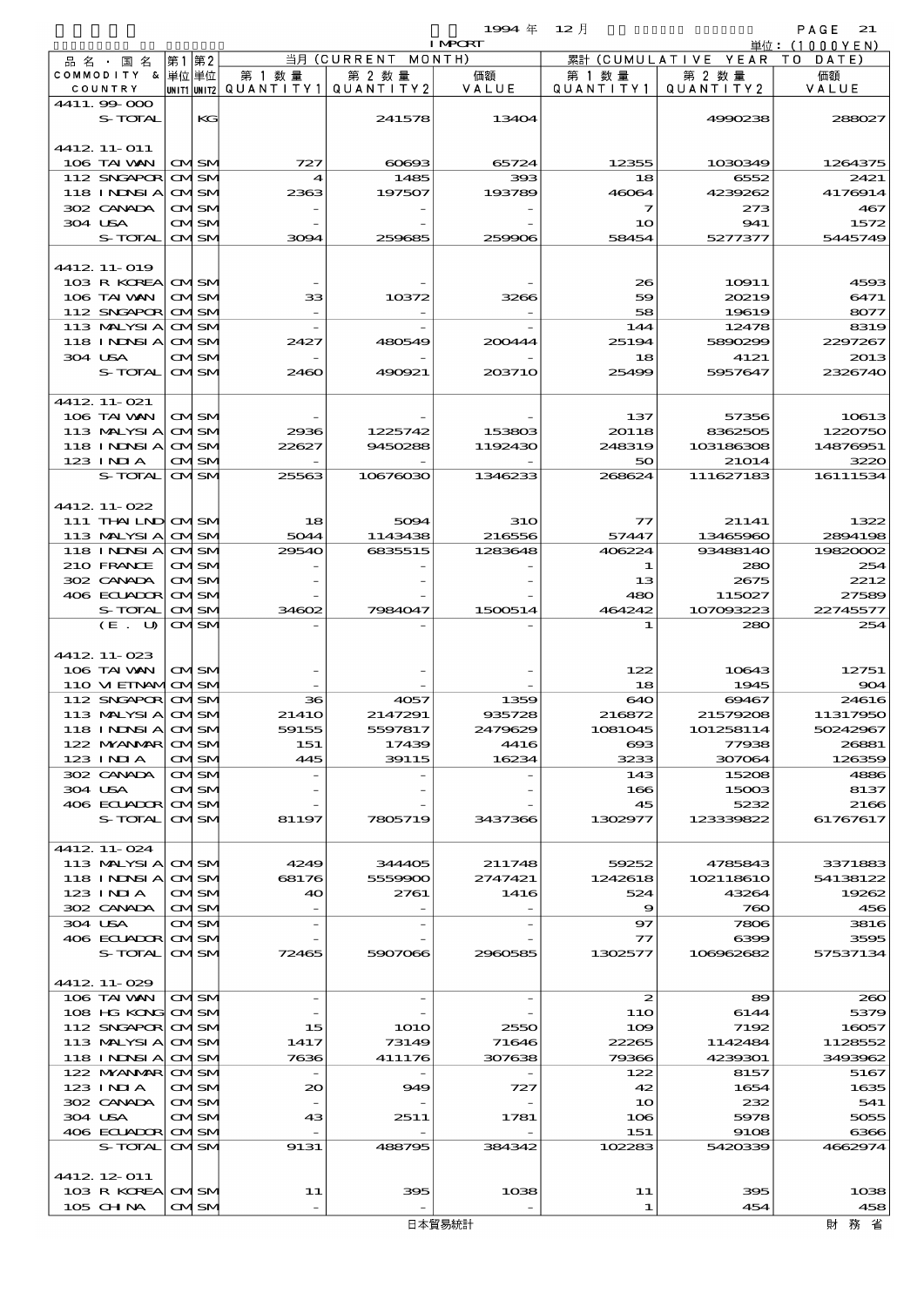|                               |                                  |      |                              |                          |                              | 1994年          | - 12 月                         |                            | PAGE<br>22        |
|-------------------------------|----------------------------------|------|------------------------------|--------------------------|------------------------------|----------------|--------------------------------|----------------------------|-------------------|
|                               |                                  |      |                              |                          |                              | <b>I MPORT</b> |                                |                            | 単位: $(1000YEN)$   |
| 品名・国名<br>COMMODITY &   単位  単位 |                                  | 第1第2 |                              | 第 1 数量                   | 当月 (CURRENT MONTH)<br>第 2 数量 | 価額             | 累計<br>第 1 数 量                  | (CUMULATIVE YEAR<br>第 2 数量 | T O<br>DATE<br>価額 |
| COUNTRY                       |                                  |      |                              | UNIT1 UNIT2  Q∪ANT   TY1 | QUANTITY 2                   | VALUE          | QUANTITY1                      | QUANTITY 2                 | VALUE             |
| 4412 12 011                   |                                  |      |                              |                          |                              |                |                                |                            |                   |
|                               | 106 TAI VAN                      |      | <b>CMISM</b>                 | $\infty$                 | 1650                         | 141O           | 134                            | 10868                      | 10667             |
|                               | 111 THAILND                      |      | <b>CMSM</b>                  |                          |                              |                | 44                             | 2851                       | 9139              |
|                               | 113 MALYSIA                      |      | <b>CMSM</b>                  |                          |                              |                | 485                            | 38075                      | 43028             |
|                               | 118 I NJNSI A<br>203 SWIDEN      |      | <b>CMISM</b><br><b>CMSM</b>  | 632                      | 49064                        | 51373          | 5584<br>2                      | 518514<br>206              | 514586<br>1057    |
|                               | 205 U KING                       |      | <b>CMISM</b>                 |                          |                              |                | $\mathbf o$                    | 11                         | 914               |
|                               | 213 GERMANY                      |      | <b>CMISM</b>                 |                          |                              |                | з                              | 237                        | 907               |
|                               | 302 CANADA                       |      | <b>CMSM</b>                  | 8                        | 653                          | 499            | 75                             | 5921                       | 13330             |
| 304 USA                       |                                  |      | <b>CMSM</b>                  | 45                       | 1296                         | 4243           | 141                            | 8513                       | 15885             |
|                               | S-TOTAL                          |      | <b>CMSM</b>                  | 716                      | 53058                        | 58563          | 6480                           | 586045                     | 611009            |
|                               | (E. U)                           |      | <b>CMISM</b>                 |                          |                              |                | з                              | 248                        | 1821              |
| 4412 12 019                   |                                  |      |                              |                          |                              |                |                                |                            |                   |
|                               | 103 R KOREA                      |      | <b>CMISM</b>                 |                          |                              |                | 62                             | 5178                       | 9432              |
| $105$ CHNA                    |                                  |      | <b>CMSM</b>                  |                          |                              |                | 42                             | 14268                      | 4921              |
|                               | 113 MALYSIA                      |      | <b>CMSM</b>                  |                          |                              |                | 35                             | 10097                      | 2224              |
|                               | 118 INNSI A                      |      | <b>CMSM</b>                  |                          |                              |                | 179                            | 59896                      | 24135             |
|                               | 122 MYANAR                       |      | <b>CMISM</b>                 |                          |                              |                | 17                             | 1563                       | 643               |
|                               | 208 BELGI UMOMSM                 |      |                              |                          |                              |                | 7                              | 429                        | 1597              |
| 220 I TALY                    | 222 FINAND CMSM                  |      | <b>CMSM</b>                  | з                        | 257                          | 303            | $\mathbf o$<br>295             | 123<br>24093               | 712<br>27122      |
| 304 USA                       |                                  |      | <b>CMISM</b>                 |                          |                              |                | з                              | 412                        | 1029              |
|                               | S-TOTAL                          |      | <b>CMSM</b>                  | з                        | 257                          | 308            | 640                            | 116059                     | 71815             |
|                               | (E. U)                           |      | <b>CMSM</b>                  |                          |                              |                | 7                              | 552                        | 2309              |
|                               |                                  |      |                              |                          |                              |                |                                |                            |                   |
| 4412 12 021                   |                                  |      |                              |                          |                              |                |                                |                            |                   |
| 105 CHNA                      |                                  |      | <b>CMISM</b>                 |                          |                              |                | 352                            | 75465                      | 37634             |
|                               | 106 TAI WAN                      |      | <b>CMSM</b>                  |                          |                              |                | 153                            | 29672                      | 24240             |
|                               | 108 HG KONG<br>110 VI EINAMICMSM |      | <b>CMISM</b>                 |                          |                              |                | 18<br>86                       | 5054<br>15200              | 904<br>6483       |
|                               | 112 SNGAPOR                      |      | <b>CMISM</b>                 |                          |                              |                | 68                             | 28724                      | 4052              |
|                               | 113 MALYSIA                      |      | <b>CMISM</b>                 | 2502                     | 617461                       | 116607         | 36778                          | 9809940                    | 1980308           |
|                               | 118 I NJNSI A                    |      | <b>CMISM</b>                 | 73                       | 24898                        | 4442           | 1678                           | 453465                     | 106522            |
| 220 I TALY                    |                                  |      | <b>CMISM</b>                 |                          |                              |                | 393                            | 120998                     | 33623             |
| 302 CANADA                    |                                  |      | <b>CMSM</b>                  |                          |                              |                | 1                              | 594                        | 300               |
| 304 USA                       |                                  |      | <b>CMISM</b>                 |                          |                              |                | 6                              | 1634                       | 1300              |
| 407 PERU                      | 406 ECUADOR                      |      | <b>CMISM</b><br><b>CMISM</b> |                          |                              |                | 144<br>2                       | 33757<br>416               | 8992<br>588       |
|                               | S-TOTAL                          |      | <b>CMISM</b>                 | 2575                     | 642359                       | 121049         | 39679                          | 10574919                   | 2201955           |
|                               | (E. U)                           |      | <b>CMSM</b>                  |                          |                              |                | 393                            | 120008                     | 33623             |
|                               |                                  |      |                              |                          |                              |                |                                |                            |                   |
| 4412 12 022                   |                                  |      |                              |                          |                              |                |                                |                            |                   |
|                               | 103 R KOREA                      |      | <b>CMISM</b>                 |                          |                              |                | 49                             | 1830                       | 4822              |
| 105 CHNA                      | 106 TAI WAN                      |      | <b>CMSM</b><br><b>CMSM</b>   | 37<br>$\mathbf o$        | 3144<br>58                   | 1312<br>429    | 428<br>$\mathbf o$             | 38556<br>125               | 21896<br>1030     |
|                               | 110 VIEINAMOMSM                  |      |                              |                          |                              |                | 26                             | 2222                       | 486               |
|                               | 111 THAILND                      |      | <b>CMSM</b>                  |                          |                              |                | 415                            | 46583                      | 21642             |
|                               | 113 MALYSIA                      |      | <b>CMISM</b>                 | 8803                     | 852962                       | 399437         | 89400                          | 8291086                    | 4733924           |
|                               | <b>118 INNSIA</b>                |      | <b>CMSM</b>                  | 248                      | 34686                        | 12302          | 4319                           | 434495                     | 257316            |
|                               | 122 MYANMAR                      |      | <b>CMSM</b>                  |                          |                              |                | зо                             | 3361                       | 1512              |
| 123 INIA                      |                                  |      | <b>CMISM</b>                 | 114                      | 9986                         | 4314           | 156                            | 14136<br>524               | $\cos$            |
|                               | 203 SWIDEN<br>208 BELGI UMOMSM   |      | <b>CMISM</b>                 |                          |                              |                | 11<br>15                       | 858                        | 960<br>2669       |
|                               | 213 GERMANY                      |      | <b>CMSM</b>                  |                          |                              |                | 1                              | 213                        | 672               |
| 220 I TALY                    |                                  |      | <b>CMISM</b>                 | 51                       | 6431                         | 3255           | 675                            | 53840                      | 42193             |
|                               | 222 FINAND                       |      | <b>CMSM</b>                  |                          |                              |                | $\boldsymbol{\infty}$          | 6552                       | 6461              |
|                               | 302 CANADA                       |      | <b>CMISM</b>                 | 161                      | 13823                        | 7570           | 591                            | 46889                      | 36169             |
| 304 USA                       |                                  |      | CMSM                         | 881                      | 47238                        | 49124          | 13924                          | 571902                     | 827917            |
| 407 PERU                      | 406 ECUADOR                      |      | <b>CMISM</b><br><b>CMSM</b>  | $\overline{\phantom{a}}$ | $\overline{\phantom{a}}$     |                | 48<br>$\infty$                 | 4018<br>761                | 2358<br>994       |
| 410 BRAZIL                    |                                  |      | <b>CMSM</b>                  | 1941                     | 152989                       | 71262          | 15946                          | 1311199                    | 608464            |
|                               | 611 VANLATU                      |      | <b>CMSM</b>                  |                          |                              |                | 20                             | 1028                       | 1272              |
|                               | S-TOTAL                          |      | <b>CMSM</b>                  | 12236                    | 1121317                      | 549005         | 126143                         | 10830178                   | 6578794           |
|                               | (E. U)                           |      | <b>CMISM</b>                 | 51                       | 6431                         | 3255           | $\infty$                       | 54911                      | 45534             |
|                               |                                  |      |                              |                          |                              |                |                                |                            |                   |
| 4412 19 011                   |                                  |      |                              |                          |                              |                |                                |                            |                   |
| $105$ CHNA                    | 103 R KOREA                      |      | <b>CMISM</b><br><b>CMISM</b> |                          |                              |                | 1<br>4                         | 68<br><b>31O</b>           | 20B<br>717        |
|                               | 106 TAI VAN                      |      | <b>CMISM</b>                 |                          |                              |                | 40                             | 3366                       | 4192              |
|                               | 203 SWIDEN                       |      | <b>CMISM</b>                 | 14                       | 1135                         | 2973           | 52                             | 4099                       | 10757             |
|                               | 213 GERMANY                      |      | <b>CMISM</b>                 |                          |                              |                | 26                             | 1662                       | 6582              |
|                               | 302 CANADA                       |      | <b>CMSM</b>                  | 499                      | 32172                        | 19632          | $\bullet\bullet\bullet\bullet$ | 453348                     | 274176            |
| 304 USA                       |                                  |      | <b>CMISM</b>                 | 85                       | 3976                         | 4544           | 2208                           | 114754                     | 107201            |
|                               | S-TOTAL                          |      | <b>CMISM</b>                 | 598                      | 37283                        | 27149          | 9321                           | 577607                     | 403828            |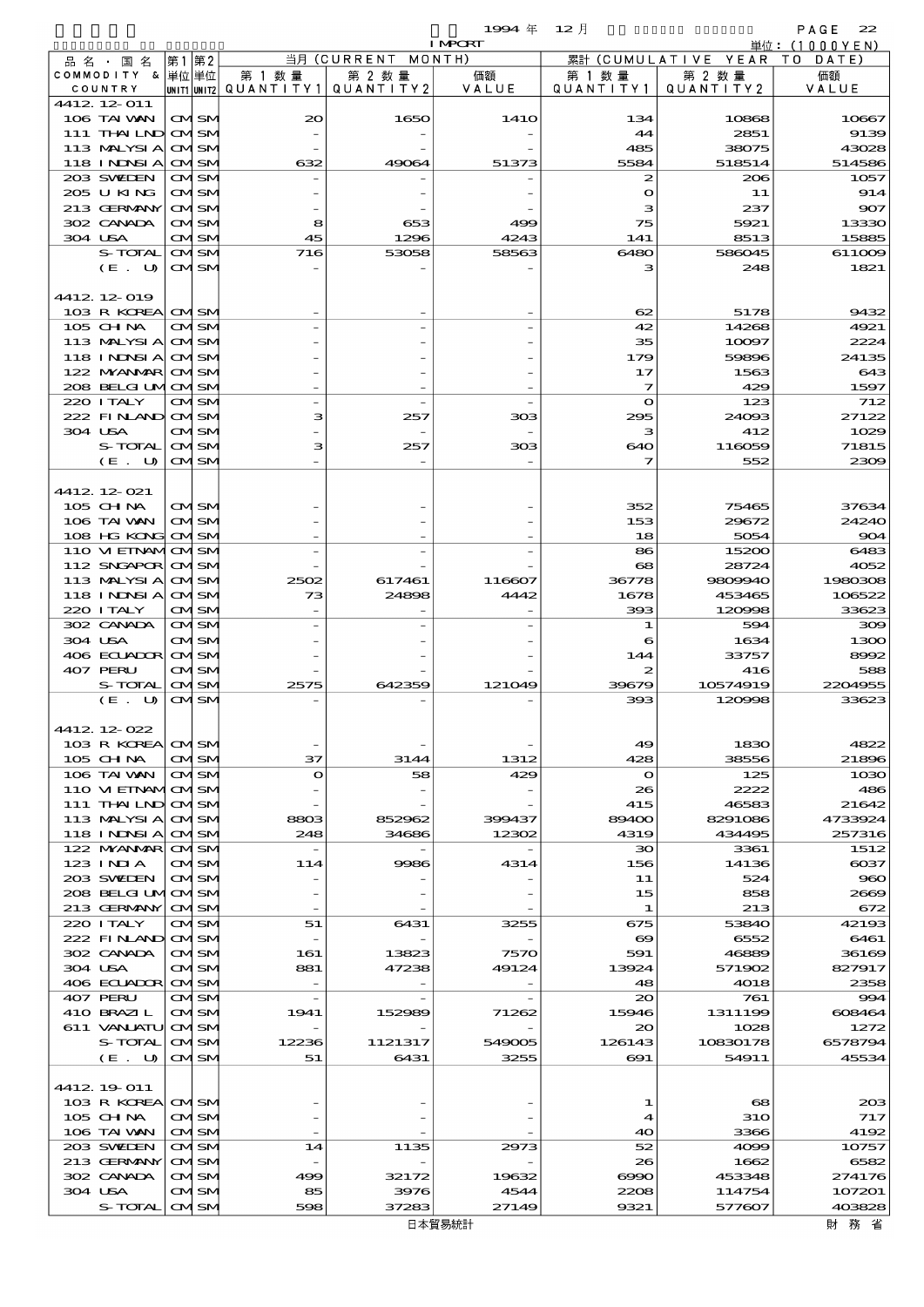$1994 \; \text{#} \quad 12 \; \text{]}$  PAGE 23

|                             |                                        |                                                  |                          | <b>I MPORT</b> |                      |                        | 単位: (1000 Y E N)                    |
|-----------------------------|----------------------------------------|--------------------------------------------------|--------------------------|----------------|----------------------|------------------------|-------------------------------------|
| 品名・国名                       | 第1 第2                                  |                                                  | 当月 (CURRENT MONTH)       |                |                      | 累計 (CUMULATIVE YEAR TO | DATE)                               |
| COMMODITY & 単位単位<br>COUNTRY |                                        | 第 1 数量<br> UNIT1 UNIT2  Q∪ANT   TY1  Q∪ANT   TY2 | 第 2 数量                   | 価額<br>VALUE    | 第 1 数 量<br>QUANTITY1 | 第 2 数量<br>QUANTITY 2   | 価額<br>VALUE                         |
| 4412 19 011                 |                                        |                                                  |                          |                |                      |                        |                                     |
| (E. U)                      | <b>CMISM</b>                           |                                                  |                          |                | 26                   | 1662                   | 6582                                |
|                             |                                        |                                                  |                          |                |                      |                        |                                     |
| 4412 19 019                 |                                        |                                                  |                          |                |                      |                        |                                     |
| 103 R KOREA<br>213 GERMANY  | <b>CMISM</b><br><b>CMSM</b>            |                                                  |                          |                | 11<br>25             | 2871<br>1231           | 3740<br>2963                        |
| 222 FINAND                  | <b>CMISM</b>                           | 62                                               | 5187                     | 6049           | 147                  | 10356                  | 17904                               |
| 302 CANADA                  | <b>CMSM</b>                            |                                                  |                          |                | 797                  | 63989                  | 52816                               |
| 304 USA                     | <b>CMISM</b>                           |                                                  |                          |                | 97                   | 11233                  | 10633                               |
| 410 BRAZIL                  | <b>CMISM</b>                           |                                                  |                          |                | 26                   | 2232                   | 2453                                |
| S-TOTAL                     | <b>CMISM</b>                           | 62                                               | 5187                     | 6049           | 1103                 | 91912                  | 90509                               |
| (E. U)                      | <b>CMSM</b>                            |                                                  |                          |                | 25                   | 1231                   | 2963                                |
| 4412. 19 021                |                                        |                                                  |                          |                |                      |                        |                                     |
| 105 CH NA                   | <b>CMISM</b>                           |                                                  |                          |                | 45                   | 13639                  | 3470                                |
| 106 TAI VAN                 | <b>CMSM</b>                            |                                                  |                          |                | 1                    | $\infty$               | 723                                 |
| 113 MALYSIA                 | <b>CMISM</b>                           |                                                  |                          |                | 1123                 | 212435                 | 55235                               |
| 118 INDSIA                  | <b>CMSM</b>                            |                                                  |                          |                | 33                   | 7482                   | 2647                                |
| 222 FINLAND<br>302 CANADA   | <b>CMISM</b><br><b>CMISM</b>           |                                                  |                          |                | $\mathbf o$<br>1     | 446<br>445             | 752<br>253                          |
| 304 USA                     | <b>CMISM</b>                           | $\boldsymbol{z}$                                 | 1995                     | 826            | 15                   | 5889                   | 3694                                |
| 606 NEWELD                  | <b>CMISM</b>                           |                                                  |                          |                | 2                    | 595                    | 267                                 |
| S-TOTAL                     | <b>CMSM</b>                            | $\boldsymbol{z}$                                 | 1995                     | 826            | 1220                 | 241531                 | 67041                               |
|                             |                                        |                                                  |                          |                |                      |                        |                                     |
| 4412 19022                  |                                        |                                                  |                          |                |                      |                        |                                     |
| 103 R KOREA<br>$105$ CHNA   | <b>CMSM</b><br><b>CMISM</b>            | 30                                               | <b>1106</b>              | 2799           | 125<br>198           | <b>4610</b><br>15129   | 11805<br>6002                       |
| 113 MALYSIA                 | <b>CMSM</b>                            | 36                                               | 4515                     | 1514           | 1568                 | 136440                 | 70570                               |
| 203 SWIDEN                  | <b>CMISM</b>                           |                                                  |                          |                | 88                   | 7107                   | 4865                                |
| 220 I TALY                  | <b>CMISM</b>                           |                                                  |                          |                | <b>1O1</b>           | 7613                   | 6305                                |
| 224 RUSSI AN                | <b>CMISM</b>                           |                                                  |                          |                | 64                   | 5524                   | 1731                                |
| 302 CANADA                  | <b>CMISM</b>                           | 15316                                            | 1369135                  | 544457         | 174925               | 15641640               | 6312318                             |
| 304 USA<br>601 ALSTRAL      | <b>CMISM</b><br><b>CMISM</b>           | 860                                              | 53490                    | 43032          | 16073<br>49          | 1177570<br><b>3310</b> | 670189<br>6847                      |
| 606 NEWELD                  | <b>CMSM</b>                            | 5437                                             | 186722                   | 320723         | 31386                | 1098668                | 1771548                             |
| S-TOTAL                     | <b>CMSM</b>                            | 21679                                            | 1614968                  | 912525         | 224577               | 18097611               | 8863080                             |
|                             |                                        |                                                  |                          |                |                      |                        |                                     |
| (E. U)                      | <b>CMSM</b>                            |                                                  |                          |                | <b>1O1</b>           | 7613                   |                                     |
|                             |                                        |                                                  |                          |                |                      |                        |                                     |
| 4412 21-010                 |                                        |                                                  |                          |                |                      |                        |                                     |
| 213 GERMANY                 | $\mathbf{\Omega}$                      |                                                  |                          |                |                      | з                      |                                     |
| 220 I TALY                  | $\mathbf{\infty}$                      |                                                  |                          |                |                      | $\mathbf o$            |                                     |
| 304 USA<br>S-TOTAL          | $\mathbf{\alpha}$<br>$\mathbf{\Omega}$ |                                                  |                          |                |                      | з                      |                                     |
| (E. U)                      | M                                      |                                                  |                          |                |                      | з                      | 2744                                |
|                             |                                        |                                                  |                          |                |                      |                        | 6305<br>768<br>1976<br>1263<br>4007 |
| 4412 21-090                 |                                        |                                                  |                          |                |                      |                        |                                     |
| $105$ CHNA                  | <b>CMSM</b>                            |                                                  |                          |                | 2                    | 145                    |                                     |
| 118 I NDSI A<br>203 SWIDEN  | <b>CMSM</b><br><b>CMSM</b>             |                                                  |                          |                | 2199<br>з            | 181493<br>312          | 587<br>56179<br>707                 |
| 210 FRANCE                  | <b>CMISM</b>                           | 1                                                | 113                      | 463            | 40                   | 2651                   |                                     |
| 213 GERMANY                 | <b>CMISM</b>                           |                                                  | $\overline{\phantom{0}}$ |                | 14                   | 15                     | 12107<br>3142                       |
| 220 I TALY                  | <b>CMSM</b>                            |                                                  |                          |                | 8                    | 496                    | 1705                                |
| 302 CANADA                  | <b>CMISM</b>                           |                                                  |                          |                | 6                    | 357                    | 224                                 |
| S-TOTAL                     | <b>CMISM</b>                           | 1<br>1                                           | 113                      | 463<br>463     | 2272<br>62           | 185469                 | 74651<br>16954                      |
| (E. U)                      | <b>CMISM</b>                           |                                                  | 113                      |                |                      | 3162                   |                                     |
| 4412 29 010                 |                                        |                                                  |                          |                |                      |                        |                                     |
| 105 CHNA                    | $\mathbf{\Omega}$                      |                                                  | 438                      | 68028          |                      | 3182                   | 448243                              |
| 106 TAI VAN                 | ŒM.                                    |                                                  |                          |                |                      | 169                    | 39620                               |
| 112 SNGAPOR                 | <b>CM</b>                              |                                                  |                          |                |                      | 19                     | 1252                                |
| 113 MALYSIA                 | <b>CM</b>                              |                                                  | 14                       | 1851           |                      | 338<br>41              | 32409                               |
| 117 PHLPIN<br>118 I NDSI A  | <b>CM</b><br>ŒИ                        |                                                  | 412                      | 55409          |                      | 5063                   | 2744<br>571309                      |
| 218 SPAIN                   | ŒM.                                    |                                                  | 2312                     | 477            |                      | 2316                   | 993                                 |
| 302 CANADA                  | <b>CM</b>                              |                                                  |                          |                |                      | 2                      | 775                                 |
| 304 USA                     | <b>CM</b>                              |                                                  |                          |                |                      | 36                     | 8371                                |
| 407 PERU                    | <b>CM</b>                              |                                                  |                          |                |                      | 6                      | 276                                 |
| 409 CH LE<br>606 NEWELD     | M<br>ŒM.                               |                                                  |                          |                |                      | 5<br>23                | 991                                 |
| S-TOTAL                     | <b>CM</b>                              |                                                  | 3176                     | 125765         |                      | 11200                  | 1002<br>1107985                     |
| (E. U)                      | ŒИ                                     |                                                  | 2312                     | 477            |                      | 2316                   | 993                                 |
|                             |                                        |                                                  |                          |                |                      |                        |                                     |
| 4412 29 090                 |                                        |                                                  |                          |                |                      |                        |                                     |
| 105 CH NA<br>106 TAI VAN    | <b>CMSM</b><br><b>CMISM</b>            | 255                                              | 12381                    | 10865          | 575<br>2935          | 33674<br>148449        | 38492<br>148742                     |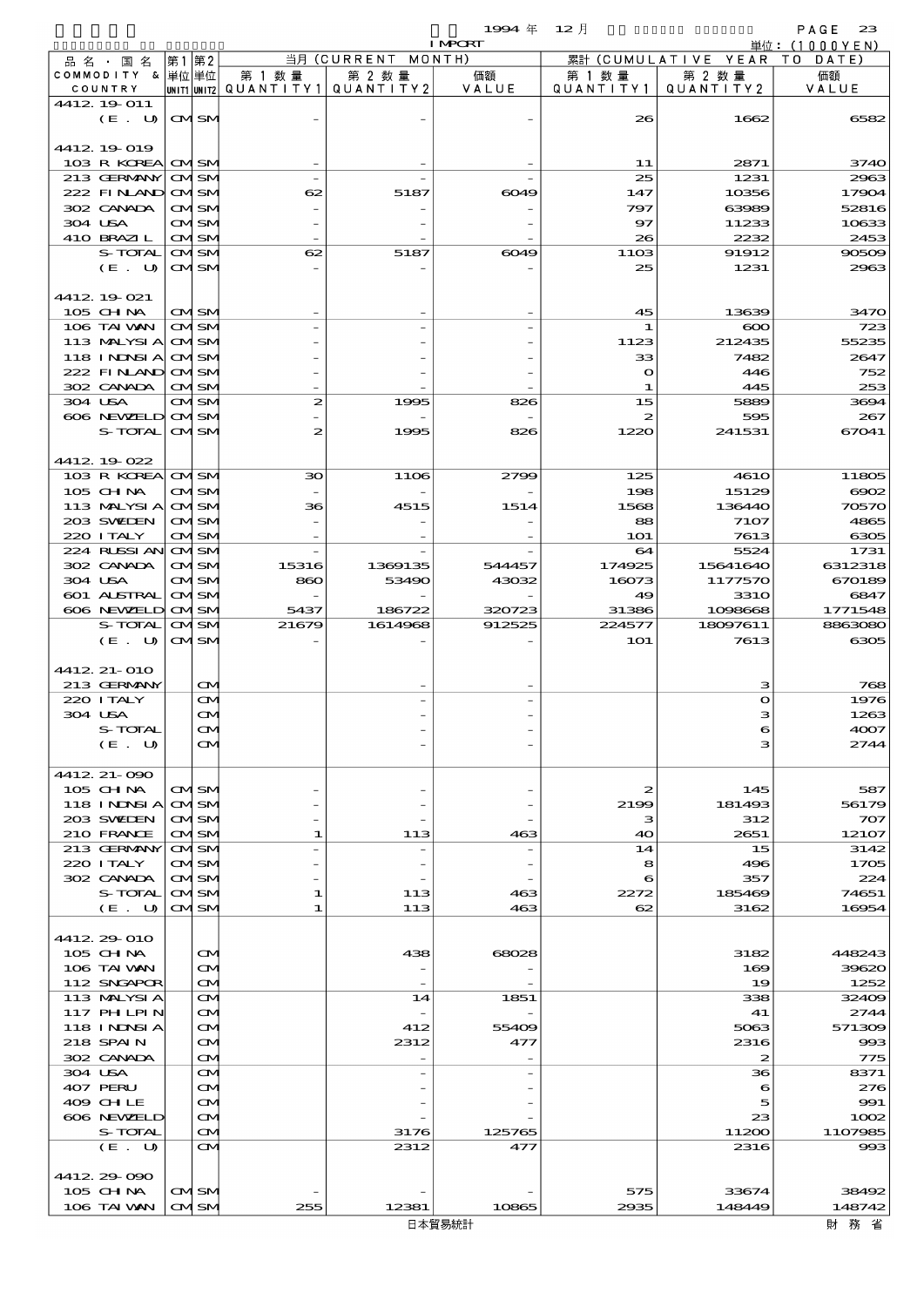$\begin{array}{lll} \textbf{1994} & \textbf{4} & \textbf{12} & \textbf{5} & \textbf{24} \\ \textbf{1993} & \textbf{281} & \textbf{291} & \textbf{201} & \textbf{210} & \textbf{221} \\ \textbf{21} & \textbf{22} & \textbf{231} & \textbf{241} & \textbf{251} & \textbf{261} & \textbf{272} & \textbf{282} & \textbf{293} \\ \end{array}$ 

|         |                            |      |                              |            |                                 | <b>I MPCRT</b>  |                    |                         | 単位: (1000YEN)    |
|---------|----------------------------|------|------------------------------|------------|---------------------------------|-----------------|--------------------|-------------------------|------------------|
|         | 品 名 ・ 国 名                  | 第1第2 |                              |            | 当月 (CURRENT                     | MONTH)          |                    | 累計 (CUMULATIVE YEAR TO  | DATE             |
|         | COMMODITY & 単位単位           |      |                              | 第 1 数 量    | 第 2 数量                          | 価額              | 第 1 数量             | 第 2 数量                  | 価額               |
|         | COUNTRY                    |      |                              |            | UNIT1 UNIT2 QUANTITY1 QUANTITY2 | VALUE           | QUANTITY1          | QUANTITY2               | VALUE            |
|         | 4412 29 090                |      |                              |            |                                 |                 |                    |                         |                  |
|         | 111 THAILND CMSM           |      |                              |            |                                 |                 | 23                 | 1393                    | 4484             |
|         | 113 MALYSIA                |      | <b>CMISM</b>                 | 633        | 22646                           | 32158           | 2867               | 105512                  | 148901           |
|         | <b>117 PHLPIN</b>          |      | <b>CMISM</b>                 |            |                                 |                 | 246                | 12574                   | 8990             |
|         | 118 INDSIA                 |      | <b>CMISM</b>                 | 1203       | 55993                           | 52018           | 84903              | 4673387                 | 3222086          |
|         | 203 SWIEN                  |      | <b>CMSM</b>                  |            |                                 |                 | 7                  | 501                     | 3549             |
|         | 213 GERMANY                |      | <b>CMISM</b>                 |            |                                 |                 | 10                 | 39                      | 4996             |
|         | 220 I TALY                 |      | <b>CMISM</b>                 | 14         | 23535                           | 11041           | 47                 | 84959                   | 33514            |
|         | 304 USA                    |      | <b>CMSM</b>                  | 1131       | 38025                           | 62588           | 14638              | 487544                  | 846338           |
|         | 406 ECUADOR                |      | <b>CMISM</b>                 |            |                                 |                 | 358                | 20793<br>5568825        | 15557            |
|         | S-TOTAL<br>(E. U)          |      | <b>CMISM</b><br><b>CMISM</b> | 3236<br>14 | 152580<br>23535                 | 168670<br>11041 | 106609<br>57       | 84998                   | 4475649<br>3851O |
|         |                            |      |                              |            |                                 |                 |                    |                         |                  |
|         | 4412 91-010                |      |                              |            |                                 |                 |                    |                         |                  |
|         | 105 CHNA                   |      | M                            |            | 16                              | 4462            |                    | 16                      | 4462             |
|         | 118 I NDSI A               |      | $\mathbf{\Omega}$            |            |                                 |                 |                    | 34                      | 3550             |
|         | 304 USA                    |      | M                            |            |                                 |                 |                    | 2                       | 204              |
|         | 606 NEWELD                 |      | M                            |            |                                 |                 |                    | 4                       | 261              |
|         | S-TOTAL                    |      | M                            |            | 16                              | 4462            |                    | 56                      | 8477             |
|         |                            |      |                              |            |                                 |                 |                    |                         |                  |
|         | 4412 91-090                |      |                              |            |                                 |                 |                    |                         |                  |
|         | 203 SWIEN                  |      | <b>CMISM</b>                 |            |                                 |                 | 13                 | 619                     | 1697             |
|         | 210 FRANCE                 |      | <b>CMISM</b>                 |            |                                 |                 | з                  | 82                      | 295              |
| 304 USA |                            |      | <b>CMSM</b>                  | 9          | 481                             | 465             | 13                 | 808                     | 666              |
|         | S-TOTAL                    |      | <b>CMISM</b>                 | 9          | 481                             | 465             | 29                 | 1509                    | 2658             |
|         | $(E_U U)$                  |      | <b>CMSM</b>                  |            |                                 |                 | з                  | 82                      | 295              |
|         |                            |      |                              |            |                                 |                 |                    |                         |                  |
|         | 4412 99 010                |      |                              |            |                                 |                 |                    |                         |                  |
|         | 103 R KOREA                |      | M                            |            | 6                               | 509             |                    | 114                     | 13980            |
|         | $105$ CHNA                 |      | M                            |            | 115                             | 15753           |                    | 2391                    | 307582           |
|         | 106 TAI VAN                |      | M                            |            | 49                              | 8152            |                    | 830                     | 77284            |
|         | 110 VIEINAM                |      | M                            |            |                                 |                 |                    | 10                      | 640              |
|         | 111 THAILND                |      | M                            |            | 6                               | 713             |                    | 117                     | 17406            |
|         | 112 SNGAPOR                |      | M                            |            |                                 |                 |                    | 49                      | 3387             |
|         | 113 MALYSIA                |      | M                            |            | 64                              | 5045            |                    | 323                     | 40768            |
|         | 117 PHLPIN                 |      | $\mathbf{\Omega}$            |            |                                 |                 |                    | з                       | 294              |
|         | 118 INNSIA                 |      | M                            |            | 252                             | 16987           |                    | 5509                    | 319695           |
|         | 203 SWIEN                  |      | M                            |            | 9                               | 771             |                    | 104                     | 7469             |
|         | 204 DENMARK                |      | M                            |            |                                 |                 |                    | 2                       | 377              |
|         | 213 GERMANY                |      | M                            |            | 38                              | 1938            |                    | 38                      | 1938             |
|         | 222 FINAND                 |      | M                            |            | $\overline{\phantom{a}}$        |                 |                    | 897                     | 51O1O            |
|         | 225 ALSTRIA                |      | M                            |            | 13                              | 753             |                    | $\overline{\textbf{5}}$ | 6761             |
|         | 302 CANADA                 |      | $\bf \alpha$                 |            |                                 |                 |                    | ဆာ                      | 22797            |
|         | 304 USA                    |      | M                            |            | 892                             | 48804           |                    | 4697                    | 256657           |
|         | 606 NEWELD                 |      | M                            |            | 289                             | 25345           |                    | 1825                    | 165239           |
|         | S-TOTAL                    |      | ŒИ                           |            | 1733                            | 124770          |                    | 17304                   | 1293284          |
|         | (E. U)                     |      | ŒМ                           |            | 38                              | 1938            |                    | 40                      | 2315             |
|         |                            |      |                              |            |                                 |                 |                    |                         |                  |
|         | 441299090                  |      |                              |            |                                 |                 |                    |                         |                  |
|         | 103 R KOREA CMSM           |      |                              |            |                                 |                 | 42                 | 2066                    | 7746             |
|         | 105 CH NA                  |      | CMISM                        |            |                                 |                 | 151                | 4719                    | 11169            |
|         | 106 TAI VAN<br>108 HG KONG |      | <b>CMISM</b>                 |            |                                 |                 | 329<br>$\mathbf o$ | 26942                   | 25258<br>491     |
|         | 113 MALYSIA                |      | <b>CMISM</b>                 |            |                                 |                 |                    | 33                      | 20261            |
|         | 118 I NDSI A               |      | <b>CMSM</b><br><b>CMISM</b>  |            |                                 |                 | 612<br>1090        | 34230<br>63498          | 43348            |
|         |                            |      |                              |            |                                 |                 |                    |                         |                  |
|         | 204 DENMARK<br>205 U KING  |      | <b>CMISM</b><br><b>CMISM</b> |            |                                 |                 | 6<br>$\mathbf{o}$  | 491<br>16               | 2027<br>272      |
|         | 222 FINAND OMSM            |      |                              |            |                                 |                 | 92                 | 2672                    | 5572             |
|         | 242 SLOVEN                 |      | <b>CMSM</b>                  |            |                                 |                 | 140                | 4127                    | 8511             |
|         | 302 CANADA                 |      | <b>CMSM</b>                  | 1          | 16                              | 268             | 41                 | 2912                    | 2124             |
|         | 304 USA                    |      | CMSM                         |            | $\overline{\phantom{a}}$        |                 | 265                | 13307                   | 18946            |
|         | S-TOTAL                    |      | <b>CMSM</b>                  | 1          | 16                              | 268             | 2768               | 155013                  | 145725           |
|         | (E. U)                     |      | <b>CMSM</b>                  |            |                                 |                 | 6                  | 507                     | 2299             |
|         |                            |      |                              |            |                                 |                 |                    |                         |                  |
|         | 4413 00 000                |      |                              |            |                                 |                 |                    |                         |                  |
|         | 105 CHNA                   |      | <b>CM</b>                    |            | 5                               | 3118            |                    | 5                       | 3118             |
|         | 205 U KING                 |      | M                            |            |                                 |                 |                    | 1                       | 1034             |
|         | 210 FRANCE                 |      | M                            |            | 11                              | 3527            |                    | 146                     | 47893            |
|         | 213 GERMANY                |      | M                            |            | 20                              | 6761            |                    | 107                     | 41761            |
|         | 220 I TALY                 |      | M                            |            |                                 |                 |                    | $\Omega$                | 767              |
|         | 304 USA                    |      | M                            |            | $\overline{\phantom{a}}$        |                 |                    | 6                       | 1875             |
|         | S-TOTAL                    |      | M                            |            | 36                              | 13406           |                    | 265                     | 96448            |
|         | (E. U)                     |      | <b>CM</b>                    |            | 31                              | 10288           |                    | 254                     | 91455            |
|         |                            |      |                              |            |                                 |                 |                    |                         |                  |
|         | 4414 00 000                |      |                              |            |                                 |                 |                    |                         |                  |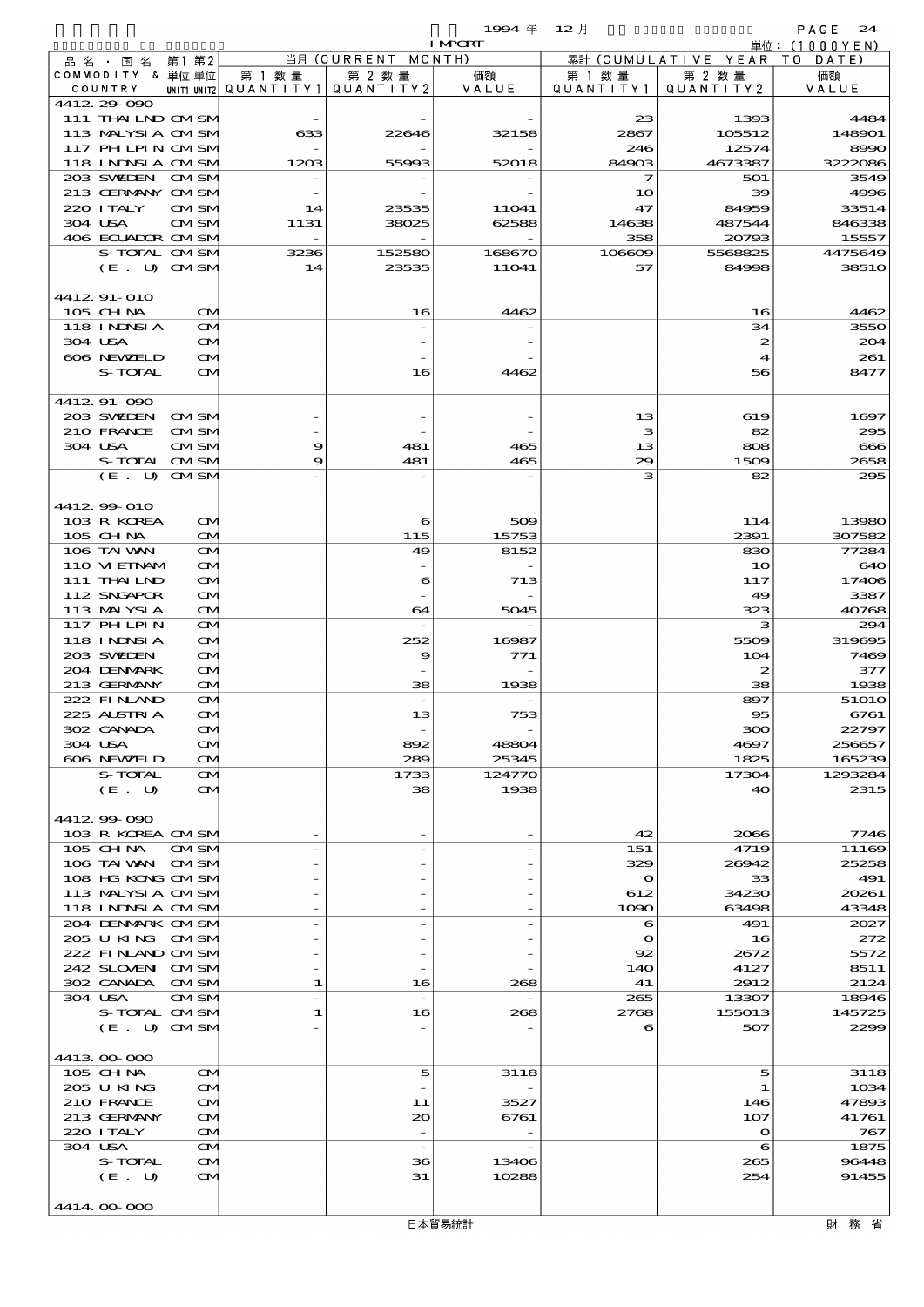$1$ 994  $\#$  12  $\bar{e}$  and  $\bar{e}$  and  $\bar{e}$  and  $\bar{e}$  and  $\bar{e}$  and  $\bar{e}$  and  $\bar{e}$  and  $\bar{e}$  and  $\bar{e}$  and  $\bar{e}$  and  $\bar{e}$  and  $\bar{e}$  and  $\bar{e}$  and  $\bar{e}$  and  $\bar{e}$  and  $\bar{e}$  and  $\bar{e}$  and  $\$ 

|                            |    |          |                                       |                          | <b>I MPCRT</b> |                   |                              | 単位: (1000 Y E N) |
|----------------------------|----|----------|---------------------------------------|--------------------------|----------------|-------------------|------------------------------|------------------|
| 品名・国名                      | 第1 | 第2       |                                       | 当月(CURRENT               | MONTH)         |                   | 累計 (CUMULATIVE YEAR TO DATE) |                  |
| COMMODITY & 単位単位           |    |          | 第 1 数量                                | 第 2 数量                   | 価額             | 第 1 数 量           | 第 2 数量                       | 価額               |
| COUNTRY                    |    |          | unit1 unit2  Q∪ANT   TY1  Q∪ANT   TY2 |                          | VALUE          | Q U A N T I T Y 1 | QUANTITY 2                   | VALUE            |
| 4414.00-000<br>103 R KOREA |    | KG       |                                       | 307                      | 214            |                   | 10529                        | 12597            |
| 105 CHNA                   |    | KG       |                                       | 87105                    | 49878          |                   | 535369                       | 284555           |
| 106 TAI VAN                |    | KG       |                                       | 201605                   | 145800         |                   | 2137933                      | 1711582          |
| 108 HG KONG                |    | KG       |                                       |                          |                |                   | 9443                         | 5171             |
| 110 VIEINAM                |    | KG       |                                       |                          |                |                   | 27768                        | 7269             |
| 111 THAILND                |    | KG       |                                       | 141982                   | 86693          |                   | 1473711                      | 991618           |
| 112 SNGAPOR                |    | KG       |                                       |                          |                |                   | 228                          | 488              |
| 113 MALYSIA                |    | KG       |                                       | 7064                     | 6671           |                   | 122158                       | 136508           |
| 117 PHLPIN                 |    | KG       |                                       | 6006                     | 10338          |                   | 26396                        | 40617            |
| 118 I NDSI A<br>123 INIA   |    | KG<br>KG |                                       | 60669                    | 23970          |                   | 657320<br>826                | 270745<br>961    |
| 133 I RAN                  |    | KG       |                                       |                          |                |                   | 250                          | 896              |
| 204 DENMARK                |    | KG       |                                       |                          |                |                   | 9969                         | 11836            |
| 205 U KING                 |    | KG       |                                       | 2680                     | 4024           |                   | 28616                        | 55824            |
| 206 IRELAND                |    | KG       |                                       | 723                      | 1773           |                   | 1596                         | 4290             |
| 207 NETHLIS                |    | KG       |                                       |                          |                |                   | 10707                        | 11716            |
| 208 BELGI UM               |    | KG       |                                       | 212                      | 436            |                   | 247                          | 641              |
| 210 FRANCE                 |    | KG       |                                       | 2712                     | 10875          |                   | 15520                        | 71823            |
| 213 GERMANY                |    | KG       |                                       | 1090                     | 3038           |                   | 8685                         | 29698            |
| 215 SWIZLD                 |    | KG       |                                       | 400                      | 604            |                   | 1175                         | 2643             |
| 218 SPAIN                  |    | KG       |                                       | 36                       | 356            |                   | 3995                         | 6740             |
| 220 I TALY<br>222 FINAND   |    | KG<br>KG |                                       | 6538                     | 19170          |                   | 127627<br>12164              | 192842<br>4726   |
| 225 ALSTRIA                |    | KG       |                                       |                          |                |                   | 548                          | 5286             |
| 302 CANADA                 |    | KG       |                                       |                          |                |                   | 45887                        | 19721            |
| 304 USA                    |    | KG       |                                       | 20427                    | 14836          |                   | 122545                       | 150275           |
| 305 MEXICO                 |    | KG       |                                       |                          |                |                   | 2487                         | 720              |
| 506 EGYPT                  |    | KG       |                                       |                          |                |                   | 308                          | 322              |
| <b>601 ALSTRAL</b>         |    | KG       |                                       | 370                      | 822            |                   | 4603                         | 8960             |
| 606 NEWELD                 |    | KG       |                                       |                          |                |                   | 1460                         | 2684             |
| S-TOTAL                    |    | KG       |                                       | 540526                   | 379498         |                   | 5400070                      | 4043754          |
| (E. U)                     |    | KG       |                                       | 13991                    | 39672          |                   | 206962                       | 385410           |
| 4415.10.000                |    |          |                                       |                          |                |                   |                              |                  |
| 103 R KOREA                |    | KG       |                                       | 120                      | 301            |                   | 44220                        | 8078             |
| $105$ CHNA                 |    | KG       |                                       | 106444                   | 9052           |                   | 802634                       | 81180            |
| 106 TAI VAN                |    | KG       |                                       | 10216                    | 4125           |                   | 77974                        | 19405            |
| 108 HG KONG                |    | KG       |                                       |                          |                |                   | 4822                         | 4947             |
| 110 VIEINAM                |    | KG       |                                       | 3625                     | 586            |                   | 18875                        | 3402             |
| 111 THAILND                |    | KG       |                                       |                          |                |                   | 2483                         | 2062             |
| 112 SNGAPOR                |    | KG       |                                       | 95000                    | 3956           |                   | 95000                        | 3956             |
| 113 MALYSIA                |    | KG       |                                       | 10000                    | 2415           |                   | 162503                       | 22950            |
| 117 PH LPIN                |    | КG       |                                       |                          |                |                   | 31041                        | 6347             |
| 118 I NDSI A<br>123 INIA   |    | KG<br>KG |                                       | 57260                    | 6138           |                   | 565723<br>548                | 66443<br>1277    |
| 202 NORWAY                 |    | KG       |                                       |                          |                |                   | 4236                         | 1315             |
| 203 SWIEN                  |    | KG       |                                       | 9597                     | 2066           |                   | 68823                        | 13705            |
| 204 DENMARK                |    | KG       |                                       | 3038                     | 2514           |                   | 3038                         | 2514             |
| 205 U KING                 |    | KG       |                                       |                          |                |                   | 6386                         | 2193             |
| 207 NETHLIS                |    | KG       |                                       | $\overline{\phantom{a}}$ |                |                   | 5980                         | 4904             |
| 210 FRANCE                 |    | KG       |                                       | 2420                     | 1102           |                   | 3081                         | 2682             |
| 213 GERMANY                |    | KG       |                                       | 320                      | 598            |                   | 8855                         | 3715             |
| 215 SWIZLD                 |    | KG       |                                       | $\cos$                   | 3199           |                   | 33669                        | 16348            |
| 218 SPAIN                  |    | KG       |                                       |                          |                |                   | 30                           | 248              |
| 220 I TALY<br>302 CANADA   |    | KG<br>KG |                                       |                          |                |                   | 1020                         | 4307<br>841      |
| 304 USA                    |    | KG       |                                       | 11844                    | 3999           |                   | 941<br>546167                | 59295            |
| 305 MEXICO                 |    | KG       |                                       |                          |                |                   | 1920                         | 2120             |
| 410 BRAZIL                 |    | KG       |                                       |                          |                |                   | 630                          | 1962             |
| <b>601 ALSTRAL</b>         |    | KG       |                                       |                          |                |                   | 149                          | 499              |
| 606 NEWELD                 |    | KG       |                                       | 182                      | 432            |                   | 3182                         | 2185             |
| S-TOTAL                    |    | KG       |                                       | 316162                   | 40483          |                   | 2493930                      | 338880           |
| (E. U)                     |    | KG       |                                       | 5778                     | 4214           |                   | 28390                        | 20563            |
|                            |    |          |                                       |                          |                |                   |                              |                  |
| 4415.20-000                |    |          |                                       |                          |                |                   |                              |                  |
| 103 R KOREA<br>105 CHNA    |    | KG<br>KG |                                       | 4780<br>224382           | 522<br>8767    |                   | 119295<br>2430245            | 8337<br>126864   |
| 106 TAI VAN                |    | KG       |                                       | 11868                    | 749            |                   | 163221                       | 10085            |
| 108 HG KONG                |    | KG       |                                       | 752                      | 215            |                   | 11135                        | 1805             |
| 110 VIEINAM                |    | KG       |                                       |                          |                |                   | 14000                        | 675              |
| 112 SNGAPOR                |    | KG       |                                       | 1480318                  | 71683          |                   | 14023284                     | 704812           |
| 113 MALYSIA                |    | KG       |                                       | 428000                   | 20172          |                   | 5471801                      | 311202           |
| 117 PHLPIN                 |    | KG       |                                       |                          |                |                   | 154083                       | 10881            |
| 118 INNSI A                |    | KG       |                                       | 1123722                  | 53019          |                   | 8720349                      | 447868           |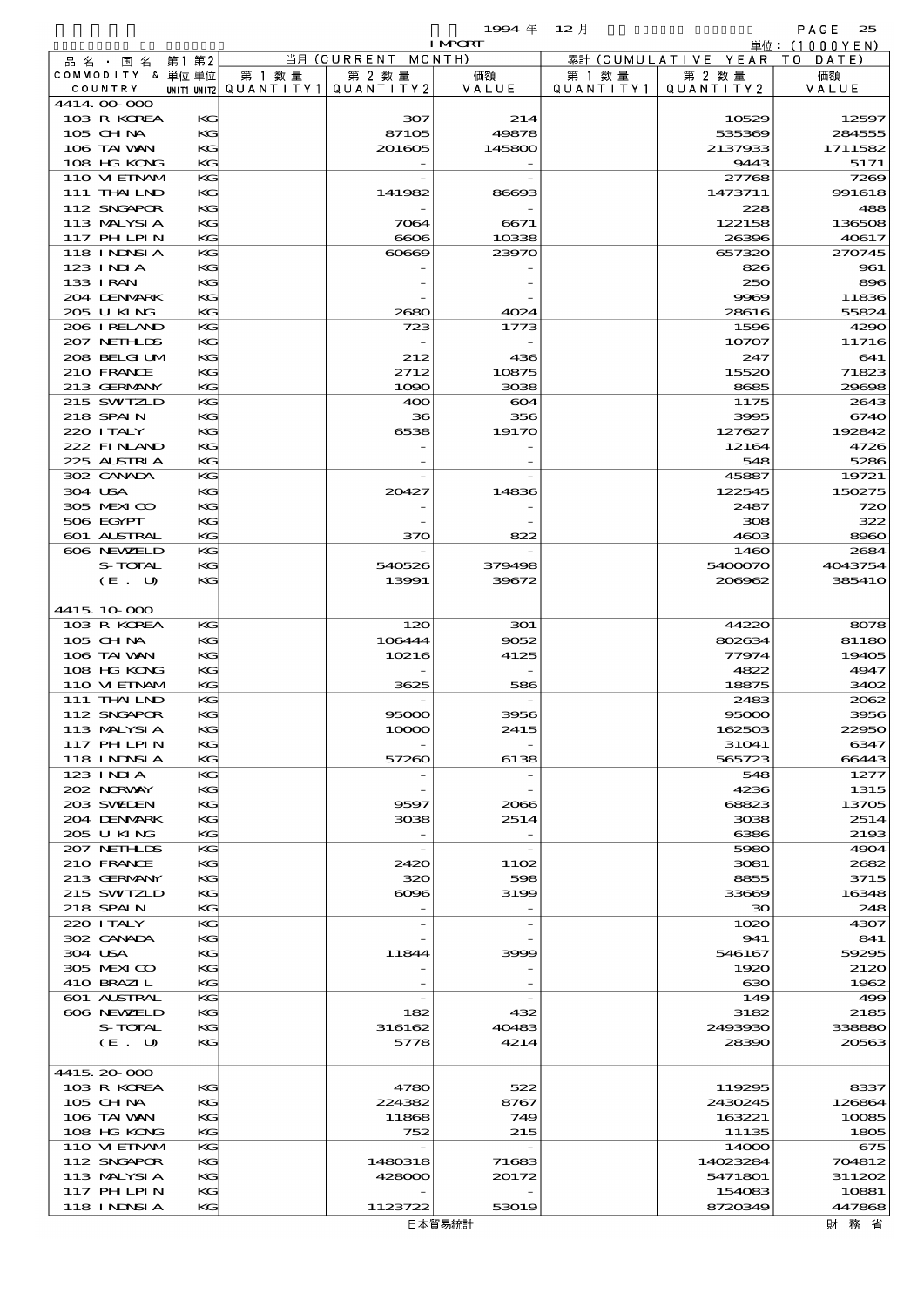|                            |    |             |           |                                 | 1994 $#$<br><b>I MPORT</b> | $12$ 月    |                  | PAGE<br>26                                     |
|----------------------------|----|-------------|-----------|---------------------------------|----------------------------|-----------|------------------|------------------------------------------------|
| 品名・国名                      | 第1 | 第2          |           | 当月 (CURRENT                     | MONTH)                     | 累計        | (CUMULATIVE YEAR | $\dot{\mathbb{H}}$ 位: (1000YEN)<br>T O<br>DATE |
| COMMODITY & 単位単位           |    |             | 第 1 数 量   | 第 2 数量                          | 価額                         | 第 1 数 量   | 第 2 数量           | 価額                                             |
| COUNTRY<br>4415 20 000     |    | UNIT1 UNIT2 | QUANTITY1 | QUANTITY2                       | VALUE                      | QUANTITY1 | QUANTITY 2       | VALUE                                          |
| 203 SWIDEN                 |    | KG          |           |                                 |                            |           | 149536           | 9684                                           |
| 204 DENMARK                |    | KG          |           |                                 |                            |           | 330              | 283                                            |
| 207 NETHLIS                |    | KG          |           |                                 |                            |           | 1925             | 1831                                           |
| 210 FRANCE<br>213 GERMANY  |    | KG<br>KG    |           | 3150<br>1612                    | 223<br>419                 |           | 3150<br>30528    | 223<br>10371                                   |
| 222 FINAND                 |    | KG          |           |                                 |                            |           | 155572           | 13999                                          |
| 223 POLAND                 |    | KG          |           |                                 |                            |           | 8500             | 791                                            |
| 224 RUSSI AN               |    | KG          |           |                                 |                            |           | 18684            | 1013                                           |
| 225 ALSTRIA                |    | KG          |           |                                 |                            |           | 7668             | 339                                            |
| 304 USA                    |    | KG          |           | 107689                          | 6740                       |           | 972981           | 61690                                          |
| 409 CHLE                   |    | KG<br>KG    |           |                                 |                            |           | 13467            | 739                                            |
| 410 BRAZIL<br>606 NEWELD   |    | KG          |           | 46750                           | 1819                       |           | 305800<br>192600 | 12084<br>7930                                  |
| S-TOTAL                    |    | KG          |           | 3433023                         | 164328                     |           | 32968154         | 1743506                                        |
| (E. U)                     |    | KG          |           | 4762                            | 642                        |           | 35933            | 12708                                          |
|                            |    |             |           |                                 |                            |           |                  |                                                |
| 4416 00 000                |    |             |           |                                 |                            |           |                  |                                                |
| 104 N KOREA                |    | KG          |           | 2560                            | 306                        |           | 25600            | 3476                                           |
| $105$ CHNA<br>106 TAI VAN  |    | KG<br>KG    |           |                                 |                            |           | 44601<br>180     | 7995<br>375                                    |
| 117 PHLPIN                 |    | KG          |           |                                 |                            |           | 7274             | 4357                                           |
| 118 I NDNSI A              |    | KG          |           |                                 |                            |           | 3727             | 1000                                           |
| 205 U KING                 |    | KG          |           | 12250                           | 1666                       |           | 75030            | 12178                                          |
| 210 FRANCE                 |    | KG          |           | 843                             | 1070                       |           | 30251            | 31343                                          |
| 213 GERMANY                |    | KG          |           |                                 |                            |           | 2960             | 1091                                           |
| 218 SPAIN<br>220 I TALY    |    | KG<br>KG    |           | 4472                            | 1728                       |           | 121624<br>6644   | 36041<br>5031                                  |
| 225 ALSTRIA                |    | KG          |           |                                 |                            |           | 570              | 914                                            |
| 245 CZECH                  |    | KG          |           |                                 |                            |           | 420              | 464                                            |
| 304 USA                    |    | KG          |           |                                 |                            |           | 88221            | 22042                                          |
| 410 BRAZIL                 |    | KG          |           | 1220                            | 1051                       |           | 2120             | <b>1610</b>                                    |
| 551 S AFRCA                |    | KG          |           |                                 |                            |           | 598              | 652                                            |
| S-TOTAL                    |    | KG          |           | 21345                           | 5821                       |           | 409820           | 128659                                         |
| (E. U)                     |    | KG          |           | 17565                           | 4464                       |           | 236509           | 85684                                          |
| 4417. OO O1O               |    |             |           |                                 |                            |           |                  |                                                |
| $105$ CHNA                 |    | KG          |           |                                 |                            |           | 9620             | 8879                                           |
| 106 TAI VAN                |    | KG          |           | 3107                            | 2226                       |           | 21133            | 19107                                          |
| 205 U KING                 |    | KG          |           |                                 |                            |           | 5071             | 6736                                           |
| 210 FRANCE                 |    | KG<br>KG    |           | 288                             | 724                        |           | 4802             | 13045                                          |
| 213 GERMANY<br>220 I TALY  |    | KG          |           | 2481                            | 4245                       |           | 20754<br>244     | 38035<br>3745                                  |
| 242 SLOVEN                 |    | KG          |           |                                 |                            |           | 232              | 503                                            |
| 304 USA                    |    | KG          |           | 565                             | 943                        |           | 17923            | 32791                                          |
| S-TOTAL                    |    | KG          |           | 6441                            | 8138                       |           | 79779            | 122841                                         |
| (E. U)                     |    | KG          |           | 2769                            | 4969                       |           | 30871            | 61561                                          |
| 4417.00-020                |    |             |           |                                 |                            |           |                  |                                                |
| 103 R KOREA                |    | KG          |           | 10720                           | 1248                       |           | 38717            | 8177                                           |
| $105$ CHNA                 |    | KG          |           | 243675                          | 23712                      |           | 2136039          | 244555                                         |
| 106 TAI VAN                |    | KG          |           | 21267                           | <b>4610</b>                |           | 223594           | 70670                                          |
| 108 HG KONG                |    | KG          |           |                                 |                            |           | 81               | 359                                            |
| 110 VIEINAM                |    | KG          |           | 247                             | 990                        |           | 1361             | 3443                                           |
| 111 THAILND<br>113 MALYSIA |    | KG<br>KG    |           | 937<br>$\overline{\phantom{a}}$ | 890                        |           | 41704<br>26960   | 23308<br>5511                                  |
| 117 PHLPIN                 |    | KG          |           | 16852                           | 1046                       |           | 144300           | 17525                                          |
| 118 I NDSI A               |    | KG          |           | 50309                           | 5761                       |           | 527293           | 63843                                          |
| 123 INIA                   |    | KG          |           |                                 |                            |           | 31               | 214                                            |
| 125 SRILANK                |    | KG          |           |                                 |                            |           | 76739            | 8447                                           |
| 210 FRANCE                 |    | KG          |           |                                 |                            |           | 8100             | 4023                                           |
| 213 GERMANY<br>220 I TALY  |    | KG<br>KG    |           | 177                             | 517                        |           | 625<br>492       | 2361<br>2449                                   |
| 222 FINAND                 |    | KG          |           |                                 |                            |           | 76               | 493                                            |
| 304 USA                    |    | KG          |           | 18392                           | 2472                       |           | 110276           | 22401                                          |
| S-TOTAL                    |    | KG          |           | 362576                          | 41246                      |           | 3336388          | 477779                                         |
| (E. U)                     |    | KG          |           | 177                             | 517                        |           | 9217             | 8833                                           |
|                            |    |             |           |                                 |                            |           |                  |                                                |
| 4418 10 000<br>103 R KOREA |    | KG          |           | 14500                           | 4100                       |           | 28201            | 15030                                          |
| 105 CHNA                   |    | KG          |           |                                 |                            |           | 45991            | 14257                                          |
| 106 TAI VAN                |    | KG          |           |                                 |                            |           | 4602             | 2949                                           |
| 111 THAILND                |    | KG          |           | 510                             | 388                        |           | 14779            | 9725                                           |
| 112 SNGAPOR                |    | KG          |           |                                 |                            |           | 2308             | 338                                            |
| 113 MALYSIA                |    | KG          |           |                                 |                            |           | 21582            | 7797                                           |
|                            |    |             |           |                                 | 日本貿易統計                     |           |                  | 財務省                                            |

財務省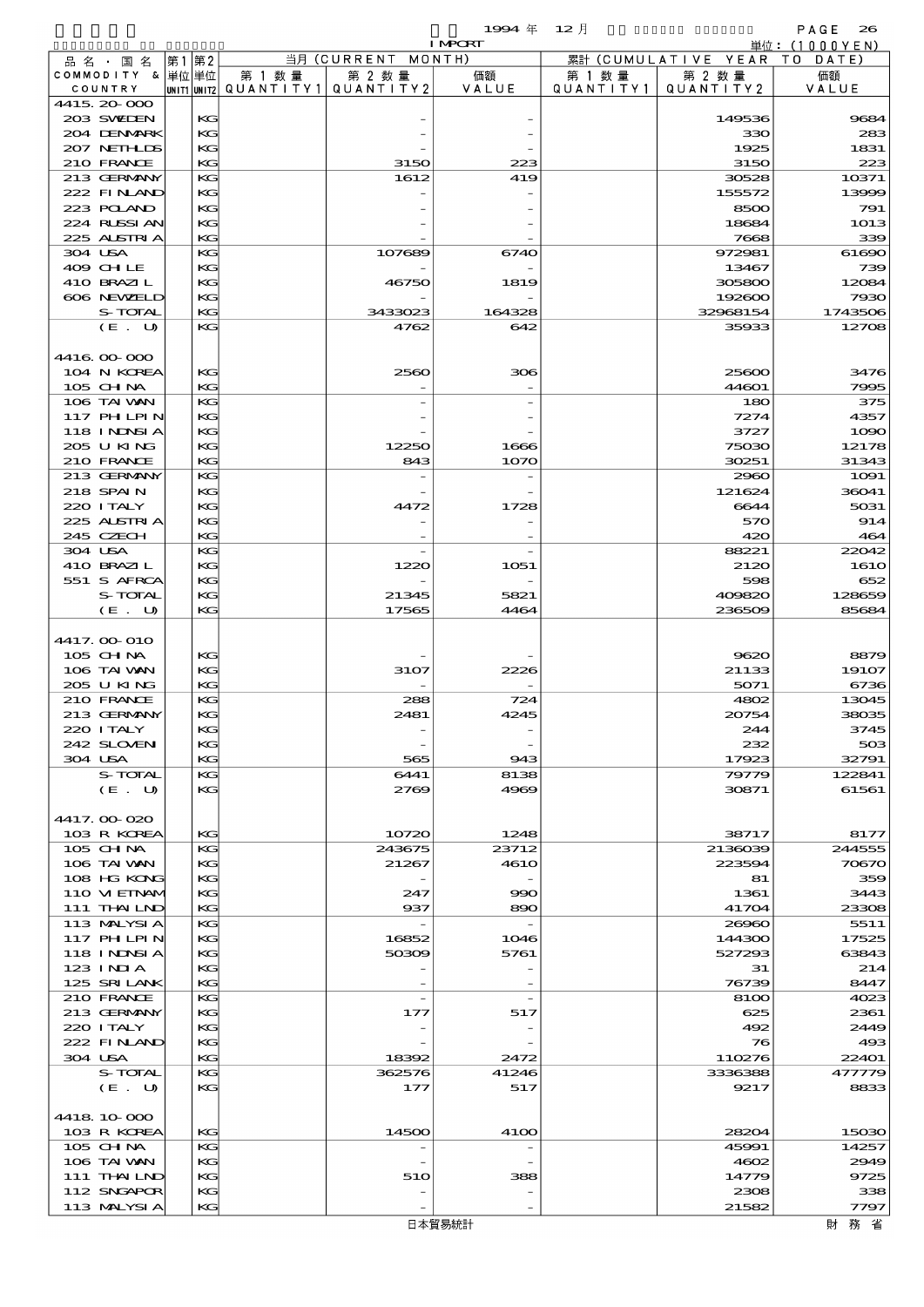$1$ <del>994</del>  $\#$  12  $\bar{e}$   $\qquad$  PAGE 27

| $155 + +$ | $\mathbf{1}$ |  |
|-----------|--------------|--|
| zг        |              |  |

|                   |       |                                 |                    | <b>I MPCRT</b> |           |                              | 単位: (1000 Y E N)                                                |
|-------------------|-------|---------------------------------|--------------------|----------------|-----------|------------------------------|-----------------------------------------------------------------|
| 品名・国名             | 第1 第2 |                                 | 当月 (CURRENT MONTH) |                |           | 累計 (CUMULATIVE YEAR TO DATE) |                                                                 |
| COMMODITY & 単位単位  |       | 第 1 数量                          | 第 2 数量             | 価額             | 第 1 数 量   | 第 2 数量                       | 価額                                                              |
| COUNTRY           |       | UNIT1 UNIT2 QUANTITY1 QUANTITY2 |                    | VALUE          | QUANTITY1 | QUANTITY 2                   | VALUE                                                           |
| 4418 10 000       |       |                                 |                    |                |           |                              |                                                                 |
| 117 PH LPIN       | КG    |                                 |                    |                |           | 953                          | 1144                                                            |
| 118 INNSI A       | KG    |                                 | 6833               | 3031           |           | 206379                       | 53897                                                           |
| $123$ INIA        | KG    |                                 |                    |                |           | 272                          | 459                                                             |
| 202 NORWAY        | KG    |                                 |                    |                |           | 2655                         | 923                                                             |
| 203 SWIEN         | KG    |                                 | 31679              | 16789          |           | 383768                       | 193234                                                          |
| 204 DENMARK       | KС    |                                 | 104166             | 74462          |           | 1177305                      | 803710                                                          |
| 205 U KING        | KG    |                                 | 40 <sup>3</sup>    | 594            |           | 2723                         | 2873                                                            |
| 208 BELGI UM      | KС    |                                 | 10727              | 10337          |           | 40294                        | 41882                                                           |
| 210 FRANCE        | KG    |                                 |                    |                |           | 7945                         | 4190                                                            |
| 213 GERMANY       | KG    |                                 | 14519              | 30868          |           | 56035                        | 64813                                                           |
| 220 I TALY        | КG    |                                 |                    |                |           | 18960                        | 14801                                                           |
| 222 FINAND        | KG    |                                 | 181                | 418            |           | 104647                       | 30432                                                           |
| 302 CANADA        | KС    |                                 | 66850              | 25231          |           | 451221                       | 218784                                                          |
| 304 USA           | KG    |                                 | 265841             | 192445         |           | 2993206                      | 2071855                                                         |
| 407 PERU          | KG    |                                 |                    |                |           | 547                          | 470                                                             |
| 601 ALSTRAL       | KС    |                                 | 580                | 716            |           | 580                          | 716                                                             |
| 606 NEWELD        | KG    |                                 |                    |                |           | 13250                        | 5255                                                            |
| S-TOTAL           | KG    |                                 | 516789             | 359379         |           | 5578206                      | 3559534                                                         |
| (E. U)            | KG    |                                 | 129815             | 116261         |           | 1303262                      | 932269                                                          |
|                   |       |                                 |                    |                |           |                              |                                                                 |
| 4418.20-000       |       |                                 |                    |                |           |                              |                                                                 |
| 103 R KOREA       | KG    |                                 | 3430               | 3191           |           | 50593                        | 23802                                                           |
| $105$ CHNA        | KС    |                                 | 5690               | 1748           |           | 248979                       | 72972                                                           |
| 106 TAI VAN       | KG    |                                 | 49201              | 34103          |           | 286488                       | 206898                                                          |
| 108 HG KONG       | KG    |                                 |                    |                |           | 1433                         | 1438                                                            |
| 111 THAILND       | KG    |                                 | 14462              | $\infty$       |           | 330918                       | 174249                                                          |
| 112 SNGAPOR       | KG    |                                 | 11469              | 6474           |           | 104742                       | 56961                                                           |
| 113 MALYSIA       | KС    |                                 | 30742              | 24106          |           | 767284                       | 303315                                                          |
| 117 PH LPIN       | KG    |                                 | 53526              | 44107          |           | 283754                       | 334919                                                          |
| 118 I NDSI A      | KG    |                                 | 331821             | 114429         |           | 2847392                      | 980519                                                          |
| $123$ INIA        | KG    |                                 |                    |                |           | 1638                         | 1606                                                            |
| 125 SRILANK       | KG    |                                 |                    |                |           | 317                          | 974                                                             |
| 202 NORWAY        | KС    |                                 |                    |                |           | 5905                         | 4421                                                            |
| 203 SWIEN         | KG    |                                 | 63224              | 44046          |           | 744967                       | 563560                                                          |
| 204 DENMARK       | KG    |                                 | 5279               | 4964           |           | 74089                        | 64185                                                           |
| 205 U KING        | KG    |                                 | 658                | 724            |           | 34204                        | 57379                                                           |
| 208 BELGI UM      | KG    |                                 | 12771              | 12475          |           | 28748                        | 30092                                                           |
| 210 FRANCE        | KС    |                                 | 2978               | 3480           |           | 37871                        | 68328                                                           |
| 213 GERMANY       | KG    |                                 | 1168               | 474            |           | 54936                        | 55178                                                           |
| 218 SPAIN         | KG    |                                 |                    |                |           | 1368                         | 2678                                                            |
| 220 I TALY        | KG    |                                 | 1959               | 4627           |           | 68660                        | 51350                                                           |
| 222 FINAND        | KG    |                                 | 200                | 468            |           | 44296                        | 26972                                                           |
| 302 CANADA        | KС    |                                 | 87667              | 45672          |           | 761040                       | 444665                                                          |
| 304 USA           | KG    |                                 | 303365             | 180880         |           | 3315986                      | 1975674                                                         |
| 305 MEXICO        | KG    |                                 |                    |                |           | 1506                         | 2348                                                            |
| 407 PERU          | KG    |                                 |                    |                |           | 8358                         | 4920                                                            |
| 410 BRAZIL        | KG    |                                 |                    |                |           | 18055                        | 4194                                                            |
| 520 MAI           | KС    |                                 |                    |                |           | 160                          | 941                                                             |
| 551 S AFRCA       | KG    |                                 | 280                | 413            |           | 382                          | 616                                                             |
| 601 ALSTRAL       | KG    |                                 | 504                | 446            |           | 2770                         | 1580                                                            |
| 606 NEWELD        | KG    |                                 |                    |                |           | 19567                        | 5292                                                            |
| S-TOTAL           | KG    |                                 | 980394             | 532832         |           | 10146406                     | 5522026                                                         |
| (E. U)            | КG    |                                 | 24813              | 26744          |           | 299876                       | 329190                                                          |
|                   |       |                                 |                    |                |           |                              |                                                                 |
| 4418.30.000       |       |                                 |                    |                |           |                              |                                                                 |
| 105 CH NA         | KG    |                                 |                    |                |           | 110558                       | 26756                                                           |
| 106 TAI VAN       | KG    |                                 | 35280              | 1543           |           | 344185                       | 45889                                                           |
| 110 VIEINAM       | KС    |                                 |                    |                |           | 11860                        | 3548                                                            |
| 111 THAILND       | KG    |                                 | 155893             | 40843          |           | 2086793                      | 515891                                                          |
| 113 MALYSIA       | KG    |                                 |                    |                |           | 13192                        | 3144                                                            |
| <b>118 INNSIA</b> | KG    |                                 | 30674              | 7185           |           | 1825987                      | 289669                                                          |
| 121 LAOS          | KG    |                                 | 28967              | 7683           |           | 424546                       | 105684                                                          |
| 203 SWIDEN        | KС    |                                 | 6518               | 3769           |           | 97233                        | 55289                                                           |
| 204 DENMARK       | KG    |                                 |                    |                |           | 9535                         | 3729                                                            |
| 205 U KING        | KG    |                                 |                    |                |           | 812                          | 2171                                                            |
| 210 FRANCE        | KG    |                                 | 1218               | 492            |           | 22190                        | 14025                                                           |
| 213 GERMANY       | KG    |                                 |                    |                |           | 6553                         | 4543                                                            |
| 220 I TALY        | KС    |                                 |                    |                |           | 3667                         | 4144                                                            |
| 222 FINLAND       | KG    |                                 | 10395              | 574            |           | 10998                        | 1058                                                            |
| 302 CANADA        | KG    |                                 |                    |                |           | 9154                         | 6206                                                            |
| 304 USA           | KG    |                                 | 3485               | 2000           |           | 131678                       | 71356                                                           |
| 606 NEWELD        | KG    |                                 |                    |                |           | 28880                        | 4934                                                            |
| S-TOTAL           | KС    |                                 | 272430             | 64089          |           | 5137821                      | 1158036                                                         |
| (E. U)            | KG    |                                 | 1218               | 492            |           | 42757                        | 28612                                                           |
|                   |       |                                 |                    | 日木智易統計         |           |                              | けみ みない はなし みんじょう みんじょう みんじょう みんじょう みんじょう みんじょう みんじょう みんじょう はんしゃ |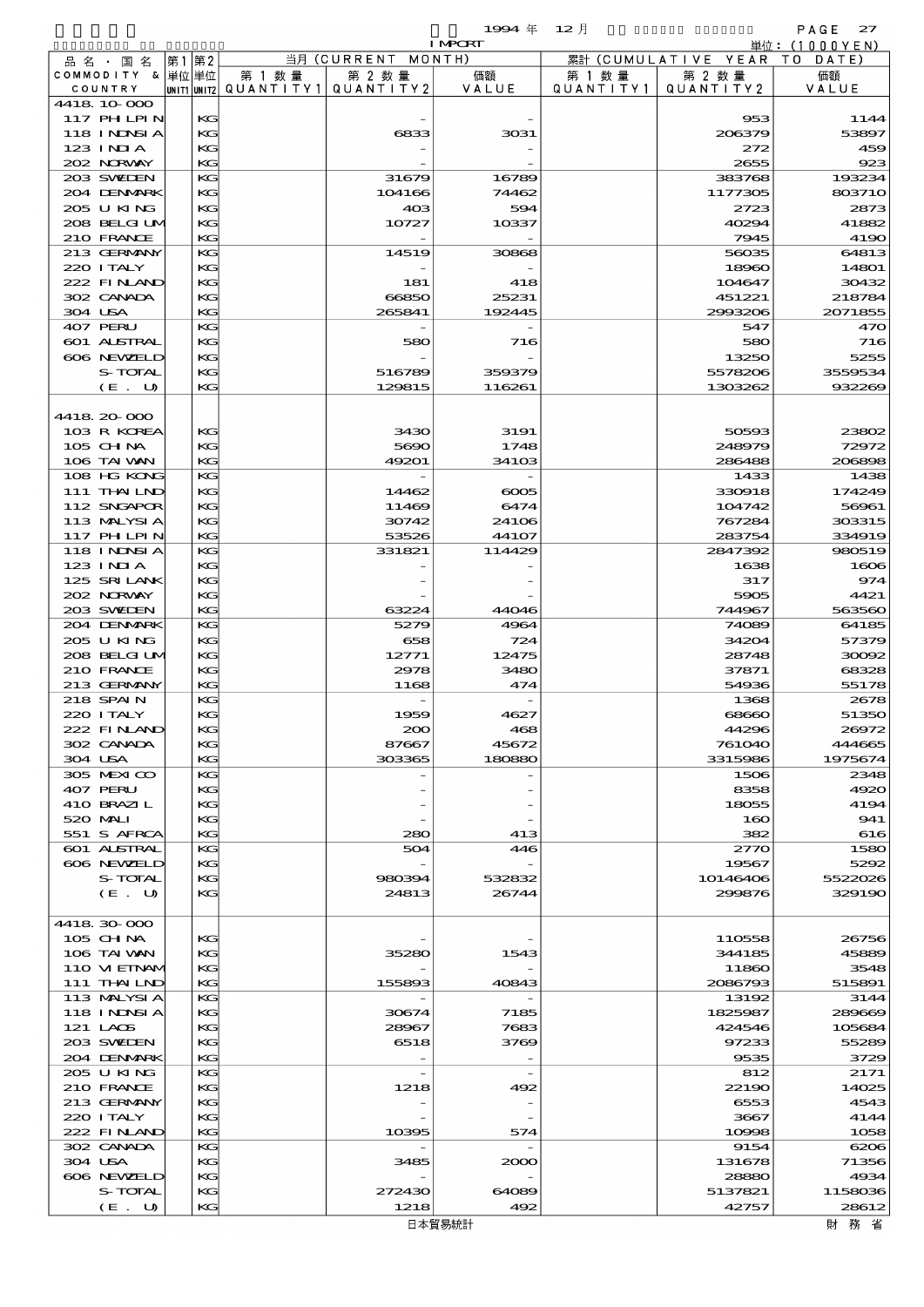|                                  |       |           |                          |                                     | 1994 $#$        | 12月       |                      | PAGE<br>28               |
|----------------------------------|-------|-----------|--------------------------|-------------------------------------|-----------------|-----------|----------------------|--------------------------|
| 品 名 ・ 国 名                        | 第1 第2 |           |                          | 当月 (CURRENT MONTH)                  | <b>I MPORT</b>  |           | 累計 (CUMULATIVE YEAR) | 単位:(1000YEN)<br>TO DATE) |
| COMMODITY & 単位単位                 |       |           | 第 1 数量                   | 第 2 数量                              | 価額              | 第 1 数 量   | 第 2 数量               | 価額                       |
| COUNTRY                          |       |           | unit1 unit2  Q∪ANT   TY1 | QUANTITY 2                          | VALUE           | QUANTITY1 | QUANTITY 2           | VALUE                    |
| 4418 40 000<br>105 CH NA         |       | KG        |                          |                                     |                 |           | 18000                | 1541                     |
| 118 INNSI A                      |       | KG        |                          |                                     |                 |           | 25628                | 4820                     |
| 213 GERMANY                      |       | КC        |                          |                                     |                 |           | 196628               | 51488                    |
| 302 CANADA                       |       | KG        |                          |                                     |                 |           | 6750                 | 1165                     |
| S-TOTAL                          |       | KG        |                          |                                     |                 |           | 247006               | 59014                    |
| (E. U)                           |       | KG        |                          |                                     |                 |           | 196628               | 51488                    |
| 4418 50 000                      |       |           |                          |                                     |                 |           |                      |                          |
| <b>118 INNSI A</b>               |       | KG        |                          |                                     |                 |           | 13261                | 1157                     |
| 302 CANADA                       |       | KG        |                          | $\Theta$ $\Theta$ $\Omega$ $\Theta$ | 8026            |           | 504083               | 55316                    |
| 304 USA                          |       | KG        |                          | 18332                               | 1416            |           | 110462               | 17064                    |
| S-TOTAL                          |       | KG        |                          | 87940                               | 9442            |           | 627806               | 73537                    |
|                                  |       |           |                          |                                     |                 |           |                      |                          |
| 4418 90 100<br>103 R KOREA       |       | SM        |                          |                                     |                 |           | 2842                 | 1318                     |
| 111 THAILND                      |       | SM        |                          |                                     |                 |           | 2820                 | 7094                     |
| 113 MALYSIA                      |       | SM        |                          |                                     |                 |           | 962                  | 3049                     |
| 118 I NDSI A                     |       | SM        |                          | 5023                                | 5520            |           | 68986                | 60141                    |
| 304 USA                          |       | SM        |                          | 915                                 | 7563            |           | 4321                 | 29054                    |
| S-TOTAL                          |       | SM        |                          | 5938                                | 13083           |           | 79931                | 100656                   |
|                                  |       |           |                          |                                     |                 |           |                      |                          |
| 4418 90 210<br>103 R KOREA       |       | KG        |                          | 973                                 | 852             |           | 1279                 | <b>2010</b>              |
| 105 CHNA                         |       | KG        |                          | 36868                               | 12230           |           | 55608                | 21803                    |
| 106 TAI VAN                      |       | КG        |                          | 4040                                | 2842            |           | 59909                | 101403                   |
| 108 HG KONG                      |       | KG        |                          |                                     |                 |           | 2165                 | 1479                     |
| 111 THAILND                      |       | KG        |                          | 13418                               | 3592            |           | 264500               | 90917                    |
| 112 SNGAPOR                      |       | KG        |                          | 1900                                | 650             |           | 1900                 | 650                      |
| 113 MALYSIA                      |       | KG        |                          | 1312                                | 350             |           | 11312                | 2254                     |
| 118 INNSI A<br>121 LAOS          |       | KG        |                          | 43544                               | 7885            |           | 196251               | 45164                    |
| 203 SWIDEN                       |       | KG<br>KG  |                          |                                     |                 |           | 49872<br>46426       | 11686<br>6762            |
| 204 DENMARK                      |       | KG        |                          | 2183                                | 1409            |           | 4048                 | 3562                     |
| 205 U KING                       |       | KG        |                          | 130                                 | 308             |           | 11793                | 14225                    |
| 213 GERMANY                      |       | КG        |                          |                                     |                 |           | 2957                 | 1020                     |
| 220 I TALY                       |       | KG        |                          |                                     |                 |           | 7544                 | 34492                    |
| 222 FINAND                       |       | KG        |                          | 367                                 | 627             |           | 2144                 | 1865                     |
| 223 POLAND<br>225 ALSTRIA        |       | KG<br>KG  |                          |                                     |                 |           | 1390<br>850          | 325                      |
| 302 CANADA                       |       | KG        |                          | 1079                                | 688             |           | 2252                 | 726<br>1514              |
| 304 USA                          |       | KG        |                          | 19472                               | 7345            |           | 327634               | 121525                   |
| 606 NEWELD                       |       | KG        |                          |                                     |                 |           | 12008                | 1943                     |
| S-TOTAL                          |       | KG        |                          | 125286                              | 38773           |           | 1061842              | 465325                   |
| (E. U)                           |       | KG        |                          | 2313                                | 1712            |           | 26342                | 53299                    |
|                                  |       |           |                          |                                     |                 |           |                      |                          |
| 4418 90 221<br>103 R KOREA NO KG |       |           |                          |                                     |                 | 4313      | 1850                 | 10442                    |
| $105$ CHNA                       |       | NO KG     | 3830                     | 36616                               | 51045           | 72793     | 588735               | 841161                   |
| 106 TAI VAN                      |       | NO KG     | 11330                    | 36649                               | 103074          | 158750    | 504537               | 1154724                  |
| 110 VI EINAMINO KG               |       |           |                          |                                     |                 | 50        | 400                  | 1757                     |
| 118 INNSI A                      |       | NO KG     |                          |                                     |                 | 1         | 50                   | 225                      |
| 123 INIA                         |       | NO KG     |                          |                                     |                 | 4         | 284                  | 415                      |
| 222 FINLAND                      |       | NO KG     |                          |                                     |                 | 72        | 1800                 | 1458                     |
| S-TOTAL                          |       | NO KG     | 15160                    | 73265                               | 154119          | 235983    | 1097656              | 2010182                  |
| 441890222                        |       |           |                          |                                     |                 |           |                      |                          |
| $105$ CHNA                       |       | M         |                          |                                     |                 |           | 2                    | 678                      |
| 111 THAILND                      |       | ŒИ        |                          |                                     |                 |           | 8                    | 1606                     |
| 113 MALYSIA                      |       | ŒИ        |                          | 18                                  | 1749            |           | 19                   | 2028                     |
| <b>118 INNSIA</b>                |       | ŒИ        |                          | 8                                   | 457             |           | 8                    | 457                      |
| 202 NORWAY                       |       | ŒИ        |                          |                                     |                 |           | 223                  | 14644                    |
| 203 SWIDEN                       |       | ŒИ        |                          | 1242                                | 81218           |           | 8934                 | 544863                   |
| 208 BELGI UM<br>213 GERMANY      |       | ŒИ<br>ŒИ  |                          | 263                                 | 18648           |           | 46<br>1146           | 3257<br>79675            |
| 220 I TALY                       |       | ŒИ        |                          | 104                                 | 7483            |           | 208                  | 14559                    |
| 222 FINAND                       |       | ŒИ        |                          | 1102                                | 76063           |           | 7012                 | 472524                   |
| 225 ALSTRIA                      |       | ŒИ        |                          |                                     |                 |           | 242                  | 10788                    |
| 302 CANADA                       |       | ŒИ        |                          | 889                                 | 63816           |           | 7755                 | 594978                   |
| 304 USA                          |       | <b>CM</b> |                          | 4452                                | 338469          |           | 56816                | 4515467                  |
| 410 BRAZIL                       |       | ŒИ        |                          | 34                                  | 1797            |           | 78                   | 4109                     |
| 601 ALSTRAL                      |       | ŒИ        |                          |                                     |                 |           | 1                    | 755                      |
| 606 NEWELD<br>S-TOTAL            |       | ŒИ<br>M   |                          | 450<br>8562                         | 25164<br>614864 |           | $\infty$<br>89400    | 429511<br>6689899        |
| (E. U)                           |       | M         |                          | 367                                 | 26131           |           | 1400                 | 97491                    |
|                                  |       |           |                          |                                     |                 |           |                      |                          |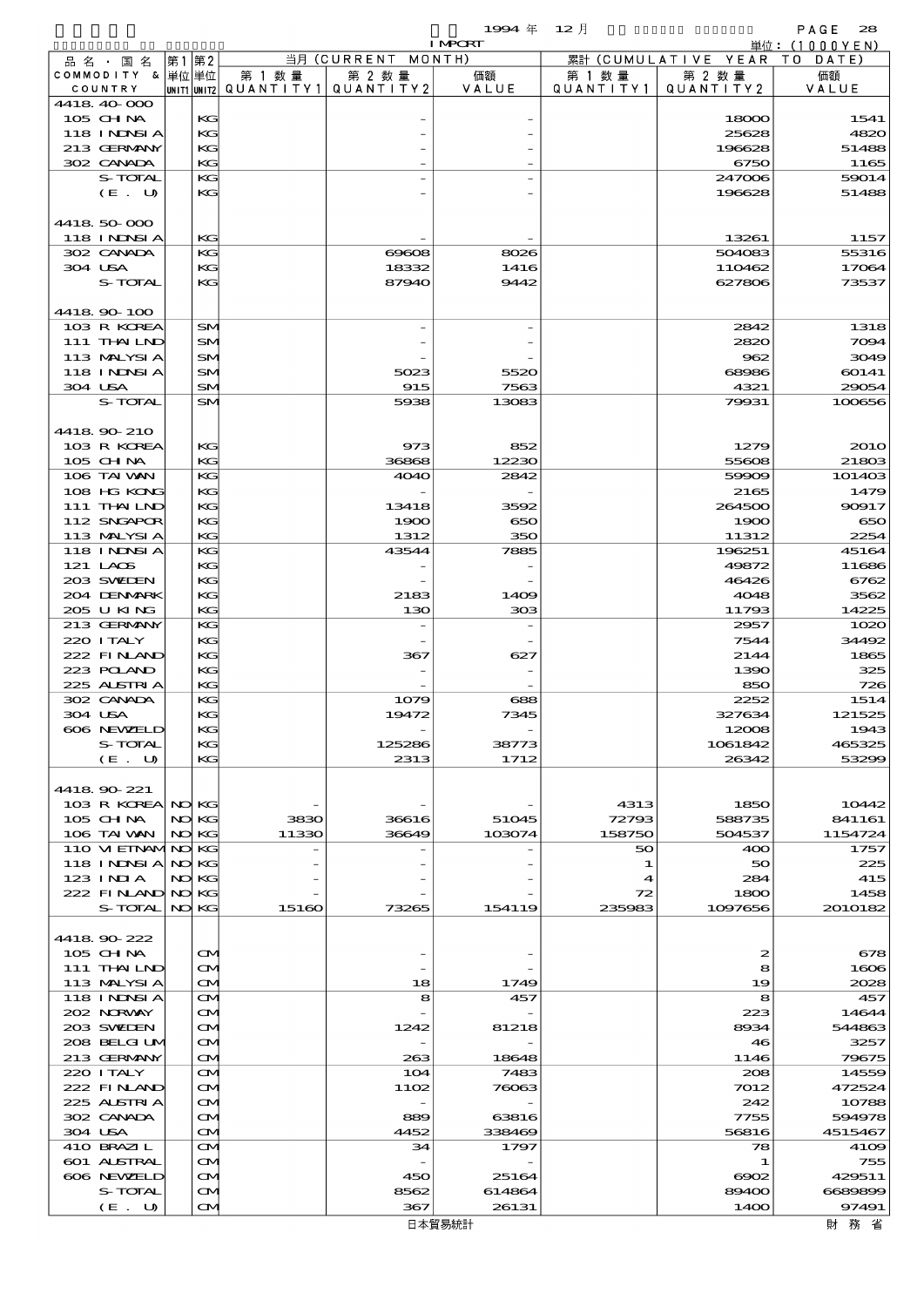$1$ 994  $\#$  12  $\bar{e}$  and  $\bar{e}$  and  $\bar{e}$  and  $\bar{e}$  and  $\bar{e}$  and  $\bar{e}$  and  $\bar{e}$  and  $\bar{e}$  and  $\bar{e}$  and  $\bar{e}$  and  $\bar{e}$  and  $\bar{e}$  and  $\bar{e}$  and  $\bar{e}$  and  $\bar{e}$  and  $\bar{e}$  and  $\bar{e}$  and  $\$ 

|                                        |                      |                                       |                       | <b>I MPCRT</b>   |                    |                        | 単位: (1000 Y E N)     |
|----------------------------------------|----------------------|---------------------------------------|-----------------------|------------------|--------------------|------------------------|----------------------|
| 品 名 ・ 国 名                              | 第1 第2                |                                       | 当月 (CURRENT<br>MONTH) |                  |                    | 累計 (CUMULATIVE YEAR TO | DATE)                |
| COMMODITY & 単位単位                       |                      | 第 1 数量                                | 第 2 数量                | 価額               | 第 1 数 量            | 第 2 数量                 | 価額                   |
| COUNTRY<br>4418.90-229                 |                      | UNIT1 UNIT2  QUANT   TY1  QUANT   TY2 |                       | VALUE            | QUANTITY1          | QUANTITY2              | VALUE                |
| 103 R KOREA                            | КG                   |                                       |                       |                  |                    | 234874                 | 26091                |
| 105 CHNA                               | KG                   |                                       | 44136                 | 15647            |                    | 422452                 | 104683               |
| 106 TAI VAN                            | KG                   |                                       | 29046                 | 21017            |                    | 413186                 | 163888               |
| 108 HG KONG                            | KG                   |                                       | 260                   | 346              |                    | 840                    | 1158                 |
| 111 THAILND                            | KG                   |                                       | 62175                 | 18641            |                    | 757796                 | 239652               |
| 112 SNGAPOR                            | KG                   |                                       |                       |                  |                    | 970                    | 2293                 |
| 113 MALYSIA<br><b>117 PHLPIN</b>       | KG                   |                                       |                       |                  |                    | 19794                  | 7961                 |
| <b>118 INDSIA</b>                      | KG<br>KG             |                                       | 154988                | 36452            |                    | 13512<br>1558657       | 2683<br>554104       |
| 121 LAOS                               | KG                   |                                       | 63150                 | 16105            |                    | 576087                 | 150054               |
| 123 INIA                               | KG                   |                                       |                       |                  |                    | 8100                   | 3884                 |
| 202 NORWAY                             | KG                   |                                       | 23770                 | 2878             |                    | 108557                 | 14001                |
| 203 SWIEN                              | KG                   |                                       | 2343                  | 2762             |                    | 404678                 | 56968                |
| 204 DENMARK                            | KG                   |                                       | 16997                 | 6469             |                    | 173319                 | 64634                |
| 205 U KING                             | KG                   |                                       | 500                   | 2313             |                    | 19532                  | 26618                |
| 207 NETHLIS                            | KG                   |                                       | 7000                  | 1493             |                    | 144032                 | 39342                |
| 210 FRANCE<br>213 GERMANY              | KG<br>KG             |                                       | 2095                  | 841              |                    | 11763<br>19847         | 55865<br><b>8110</b> |
| 215 SWIZLD                             | KG                   |                                       |                       |                  |                    | 250                    | 722                  |
| 218 SPAIN                              | KG                   |                                       | 425                   | 1588             |                    | 425                    | 1588                 |
| 220 I TALY                             | KG                   |                                       | 5100                  | 1086             |                    | 16567                  | 16315                |
| 222 FINAND                             | KG                   |                                       | 21390                 | 1391             |                    | 340259                 | 58820                |
| 225 ALSTRIA                            | KG                   |                                       | 580                   | 1802             |                    | 879                    | 2127                 |
| 302 CANADA                             | KG                   |                                       | 233011                | 41713            |                    | 2524569                | 463772               |
| 304 USA                                | KG                   |                                       | 398482                | 86925            |                    | 6953270                | 1474440              |
| 601 ALSTRAL                            | KG                   |                                       |                       |                  |                    | 25920                  | 7835                 |
| 606 NEWELD<br>S-TOTAL                  | KG<br>KG             |                                       | 2085314<br>3150762    | 179085<br>438554 |                    | 16881905<br>31632040   | 1497637<br>5045245   |
| $(E$ .<br>U                            | KG                   |                                       | 32117                 | 13790            |                    | 385485                 | 212472               |
|                                        |                      |                                       |                       |                  |                    |                        |                      |
| 4419.00-010                            |                      |                                       |                       |                  |                    |                        |                      |
| 103 R KOREA TH KG                      |                      | 1015                                  | 4845                  | 839              | 54926              | 283286                 | 53555                |
| 104 N KOREA                            | <b>TH KG</b>         | 1000                                  | 4000                  | 445              | 3000               | 12000                  | 1419                 |
| $105$ CHNA                             | TH KG                | 1625917                               | 7428952               | 836460           | 17884962           | 82685635               | 9064376              |
| 106 TAI VAN                            | <b>TH KG</b>         |                                       |                       |                  | 240315             | 944823                 | 250207               |
| 108 HG KONG TH KG<br>110 VI EINAMTH KG |                      | <b>7740</b>                           | 58820                 | 7936             | 47641              | 333101                 | 49064                |
| 111 THAILND TH KG                      |                      | 9700<br>2150                          | 41322<br>6450         | 4297<br>1403     | 123269<br>17480    | 525266<br>49353        | 54155<br>12235       |
| 117 PH LPIN                            | <b>TH KG</b>         | 7250                                  | 26127                 | 2722             | 180765             | 638796                 | 71396                |
| 118 INDSIA                             | <b>TH KG</b>         | 182460                                | 819051                | 113109           | 2798323            | 12158184               | 1673451              |
| 123 INIA                               | TH KG                |                                       |                       |                  | 1141O              | 53188                  | 7661                 |
| 124 PAKISTN                            | <b>TH KG</b>         | 4550                                  | 19565                 | 2201             | 31510              | 135063                 | 14361                |
| 224 RUSSI AN                           | TH KG                |                                       |                       |                  | 4372               | 26440                  | 1988                 |
| 302 CANADA                             | TH KG                | 4470                                  | 16092                 | 2104             | 44705              | 160862                 | 22333                |
| 304 USA                                | TH KG                |                                       |                       |                  | 22500              | 87232<br>740591        | 19893                |
| 409 CHLE<br>S-TOTAL                    | TH KG<br><b>THKG</b> | 9120<br>1855372                       | 38999<br>8464223      | 6464<br>977980   | 177815<br>21642993 | 98833820               | 130288<br>11426382   |
|                                        |                      |                                       |                       |                  |                    |                        |                      |
| 4419.00-020                            |                      |                                       |                       |                  |                    |                        |                      |
| 103 R KOREA                            | KG                   |                                       | 86                    | 1220             |                    | 68032                  | 43886                |
| 105 CH NA                              | KG                   |                                       | 687765                | 308569           |                    | 7589767                | 3641074              |
| 106 TAI VAN                            | KC                   |                                       | 88525                 | 83264            |                    | 1420591                | 1165427              |
| 108 HG KONG                            | КG                   |                                       | 783                   | 1660             |                    | 17899                  | 6115                 |
| 110 VIEINAM                            | KG<br>KG             |                                       | 301                   | 1379             |                    | 12250                  | 11047                |
| $111$ THAILND<br>112 SNGAPOR           | KG                   |                                       | 76063                 | 41214            |                    | 1034961<br>185         | 584727<br>390        |
| 113 MALYSIA                            | KG                   |                                       |                       |                  |                    | 22723                  | 16692                |
| 117 PHLPIN                             | KG                   |                                       | 156101                | 61078            |                    | 1914247                | 741340               |
| <b>118 INDSIA</b>                      | KG                   |                                       | 129901                | 44079            |                    | 963394                 | 359085               |
| 122 MYANMAR                            | КG                   |                                       |                       |                  |                    | 815                    | 2146                 |
| 123 INIA                               | KG                   |                                       | 2257                  | 1027             |                    | 29254                  | 12368                |
| 203 SWIDEN                             | KC                   |                                       |                       |                  |                    | 292                    | 1614                 |
| 204 DENMARK<br>205 U KING              | KG<br>KG             |                                       | 1453                  | 3411             |                    | 3134<br>13942          | 7626<br>21655        |
| 206 I RELAND                           | КG                   |                                       |                       |                  |                    | 80                     | 342                  |
| 207 NETHLIS                            | KG                   |                                       |                       |                  |                    | 667                    | 1183                 |
| 210 FRANCE                             | KC                   |                                       | 139                   | 1226             |                    | 6196                   | 16554                |
| 213 GERMANY                            | KG                   |                                       | 1116                  | 1598             |                    | 10928                  | 17087                |
| 215 SWIZLD                             | KG                   |                                       |                       |                  |                    | 2060                   | 2656                 |
| <b>217 PORTUGL</b>                     | KG                   |                                       |                       |                  |                    | 8511                   | 5647                 |
| 218 SPAIN                              | KG                   |                                       | 176                   | 678              |                    | 3609                   | 7001                 |
| 220 I TALY<br>222 FINAND               | KC<br>КG             |                                       | 8254                  | 16500            |                    | 80456                  | 143534<br>7718       |
| 236 LATM A                             | KC                   |                                       |                       |                  |                    | 5164<br><b>7210</b>    | 2413                 |
|                                        |                      |                                       |                       | 日本留見紘計           |                    |                        |                      |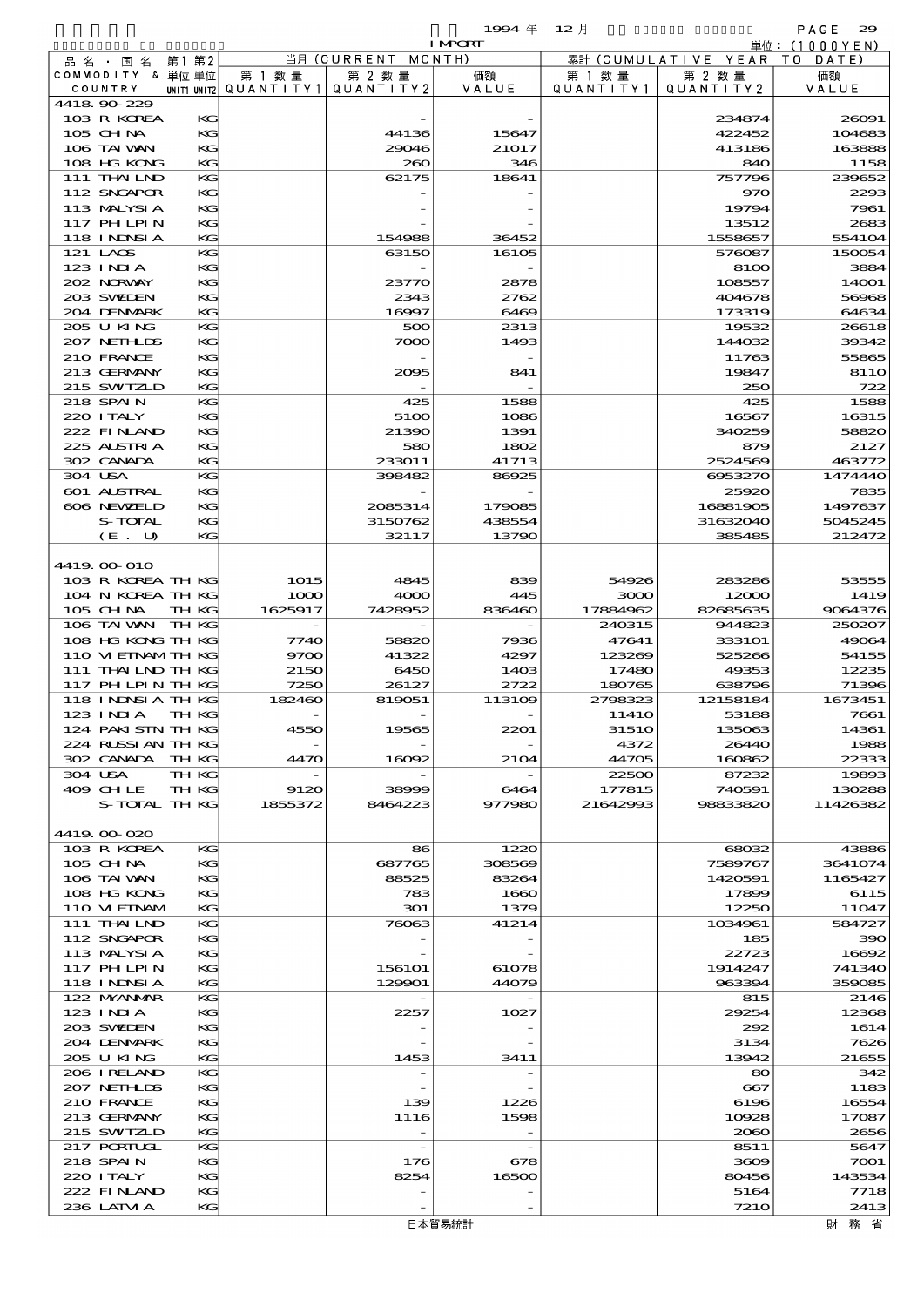$1994 \# 12$  and  $1994 \# 12$  and  $1994 \# 12$  and  $1999 \# 12$  and  $1999 \# 12$  and  $1999 \# 12$  and  $1999 \# 12$  and  $1999 \# 12$  and  $1999 \# 12$  and  $1999 \# 12$  and  $1999 \# 12$  and  $1999 \# 12$  and  $1999 \# 12$  and  $1999 \# 12$  a

|                             |       |          |        |                                                 | <b>I MPCRT</b> |           |                              | 単位: (1000 Y E N) |
|-----------------------------|-------|----------|--------|-------------------------------------------------|----------------|-----------|------------------------------|------------------|
| 品名・国名                       | 第1 第2 |          |        | 当月 (CURRENT MONTH)                              |                |           | 累計 (CUMULATIVE YEAR TO DATE) |                  |
| COMMODITY & 単位単位            |       |          | 第 1 数量 | 第 2 数量                                          | 価額             | 第 1 数 量   | 第 2 数量                       | 価額               |
| COUNTRY                     |       |          |        | $ $ UNIT1 $ $ UNIT2 $ $ QUANTITY1 $ $ QUANTITY2 | VALUE          | QUANTITY1 | QUANTITY2                    | VALUE            |
| 4419.00-020                 |       |          |        |                                                 |                |           |                              |                  |
| 242 SLOVEN<br>302 CANADA    |       | KG<br>KG |        | 552<br>268                                      | 683<br>577     |           | 4166<br>1154                 | 4325<br>2577     |
| 304 USA                     |       | KG       |        | 4618                                            | 5603           |           | 17239                        | 26259            |
| 305 MEXICO                  |       | KG       |        |                                                 |                |           | 221                          | 428              |
| 541 KENYA                   |       | KG       |        |                                                 |                |           | 5476                         | <b>11O1</b>      |
| 601 ALSTRAL                 |       | KG       |        | 154                                             | 253            |           | 2354                         | 6864             |
| 606 NEWELD                  |       | KG       |        | 1378                                            | 1222           |           | 7634                         | 9157             |
| S-TOTAL                     |       | KG       |        | 1159890                                         | 575241         |           | 13254611                     | 6870038          |
| (E. U)                      |       | KG       |        | 11138                                           | 23413          |           | 127523                       | 220629           |
|                             |       |          |        |                                                 |                |           |                              |                  |
| 4420 10 000                 |       |          |        |                                                 |                |           |                              |                  |
| 103 R KOREA                 |       | KG       |        | 6368                                            | 35950          |           | 94547                        | 469697           |
| 105 CH NA                   |       | KG       |        | 163743                                          | 144967         |           | 1378285                      | 1431010          |
| 106 TAI VAN<br>107 MONGOL   |       | KG<br>KG |        | 70406                                           | 146152         |           | 533414<br>$\infty$           | 1523072<br>332   |
| 108 HG KONG                 |       | KG       |        | 1794                                            | 15294          |           | 9257                         | 91647            |
| 110 VI EINAM                |       | KG       |        | 18904                                           | 12264          |           | 62839                        | 55584            |
| 111 THAILND                 |       | KG       |        | 8682                                            | 5109           |           | 172851                       | 107305           |
| 112 SNGAPOR                 |       | KG       |        |                                                 |                |           | 781                          | 3295             |
| 113 MALYSIA                 |       | KG       |        | 3600                                            | 3333           |           | 4906                         | 7268             |
| 117 PH LPIN                 |       | KG       |        | 22420                                           | 19282          |           | 312420                       | 250039           |
| 118 INNSI A                 |       | KG       |        | 13834                                           | <b>10010</b>   |           | 257582                       | 166706           |
| 122 NYANAR                  |       | KG       |        |                                                 |                |           | 8997                         | 2027             |
| $123$ INIA                  |       | KG       |        | 246                                             | 853            |           | 19484                        | 38832            |
| 124 PAKI STN                |       | KG       |        |                                                 |                |           | 1749                         | 1739             |
| 125 SRILANK                 |       | KG       |        |                                                 |                |           | 331O                         | 3017             |
| 131 NEPAL                   |       | KG       |        |                                                 |                |           | 250                          | 450              |
| 143 I SRAEL<br>203 SWIEN    |       | KG<br>KG |        | 108                                             | 913            |           | 16<br>2486                   | 292<br>10252     |
| 204 DENMARK                 |       | KG       |        | 36                                              | 234            |           | 680                          | 3070             |
| 205 U KING                  |       | KG       |        | 336                                             | 1386           |           | 10785                        | 44718            |
| 207 NETHLIS                 |       | KG       |        | 1341                                            | 4343           |           | 24981                        | 57662            |
| 208 BELGI UM                |       | KG       |        |                                                 |                |           | 114                          | 1444             |
| 210 FRANCE                  |       | KG       |        | 1324                                            | 3958           |           | 11234                        | 47578            |
| 213 GERMANY                 |       | KG       |        | 26                                              | 322            |           | $\Theta$ 10                  | 39357            |
| 215 SWIZLD                  |       | KG       |        | 349                                             | 1572           |           | 3197                         | 8748             |
| 218 SPAIN                   |       | KG       |        | 3286                                            | 3246           |           | 24355                        | 54106            |
| 220 I TALY                  |       | KG       |        | 107                                             | 1197           |           | 16635                        | 61192            |
| 222 FINAND                  |       | KG       |        | 341                                             | 2488           |           | 3080                         | 17497            |
| 224 RUSSI AN<br>225 ALSTRIA |       | KG       |        | 465                                             | 2370           |           | 1116                         | 5772             |
| 231 ROMANIA                 |       | KG<br>KG |        |                                                 |                |           | 797<br>395                   | 2050<br>309      |
| 234 TURKEY                  |       | КG       |        |                                                 |                |           | 10                           | 330              |
| 242 SLOVEN                  |       | KG       |        | 265                                             | 302            |           | 3713                         | 2767             |
| 302 CANADA                  |       | KG       |        | 67                                              | 227            |           | 4265                         | 9322             |
| 304 USA                     |       | KG       |        | 3862                                            | 13271          |           | 120988                       | 197757           |
| 305 MEXICO                  |       | KG       |        |                                                 |                |           | 2449                         | 4092             |
| 311 CST RCA                 |       | КG       |        | 132                                             | 390            |           | 1256                         | 2733             |
| 406 ECUADOR                 |       | KG       |        |                                                 |                |           | 650                          | 200              |
| 407 PERU                    |       | KG       |        | 50                                              | 239            |           | 1050                         | 781              |
| 410 BRAZIL                  |       | KG       |        |                                                 |                |           | 1538                         | 1611             |
| 411 PARACLA                 |       | KG       |        |                                                 |                |           | 1600                         | 1575             |
| 501 MERCECO                 |       | КG       |        |                                                 |                |           | 230                          | 351              |
| 506 EGYPT<br>510 SENEGAL    |       | KG<br>KG |        |                                                 |                |           | 89<br>200                    | 2526<br>746      |
| 516 I VCOAST                |       | КG       |        |                                                 |                |           | 3120                         | 778              |
| 520 MAI I                   |       | KG       |        |                                                 |                |           | 1350                         | 1342             |
| 521 BURKINA                 |       | КG       |        |                                                 |                |           | 220                          | 397              |
| 527 CAMROLN                 |       | KG       |        |                                                 |                |           | 825                          | 859              |
| 538 EIH OP                  |       | KG       |        |                                                 |                |           | 27                           | 251              |
| 541 KENYA                   |       | KG       |        | 6                                               | 244            |           | 28319                        | 18295            |
| 543 TANZN A                 |       | KG       |        |                                                 |                |           | 3182                         | 1281             |
| 547 MALRIUS                 |       | КG       |        |                                                 |                |           | 1829                         | 498              |
| 549 ZNBABVIE                |       | KG       |        |                                                 |                |           | 168                          | 278              |
| 551 S AFRCA                 |       | KG       |        |                                                 |                |           | 10369                        | 8059             |
| 553 MALAW                   |       | KG       |        |                                                 |                |           | 599                          | 448              |
| 601 ALSTRAL<br>602 PAP NGA  |       | KG<br>KG |        | $\infty$                                        | 370            |           | 335<br>2378                  | 1017<br>6256     |
| 606 NEWELD                  |       | KG       |        | 8                                               | 343            |           | 75                           | 1473             |
| 610 WSAMDA                  |       | KG       |        |                                                 |                |           | 1600                         | 3042             |
| S-TOTAL                     |       | КG       |        | 322126                                          | 430629         |           | 3159966                      | 4775141          |
| (E. U)                      |       | KG       |        | 6456                                            | 14686          |           | 95694                        | 309127           |
|                             |       |          |        |                                                 |                |           |                              |                  |
| 4420.90-010                 |       |          |        |                                                 |                |           |                              |                  |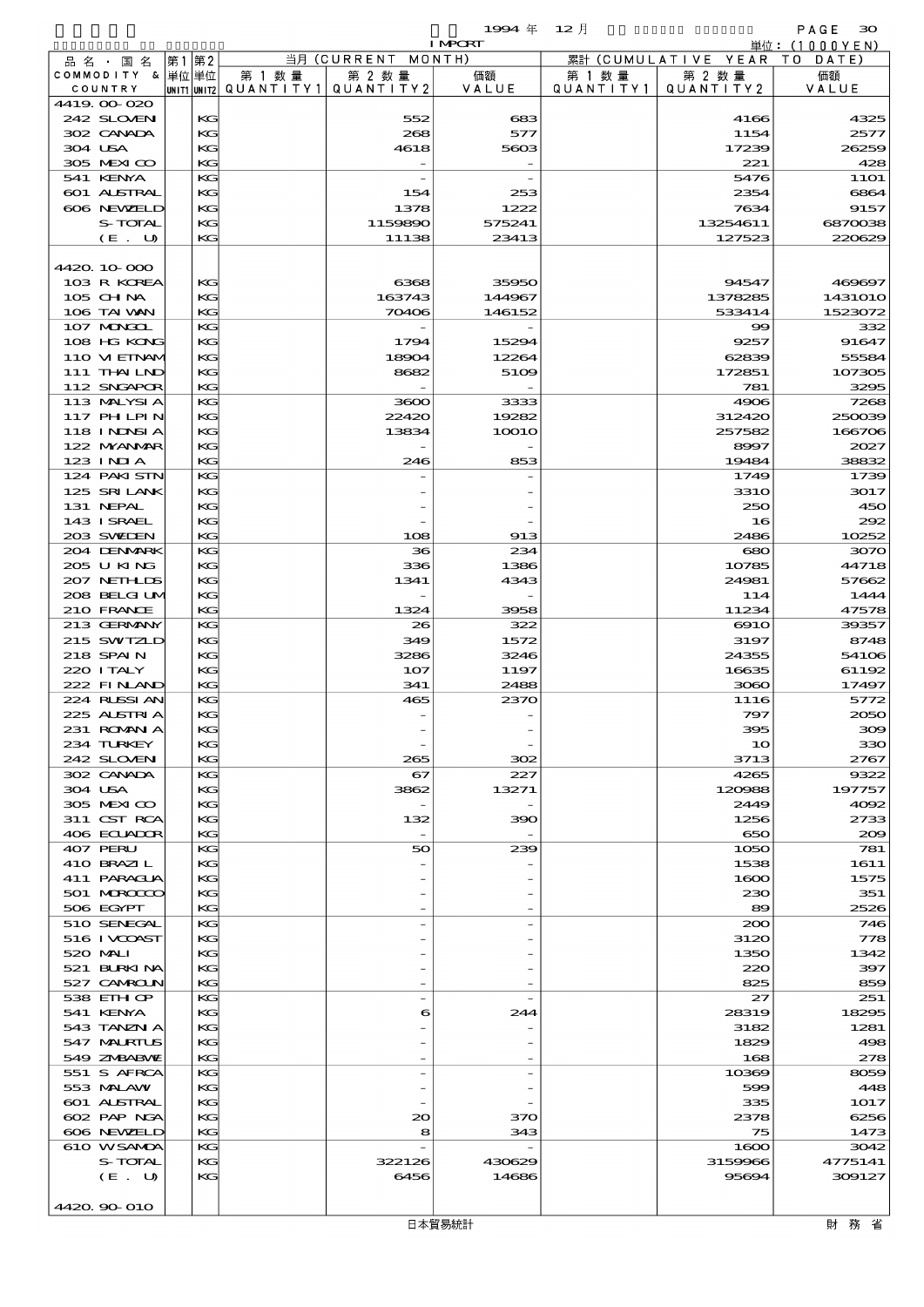$1994 \nleftrightarrow 12 \nparallel$  PAGE 31

|         |                             |      |          |                                                  |                    | <b>I MPCRT</b> |                     |                               | 単位: (1000 Y E N ) |
|---------|-----------------------------|------|----------|--------------------------------------------------|--------------------|----------------|---------------------|-------------------------------|-------------------|
|         | 品名・国名                       | 第1第2 |          |                                                  | 当月 (CURRENT MONTH) |                |                     | 累計 (CUMULATIVE YEAR TO DATE)  |                   |
|         | COMMODITY & 単位単位<br>COUNTRY |      |          | 第 1 数量<br> UNIT1 UNIT2  QUANT I TY1  QUANT I TY2 | 第 2 数量             | 価額<br>VALUE    | 第 1 数量<br>QUANTITY1 | 第 2 数量<br>QUANTITY 2          | 価額<br>VALUE       |
|         | 4420.90-010                 |      |          |                                                  |                    |                |                     |                               |                   |
|         | 105 CHNA                    |      | KG       |                                                  |                    |                |                     | 383                           | 266               |
|         | 220 I TALY                  |      | KG       |                                                  |                    |                |                     | 420                           | 789               |
|         | S-TOTAL                     |      | KG       |                                                  |                    |                |                     | 803                           | 1055              |
|         | (E. U)                      |      | KG       |                                                  |                    |                |                     | 420                           | 789               |
|         | 4420.90-090                 |      |          |                                                  |                    |                |                     |                               |                   |
|         | 103 R KOREA                 |      | KG       |                                                  | 3421               | 3499           |                     | 47868                         | 56662             |
|         | 105 CH NA                   |      | KG       |                                                  | 354593             | 124365         |                     | 3252096                       | 1260457           |
|         | 106 TAI VAN                 |      | KG       |                                                  | 375515             | 206931         |                     | 3476603                       | 2122289           |
|         | 108 HG KONG                 |      | KG       |                                                  | 224                | 615            |                     | 7382                          | 9760              |
|         | 110 VIEINAM<br>111 THAILND  |      | KG<br>KG |                                                  | 4990<br>117955     | 3063<br>42993  |                     | 37758<br>843146               | 25745<br>368443   |
|         | 112 SNGAPOR                 |      | KG       |                                                  |                    |                |                     | 1494                          | <b>1081</b>       |
|         | 113 MALYSIA                 |      | KG       |                                                  | 100957             | 20643          |                     | 1613934                       | 352217            |
|         | 117 PHLPIN                  |      | KG       |                                                  | 8220               | 4135           |                     | 65338                         | 52743             |
|         | 118 INNSI A                 |      | KG       |                                                  | 152540             | 41430          |                     | 1382458                       | 572555            |
|         | 123 INIA                    |      | KG       |                                                  | 4133               | 2183           |                     | 14009                         | 6531              |
|         | 124 PAKISTN<br>125 SRILANK  |      | KG<br>KG |                                                  | 666                | 679            |                     | 1445<br>4276                  | 781<br>2080       |
|         | 127 BANCLA                  |      | KG       |                                                  |                    |                |                     | 4320                          | 3264              |
|         | 133 I RAN                   |      | KG       |                                                  | 216                | 403            |                     | 216                           | 408               |
|         | 203 SWIEN                   |      | KG       |                                                  | 469                | 206            |                     | 5489                          | 3067              |
|         | 204 DENMARK                 |      | KG       |                                                  | 360                | 410            |                     | 812                           | 1053              |
|         | 205 U KING                  |      | KG       |                                                  |                    |                |                     | 3132                          | 8915              |
|         | 207 NETHLIS<br>210 FRANCE   |      | KG<br>KG |                                                  | 188<br>$\infty$    | 662<br>254     |                     | 1977<br>928                   | $\infty$<br>4461  |
|         | 213 GERMANY                 |      | KG       |                                                  | 293                | 766            |                     | 4704                          | 9637              |
|         | 215 SWIZLD                  |      | KG       |                                                  | 15                 | 310            |                     | 1573                          | 20115             |
|         | 217 PORTUGL                 |      | KG       |                                                  |                    |                |                     | 3937                          | 2564              |
|         | 218 SPAIN                   |      | KG       |                                                  | 1433               | 657            |                     | 33621                         | 19447             |
|         | 220 I TALY                  |      | KG       |                                                  | 3849               | 8938           |                     | 65576                         | 115920            |
|         | 222 FINAND<br>224 RUSSI AN  |      | KG<br>KG |                                                  | 35                 | 370            |                     | 18265<br>35                   | 7027<br>370       |
|         | 225 ALSTRIA                 |      | KG       |                                                  | 80                 | 298            |                     | 80                            | 298               |
|         | 230 GREECE                  |      | KG       |                                                  |                    |                |                     | 94                            | 1390              |
|         | 231 ROMNA                   |      | KG       |                                                  |                    |                |                     | 1580                          | 637               |
|         | 242 SLOVEN                  |      | KG       |                                                  |                    |                |                     | 173                           | 279               |
| 304 USA | 302 CANADA                  |      | KG<br>KG |                                                  | 3005               | 17792          |                     | 2099<br>99356                 | 1307<br>88995     |
|         | 407 PERU                    |      | KG       |                                                  |                    |                |                     | 184                           | 461               |
|         | 409 CHLE                    |      | KG       |                                                  | 2676               | 1018           |                     | 2676                          | 1018              |
|         | 410 BRAZIL                  |      | KG       |                                                  |                    |                |                     | 1870                          | 3591              |
|         | 506 EGYPT                   |      | KG       |                                                  |                    |                |                     | 24                            | 204               |
|         | 541 KENYA                   |      | KG       |                                                  |                    |                |                     | 260                           | 388               |
|         | 556 SVXZIND<br>601 ALSTRAL  |      | KG<br>KG |                                                  |                    |                |                     | 32578<br>336                  | 6247<br>996       |
|         | 606 NEWELD                  |      | KG       |                                                  |                    |                |                     | 45                            | 200               |
|         | S-TOTAL                     |      | KG       |                                                  | 1135923            | 482620         |                     | 11033747                      | 5140216           |
|         | (E. U)                      |      | KG       |                                                  | 6213               | 11687          |                     | 114781                        | 169996            |
|         |                             |      |          |                                                  |                    |                |                     |                               |                   |
|         | 4421.10.000<br>103 R KOREA  |      | KG       |                                                  |                    |                |                     | 5660                          | 3688              |
|         | $105$ CHNA                  |      | КC       |                                                  | 27129              | 5085           |                     | 359793                        | 71258             |
|         | 106 TAI VAN                 |      | KG       |                                                  | 4716               | 2886           |                     | 277830                        | 127672            |
|         | 111 THAILND                 |      | KG       |                                                  | 133                | 231            |                     | 139466                        | 38997             |
|         | 117 PH LPIN                 |      | KG       |                                                  |                    |                |                     | <b>31O</b>                    | 271               |
|         | 118 I NINSI A               |      | KG       |                                                  | 16895              | 3320           |                     | 133278                        | 48090             |
|         | 125 SRILANK<br>203 SVELEN   |      | KG<br>KG |                                                  |                    |                |                     | 253<br>290                    | 212<br>641        |
|         | 205 U KING                  |      | KG       |                                                  |                    |                |                     | 535                           | 1248              |
|         | 207 NETHLIDS                |      | KG       |                                                  |                    |                |                     | 232                           | 464               |
|         | 210 FRANCE                  |      | KG       |                                                  |                    |                |                     | 45                            | 239               |
|         | 213 GERMANY                 |      | KG       |                                                  | 375                | 2445           |                     | 874                           | 3723              |
|         | 220 I TALY<br>224 RUSSI AN  |      | KG<br>KG |                                                  |                    |                |                     | 2019<br>$\boldsymbol{\infty}$ | 3137<br>317       |
|         | 242 SLOVEN                  |      | KG       |                                                  |                    |                |                     | 1028                          | 706               |
| 304 USA |                             |      | KG       |                                                  | 922                | 1563           |                     | 13690                         | 20273             |
|         | S-TOTAL                     |      | KG       |                                                  | 50170              | 15530          |                     | 935363                        | 320036            |
|         | (E. U)                      |      | KG       |                                                  | 375                | 2445           |                     | 3705                          | 8811              |
|         |                             |      |          |                                                  |                    |                |                     |                               |                   |
|         | 4421.90 010<br>$105$ CHNA   |      | KG       |                                                  | 135                | 4203           |                     | 2873                          | 10251             |
|         | 106 TAI VAN                 |      | KG       |                                                  | 1072               | 1990           |                     | 6732                          | 11184             |
|         | 108 HG KONG                 |      | KG       |                                                  |                    |                |                     | 5                             | 437               |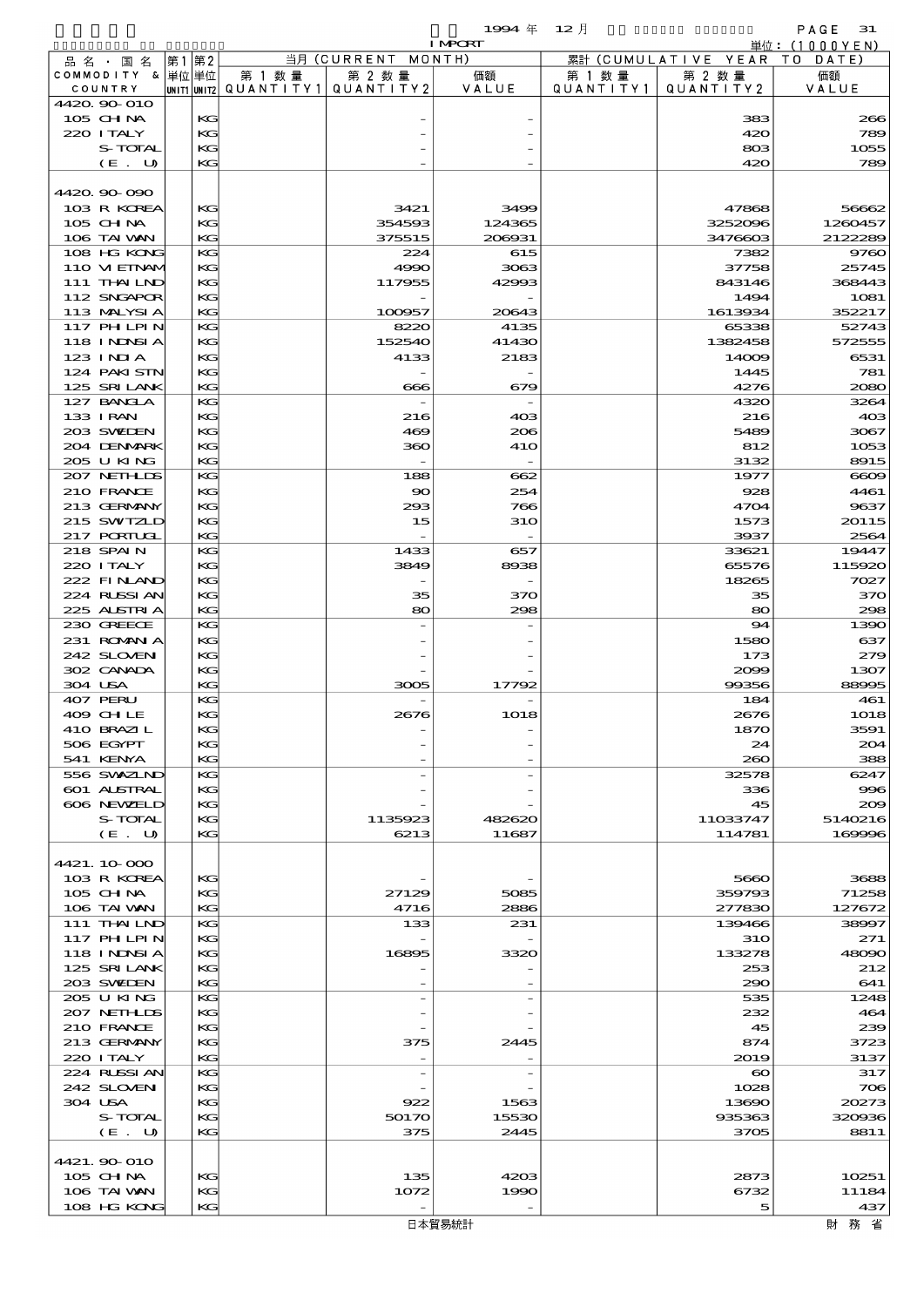|  |                             |          |                        |                              | $1994$ 年        | - 12 月               |                                        | PAGE<br>32        |
|--|-----------------------------|----------|------------------------|------------------------------|-----------------|----------------------|----------------------------------------|-------------------|
|  |                             |          |                        |                              | <b>I MPCRT</b>  |                      |                                        | 単位: (1000 Y E N)  |
|  | 品名·国名<br>COMMODITY & 単位単位   | 第1第2     | 第 1 数 量                | 当月 (CURRENT MONTH)<br>第 2 数量 | 価額              |                      | 累計 (CUMULATIVE YEAR TO DATE)<br>第 2 数量 | 価額                |
|  | COUNTRY                     |          | UNIT1 UNIT2 QUANTITY 1 | QUANTITY 2                   | VALUE           | 第 1 数 量<br>QUANTITY1 | QUANTITY 2                             | VALUE             |
|  | 4421.90-010                 |          |                        |                              |                 |                      |                                        |                   |
|  | 110 VIEINAM                 | KG       |                        | 1460                         | 1318            |                      | 7322                                   | 9898              |
|  | 111 THAILND                 | KG       |                        | 34663                        | 16384           |                      | 343795                                 | 126893            |
|  | 112 SNGAPOR                 | KG       |                        |                              |                 |                      | 360                                    | 2546              |
|  | 118 I NDSI A<br>121 LACS    | KG<br>KG |                        | 3900                         | 2749            |                      | 4801<br>15848                          | 3829<br>5291      |
|  | $123$ INIA                  | KG       |                        |                              |                 |                      | 3433                                   | 1160              |
|  | 205 U KING                  | KG       |                        |                              |                 |                      | 88                                     | 204               |
|  | 210 FRANCE                  | KG       |                        |                              |                 |                      | 11                                     | 240               |
|  | 304 USA                     | KG       |                        |                              |                 |                      | 224                                    | 1729              |
|  | S-TOTAL                     | KG       |                        | 41230                        | 26644           |                      | 385492                                 | 173662            |
|  | (E. U)                      | KG       |                        |                              |                 |                      | $\infty$                               | 444               |
|  |                             |          |                        |                              |                 |                      |                                        |                   |
|  | 4421.90-020<br>105 CH NA    | KG       |                        | 53360                        | 3327            |                      | 942714                                 | 67414             |
|  | 203 SWIDEN                  | KG       |                        | 87672                        | 6867            |                      | 713722                                 | 55956             |
|  | S-TOTAL                     | KG       |                        | 141032                       | 10194           |                      | 1656436                                | 123370            |
|  |                             |          |                        |                              |                 |                      |                                        |                   |
|  | 4421.90-091                 |          |                        |                              |                 |                      |                                        |                   |
|  | 105 CH NA                   | KG       |                        | 338154                       | 64151           |                      | 4119523                                | 805685            |
|  | 106 TAI VAN                 | KG       |                        | 27553                        | 6320            |                      | 366771                                 | 89329             |
|  | 111 THAILND<br>117 PHLPIN   | KG<br>KG |                        | 2600                         | 514             |                      | 51020<br>3152                          | 9327<br>983       |
|  | <b>118 INNSIA</b>           | KG       |                        | 5500                         | 1640            |                      | 5500                                   | 1640              |
|  | S-TOTAL                     | KG       |                        | 373807                       | 72625           |                      | 4545966                                | 906964            |
|  |                             |          |                        |                              |                 |                      |                                        |                   |
|  | 4421.90 092                 |          |                        |                              |                 |                      |                                        |                   |
|  | 103 R KOREA                 | KG       |                        |                              |                 |                      | 830                                    | 4660              |
|  | 105 CH NA                   | KG       |                        | 15128                        | 15308           |                      | 169360                                 | 178053            |
|  | 106 TAI VAN                 | KG       |                        |                              |                 |                      | 5241                                   | 7062              |
|  | 108 HG KONG                 | KG       |                        |                              |                 |                      | 466                                    | 468               |
|  | 113 MALYSIA<br>117 PHLPIN   | KG<br>KG |                        |                              |                 |                      | 8000<br>200                            | 3251<br>354       |
|  | <b>118 INNSIA</b>           | KG       |                        |                              |                 |                      | 25306                                  | 8968              |
|  | 213 GERMANY                 | KG       |                        |                              |                 |                      | 180                                    | 268               |
|  | 218 SPAIN                   | KG       |                        | 29                           | 309             |                      | 46                                     | 518               |
|  | 304 USA                     | KG       |                        |                              |                 |                      | 803                                    | 1155              |
|  | S-TOTAL                     | KG       |                        | 15157                        | 15617           |                      | 210432                                 | 204757            |
|  | (E. U)                      | KG       |                        | 29                           | 309             |                      | 226                                    | 786               |
|  |                             |          |                        |                              |                 |                      |                                        |                   |
|  | 4421.90-099<br>103 R KOREA  | KG       |                        | 4416                         | 25358           |                      | 97698                                  | 401542            |
|  | $105$ CHNA                  | KG       |                        | 1139225                      | 240605          |                      | 14846194                               | 2832202           |
|  | 106 TAI VAN                 | KG       |                        | 521417                       | 258724          |                      | 8416223                                | 4301594           |
|  | 108 HG KONG                 | KG       |                        | 871                          | 1475            |                      | 15573                                  | 16128             |
|  | 110 VI EINAM                | KG       |                        | 18208                        | 7656            |                      | 240903                                 | 63979             |
|  | 111 THAILND                 | KG       |                        | 96045                        | 25213           |                      | 1102522                                | 334486            |
|  | 112 SNGAPOR                 | KG       |                        | 62036                        | 6487            |                      | 409587                                 | 40138             |
|  | 113 MALYSIA                 | KG       |                        | 153487                       | 52678           |                      | 1905864                                | 422643            |
|  | 117 PHLPIN<br>118 I NJNSI A | KG<br>KG |                        | 70214<br>1026162             | 36712<br>200029 |                      | 828747<br>10901991                     | 415923<br>2250268 |
|  | 121 LAOS                    | KG       |                        |                              |                 |                      | 18960                                  | 2073              |
|  | 123 INIA                    | KG       |                        |                              |                 |                      | 4938                                   | 8338              |
|  | 125 SRILANK                 | KG       |                        | 340                          | 677             |                      | 2318                                   | 2664              |
|  | 127 BANCLA                  | KG       |                        |                              |                 |                      | 1449                                   | 1281              |
|  | 131 NEPAL                   | KG       |                        |                              |                 |                      | 300                                    | 314               |
|  | 143 ISRAEL                  | KG       |                        |                              |                 |                      | 225                                    | 482               |
|  | 203 SWIEN<br>204 DENMARK    | KG<br>KG |                        | 496<br>10515                 | 345<br>3924     |                      | 22915<br>186929                        | 24456<br>51945    |
|  | 205 U KING                  | KG       |                        | 15717                        | 11570           |                      | 160638                                 | 89864             |
|  | 207 NETHLIS                 | KG       |                        | 116300                       | 26598           |                      | 387497                                 | 85213             |
|  | 208 BELGI UM                | KG       |                        |                              |                 |                      | 7364                                   | 7084              |
|  | 210 FRANCE                  | KG       |                        | 3151                         | 10307           |                      | 49227                                  | 73309             |
|  | 213 GERMANY                 | KG       |                        | 20008                        | 17667           |                      | 340283                                 | 257136            |
|  | 215 SWIZLD                  | KG       |                        | 15545                        | 13771           |                      | 40919                                  | 50940             |
|  | 217 PORTUGL                 | KG       |                        |                              |                 |                      | <b>151O</b>                            | <b>1O4O</b>       |
|  | 218 SPAIN<br>220 I TALY     | KG<br>KG |                        | 10938<br>9881                | 9914<br>13675   |                      | 58259<br>118717                        | 58284<br>141886   |
|  | 222 FINAND                  | KG       |                        | <b>7410</b>                  | 1608            |                      | 541879                                 | 80829             |
|  | 223 POLAND                  | KG       |                        | $\overline{\phantom{a}}$     |                 |                      | 1611                                   | 366               |
|  | 225 ALSTRIA                 | KG       |                        | 400                          | 1060            |                      | 966                                    | 2877              |
|  | 233 CYPRUS                  | KG       |                        |                              |                 |                      | 400                                    | 847               |
|  | 242 SLOVEN                  | KG       |                        | 2213                         | 864             |                      | 6520                                   | 2991              |
|  | 302 CANADA                  | KG       |                        | 2833                         | 2683            |                      | 178966                                 | 144039            |
|  | 304 USA                     | KG       |                        | 218819                       | 75067           |                      | 2831617                                | 1152231           |

財務省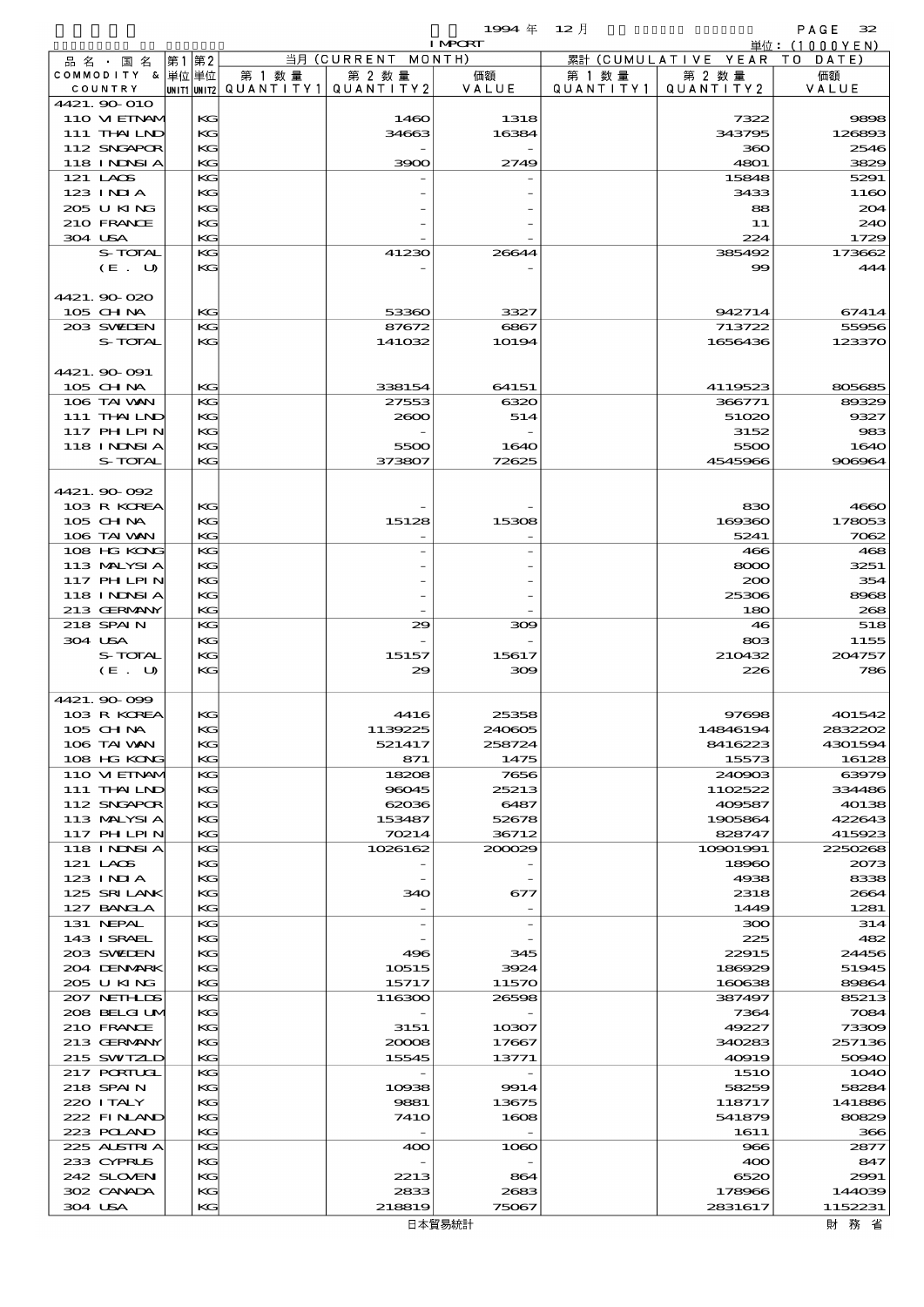|                               |       |              |                                       |                          | 1994 $#$       | 12月               |                              | PAGE<br>33       |
|-------------------------------|-------|--------------|---------------------------------------|--------------------------|----------------|-------------------|------------------------------|------------------|
|                               |       |              |                                       | 当月 (CURRENT MONTH)       | <b>I MPORT</b> |                   | 累計 (CUMULATIVE YEAR TO DATE) | 単位:(1000YEN)     |
| 品 名 ・ 国 名<br>COMMODITY & 単位単位 | 第1 第2 |              | 第 1 数量                                | 第 2 数量                   | 価額             | 第 1 数 量           | 第 2 数量                       | 価額               |
| COUNTRY                       |       |              | unit1 unit2  Q∪ANT   TY1  Q∪ANT   TY2 |                          | VALUE          | Q U A N T I T Y 1 | QUANTITY 2                   | VALUE            |
| 4421, 90, 099                 |       |              |                                       |                          |                |                   |                              |                  |
| 305 MEXICO                    |       | KG           |                                       | 2192                     | 1502           |                   | 51681                        | 24132            |
| 406 ECUADOR                   |       | KG           |                                       | 3396                     | 2361           |                   | 9230                         | 6293             |
| 409 CHLE<br>410 BRAZIL        |       | KG<br>KG     |                                       |                          |                |                   | 4215<br>2137                 | 1615<br>1302     |
| 506 EGYPT                     |       | KG           |                                       |                          |                |                   | 83                           | 479              |
| 541 KENYA                     |       | KG           |                                       |                          |                |                   | 449                          | 454              |
| 601 ALSTRAL                   |       | KG           |                                       | 150                      | 291            |                   | 56264                        | 5518             |
| 606 NEWELD                    |       | KG           |                                       |                          |                |                   | 13196                        | <b>7210</b>      |
| S-TOTAL                       |       | KG           |                                       | 3532385                  | 1048821        |                   | 43866964                     | 13366395         |
| (E. U)                        |       | KG           |                                       | 186510                   | 93655          |                   | 1310424                      | 765761           |
| 4501.10.000                   |       |              |                                       |                          |                |                   |                              |                  |
| 207 NETHLIS                   |       | M            |                                       |                          |                |                   | 1                            | 471              |
| 217 PORTUGL                   |       | $\mathbf{M}$ |                                       | з                        | 2666           |                   | 128                          | 48828            |
| 304 USA                       |       | M            |                                       | 2                        | 1093           |                   | 2                            | 1953             |
| S-TOTAL                       |       | M            |                                       | 5                        | 3759           |                   | 131                          | 51252            |
| (E. U)                        |       | M            |                                       | з                        | 2666           |                   | 129                          | 49299            |
|                               |       |              |                                       |                          |                |                   |                              |                  |
| 4501.90 000<br>105 CH NA      |       | M            |                                       |                          |                |                   | 2                            | 633              |
| 217 PORTUGL                   |       | M            |                                       | 199                      | 32794          |                   | 1303                         | 229432           |
| 304 USA                       |       | M            |                                       | $\overline{\phantom{a}}$ |                |                   | 1                            | 729              |
| S-TOTAL                       |       | M            |                                       | 199                      | 32794          |                   | 1306                         | 230794           |
| (E. U)                        |       | M            |                                       | 199                      | 32794          |                   | 1303                         | 229432           |
|                               |       |              |                                       |                          |                |                   |                              |                  |
| 4502.00.000                   |       |              |                                       |                          |                |                   |                              |                  |
| 103 R KOREA<br>106 TAI VAN    |       | M<br>M       |                                       |                          |                |                   | $\mathbf o$<br>5             | 2592<br>3624     |
| <b>217 PORTUGL</b>            |       | $\mathbf{M}$ |                                       | 4                        | 2994           |                   | 46                           | 41420            |
| 218 SPAIN                     |       | M            |                                       |                          |                |                   | $\mathbf o$                  | 40 <sup>3</sup>  |
| S-TOTAL                       |       | M            |                                       | 4                        | 2994           |                   | 51                           | 48039            |
| (E. U)                        |       | $\mathbf{M}$ |                                       | 4                        | 2994           |                   | 46                           | 41823            |
|                               |       |              |                                       |                          |                |                   |                              |                  |
| 4503 10 000                   |       |              |                                       |                          |                |                   |                              |                  |
| 105 CH NA                     |       | КG           |                                       | 311                      | 260            |                   | 4141                         | 4135             |
| 210 FRANCE<br>213 GERMANY     |       | KG<br>KG     |                                       |                          |                |                   | 818<br>1757                  | 5771<br>7213     |
| 215 SWIZLD                    |       | KG           |                                       |                          |                |                   | 17                           | 230              |
| <b>217 PORTUGL</b>            |       | KG           |                                       | 9002                     | 31676          |                   | 104766                       | 328165           |
| 220 ITALY                     |       | KG           |                                       |                          |                |                   | 436                          | 1506             |
| 227 H.NGARY                   |       | KG           |                                       |                          |                |                   | 30                           | 441              |
| 304 USA                       |       | KG           |                                       |                          |                |                   | <b>11O4</b>                  | 5141             |
| S-TOTAL<br>(E. U)             |       | KG<br>KG     |                                       | 9313<br>9002             | 31936          |                   | 113069<br>107777             | 352602<br>342655 |
|                               |       |              |                                       |                          | 31676          |                   |                              |                  |
| 4503 90 000                   |       |              |                                       |                          |                |                   |                              |                  |
| 105 CH NA                     |       | KG           |                                       | 18155                    | 5780           |                   | 199201                       | 74127            |
| 106 TAI VAN                   |       | KG           |                                       |                          |                |                   | 48997                        | 30086            |
| <b>117 PHLPIN</b>             |       | KG           |                                       |                          |                |                   | 703                          | 946              |
| 204 DENMARK                   |       | KG           |                                       | 18306                    | 4937           |                   | 100800                       | 27254            |
| 210 FRANCE<br>213 GERMANY     |       | KG<br>KG     |                                       | 373                      | 2129           |                   | 171<br>8867                  | 525<br>9985      |
| <b>217 PORTUGL</b>            |       | KG           |                                       | 79315                    | 21496          |                   | 457641                       | 138892           |
| 220 I TALY                    |       | KG           |                                       |                          |                |                   | 204                          | 307              |
| 304 USA                       |       | KG           |                                       |                          |                |                   | 495                          | 1014             |
| 601 ALSTRAL                   |       | KG           |                                       |                          |                |                   | 181                          | 563              |
| 606 NEWELD                    |       | KG           |                                       |                          |                |                   | 890                          | 1671             |
| S-TOTAL                       |       | KG           |                                       | 116149                   | 34342          |                   | 818150                       | 285370           |
| (E. U)                        |       | KG           |                                       | 97994                    | 28562          |                   | 567683                       | 176963           |
| 4504.10.000                   |       |              |                                       |                          |                |                   |                              |                  |
| $105$ CHNA                    |       | КG           |                                       | 3605                     | 1147           |                   | 76815                        | 31974            |
| 106 TAI VAN                   |       | KG           |                                       |                          |                |                   | 32778                        | 25571            |
| 117 PHLPIN                    |       | KG           |                                       |                          |                |                   | 1240                         | 1227             |
| 205 U KING                    |       | KG           |                                       | 332                      | 729            |                   | 3479                         | 3581             |
| 207 NETHLIS                   |       | KG           |                                       |                          |                |                   | 21780                        | 11504            |
| 210 FRANCE<br>213 GERMANY     |       | KG<br>KG     |                                       |                          |                |                   | 529<br>2805                  | 645<br>5928      |
| 217 PORTUGL                   |       | KG           |                                       | 186603                   | 81689          |                   | 2256178                      | 1073702          |
| 218 SPAIN                     |       | KG           |                                       |                          |                |                   | 18086                        | 6549             |
| 220 I TALY                    |       | KG           |                                       | $\infty$                 | 342            |                   | 835                          | 5883             |
| 304 USA                       |       | KG           |                                       |                          |                |                   | 6174                         | 2275             |
| 601 ALSTRAL                   |       | KG           |                                       | 7812                     | 7133           |                   | 9938                         | 9244             |
| 606 NEWELD                    |       | KG           |                                       |                          |                |                   | 176                          | 265              |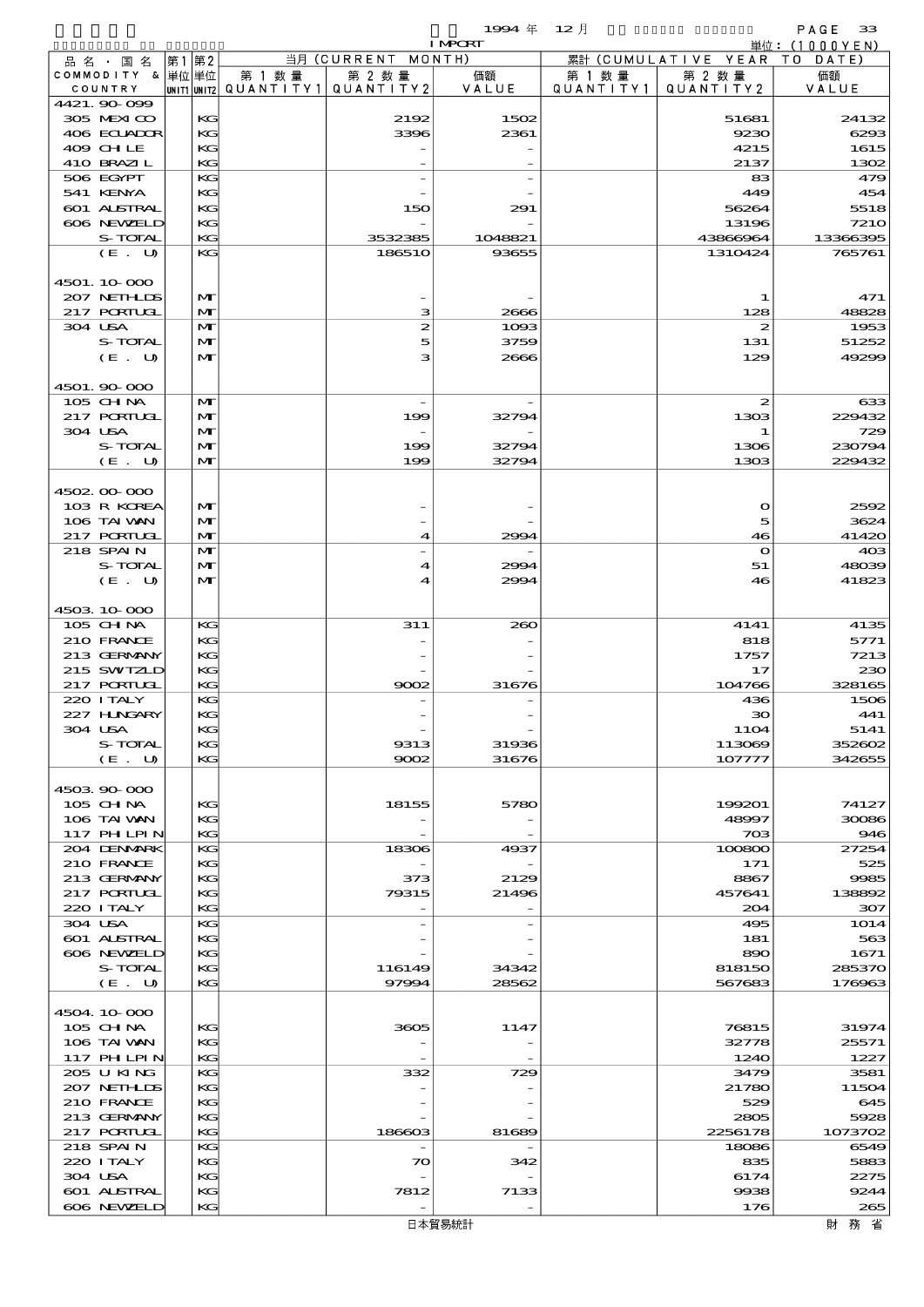$1994 \quad \text{if} \quad 12 \quad \text{[} \quad \text{?}$ 

|                            |    |          |                                                  |                    | <b>I MPORT</b> |           |                              | 単位:(1000YEN)   |
|----------------------------|----|----------|--------------------------------------------------|--------------------|----------------|-----------|------------------------------|----------------|
| 品名・国名                      | 第1 | 第2       |                                                  | 当月 (CURRENT MONTH) |                |           | 累計 (CUMULATIVE YEAR TO DATE) |                |
| COMMODITY & 単位単位           |    |          | 第 1 数量<br> unit1 unit2  QUANT   TY1  QUANT   TY2 | 第 2 数量             | 価額             | 第 1 数 量   | 第 2 数量                       | 価額             |
| COUNTRY<br>4504.10.000     |    |          |                                                  |                    | VALUE          | QUANTITY1 | QUANTITY 2                   | VALUE          |
| S-TOTAL                    |    | KG       |                                                  | 198422             | <b>91040</b>   |           | 2430813                      | 1178348        |
| (E. U)                     |    | KG       |                                                  | 187005             | 82760          |           | 2303692                      | 1107792        |
|                            |    |          |                                                  |                    |                |           |                              |                |
| 4504.90-000                |    |          |                                                  |                    |                |           |                              |                |
| 103 R KOREA                |    | KG       |                                                  |                    |                |           | 734                          | 1793           |
| 105 CH NA                  |    | KG       |                                                  | 18216              | 7429           |           | 110000                       | 41107          |
| 106 TAI VAN                |    | KG       |                                                  | 10475              | 4021           |           | 203296                       | 114969         |
| 112 SNGAPOR                |    | KG       |                                                  | 175                | 492            |           | 175                          | 492            |
| 117 PHLPIN<br>204 DENMARK  |    | KG<br>KG |                                                  |                    |                |           | 1726<br>2480                 | 2565<br>920    |
| 205 U KING                 |    | KG       |                                                  |                    |                |           | 2959                         | 4619           |
| 207 NETHLIS                |    | KG       |                                                  |                    |                |           | 216                          | 923            |
| 210 FRANCE                 |    | KG       |                                                  |                    |                |           | 1302                         | 2481           |
| 213 GERMANY                |    | KG       |                                                  |                    |                |           | 294                          | 1180           |
| 217 PORTUGL                |    | KG       |                                                  | 47699              | 16347          |           | 350065                       | 118472         |
| 218 SPAIN                  |    | KG       |                                                  |                    |                |           | 6352                         | 8785           |
| 220 I TALY                 |    | KG       |                                                  | 140                | 759            |           | 14O                          | 759            |
| 223 POLAND<br>304 USA      |    | KG<br>KG |                                                  |                    |                |           | 35<br>11526                  | 382<br>8631    |
| 601 ALSTRAL                |    | KG       |                                                  |                    |                |           | 1732                         | 2464           |
| 606 NEWELD                 |    | KG       |                                                  | 420                | 431            |           | 694                          | 1367           |
| S-TOTAL                    |    | KG       |                                                  | 77125              | 29479          |           | 693726                       | 311909         |
| (E. U)                     |    | KG       |                                                  | 47839              | 17106          |           | 363808                       | 138139         |
|                            |    |          |                                                  |                    |                |           |                              |                |
| 4601.10-010                |    |          |                                                  |                    |                |           |                              |                |
| 105 CHNA                   |    | KG       |                                                  | 11565              | 7487           |           | 281980                       | 126293         |
| 304 USA                    |    | KG       |                                                  |                    |                |           | 205                          | 268            |
| 406 ECUADOR                |    | KG<br>KG |                                                  | 450<br>12015       | 429<br>7916    |           | <b>1810</b><br>283995        | 1799<br>128360 |
| S-TOTAL                    |    |          |                                                  |                    |                |           |                              |                |
| 4601.10.020                |    |          |                                                  |                    |                |           |                              |                |
| 103 R KOREA                |    | KG       |                                                  | 16245              | 2547           |           | 187270                       | 32464          |
| $105$ CHNA                 |    | KG       |                                                  |                    |                |           | 86337                        | 11449          |
| 106 TAI VAN                |    | KG       |                                                  | 98130              | $\infty$ 94    |           | 1238549                      | 88406          |
| 108 HG KONG                |    | KG       |                                                  |                    |                |           | 326                          | 835            |
| 117 PHLPIN                 |    | KG       |                                                  |                    |                |           | 2122                         | 1560           |
| S-TOTAL                    |    | KG       |                                                  | 114375             | 8641           |           | 1514604                      | 134714         |
| 4601.20010                 |    |          |                                                  |                    |                |           |                              |                |
| 103 R KOREA                |    | KG       |                                                  | 4400               | 1850           |           | 53257                        | 19998          |
| 105 CH NA                  |    | KG       |                                                  | 413219             | 156119         |           | 4102602                      | 1275686        |
| 106 TAI VAN                |    | KG       |                                                  |                    |                |           | 152092                       | 64925          |
| 110 VI EINAM               |    | КG       |                                                  |                    |                |           | 5000                         | 527            |
| 111 THAILND                |    | KG       |                                                  | 16377              | 4342           |           | 50345                        | 15256          |
| S-TOTAL                    |    | KG       |                                                  | 433996             | 162311         |           | 4363296                      | 1376392        |
|                            |    |          |                                                  |                    |                |           |                              |                |
| 4601.20091<br>104 N KOREA  |    | КG       |                                                  | 18705              | 1404           |           |                              | 1404           |
| 105 CH NA                  |    | KG       |                                                  | 989079             | 64420          |           | 18705<br>17792190            | 1413353        |
| 106 TAI VAN                |    | KG       |                                                  |                    |                |           | 4994                         | <b>3610</b>    |
| <b>117 PHLPIN</b>          |    | KG       |                                                  | 567                | 427            |           | 999                          | 1249           |
| 118 I NJNSI A              |    | KG       |                                                  |                    |                |           | 10442                        | 8553           |
| 205 U KING                 |    | KG       |                                                  |                    |                |           | 190                          | 398            |
| 304 USA                    |    | KG       |                                                  |                    |                |           | 114                          | 786            |
| S-TOTAL                    |    | KG       |                                                  | 1008351            | 66251          |           | 17827634                     | 1429353        |
| (E. U)                     |    | KG       |                                                  |                    |                |           | 190                          | 398            |
| 4601.20099                 |    |          |                                                  |                    |                |           |                              |                |
| 103 R KOREA                |    | KG       |                                                  |                    |                |           | 1302                         | 1220           |
| 105 CHNA                   |    | KG       |                                                  | 29809              | 4619           |           | 4787528                      | 889026         |
| 106 TAI VAN                |    | KG       |                                                  |                    |                |           | 1063921                      | 319438         |
| 108 HG KONG                |    | KG       |                                                  |                    |                |           | 6800                         | 4186           |
| 110 VI EINAM               |    | KG       |                                                  |                    |                |           | 20994                        | 3877           |
| 111 THAILND                |    | KG       |                                                  | 9316               | 2829           |           | 19648                        | 5614           |
| 113 MALYSIA<br>117 PH LPIN |    | KG<br>KG |                                                  | 6732               | 3264           |           | 433762<br>1532               | 277252<br>1399 |
| 118 I NINSI A              |    | KG       |                                                  | 76432              | 63235          |           | 2068662                      | 1348811        |
| 205 U KING                 |    | KG       |                                                  |                    |                |           | 2825                         | 4350           |
| 208 BELGI UM               |    | KG       |                                                  |                    |                |           | 189                          | 476            |
| 210 FRANCE                 |    | KG       |                                                  |                    |                |           | 482                          | 1278           |
| S-TOTAL                    |    | KG       |                                                  | 122289             | 73947          |           | 8407645                      | 2856927        |
| (E. U)                     |    | KG       |                                                  |                    |                |           | 3496                         | 6104           |
|                            |    |          |                                                  |                    |                |           |                              |                |

4601. 91-100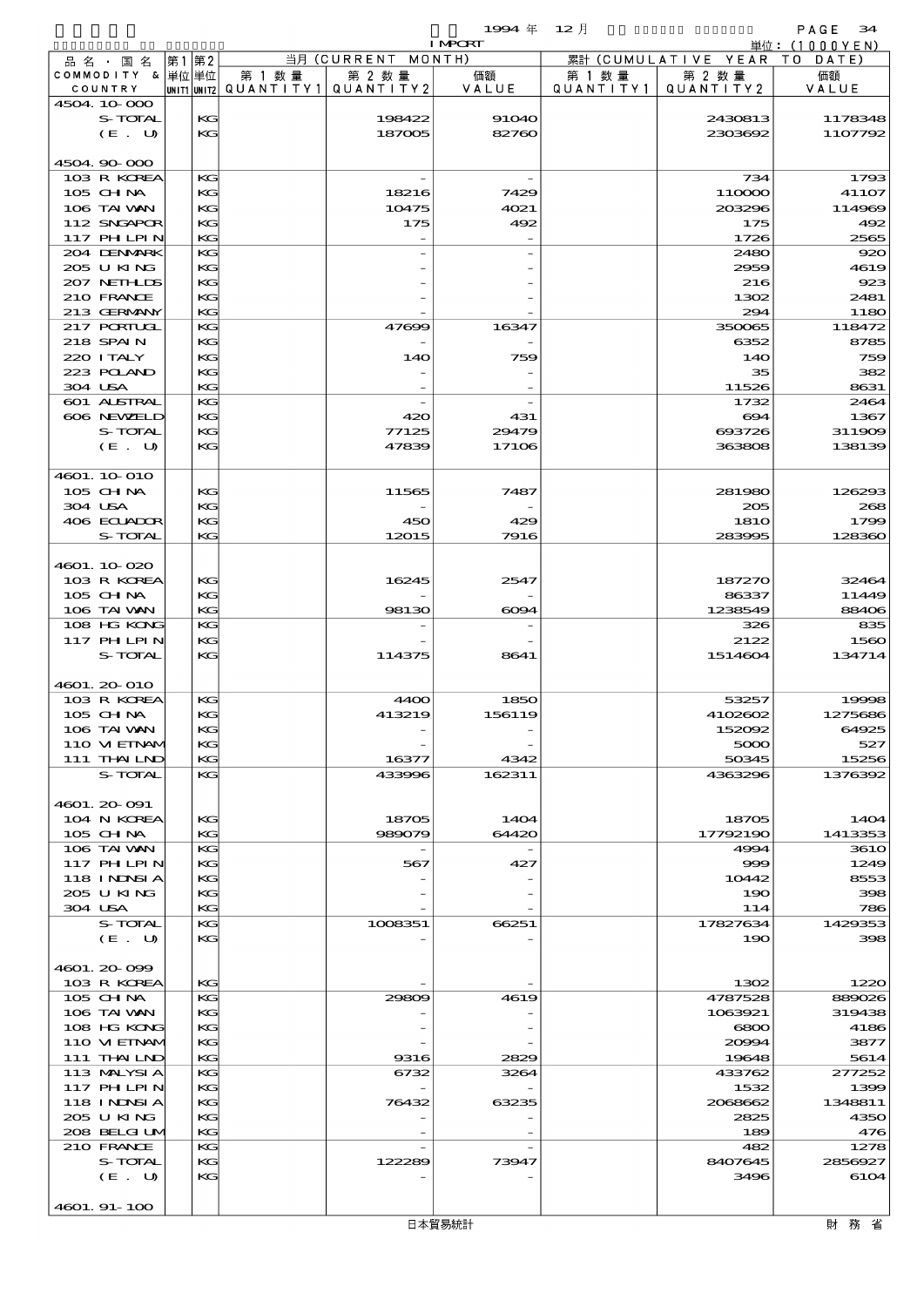$1994 \nleftrightarrow 12 \nparallel$  PAGE 35

|                             |          |        |                                       | <b>I MPORT</b> |           |                              | 単位: (1000YEN)         |
|-----------------------------|----------|--------|---------------------------------------|----------------|-----------|------------------------------|-----------------------|
| 品 名 ・ 国 名                   | 第1 第2    |        | 当月 (CURRENT MONTH)                    |                |           | 累計 (CUMULATIVE YEAR TO DATE) |                       |
| COMMODITY & 単位単位            |          | 第 1 数量 | 第 2 数量                                | 価額             | 第 1 数量    | 第 2 数量                       | 価額                    |
| COUNTRY                     |          |        | UNIT1 UNIT2  QUANT   TY1  QUANT   TY2 | VALUE          | QUANTITY1 | QUANTITY 2                   | VALUE                 |
| 4601. 91-100<br>103 R KOREA | KG       |        | 121472                                | 10442          |           | 2485597                      | 195730                |
| 104 N KOREA                 | KG       |        |                                       |                |           | 588690                       | 22105                 |
| 105 CH NA                   | KG       |        |                                       |                |           | 9078                         | 3388                  |
| 106 TAI VAN                 | KG       |        |                                       |                |           | 93892                        | 10222                 |
| 108 HG KONG                 | KG       |        |                                       |                |           | 706                          | 290                   |
| S-TOTAL                     | KG       |        | 121472                                | 10442          |           | 3177963                      | 231735                |
|                             |          |        |                                       |                |           |                              |                       |
| 4601. 91- 210               |          |        |                                       |                |           |                              |                       |
| 103 R KOREA                 | KG       |        |                                       |                |           | 14670                        | 5508                  |
| 105 CH NA                   | KG       |        | 2506798                               | 824257         |           | 33199161                     | 10034299              |
| 106 TAI VAN                 | KG       |        | 12062                                 | 7288           |           | 176157                       | 85371                 |
| 108 HG KONG                 | KG       |        |                                       |                |           | 12000                        | 3414                  |
| 111 THAILND                 | КC       |        |                                       |                |           | 14883                        | 4046                  |
| S-TOTAL                     | KG       |        | 2518860                               | 831545         |           | 33416871                     | 10132638              |
|                             |          |        |                                       |                |           |                              |                       |
| 4601.91-290                 |          |        |                                       |                |           |                              |                       |
| 103 R KOREA<br>$105$ CHNA   | KG<br>КC |        | 83765                                 | 23245          |           | 100<br>1448263               | <b>11O1</b><br>347963 |
| 106 TAI VAN                 | KG       |        | 1096                                  | 704            |           | 31803                        | 21209                 |
| 108 HG KONG                 | KG       |        |                                       |                |           | 7431                         | 10872                 |
| 110 VIEINAM                 | KG       |        |                                       |                |           | 14000                        | 1180                  |
| 117 PHLPIN                  | KG       |        | 442                                   | 1406           |           | 14326                        | 24593                 |
| 118 INNSI A                 | КC       |        | 1990                                  | 4301           |           | $-0053$                      | 7746                  |
| S-TOTAL                     | KG       |        | 87293                                 | 29656          |           | 1521976                      | 414664                |
|                             |          |        |                                       |                |           |                              |                       |
| 4601.99-000                 |          |        |                                       |                |           |                              |                       |
| 103 R KOREA                 | KG       |        |                                       |                |           | 3104                         | 1606                  |
| $105$ CHNA                  | КC       |        |                                       |                |           | 16922                        | 3106                  |
| 106 TAI WAN                 | KG       |        |                                       |                |           | 4681                         | 1355                  |
| 108 HG KONG                 | KG       |        |                                       |                |           | 180                          | 212                   |
| 205 U KING                  | KG       |        |                                       |                |           | 978                          | 1171                  |
| 210 FRANCE                  | KG       |        |                                       |                |           | 132                          | 288                   |
| 220 I TALY                  | КC       |        | 291                                   | 333            |           | 6681                         | ങ്ങ                   |
| S-TOTAL                     | KG       |        | 291                                   | 333            |           | 32678                        | 14671                 |
| (E. U)                      | KG       |        | 291                                   | 333            |           | 7791                         | 8392                  |
|                             |          |        |                                       |                |           |                              |                       |
| 4602 10 010                 |          |        |                                       |                |           |                              |                       |
| 103 R KOREA<br>105 CH NA    | KG<br>KG |        | 1181                                  | 4844           |           | 244<br>7141                  | 7028<br>17322         |
| 106 TAI VAN                 | KG       |        | 2565                                  | 1860           |           | 3100                         | 3955                  |
| 117 PH LPIN                 | KG       |        |                                       |                |           | 334                          | 378                   |
| 118 I NDSI A                | KG       |        |                                       |                |           | 45                           | 386                   |
| 218 SPAIN                   | KG       |        |                                       |                |           | 15                           | 222                   |
| S-TOTAL                     | KG       |        | 3746                                  | 6704           |           | 10879                        | 29291                 |
| (E. U)                      | KG       |        |                                       |                |           | 15                           | 222                   |
|                             |          |        |                                       |                |           |                              |                       |
| 4602.10-022                 |          |        |                                       |                |           |                              |                       |
| 103 R KOREA                 | КG       |        | 361678                                | 19340          |           | 5531380                      | 305643                |
| 104 N KOREA                 | KG       |        |                                       |                |           | 2957000                      | 120976                |
| $105$ CHNA                  | KG       |        | 226360                                | 9666           |           | 3502590                      | 132035                |
| 106 TAI VAN                 | KG       |        | 1196885                               | 59219          |           | 15882198                     | 806545                |
| S-TOTAL                     | KG       |        | 1784923                               | 88225          |           | 27873168                     | 1365199               |
|                             |          |        |                                       |                |           |                              |                       |
| 4602 10 023                 |          |        |                                       |                |           |                              |                       |
| 103 R KOREA                 | KG       |        | $\overline{\phantom{a}}$              |                |           | 2263                         | 4887                  |
| $105$ CHNA                  | KG       |        | 201217                                | 92509          |           | 3383041                      | 1458822               |
| 106 TAI VAN<br>108 HG KONG  | KG<br>КC |        | 7008<br>446                           | 4995<br>621    |           | 145389<br>4931               | 84667<br>6680         |
| 110 VIEINAM                 | KG       |        | 36915                                 | 12138          |           | 291357                       | 98433                 |
| 111 THAILND                 | KG       |        | $\overline{\phantom{a}}$              |                |           | 4151                         | 3751                  |
| 117 PHLPIN                  | KG       |        | 1408                                  | 825            |           | 103611                       | 80744                 |
| 118 INNSI A                 | KG       |        | 1394                                  | $_{\rm{ooz}}$  |           | 9208                         | 9512                  |
| 123 INIA                    | КC       |        |                                       |                |           | 223                          | 241                   |
| 210 FRANCE                  | KG       |        |                                       |                |           | 280                          | 1375                  |
| 220 I TALY                  | KG       |        | $\overline{\phantom{a}}$              |                |           | 1594                         | 11348                 |
| 304 USA                     | KG       |        | 37                                    | 10000          |           | 1813                         | 15951                 |
| S-TOTAL                     | KG       |        | 248425                                | 121690         |           | 3947861                      | 1776411               |
| (E. U)                      | КC       |        |                                       |                |           | 1874                         | 12723                 |
|                             |          |        |                                       |                |           |                              |                       |
| 4602 10 029                 |          |        |                                       |                |           |                              |                       |
| 103 R KOREA                 | KG       |        | 3570                                  | 4223           |           | 27704                        | 92775                 |
| 104 N KOREA                 | KG       |        |                                       |                |           | 18420                        | 4255                  |
| 105 CH NA                   | KG       |        | 570793                                | 192058         |           | 13329345                     | 4713695               |
| 106 TAI VAN                 | KG       |        | 18099                                 | 16318          |           | 122805                       | 121423                |